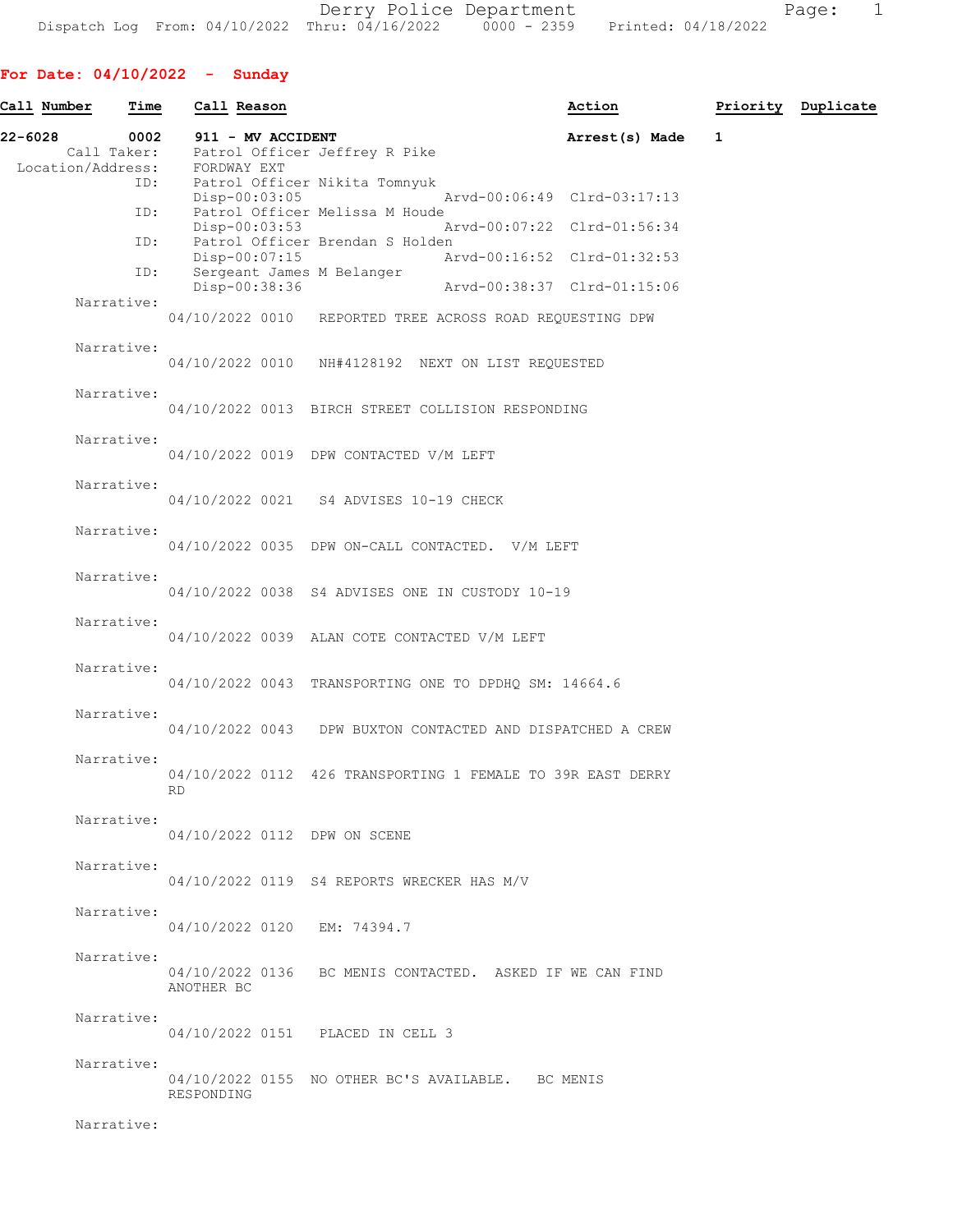Derry Police Department Fage: 2 Dispatch Log From: 04/10/2022 Thru: 04/16/2022 0000 - 2359 Printed: 04/18/2022 04/10/2022 0217 PRISONER CHECK Narrative: 04/10/2022 0249 PRISONER CHECK Narrative: 04/10/2022 0256 BC MENIS AT DPDHQ Narrative: 04/10/2022 0312 RELEASED ON PR BAIL C/D: 5/26/22 Refer To Accident: 22-187-AC Refer To Arrest: 22-332-AR 22-6029 0014 Initiated - MV STOP Warning Issued 3 Call Taker: Patrol Officer Jeffrey R Pike Location/Address: E BROADWAY ID: Patrol Officer Collin Kennedy Arvd-00:14:00 Clrd-00:21:39 22-6030 0031 911 - INVOL EMERGENCY ADMISSION Assistance Rendered 2 Call Taker: Patrol Officer Jeffrey R Pike Location/Address: ENGLISH RANGE RD<br>ID: Patrol Officer Mi Patrol Officer Michael P Accorto<br>Disp-00:33:47 Arv Disp-00:33:47 Arvd-00:36:48 Clrd-02:02:49 ID: Patrol Officer Collin Kennedy<br>Disp-00:33:52 Disp-00:33:52 Arvd-00:40:18 Clrd-02:36:22 ID: Sergeant James M Belanger Disp-01:25:08 Arvd-01:25:10 Clrd-02:02:41 Narrative: 04/10/2022 0049 322 ADVISES ONE IN CUSTODY IEA Narrative: 04/10/2022 0052 ENROUTE TO PMC SM: 77189.8 Narrative: 04/10/2022 0057 OFF AT PMC EM: 77193.1 Refer To Arrest: 22-333-AR 22-6031 0107 Phone - NOISE COMPLAINT Could Not Locate 2 Call Taker: Patrol Officer Jeffrey R Pike Location/Address: BARTLETT RD ID: Patrol Officer Nathan S Lavoie<br>Disp-01:18:35 Disp-01:18:35 Arvd-01:29:45 Clrd-01:38:53<br>ID: Patrol Officer Cody Johnson Patrol Officer Cody Johnson<br>Disp-01:18:39 Arvd-01:29:47 Clrd-01:38:54 22-6032 0409 911 - DRUG OVERDOSE Transported to Hospital 2 Call Taker: Patrol Officer Jeffrey R Pike Location/Address: SILVESTRI CIR ID: Patrol Officer Brendan S Holden<br>Disp-04:10:58 Ar Disp-04:10:58 Arvd-04:14:22 Clrd-04:58:13<br>TD: Patrol Officer Melissa M Houde Patrol Officer Melissa M Houde Disp-04:11:05 Arvd-04:14:19 Clrd-04:22:56 ID: Sergeant James M Belanger Disp-04:14:18 Arvd-04:14:20 Clrd-04:22:55 Refer To Incident: 22-601-OF 22-6033 0719 Phone - FOLLOW-UP No Action Required 2 Call Taker: Dispatcher Jonathon S Pickering Location/Address: [WND] MILLSTONE RD ID: Patrol Officer Joshua W Morse Disp-07:19:36 Arvd-07:19:37 Clrd-07:54:04 22-6034 0733 Phone - DOMESTIC DISTURBANCE Arrest(s) Made 1 Call Taker: Dispatcher Jonathon S Pickering Location/Address: [DY 1060] MANCHESTER RD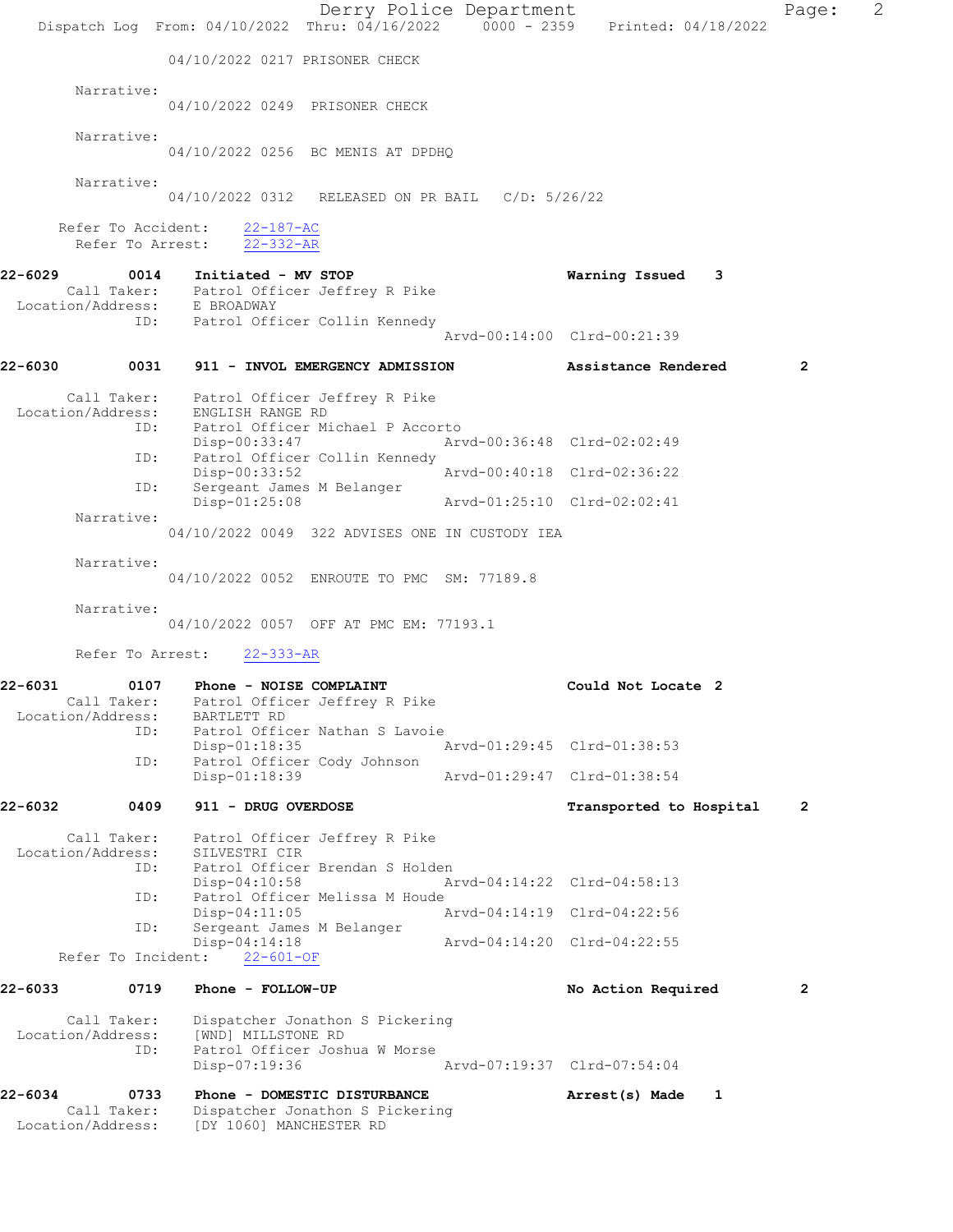Derry Police Department Page: 3 Dispatch Log From: 04/10/2022 Thru: 04/16/2022 0000 - 2359 Printed: 04/18/2022 ID: Patrol Officer Charles L Doherty<br>Disp-07:33:46 Arv Disp-07:33:46 Arvd-07:33:52 Clrd-09:04:48 ID: Patrol Officer Ryan M Panaro Disp-07:33:49 Arvd-07:36:43 Clrd-08:01:26 ID: Sergeant Jeffrey M Dawe<br>Disp-07:33:51 Disp-07:33:51 Arvd-07:36:44 Clrd-08:01:25 Narrative: 04/10/2022 0733 off with NH 302580 and two subjects Narrative: 04/10/2022 0750 one in custody Narrative: 04/10/2022 0756 418 transporting to DPDHQ s/m: 57289.5 Narrative: 04/10/2022 0800 418 off at DPDHQ e/m: 57290.4 Narrative: 04/10/2022 0805 Subject Info: Kerri-Ann Methot Homeless DOB: 8/5/85 Arrested on a Hillsborough County Superior Court warrant for Failure to Appear Narrative: 04/10/2022 0904 subject released on PR bail, court date TBD (Hillsborough County Superior Court) per BC Mencis Refer To Arrest: 22-334-AR Refer To Incident: 22-602-OF 22-6035 0810 Phone - JUVENILE OFFENSES SENT ON THEIR WAY 2 Call Taker: Dispatcher Jonathon S Pickering Location/Address: [DY 260] FOLSOM RD ID: Patrol Officer Ryan M Panaro Disp-08:10:58 Arvd-08:13:58 Clrd-08:15:11 22-6036 0829 Initiated - MV STOP Warning Issued 3 Call Taker: Dispatcher Jonathon S Pickering Location/Address: [DY 15] HAMPSTEAD RD ID: Patrol Officer Joshua W Morse Arvd-08:29:00 Clrd-08:35:34 Refer To Citation: 22-1605-CN 22-6037 0904 Phone - DOMESTIC VIOLENCE FOLLOW-UP Services Rendered 2 Call Taker: Dispatcher Jonathon S Pickering Location/Address: [DY 2] MUNICIPAL DR<br>
ID: Patrol Officer Charle<br>
Disp-09:05:07 Patrol Officer Charles L Doherty Disp-09:05:07 Arvd-09:05:21 Clrd-10:15:17 Narrative: 04/10/2022 0951 418 providing a courtesy transport to Hannaford s/m: 57290.5 Narrative: 04/10/2022 0954 clear the transport e/m: 57291.3 22-6038 0910 Initiated - MV STOP Warning Issued 3 Call Taker: Dispatcher Jonathon S Pickering Location/Address: THORNTON ST + E DERRY RD ID: Patrol Officer Joshua W Morse Arvd-09:10:00 Clrd-09:16:46<br>22-1606-CN Refer To Citation: 22-6039 0950 Initiated - MV STOP Warning Issued 3 Call Taker: Dispatcher Jonathon S Pickering Location/Address: E DERRY RD ID: Patrol Officer Samuel J Troy Arvd-09:50:00 Clrd-10:00:07 ID: Patrol Officer Samuel J Troy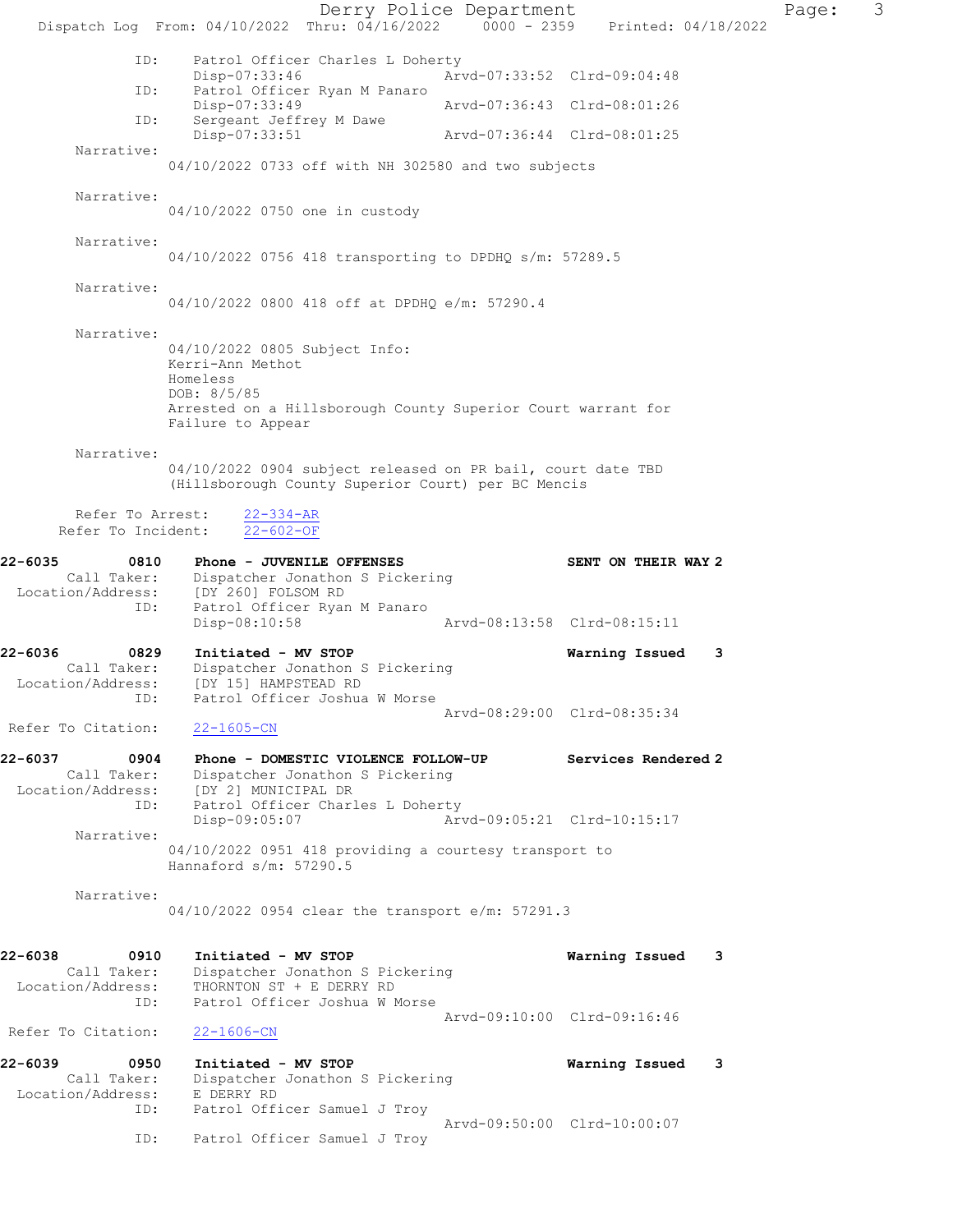Refer To Citation: 22-1607-CN

| 22-6040           | 1014        | Phone - MEDICAL EMERGENCY        |                             | Services Rendered 1         |
|-------------------|-------------|----------------------------------|-----------------------------|-----------------------------|
|                   | Call Taker: | Dispatcher Jonathon S Pickering  |                             |                             |
| Location/Address: |             | ASHLEIGH DR                      |                             |                             |
|                   | ID:         | Patrol Officer Joshua W Morse    |                             |                             |
|                   |             | $Disp-10:15:15$                  |                             | $Clrd-10:19:40$             |
|                   | ID:         | Patrol Officer Charles L Doherty |                             |                             |
|                   |             | $Disp-10:15:23$                  | Arvd-10:16:14 Clrd-10:29:17 |                             |
|                   | ID:         | Sergeant Jeffrey M Dawe          |                             |                             |
|                   |             | Disp-10:15:24                    |                             | Arvd-10:15:25 Clrd-10:29:16 |
|                   | ID:         | Patrol Officer Ryan M Panaro     |                             |                             |
|                   |             | $Disp-10:19:41$                  |                             | Arvd-10:24:28 Clrd-10:29:18 |
|                   | Narrative:  |                                  |                             |                             |

04/10/2022 1019 DFD on scene

Narrative:

04/10/2022 1029 transported to PMC by DFD

Refer To Field Int: 22-1219-FI

| 22-6041<br>Call Taker:<br>Location/Address:     | 1031<br>ID:         | Initiated - MV STOP<br>Dispatcher Jonathon S Pickering<br>TSIENNETO RD + BEAVER RD<br>Patrol Officer Joshua W Morse | Warning Issued              | 3              |
|-------------------------------------------------|---------------------|---------------------------------------------------------------------------------------------------------------------|-----------------------------|----------------|
|                                                 |                     |                                                                                                                     | Arvd-10:31:00 Clrd-10:41:07 |                |
| Refer To Citation:                              |                     | $22 - 1608 - CN$                                                                                                    |                             |                |
| 22-6042                                         | 1032                | Initiated - FOLLOW-UP                                                                                               | No Action Required          | $\overline{2}$ |
| Call Taker:<br>Location/Address:                | ID:                 | Dispatcher Jonathon S Pickering<br>[DY 1060] MANCHESTER RD<br>Patrol Officer Charles L Doherty                      |                             |                |
|                                                 |                     |                                                                                                                     | Arvd-10:32:00 Clrd-10:49:22 |                |
| 22-6043<br>Location/Address:                    | 1035                | Initiated - ASSIST CITIZEN<br>Call Taker: Patrol Officer Scott M Beegan<br>[DY 2] MUNICIPAL DR                      | <b>ADVICE GIVEN</b>         | 3              |
|                                                 | ID:                 | Patrol Officer Scott M Beegan                                                                                       | Arvd-10:35:00 Clrd-10:41:19 |                |
|                                                 | Cleared By:         | Dispatcher Jonathon S Pickering<br>Refer To Field Int: 22-1220-FI                                                   |                             |                |
| $22 - 6044$                                     | 1046                | Initiated - MV STOP                                                                                                 | Warning Issued              | 3              |
| Location/Address:                               | Call Taker:<br>ID:  | Dispatcher Jonathon S Pickering<br>[DY 3487] ROCKINGHAM RD<br>Patrol Officer Samuel J Troy                          |                             |                |
| Refer To Citation:                              |                     | $22 - 1609 - CN$                                                                                                    | Arvd-10:46:00 Clrd-10:59:23 |                |
| $22 - 6045$<br>Call Taker:<br>Location/Address: | 1114                | Phone - PARKING COMPLAINT<br>Dispatcher Jonathon S Pickering<br>RAILROAD AVE                                        | Vehicle checked 1           |                |
|                                                 | ID:                 | Patrol Officer Samuel J Troy<br>$Disp-11:15:03$                                                                     | Arvd-11:21:54 Clrd-11:25:40 |                |
| $22 - 6046$<br>Location/Address:                | 1153<br>Call Taker: | Phone - Dog Bite Complaint<br>Dispatcher Jonathon S Pickering<br>UNION ST                                           | Report Taken                | $\overline{2}$ |
| Refer To Incident:                              | ID:                 | Patrol Officer Ryan M Panaro<br>Disp-11:55:12<br>$22 - 603 - OF$                                                    | Arvd-12:00:05 Clrd-12:17:19 |                |
|                                                 |                     |                                                                                                                     |                             |                |
| 22-6047                                         | 1207                | Initiated - PAPER SERVICE<br>Call Taker: Patrol Officer Scott M Beegan<br>Location/Address: [DY 2] MUNICIPAL DR     | Served                      | 3              |
|                                                 | ID:                 | Patrol Officer Scott M Beegan                                                                                       | Arvd-12:07:00 Clrd-12:07:52 |                |
| $22 - 6048$                                     | 1217                | Phone - PROPERTY CHECK                                                                                              | Services Rendered 2         |                |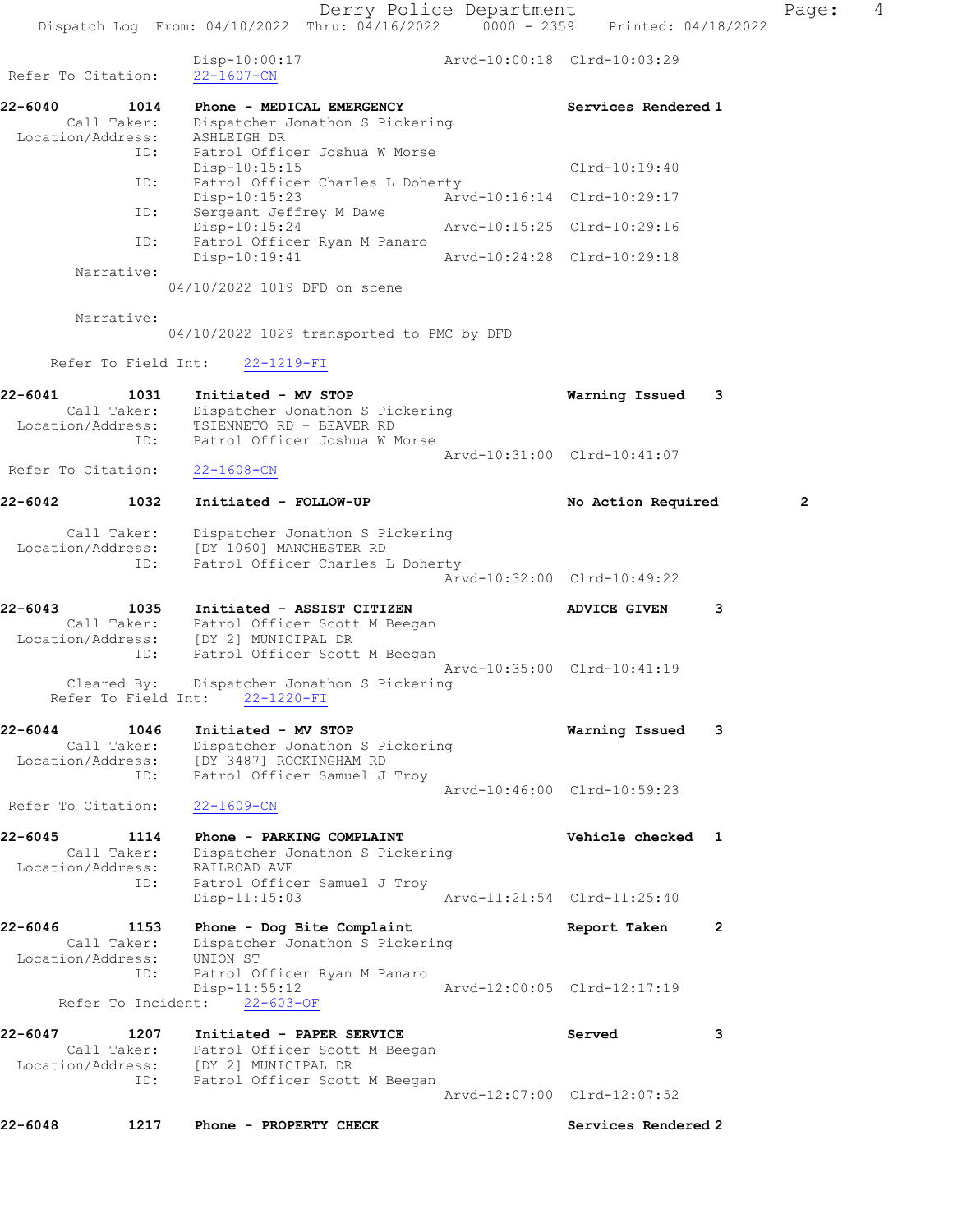Derry Police Department Fage: 5 Dispatch Log From: 04/10/2022 Thru: 04/16/2022 0000 - 2359 Printed: 04/18/2022 Call Taker: Dispatcher Jonathon S Pickering Location/Address: FORDWAY ST ID: Patrol Officer Ryan M Panaro Disp-12:18:07 Arvd-12:20:45 Clrd-12:23:02 Arrived By: Patrol Officer Scott M Beegan Narrative: 04/10/2022 1223 checked and empty 22-6049 1218 Phone - LARCENY /FORGERY/ FRAUD Report Taken 2 Call Taker: Patrol Officer Scott M Beegan Location/Address: LARAWAY CT ID: Patrol Officer Charles L Doherty Disp-12:23:27 Arvd-12:29:15 Clrd-12:57:34 Dispatched By: Dispatcher Jonathon S Pickering Cleared By: Dispatcher Jonathon S Pickering Refer To Incident: 22-604-OF 22-6050 1254 Initiated - MV STOP Warning Issued 3 Call Taker: Dispatcher Jonathon S Pickering Location/Address: HAMPSTEAD RD + WARNER HILL RD ID: Patrol Officer Joshua W Morse Arvd-12:54:00 Clrd-13:01:30 Refer To Citation: 22-1610-CN 22-6051 1347 Initiated - MV STOP Warning Issued 3 Call Taker: Dispatcher Jonathon S Pickering Location/Address: E DERRY RD + CARDINAL CIR ID: Patrol Officer Joshua W Morse Arvd-13:47:00 Clrd-13:57:06 Refer To Citation: 22-1611-CN 22-6052 1518 Initiated - FOLLOW-UP Cleared 2 Call Taker: Patrol Officer Robert Corwin Location/Address: PARK AVE ID: Patrol Officer Jack Stafford Arvd-15:18:00 Clrd-15:31:07 22-6053 1520 Initiated - MV STOP Warning Issued 3 Call Taker: Patrol Officer Scott M Beegan Location/Address: RT 28 ID: Patrol Officer Andrew R Kennedy Arvd-15:20:00 Clrd-15:29:54 Cleared By: Patrol Officer Robert Corwin Refer To Citation: 22-1612-CN 22-6054 1524 Phone - WELFARE CHECK Services Rendered 2<br>Call Taker: Patrol Officer Robert Corwin Call Taker: Patrol Officer Robert Corwin Location/Address: FAIRWAY DR ID: Patrol Officer Collin Kennedy Disp-15:27:28 Arvd-15:33:51 Clrd-15:35:21 ID: Sergeant Jared Knox Disp-15:27:31 Arvd-15:33:53 Clrd-15:35:24 Narrative: 04/10/2022 1535 female was walking outside Will contact family 22-6055 1536 Initiated - MV STOP Warning Issued 3 Call Taker: Patrol Officer Robert Corwin Location/Address: W BROADWAY ID: Patrol Officer Jack Stafford Arvd-15:36:00 Clrd-15:43:12 Refer To Citation: 22-1613-CN 22-6056 1545 Initiated - MV STOP Warning Issued 3 Call Taker: Patrol Officer Robert Corwin Location/Address: ASH ST EXT ID: Patrol Officer Jack Stafford Arvd-15:45:00 Clrd-15:48:45 Cleared By: Patrol Officer Scott M Beegan Refer To Citation: 22-1614-CN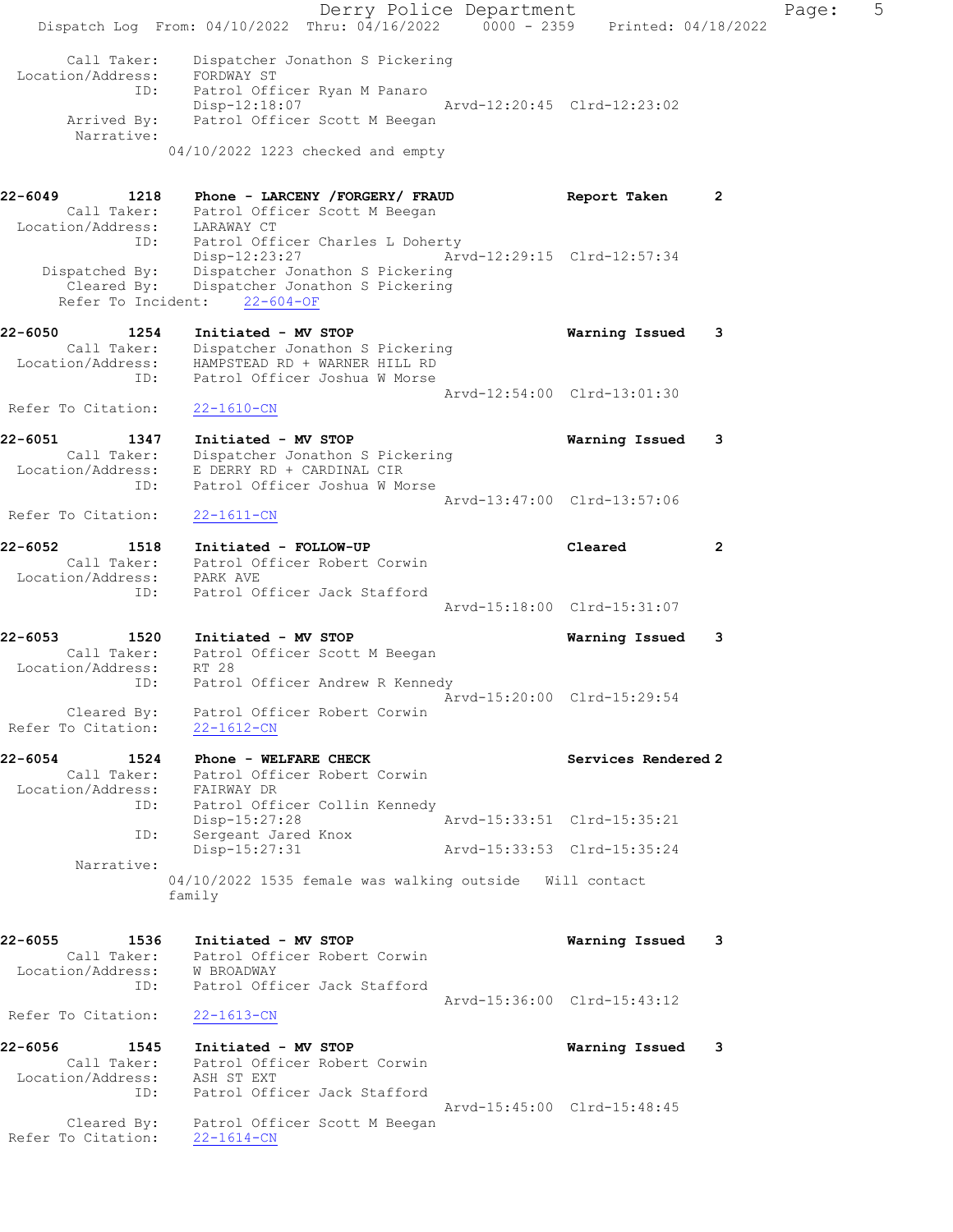Dispatch Log From: 04/10/2022 Thru: 04/16/2022 0000 - 2359 Printed: 04/18/2022 22-6057 1546 Initiated - MV STOP Warning Issued 3 Call Taker: Patrol Officer Robert Corwin Location/Address: N MAIN ST ID: Patrol Officer Michael Carnazzo Arvd-15:46:00 Clrd-15:52:54 Refer To Citation: 22-1615-CN 22-6058 1555 Initiated - MV STOP Warning Issued 3 Call Taker: Patrol Officer Robert Corwin Location/Address: TSIENNETO RD ID: Patrol Officer Michael Carnazzo Arvd-15:55:00 Clrd-16:00:45 Refer To Citation: 22-1616-CN 22-6059 1605 911 - SUSPICIOUS ACTIVITY Report Taken 2 Call Taker: Patrol Officer Robert Corwin Location/Address: [DY 146] ASHLEIGH DR ID: Patrol Officer Collin Kennedy Disp-16:06:27 Arvd-16:15:22 Clrd-16:50:46 ID: Sergeant Jared Knox Disp-16:15:24 Arvd-16:15:26 Clrd-16:50:39 Refer To Incident: 22-605-OF 22-6060 1626 Phone - WELFARE CHECK Matter Rectified 2 Call Taker: Patrol Officer Scott M Beegan Location/Address: SCOBIE POND RD ID: Patrol Officer Michael Carnazzo Disp-16:28:36 Arvd-16:29:11 Clrd-16:53:21 Cleared By: Patrol Officer Robert Corwin ID: Patrol Officer Jack Stafford Disp-16:28:39 Arvd-16:41:40 Clrd-16:53:46 Cleared By: Patrol Officer Robert Corwin Refer To Field Int: 22-1231-FI 22-6061 1651 911 - SUSPICIOUS ACTIVITY Report Taken 2 Call Taker: Patrol Officer Robert Corwin Location/Address: GERVAISE DR ID: Patrol Officer Andrew R Kennedy Disp-16:52:40 Arvd-16:58:27 Clrd-17:30:20 Arrived By: Patrol Officer Scott M Beegan ID: Patrol Officer Collin Kennedy Disp-16:52:44 Arvd-16:58:06 Clrd-17:12:46 ID: Sergeant Jared Knox Disp-16:52:48 Arvd-16:58:09 Clrd-17:29:46 ID: Patrol Officer Michael Carnazzo Disp-16:54:18 Arvd-16:58:30 Clrd-17:12:56 Arrived By: Patrol Officer Scott M Beegan ID: Patrol Officer Jack Stafford Disp-16:54:20 Arvd-16:59:54 Clrd-17:12:48 Arrived By: Lieutenant Shawn P O'Donaghue Narrative: blk truck Refer To Incident: 22-606-OF 22-6062 1706 Phone - HIT AND RUN **Report Taken** 2 Call Taker: Patrol Officer Robert Corwin Location/Address: CRYSTAL AVE ID: Patrol Officer Collin Kennedy<br>Disp-17:13:01 Mrvd-17:25:48 Clrd-17:55:35 Disp-17:13:01 Arvd-17:25:48 Clrd-17:55:35 Cleared By: Patrol Officer Kevin L Davies ID: Sergeant Jared Knox Disp-17:36:17 Arvd-17:36:19 Clrd-17:37:54 Narrative:

04/10/2022 1728 off with NH #MSLAWTY

Refer To Accident: 22-188-AC Refer To Incident: 22-607-OF

| 22-6063 | 1709        | Phone - ALARM (OTHER)         | <b>False Alarm</b> |  |
|---------|-------------|-------------------------------|--------------------|--|
|         | Call Taker: | Patrol Officer Scott M Beegan |                    |  |

Derry Police Department Fage: 6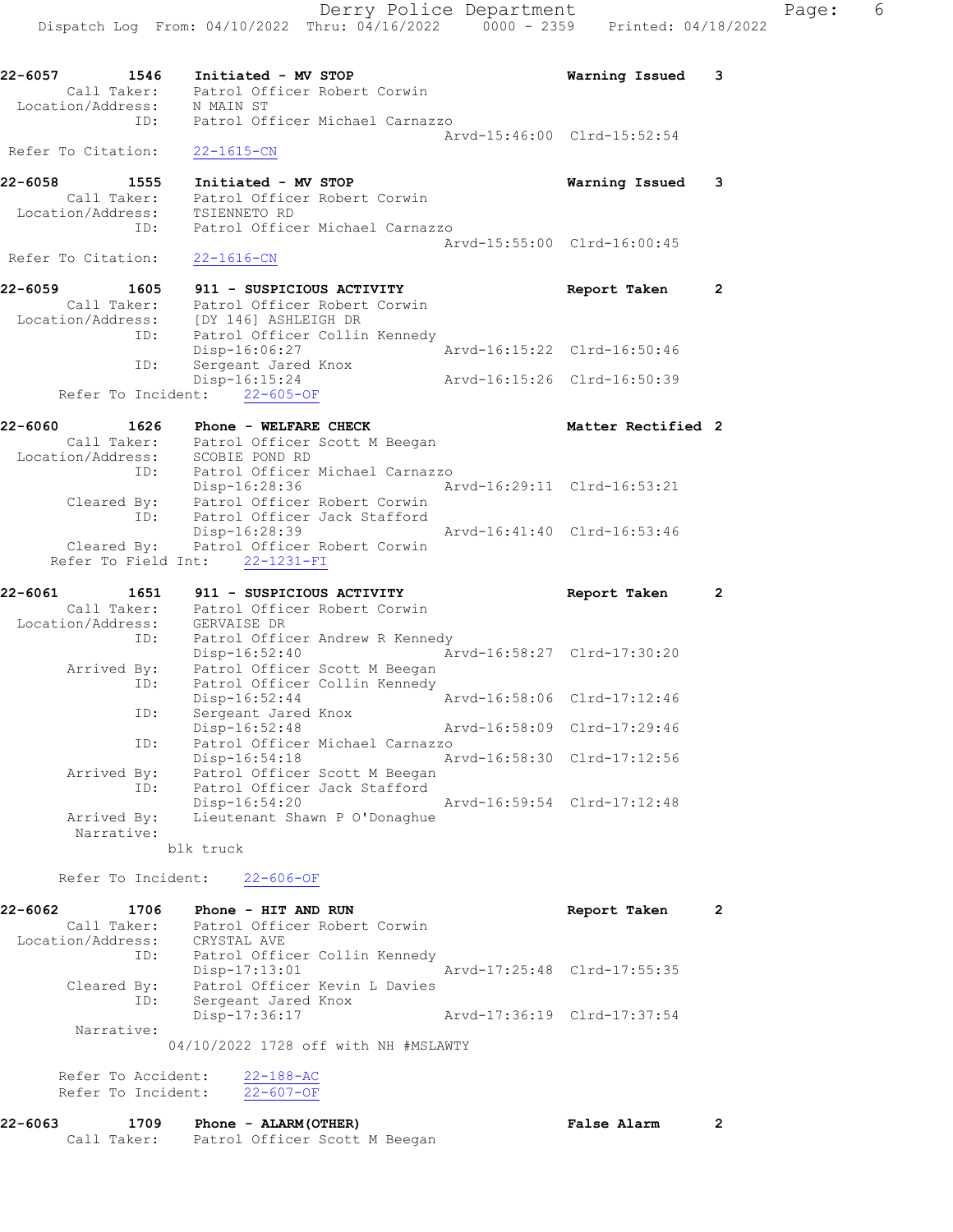Derry Police Department Page: 7 Dispatch Log From: 04/10/2022 Thru: 04/16/2022 0000 - 2359 Printed: 04/18/2022 Location/Address: [DY 1418] VILLAGE BROOK LN ID: Patrol Officer Michael Carnazzo Disp-17:13:42 Arvd-17:21:57 Clrd-17:26:15 Dispatched By: Patrol Officer Robert Corwin Cleared By: Patrol Officer Robert Corwin ID: Patrol Officer Jack Stafford Disp-17:13:46 Arvd-17:24:44 Clrd-17:26:13 Dispatched By: Patrol Officer Robert Corwin Arrived By: Patrol Officer Robert Corwin Cleared By: Patrol Officer Robert Corwin Narrative: family room motion Refer To Field Int: 22-1230-FI 22-6064 1730 Initiated - DISABLED MV Matter Rectified 3 Call Taker: Patrol Officer Robert Corwin Location/Address: LAWRENCE RD ID: Patrol Officer Andrew R Kennedy Arvd-17:30:00 Clrd-17:31:14 22-6065 1749 Phone - JUVENILE OFFENSES Report Taken 2 Call Taker: Patrol Officer Kevin L Davies Location/Address: ELM ST ID: Patrol Officer Jack Stafford Disp-17:51:03 Arvd-17:52:36 Clrd-18:15:20 ID: Sergeant Jared Knox<br>Disp-17:51:09 Disp-17:51:09 Arvd-17:55:12 Clrd-18:15:05 22-6066 1755 Radio - FOLLOW-UP No Action Required 2 Call Taker: Patrol Officer Kevin L Davies Location/Address: WALNUT HILL RD ID: Patrol Officer Collin Kennedy<br>Disp-17:56:07 Disp-17:56:07 Arvd-17:56:09 Clrd-18:06:05<br>ID: Patrol Officer Michael Carnazzo Patrol Officer Michael Carnazzo Disp-17:57:55 Arvd-17:57:57 Clrd-18:06:02 22-6067 1806 Phone - FOLLOW-UP Investigated 2 Call Taker: Patrol Officer Kevin L Davies Location/Address: CRYSTAL AVE ID: Patrol Officer Collin Kennedy Disp-18:06:36 Arvd-18:15:00 Clrd-18:27:57 ID: Patrol Officer Michael Carnazzo Disp-18:06:38 Arvd-18:15:52 Clrd-18:27:50<br>ID: Sergeant Jared Knox Sergeant Jared Knox<br>Disp-18:17:26 Arvd-18:17:28 Clrd-18:27:45 22-6068 1825 Phone - ROAD HAZARD Could Not Locate 2 Call Taker: Patrol Officer Kevin L Davies Location/Address: CHESTER RD ID: Patrol Officer Andrew R Kennedy Disp-18:27:23 Clrd-18:28:42 ID: Patrol Officer Michael Carnazzo Disp-18:28:37 Arvd-18:34:22 Clrd-18:36:06 Arrived By: Patrol Officer Robert Corwin Cleared By: Patrol Officer Robert Corwin 22-6069 1842 Phone - THEFT Report Taken 2 Call Taker: Patrol Officer Kevin L Davies Location/Address: [DY 2] RICHARDSON DR ID: Patrol Officer Kevin L Davies<br>Disp-18:43:32 Disp-18:43:32 Arvd-18:43:34 Clrd-19:14:05 Narrative: theft of one orange and one purple bicycle from yard. Refer To Incident: 22-609-OF 22-6070 1914 Walk-In - THEFT Report Taken 2 Call Taker: Patrol Officer Kevin L Davies Location/Address: [DY 2] LINLEW DR

ID: Patrol Officer Kevin L Davies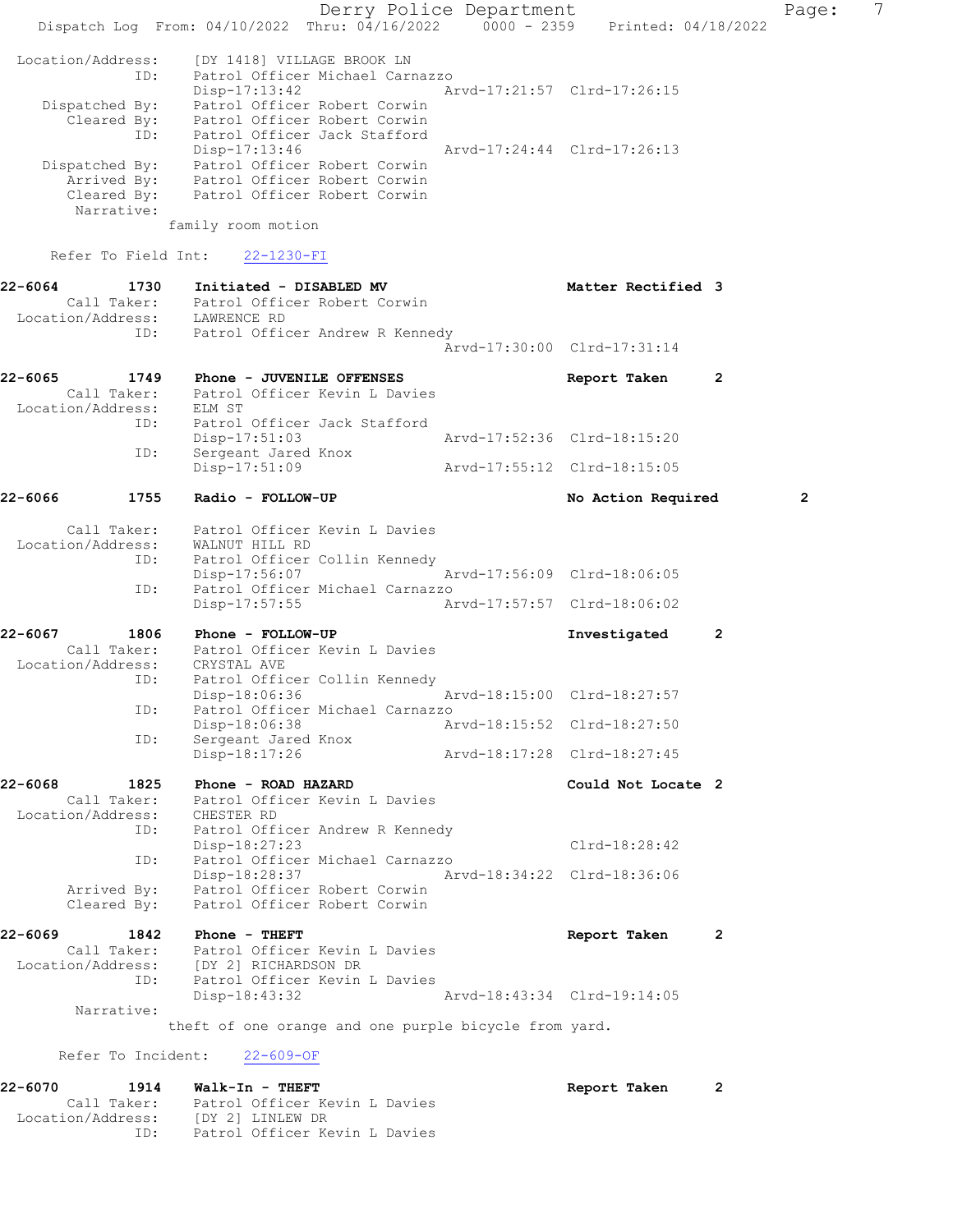Derry Police Department Fage: 8 Dispatch Log From: 04/10/2022 Thru: 04/16/2022 0000 - 2359 Printed: 04/18/2022 Disp-19:15:18 Arvd-19:15:20 Clrd-19:28:23 Narrative: black and green mountain bikee Refer To Incident: 22-610-OF 22-6071 1922 Initiated - MV STOP Warning Issued 3 Call Taker: Patrol Officer Robert Corwin Location/Address: S MAIN ST ID: Patrol Officer Andrew R Kennedy Arvd-19:22:00 Clrd-19:26:10 Refer To Citation: 22-1617-CN Refer To Summons: 22-335-AR 22-6072 2103 Phone - DOMESTIC DISTURBANCE Neport Taken 1 Call Taker: Patrol Officer Kevin L Davies Location/Address: MAXWELL DR ID: Patrol Officer Andrew R Kennedy Disp-21:04:59 Arvd-21:08:47 Clrd-22:09:07 Cleared By: Patrol Officer Robert Corwin ID: Patrol Officer Jack Stafford Disp-21:05:01 Arvd-21:14:59 Clrd-22:09:09 Arrived By: Patrol Officer Robert Corwin Cleared By: Patrol Officer Robert Corwin ID: Sergeant Jared Knox Disp-21:15:01 Arvd-21:15:03 Clrd-22:09:11 Dispatched By: Patrol Officer Robert Corwin Arrived By: Patrol Officer Robert Corwin Cleared By: Patrol Officer Robert Corwin Refer To Incident: 22-611-OF 22-6073 2200 911 - DOMESTIC DISTURBANCE Matter Mediated 1 Call Taker: Patrol Officer Robert Corwin Location/Address: CARDINAL CIR ID: Patrol Officer Michael Carnazzo Disp-22:01:48 Arvd-22:06:15 Clrd-22:11:17 ID: Patrol Officer Collin Kennedy Disp-22:01:52 Arvd-22:06:56 Clrd-22:11:05 Refer To Field Int: 22-1221-FI 22-6074 2209 Phone - RESTRAINING ORDER VIOLATION Report Taken 2 Call Taker: Patrol Officer Robert Corwin Location/Address: [DY 1050] W BROADWAY ID: Patrol Officer Andrew R Kennedy Disp-22:09:56 Clrd-22:18:24 ID: Patrol Officer Jack Stafford<br>Disp-22:09:58 Disp-22:09:58 Arvd-22:18:25 Clrd-22:43:11 ID: Sergeant Jared Knox Disp-22:10:01 Arvd-22:18:27 Clrd-22:43:13 ID: Patrol Officer Michael Carnazzo Disp-22:15:43 Arvd-22:18:22 Clrd-22:43:10 Narrative: Gry Niss Altima Refer To Incident: 22-612-OF For Date: 04/11/2022 - Monday

## 22-6075 0004 Radio - MV STOP Warning Issued 3 Call Taker: Patrol Officer Charles L Doherty Location/Address: E BROADWAY + RAILROAD AVE ID: Patrol Officer Melissa M Houde Disp-00:05:53 Arvd-00:05:55 Clrd-00:08:41 Refer To Citation: 22-1618-CN Narrative: nh 4946829

22-6076 0022 Radio - MV STOP Warning Issued 3 Call Taker: Patrol Officer Charles L Doherty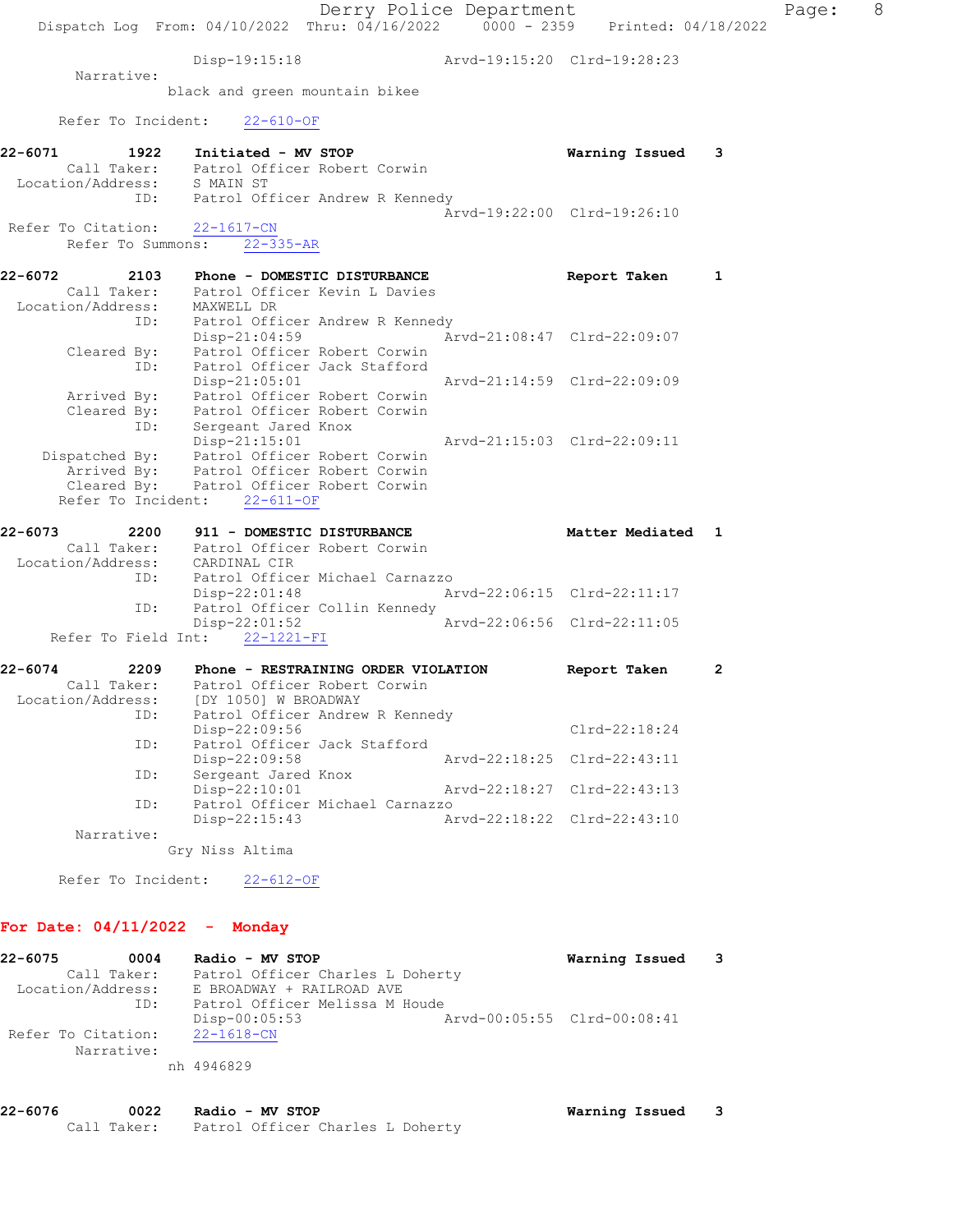|                                                                          | Derry Police Department<br>Dispatch Log From: 04/10/2022 Thru: 04/16/2022 0000 - 2359 Printed: 04/18/2022                                               |                             | Page:        | 9 |
|--------------------------------------------------------------------------|---------------------------------------------------------------------------------------------------------------------------------------------------------|-----------------------------|--------------|---|
|                                                                          |                                                                                                                                                         |                             |              |   |
| Location/Address: CRYSTAL AVE<br>ID:<br>Refer To Citation:<br>Narrative: | Patrol Officer Melissa M Houde<br>Disp-00:23:29<br>$22 - 1619 - CN$<br>NH GRETTA1                                                                       |                             |              |   |
|                                                                          | 22-6077 0124 Radio - MV CHECK<br>Call Taker: Patrol Officer Charles L Doherty<br>Location/Address: [DY 146] ASHLEIGH DR                                 | SENT ON THEIR WAY 1         |              |   |
| Narrative:                                                               | ID: Patrol Officer Melissa M Houde<br>Disp-01:25:31                                                                                                     |                             |              |   |
|                                                                          | NH 4475992                                                                                                                                              |                             |              |   |
| 22-6078<br>ID:                                                           | 0126 Phone - SUSPICIOUS ACTIVITY<br>Call Taker: Patrol Officer Kevin L Davies<br>Location/Address: [DY 2] MUNICIPAL DR<br>Patrol Officer Kevin L Davies | Report Taken                | $\mathbf{2}$ |   |
| Refer To Field Int:                                                      | $Disp-01:26:54$<br>Arvd-01:26:56 Clrd-01:27:08<br>22-1222-FI                                                                                            |                             |              |   |
| 22-6079                                                                  | 0208 Phone - Loose Dog Complaint<br>Call Taker: Patrol Officer Charles L Doherty<br>Location/Address: COLLETTES GROVE RD                                | Could Not Locate 2          |              |   |
| ID:<br>Narrative:                                                        | Patrol Officer Nikita Tomnyuk<br>$Disp-02:10:13$<br>white husky on the loose                                                                            | Arvd-02:19:26 Clrd-03:04:10 |              |   |
| 22-6080<br>Location/Address: S MAIN ST                                   | 0537 Radio - MV STOP<br>Call Taker: Patrol Officer Charles L Doherty                                                                                    | Warning Issued 3            |              |   |
| ID:<br>Refer To Citation:<br>Narrative:                                  | Patrol Officer Nikita Tomnyuk<br>Disp-05:37:37<br>$22 - 1620 - CN$<br>NH 5005625                                                                        | Arvd-05:37:40 Clrd-05:42:44 |              |   |
| 22-6081<br>0601<br>Location/Address:                                     | Radio - MV STOP<br>Call Taker: Patrol Officer Charles L Doherty<br>TSIENNETO RD                                                                         | Warning Issued              | 3            |   |
| ID:<br>Refer To Citation:<br>Narrative:                                  | Patrol Officer Joshua W Morse<br>$Disp-06:02:33$<br>$22 - 1621 - CN$                                                                                    | Arvd-06:02:36 Clrd-06:07:05 |              |   |
|                                                                          | NH 4958174                                                                                                                                              |                             |              |   |
| 22-6082<br>Location/Address: CHESTER RD<br>ID:                           | 0607 Phone - PARKING COMPLAINT<br>Call Taker: Patrol Officer Charles L Doherty<br>Patrol Officer Joshua W Morse                                         | <b>ADVICE GIVEN</b>         | 1            |   |
| Refer To Field Int:                                                      | $Disp-06:08:12$<br>$22 - 1241 - FI$                                                                                                                     | Arvd-06:14:07 Clrd-06:22:47 |              |   |
| 22-6083<br>0628<br>Location/Address: RT 28                               | Radio - MV STOP<br>Call Taker: Patrol Officer Charles L Doherty                                                                                         | Warning Issued 3            |              |   |
| ID:<br>ID:                                                               | Patrol Officer Nikita Tomnyuk<br>Disp-06:28:58<br>Patrol Officer Ryan M Panaro                                                                          | Arvd-06:29:03 Clrd-06:30:59 |              |   |
| Narrative:                                                               | Disp-06:29:01<br>NH 3799442                                                                                                                             | Arvd-06:30:54 Clrd-06:30:57 |              |   |
| Narrative:                                                               |                                                                                                                                                         |                             |              |   |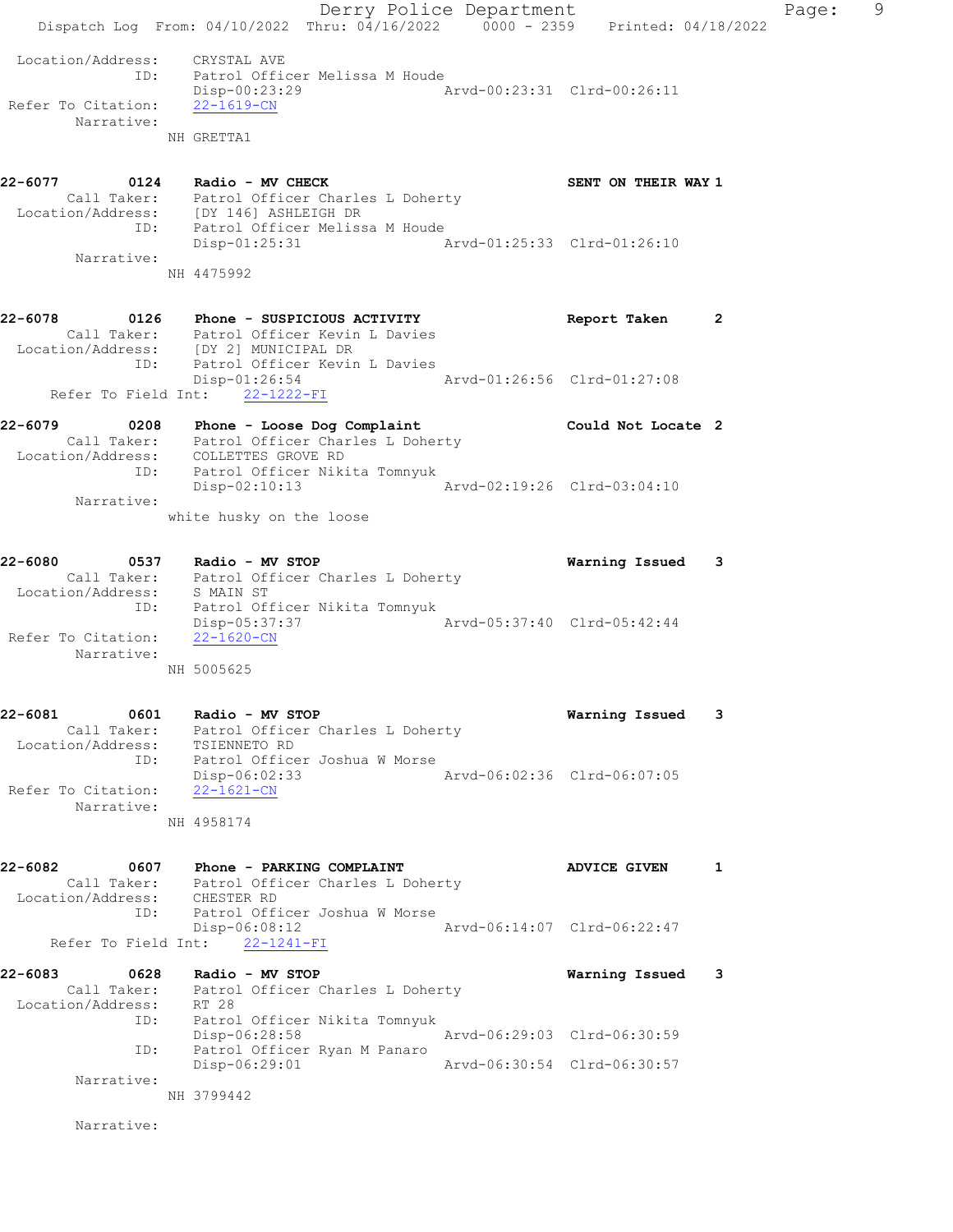erratic op

22-6084 0629 Walk-In - NOISE COMPLAINT Could Not Locate 2 Call Taker: Patrol Officer Charles L Doherty Location/Address: TSIENNETO RD ID: Patrol Officer Joshua W Morse Disp-06:30:50 Arvd-06:31:47 Clrd-07:06:03 Cleared By: Dispatcher Jonathon S Pickering Narrative: complaint of people honking horns and revving engines 22-6085 0708 Phone - JUVENILE OFFENSES Services Rendered 2 Call Taker: Dispatcher Jonathon S Pickering Location/Address: ELM ST ID: Patrol Officer Nicholas M Granville Disp-07:08:37 Arvd-07:11:20 Clrd-07:42:01 ID: Patrol Officer Samuel J Troy Disp-07:08:38 Arvd-07:11:20 Clrd-07:42:00 22-6086 0713 Phone - ANIMAL COMPLAINT No Action Required 1 Call Taker: Dispatcher Jonathon S Pickering Location/Address: HUMPHREY RD ID: Patrol Officer Joshua W Morse Disp-07:14:49 Arvd-07:23:07 Clrd-07:23:08 22-6087 0747 Initiated - PROPERTY CHECK Services Rendered 2 Call Taker: Dispatcher Jonathon S Pickering Location/Address: FORDWAY ST ID: Patrol Officer Nicholas M Granville Arvd-07:47:00 Clrd-07:51:53 Narrative: 04/11/2022 0751 clear, pound is empty 22-6088 0758 Initiated - MV STOP Warning Issued 3 Call Taker: Dispatcher Jonathon S Pickering Location/Address: E DERRY RD + CEMETERY RD ID: Patrol Officer Joshua W Morse Arvd-07:58:00 Clrd-08:03:39 Refer To Citation: 22-1622-CN 22-6089 0803 Initiated - MV STOP Warning Issued 3 Call Taker: Dispatcher Jonathon S Pickering Location/Address: ISLAND POND RD + FEATHERBED LN ID: Patrol Officer Samuel J Troy Arvd-08:03:00 Clrd-08:09:17 Refer To Citation: 22-1623-CN 22-6090 0914 Initiated - FOLLOW-UP No Action Required 2 Call Taker: Dispatcher Jonathon S Pickering Location/Address: OLD CHESTER RD ID: Patrol Officer Joshua W Morse Arvd-09:14:00 Clrd-09:38:41 22-6091 0931 Initiated - MV STOP Warning Issued 3 Call Taker: Dispatcher Jonathon S Pickering Location/Address: ISLAND POND RD + DERBY RD ID: Patrol Officer Samuel J Troy Arvd-09:31:00 Clrd-09:38:46 Refer To Citation: 22-1624-CN 22-6092 0948 Initiated - MV STOP Warning Issued 3 Call Taker: Dispatcher Jonathon S Pickering Location/Address: ENGLISH RANGE RD + BUTTONWOOD DR ID: Patrol Officer Joshua W Morse Arvd-09:48:00 Clrd-09:54:02 Refer To Citation: 22-1625-CN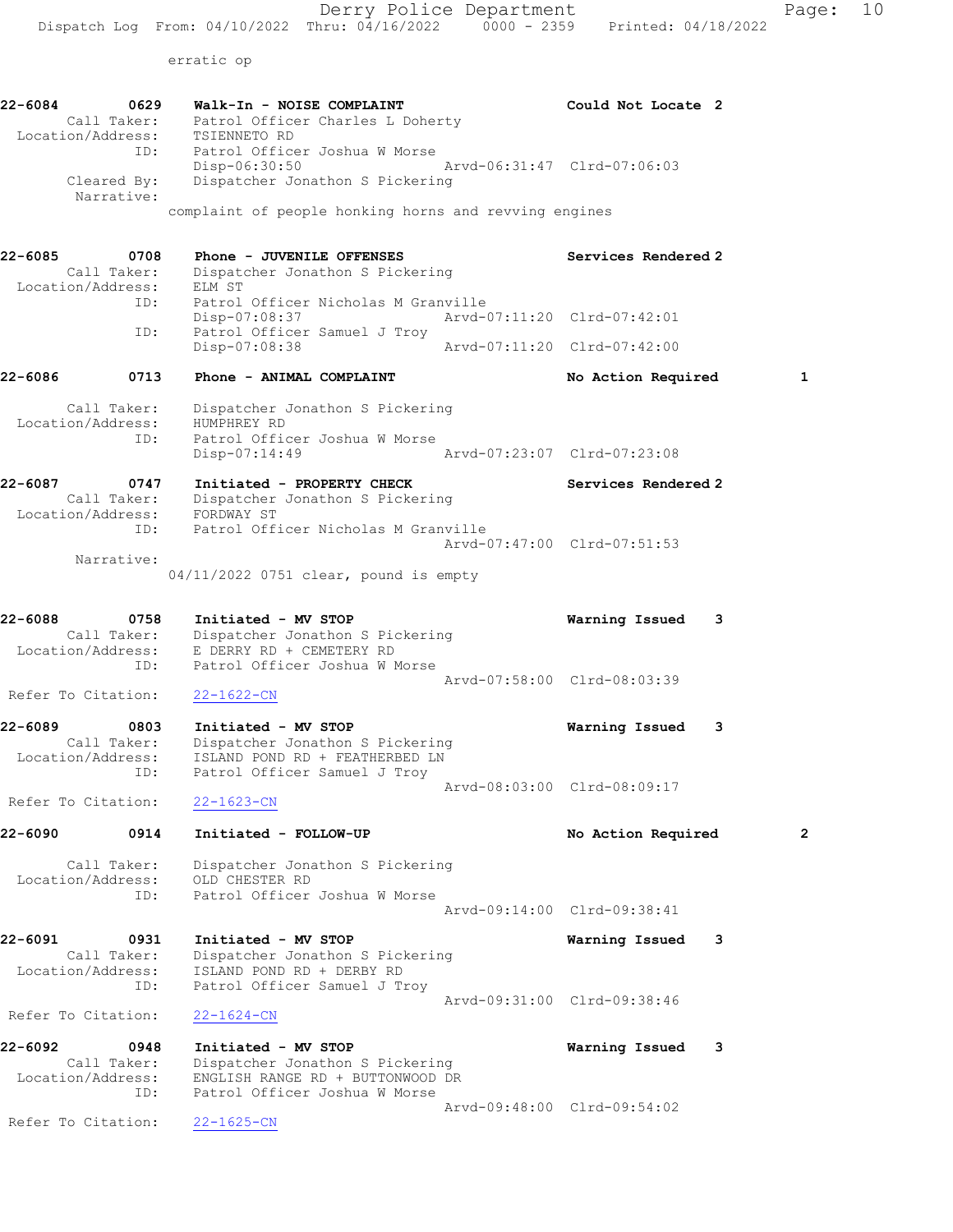Derry Police Department Fage: 11 Dispatch Log From: 04/10/2022 Thru: 04/16/2022 0000 - 2359 Printed: 04/18/2022 22-6093 0952 Initiated - SERVE RESTRAINING ORDER Served 2 Call Taker: Patrol Officer Scott M Beegan Location/Address: [DY 2] MUNICIPAL DR ID: Patrol Officer Scott M Beegan Arvd-09:52:13 Clrd-10:31:15 22-6094 0952 Initiated - FOLLOW-UP Services Rendered 2 Call Taker: Dispatcher Jonathon S Pickering Location/Address: ASHLEIGH DR ID: Patrol Officer Samuel J Troy Arvd-09:52:00 Clrd-10:08:28 22-6095 1019 Phone - ASSAULT Report Taken 1 Call Taker: Dispatcher Jonathon S Pickering Location/Address: ELM ST<br>ID: Patrol Patrol Officer Nicholas M Granville Disp-10:22:48 Arvd-10:29:49 Clrd-10:38:42 ID: Patrol Officer Samuel J Troy Disp-10:22:50 Arvd-10:29:49 Clrd-10:38:43 Refer To Incident: 22-614-OF 22-6096 1020 Initiated - CHILD SAFETY SEAT INSPECTION Services Rendered 3 Call Taker: Dispatcher Jonathon S Pickering 22-6097 1023 Phone - PROPERTY CHECK Services Rendered 2 Call Taker: Dispatcher Jonathon S Pickering Location/Address: [DY 3174] FORDWAY EXT ID: Patrol Officer Charles L Doherty Disp-10:24:26 Arvd-10:37:07 Clrd-10:44:13 Disp-10:24.20<br>ID: Patrol Officer Joshua W Morse<br>Disp-10:24:28 Disp-10:24:28 Arvd-10:34:46 Clrd-10:44:14 Narrative: 04/11/2022 1023 resident requesting a check 22-6098 1043 Initiated - Drop Box Maintenance Services Rendered 3 Call Taker: Dispatcher Jonathon S Pickering Refer To Incident: 22-615-OF 22-6099 1046 Phone - FINGERPRINTS Cleared 3 Call Taker: Patrol Officer Scott M Beegan Location/Address: [DY 2] MUNICIPAL DR ID: Patrol Officer Scott M Beegan Disp-10:47:06 Arvd-10:47:08 Clrd-10:47:22 Refer To Field Int: 22-1229-FI Refer To Field Int: 22-1251-FI 22-6100 1054 Initiated - PED CHECK Services Rendered 2 Call Taker: Dispatcher Jonathon S Pickering Location/Address: [DY 129] COURTHOUSE LN ID: Patrol Officer Nicholas M Granville Arvd-10:54:00 Clrd-11:17:58 ID: Patrol Officer Charles L Doherty<br>Disp-10:55:53 Art Disp-10:55:53 Arvd-10:58:39 Clrd-11:17:59 22-6101 1055 Phone - THEFT Services Rendered 2 Call Taker: Patrol Officer Scott M Beegan Location/Address: [DY 1217] CRYSTAL AVE ID: Patrol Officer Scott M Beegan Disp-10:55:36 Arvd-10:55:39 Clrd-11:37:32 Cleared By: Dispatcher Jonathon S Pickering Narrative: theft of prescripition medication Refer To Incident: 22-616-OF 22-6102 1058 Phone - WELFARE CHECK Services Rendered 2 Call Taker: Dispatcher Jonathon S Pickering Location/Address: SCHURMAN DR ID: Patrol Officer Samuel J Troy Disp-11:02:19 Arvd-11:10:25 Clrd-11:37:49 ID: Patrol Officer Joshua W Morse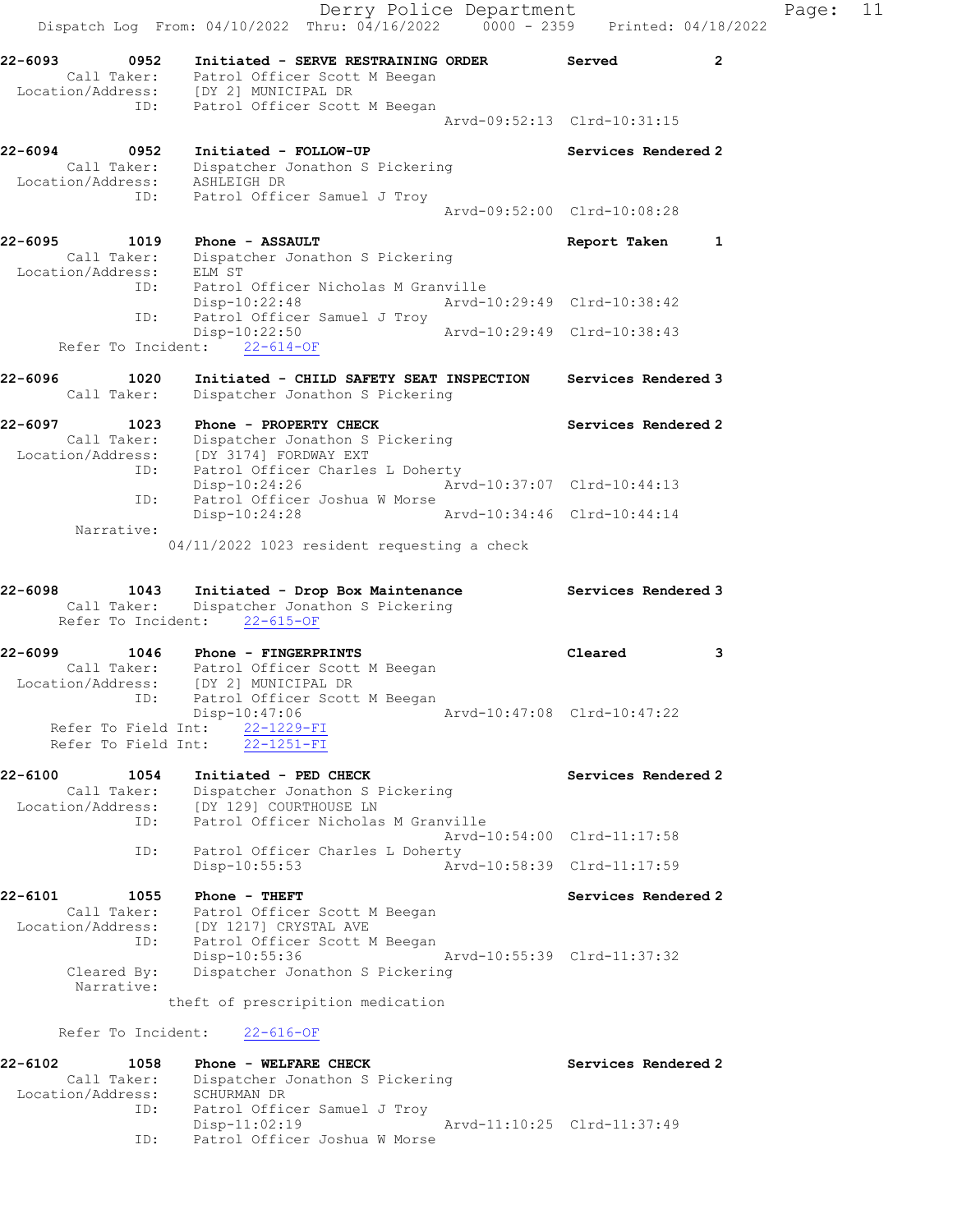Derry Police Department Fage: 12 Dispatch Log From: 04/10/2022 Thru: 04/16/2022 0000 - 2359 Printed: 04/18/2022 Disp-11:02:22 Clrd-11:04:57 ID: Patrol Officer Joshua W Morse<br>Disp-11:19:18 Arw Arvd-11:24:30 Clrd-11:27:19 Narrative: 04/11/2022 1137 for Manchester PD, message left for MPD officer 22-6103 1104 Phone - DISABLED MV SENT ON THEIR WAY 3 Call Taker: Dispatcher Jonathon S Pickering Location/Address: POND RD ID: Patrol Officer Joshua W Morse Disp-11:07:59 Narrative: 04/11/2022 1105 wires on a TT Narrative: 04/11/2022 1118 no damage found, TT unit moved 22-6104 1108 Phone - ANIMAL COMPLAINT AND ADVICE GIVEN 1 Call Taker: Dispatcher Jonathon S Pickering Location/Address: BACK CHESTER RD ID: Patrol Officer Joshua W Morse Disp-11:27:23 Arvd-11:37:24 Clrd-11:55:14 Disp-11:27:23<br>Refer To Field Int:  $\frac{22-1277-FI}{22-1277-FI}$ 22-6105 1108 Initiated - SEXUAL OFFENDER REGISTRATION Services Rendered 1 Call Taker: Dispatcher Jonathon S Pickering Location/Address: [DY 2] MUNICIPAL DR ID: Detective Kevin G Ruppel Arvd-11:08:00 Clrd-11:18:04 22-6106 1124 Phone - LARCENY /FORGERY/ FRAUD Report Taken 2 Call Taker: Dispatcher Jonathon S Pickering Location/Address: ROCKINGHAM RD ID: Patrol Officer Samuel J Troy Disp-11:38:55 Arvd-11:47:12 Clrd-12:16:41 Narrative: 04/11/2022 1216 attempted fraud over the phone Refer To Incident: 22-619-OF 22-6107 1125 Phone - ASSAULT Report Taken 1 Call Taker: Dispatcher Jonathon S Pickering Location/Address: W RUNNING BROOK LN ID: Patrol Officer Charles L Doherty<br>Disp-11:27:49 Arv Disp-11:27:49 Arvd-11:34:23 Clrd-11:51:04 Narrative: 04/11/2022 1126 past tense assault bewtween students Refer To Incident: 22-618-OF 22-6108 1136 Phone - ASSIST CITIZEN **128 ADVICE GIVEN** 3 Call Taker: Dispatcher Jonathon S Pickering Location/Address: [DY 3668] E BROADWAY ID: Patrol Officer Nicholas M Granville Disp-11:37:06 Arvd-11:41:31 Clrd-11:57:47 Narrative: 04/11/2022 1157 seeking advice over a past tense theft, items had been recovered, advice given 22-6109 1137 Phone - Offenses Against the Elderly Report Taken 2 Call Taker: Patrol Officer Scott M Beegan Location/Address: W BROADWAY ID: Patrol Officer Scott M Beegan Disp-11:42:32 Arvd-11:42:34 Clrd-11:43:40 Refer To Incident: 22-617-OF 22-6110 1144 Phone - ANIMAL COMPLAINT Report Taken 1 Call Taker: Dispatcher Jonathon S Pickering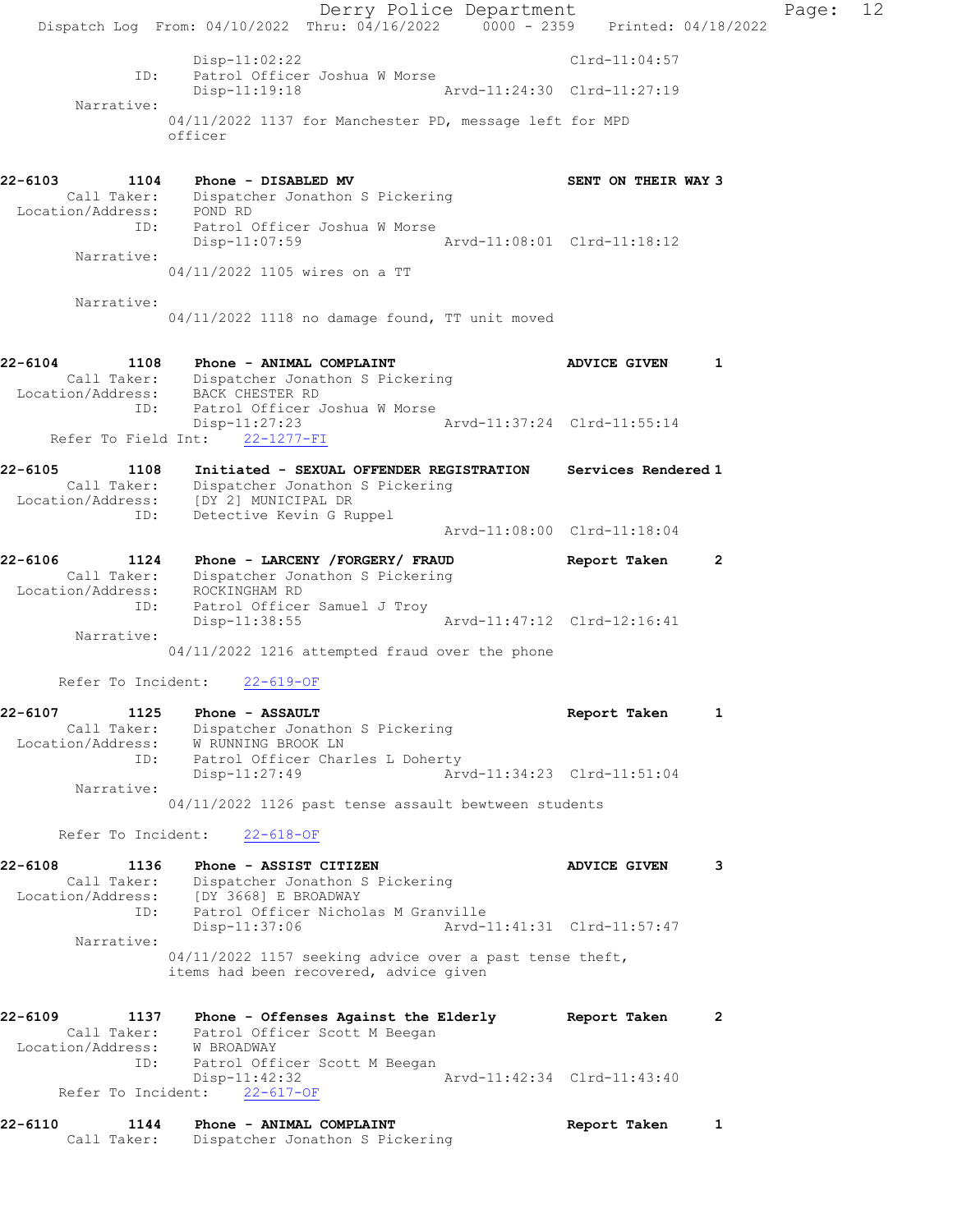Derry Police Department Fage: 13 Dispatch Log From: 04/10/2022 Thru: 04/16/2022 0000 - 2359 Printed: 04/18/2022 Location/Address: BYPASS 28 ID: Patrol Officer Joshua W Morse Arvd-12:03:29 Clrd-12:30:33 Narrative: 04/11/2022 1230 injured raccoon euthanized Refer To Incident: 22-620-OF 22-6111 1151 Initiated - Community Relations No Action Required 2 Call Taker: Dispatcher Jonathon S Pickering Location/Address: [DY 749] W RUNNING BROOK LN ID: Patrol Officer Charles L Doherty Arvd-11:51:00 Clrd-12:03:23 22-6113 1310 Phone - SUSPICIOUS ACTIVITY Services Rendered 2 Call Taker: Dispatcher Jonathon S Pickering Location/Address: E BROADWAY ID: Patrol Officer Nicholas M Granville Disp-13:11:20 Arvd-13:14:03 Clrd-14:00:37 ID: Patrol Officer Charles L Doherty<br>Disp-13:11:22 Arvd-13:14:04 Clrd-14:00:37 Disp-13:11:22 ID: Patrol Officer Samuel J Troy Disp-13:19:35 Arvd-13:25:37 Clrd-14:00:36 Narrative: 04/11/2022 1310 subject attempting to make entry into a secured building Narrative: 04/11/2022 1327 off with subject Refer To Field Int: 22-1228-FI 22-6114 1341 Phone - ASSIST OTHER AGENCY Cancelled Prior to Arrival 3 Call Taker: Dispatcher Jonathon S Pickering Location/Address: BRISTOL CT ID: Patrol Officer Joshua W Morse Disp-13:42:07 Clrd-13:43:46 Narrative: 04/11/2022 1341 residential lockout 22-6115 1344 Phone - VANDALISM Report Taken 3 Call Taker: Dispatcher Jonathon S Pickering Location/Address: LEDGEWOOD DR ID: Patrol Officer Joshua W Morse Disp-13:45:35 Arvd-14:03:18 Clrd-14:14:58 Narrative: 04/11/2022 1344 car egged - damage found Refer To Incident: 22-621-OF 22-6116 1411 Phone - ASSAULT 1 22-6116 Report Taken 1 Call Taker: Dispatcher Jonathon S Pickering Location/Address: [DY 831] PINKERTON ST<br>ID: Patrol Officer James M Patrol Officer James M McClafferty Disp-14:12:01 Arvd-14:13:21 Clrd-14:29:18 ID: Patrol Officer Brian J Landry<br>Disp-14:12:04 Disp-14:12:04 Arvd-14:13:20 Clrd-14:45:58 ID: Patrol Officer Nicholas M Granville<br>Disp-14:12:08 Arvd- Disp-14:12:08 Arvd-14:14:39 Clrd-14:31:59 ID: Patrol Officer Samuel J Troy Disp-14:12:10 Arvd-14:15:50 Clrd-14:32:01 ID: Patrol Officer James M McClafferty<br>Disp-14:29:33 Arvd- Disp-14:29:33 Arvd-14:29:34 Clrd-14:30:50 Narrative: 04/11/2022 1417 call under control

Refer To Incident: 22-622-OF

22-6117 1425 Walk-In - WARRANT ARREST Services Rendered 2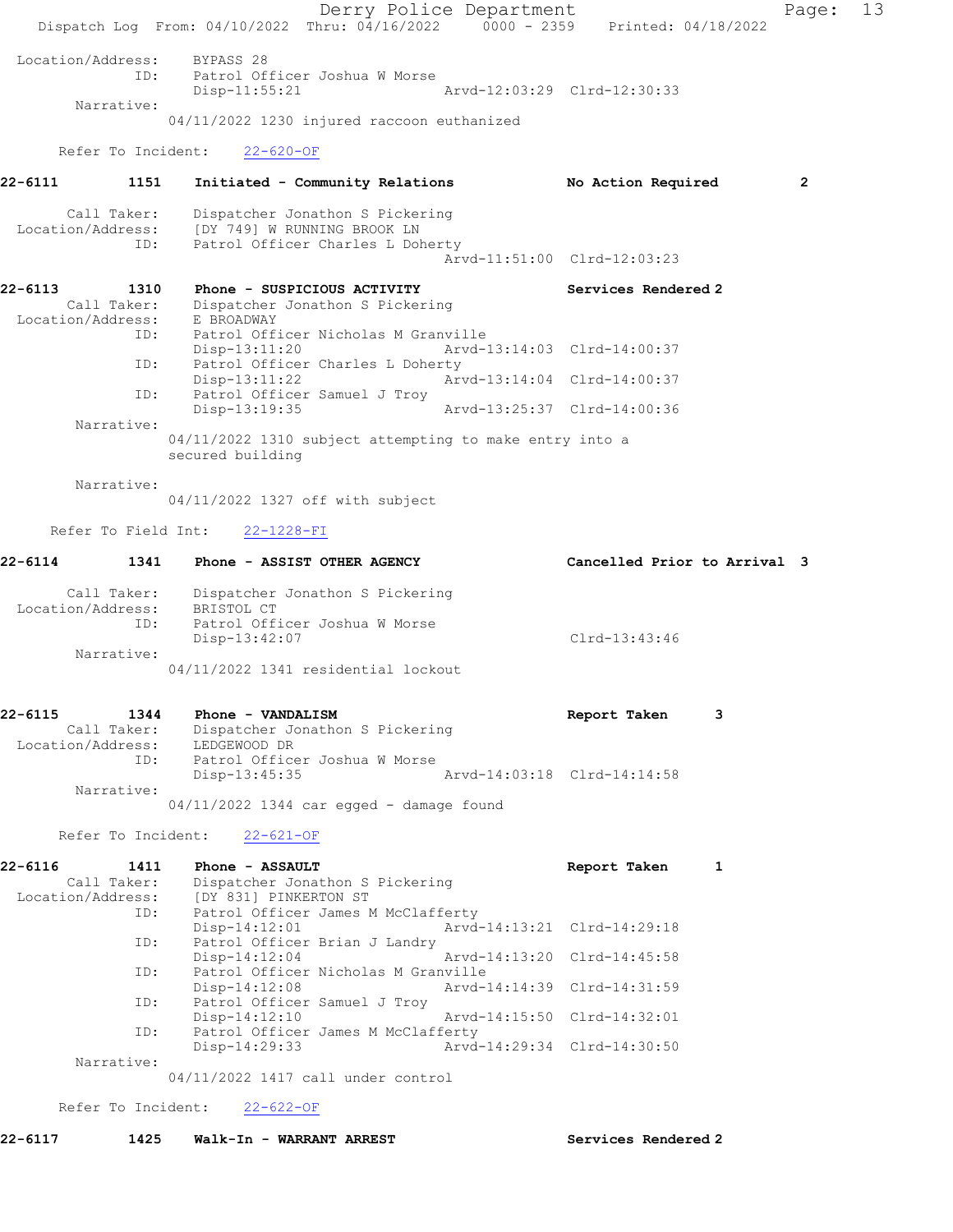Derry Police Department Fage: 14 Dispatch Log From: 04/10/2022 Thru: 04/16/2022 0000 - 2359 Printed: 04/18/2022 Call Taker: Patrol Officer Scott M Beegan Location/Address: [DY 2] MUNICIPAL DR ID: Patrol Officer Scott M Beegan Disp-14:26:01 Arvd-14:26:03 Clrd-14:46:27 Cleared By: Dispatcher Jonathon S Pickering Narrative: 04/11/2022 1437 processing a juvenile on a juvenile petition Narrative: 04/11/2022 1446 subject released Refer To Arrest: 22-336-AR 22-6118 1431 Initiated - ASSAULT 1 Report Taken 1 Call Taker: Dispatcher Jonathon S Pickering Location/Address: [DY 831] PINKERTON ST ID: Patrol Officer James M McClafferty Arvd-14:31:00 Clrd-14:46:41 Refer To Incident: 22-623-OF 22-6119 1437 Phone - JUVENILE OFFENSES ADVICE GIVEN 2 Call Taker: Dispatcher Jonathon S Pickering Location/Address: HAMPSTEAD RD ID: Patrol Officer Samuel J Troy HAMPSTEAD KD<br>Patrol Officer Samuel J Troy<br>Arvd-14:43:51 Clrd-15:11:06 ID: Patrol Officer Nicholas M Granville Disp-14:37:44 Arvd-14:43:50 Clrd-15:10:47 Refer To Field Int: 22-1233-FI 22-6120 1451 Phone - WELFARE CHECK 2 Assistance Rendered 2 Call Taker: Dispatcher Jonathon S Pickering Location/Address: ELM ST ID: Sergeant Jared Knox Disp-15:06:54 Arvd-15:11:04 Clrd-15:28:16 Cleared By: Patrol Officer Robert Corwin ID: Patrol Officer Michael P Accorto Disp-15:06:58 Arvd-15:11:02 Clrd-15:28:12 Cleared By: Patrol Officer Robert Corwin ID: Patrol Officer Andrew R Kennedy Disp-15:16:58 Arvd-15:17:01 Clrd-15:24:10 Dispatched By: Patrol Officer Robert Corwin Arrived By: Patrol Officer Robert Corwin Cleared By: Patrol Officer Robert Corwin Refer To Field Int: 22-1259-FI 22-6121 1514 Phone - FINGERPRINTS North Services Rendered 3 Call Taker: Patrol Officer Scott M Beegan Location/Address: [DY 2] MUNICIPAL DR ID: Patrol Officer Scott M Beegan Disp-15:14:37 Arvd-15:14:38 Clrd-15:23:33 22-6122 1528 Initiated - ASSIST CITIZEN ADVICE GIVEN 3 Call Taker: Patrol Officer Robert Corwin Location/Address: ELM ST ID: Patrol Officer Michael P Accorto Arvd-15:28:00 Clrd-15:36:35 ID: Sergeant Jared Knox Disp-15:29:00 Arvd-15:29:02 Clrd-15:37:04 Refer To Field Int: 22-1260-FI 22-6123 1543 Initiated - PROPERTY CHECK Cleared 2 Call Taker: Patrol Officer Robert Corwin Location/Address: ROCKINGHAM RD ID: Sergeant Jared Knox Arvd-15:43:00 Clrd-16:01:07 ID: Patrol Officer Michael P Accorto Disp-15:43:40 Arvd-15:43:46 Clrd-16:01:03 ID: Patrol Officer Andrew R Kennedy<br>Disp-15:43:42 Ar Disp-15:43:42 Arvd-15:43:43 Clrd-16:01:00 Refer To Field Int: 22-1235-FI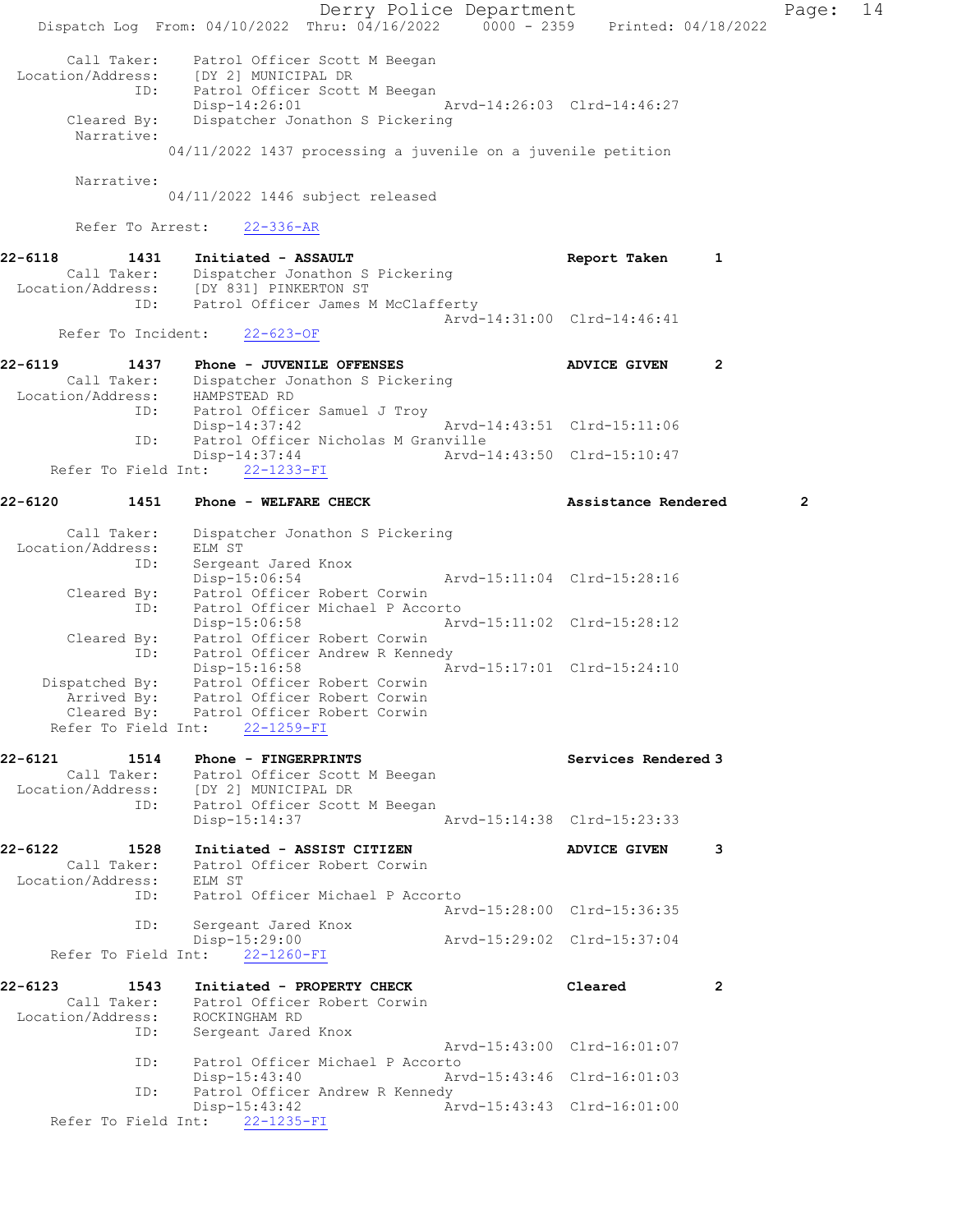Derry Police Department The Rage: 15 Dispatch Log From:  $04/10/2022$  Thru:  $04/16/2022$  0000 - 2359 Printed: 04/18/2022 22-6124 1553 Initiated - FOLLOW-UP Cleared 2 Call Taker: Patrol Officer Robert Corwin Location/Address: FAIRWAY DR ID: Patrol Officer Collin Kennedy Arvd-15:53:00 Clrd-16:02:19 22-6125 1600 Phone - ANIMAL COMPLAINT 1980 Matter Rectified 1 Call Taker: Patrol Officer Robert Corwin Location/Address: SCOBIE POND RD ID: Patrol Officer Michael Carnazzo Disp-16:02:36 Arvd-16:04:33 Clrd-16:21:47 Narrative: Loose German Shephard Narrative: 04/11/2022 1622 on going issue with loose dog. Narrative: 04/11/2022 1622 owner spoken to Refer To Field Int: 22-1234-FI 22-6126 1602 Initiated - FOLLOW-UP Cleared 2 Call Taker: Patrol Officer Robert Corwin Location/Address: BIRCH ST ID: Patrol Officer Collin Kennedy Arvd-16:02:00 Clrd-16:23:45 22-6127 1635 Initiated - FOLLOW-UP No Action Required 2 Call Taker: Patrol Officer Robert Corwin Location/Address: MAXWELL DR ID: Patrol Officer Andrew R Kennedy Arvd-16:35:00 Clrd-17:45:57 Cleared By: Patrol Officer Kevin L Davies ID: Sergeant Jared Knox Disp-16:43:16 Arvd-17:40:03 Clrd-17:45:49 Cleared By: Patrol Officer Kevin L Davies 22-6128 1637 Phone - SUSPICIOUS ACTIVITY ADVICE GIVEN 2 Call Taker: Patrol Officer Robert Corwin Location/Address: COLORADO PL ID: Patrol Officer Michael Carnazzo Disp-16:39:27 Arvd-16:53:40 Clrd-17:25:56 Refer To Field Int: 22-1236-FI 22-6129 1812 Phone - DOMESTIC DISTURBANCE Transported to Hospital 1 Call Taker: Patrol Officer Robert Corwin Location/Address: FAIRWAY DR ID: Patrol Officer Michael Carnazzo Disp-18:13:23 Arvd-18:18:04 Clrd-19:56:47 Arrived By: Patrol Officer Kevin L Davies ID: Patrol Officer Michael P Accorto Disp-18:13:25 Arvd-18:19:53 Clrd-18:50:01 Narrative: 04/11/2022 1836 one male in custody Narrative: 04/11/2022 1839 DFD requested/responding Narrative: 04/11/2022 1845 DFD on scene Narrative: 04/11/2022 1851 transporting male juvenile to PMC s/m 74886.6 Narrative: 04/11/2022 1855 Off at PMC. e/m 74888.5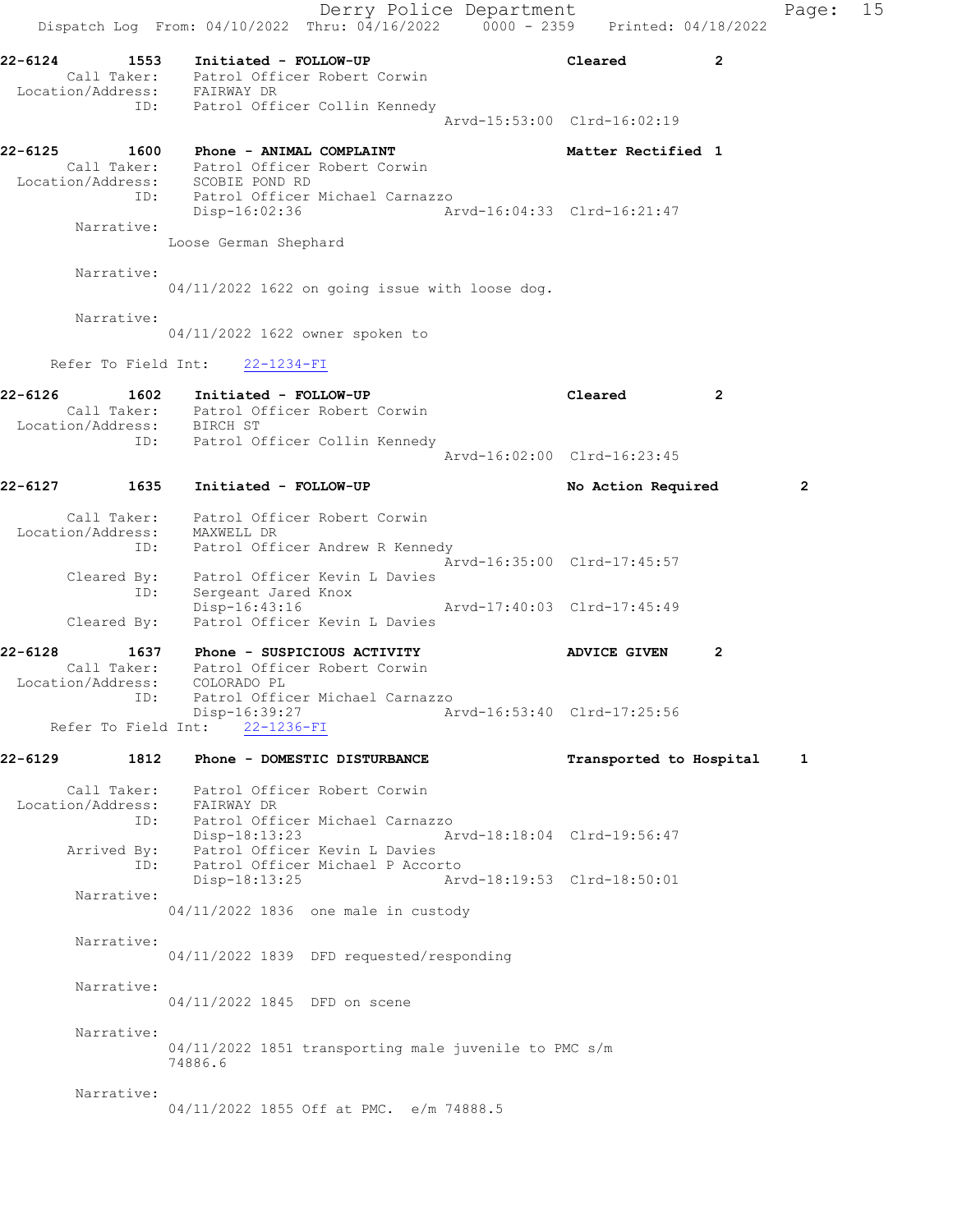22-6130 1819 911 - SUSPICIOUS ACTIVITY No Action Required 2 Call Taker: Patrol Officer Robert Corwin Location/Address: CHASES GROVE RD ID: Patrol Officer Andrew R Kennedy Disp-18:19:46 <br>
Disp-18:19:46 <br>
Disp-18:19:46 <br>
Disp-18:19:46 <br>
Disp-18:19:46 <br>
Displaced Collin Kennedy Patrol Officer Collin Kennedy Disp-18:19:51 Arvd-18:24:44 Clrd-18:24:46 Arrived By: Lieutenant Shawn P O'Donaghue Cleared By: Lieutenant Shawn P O'Donaghue ID: Sergeant Jared Knox Disp-18:23:35 Clrd-18:24:51 Dispatched By: Patrol Officer Kevin L Davies Cleared By: Lieutenant Shawn P O'Donaghue<br>TD: Detective Benjamin J Dovle Detective Benjamin J Doyle Disp-18:28:04 Arvd-18:36:23 Clrd-18:51:01 Dispatched By: Lieutenant Shawn P O'Donaghue Refer To Field Int: 22-1237-FI 22-6131 1824 Phone - FIGHT **Arrest(s)** Made 2 Call Taker: Lieutenant Shawn P O'Donaghue Location/Address: [DY 1115] WINDHAM DEPOT RD ID: Patrol Officer Collin Kennedy Disp-18:25:21 Arvd-18:27:00 Clrd-22:30:44 Arrived By: Patrol Officer Robert Corwin ID: Sergeant Jared Knox<br>Disp-18:25:25 Disp-18:25:25 Arvd-18:27:03 Clrd-20:03:05<br>Arrived By: Patrol Officer Robert Corwin Arrived By: Patrol Officer Robert Corwin Cleared By: Patrol Officer Robert Corwin ID: Patrol Officer Kevin L Davies Disp-18:25:30 Arvd-18:32:02 Clrd-20:03:02 Arrived By: Patrol Officer Robert Corwin Cleared By: Patrol Officer Robert Corwin<br>ID: Patrol Officer Michael P Acco<br>Disp-18:52:13 Patrol Officer Michael P Accorto Disp-18:52:13 Arvd-18:52:16 Clrd-22:44:01 Dispatched By: Patrol Officer Robert Corwin Arrived By: Patrol Officer Robert Corwin Cleared By: Patrol Officer Robert Corwin ID: Sergeant Jared Knox Disp-21:44:19 Arvd-21:44:21 Clrd-22:44:03 Dispatched By: Patrol Officer Robert Corwin Arrived By: Patrol Officer Robert Corwin<br>Cleared By: Patrol Officer Robert Corwin Patrol Officer Robert Corwin Narrative: 04/11/2022 1853 DFD transporting male to PMC. 6-20 in transport as well. Narrative: 04/11/2022 1900 off at PMC Narrative: 04/11/2022 2217 One Male in custody Name: Thomas Fuccione DOB: 03/27/1968 Address: 10 Windham Depot Rd. Derry, NH 03038 Charges: DV Simple Assault x2 Resisting Arrest Narrative: 04/11/2022 2218 Released on PR bail from hospital Refer To Arrest: 22-337-AR 22-6132 1857 Phone - SUSPICIOUS ACTIVITY ADVICE GIVEN 2 Call Taker: Patrol Officer Robert Corwin<br>Location/Address: [DY 1050] W BROADWAY [DY 1050] W BROADWAY

ID: Patrol Officer Michael Carnazzo

Disp-19:59:53 Arvd-20:02:59 Clrd-20:18:39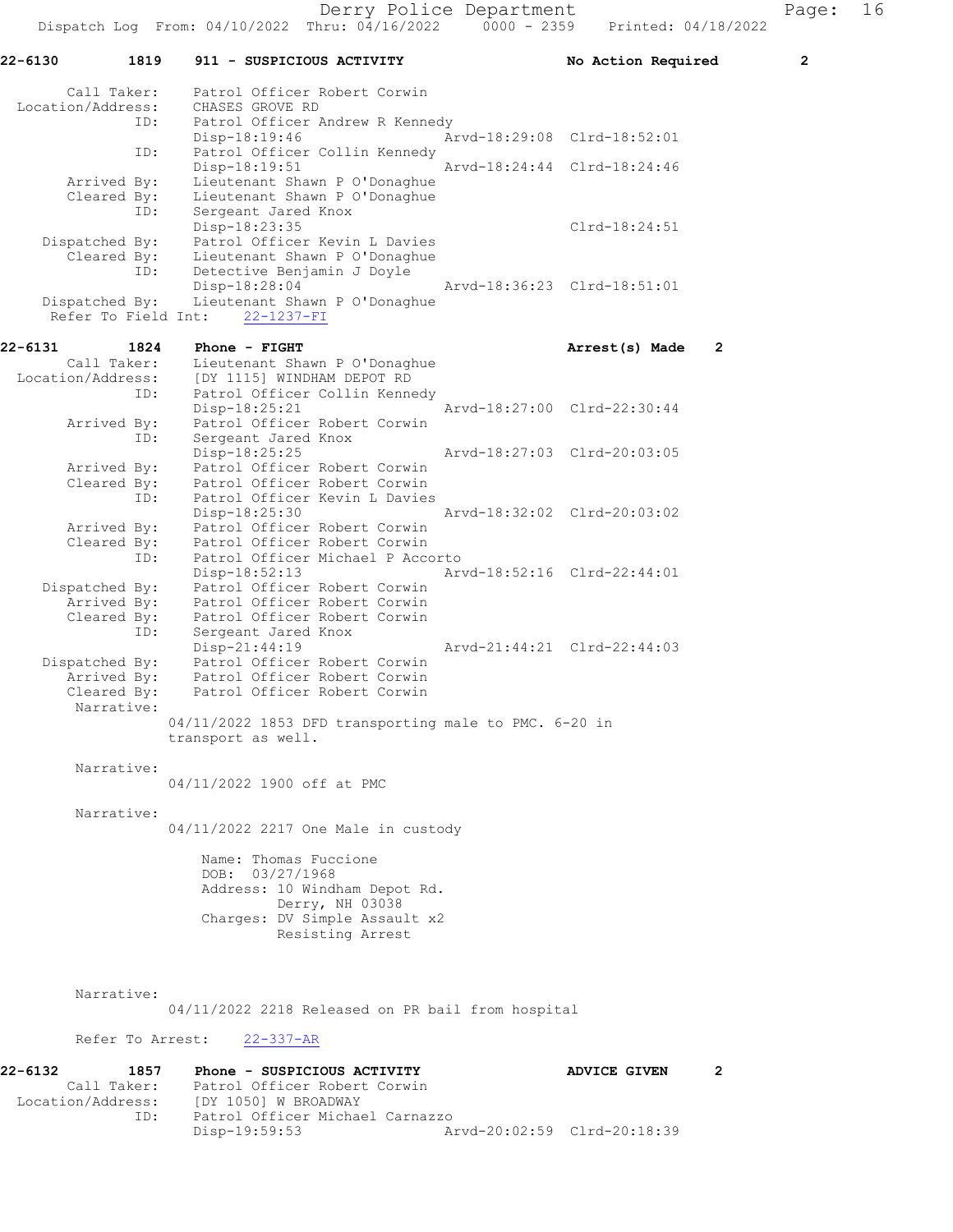Narrative:

Green vehicle

| 22-6133<br>2009<br>Call Taker:<br>Location/Address:                       | Phone - SUSPICIOUS ACTIVITY<br>Patrol Officer Robert Corwin<br>ROCKINGHAM RD                                                                                                                 | Cleared                                  | $\overline{2}$ |
|---------------------------------------------------------------------------|----------------------------------------------------------------------------------------------------------------------------------------------------------------------------------------------|------------------------------------------|----------------|
| ID:                                                                       | Patrol Officer Kevin L Davies<br>Disp-20:10:41<br>Arvd-20:14:32 Clrd-20:30:02                                                                                                                |                                          |                |
| ID:                                                                       | Sergeant Jared Knox<br>Disp-20:10:45                                                                                                                                                         | Arvd-20:14:34 Clrd-20:30:05              |                |
| ID:                                                                       | Patrol Officer Andrew R Kennedy<br>Arvd-20:14:30 Clrd-20:30:09<br>Disp-20:12:38                                                                                                              |                                          |                |
| ID:                                                                       | Patrol Officer Michael Carnazzo<br>Disp-20:22:12                                                                                                                                             | Clrd-20:22:15                            |                |
| 22-6134<br>2021<br>Call Taker:                                            | Phone - MV REPO<br>Patrol Officer Robert Corwin                                                                                                                                              | Matter Mediated 1                        |                |
| Location/Address: E BROADWAY<br>ID:<br>Cleared By:<br>Refer To Field Int: | Patrol Officer Michael Carnazzo<br>Disp-20:22:19<br>Lieutenant Shawn P O'Donaghue<br>$22 - 1261 - FI$                                                                                        | Arvd-20:23:56 Clrd-20:45:58              |                |
| 22-6135<br>2028<br>Call Taker:<br>Location/Address:                       | Phone - WELFARE CHECK<br>Lieutenant Shawn P O'Donaghue<br>OVERLEDGE DR                                                                                                                       | Cleared                                  | $\mathbf{2}$   |
| ID:<br>Dispatched By:<br>Arrived By:<br>Cleared By:                       | Sergeant Jared Knox<br>Disp-20:32:48<br>Arvd-20:48:01 Clrd-20:53:39<br>Patrol Officer Robert Corwin<br>Patrol Officer Robert Corwin<br>Patrol Officer Robert Corwin                          |                                          |                |
| ID:<br>Arrived By:<br>Cleared By:<br>Narrative:                           | Patrol Officer Kevin L Davies<br>Arvd-20:47:59 Clrd-20:53:36<br>Disp-20:32:51<br>Dispatched By: Patrol Officer Robert Corwin<br>Patrol Officer Robert Corwin<br>Patrol Officer Robert Corwin |                                          |                |
| 22-6136<br>2103                                                           | Female resident<br>Initiated - MV STOP<br>Call Taker: Patrol Officer Robert Corwin                                                                                                           | Warning Issued                           | 3              |
| Location/Address:<br>ID:                                                  | RT 28<br>Patrol Officer Andrew R Kennedy                                                                                                                                                     | Arvd-21:03:00 Clrd-21:07:31              |                |
| Refer To Citation:                                                        | $22 - 1627 - CN$                                                                                                                                                                             |                                          |                |
| 22-6137<br>2104<br>Call Taker:<br>Location/Address:<br>ID:                | 911 - ABANDONED 911<br>Patrol Officer Robert Corwin<br>[DY 324] ISLAND POND RD<br>Patrol Officer Michael Carnazzo                                                                            | Cleared                                  | 1              |
| ID:                                                                       | Disp-21:05:34<br>Patrol Officer Andrew R Kennedy                                                                                                                                             | Arvd-21:22:27 Clrd-21:22:29              |                |
|                                                                           | Disp-21:07:39                                                                                                                                                                                | Arvd-21:11:30 Clrd-21:22:33              |                |
| 2124<br>22-6138<br>Call Taker:<br>Location/Address:<br>ID:                | Phone - ASSIST OTHER AGENCY<br>Patrol Officer Robert Corwin<br>SCHURMAN DR<br>Patrol Officer Michael Carnazzo                                                                                | Cleared                                  | 3              |
|                                                                           | Disp-21:26:05                                                                                                                                                                                | Arvd-21:30:06 Clrd-21:39:55              |                |
| 22-6139<br>2130<br>Call Taker:<br>Location/Address:<br>ID:                | Walk-In - DOMESTIC DISTURBANCE<br>Patrol Officer Robert Corwin<br>[DY 2] MUNICIPAL DR<br>Patrol Officer Kevin L Davies                                                                       | Cleared                                  | 1              |
| Cleared By:<br>ID:                                                        | Disp-21:31:00<br>Arvd-21:31:03 Clrd-23:11:12<br>Patrol Officer Jeffrey R Pike<br>Patrol Officer Nicholas M Granville                                                                         |                                          |                |
| Dispatched By:<br>Arrived By:                                             | Disp-23:08:27<br>Patrol Officer Jeffrey R Pike<br>Patrol Officer Jeffrey R Pike                                                                                                              | Arvd-23:16:27 Clrd-04/12/2022 @ 00:28:55 |                |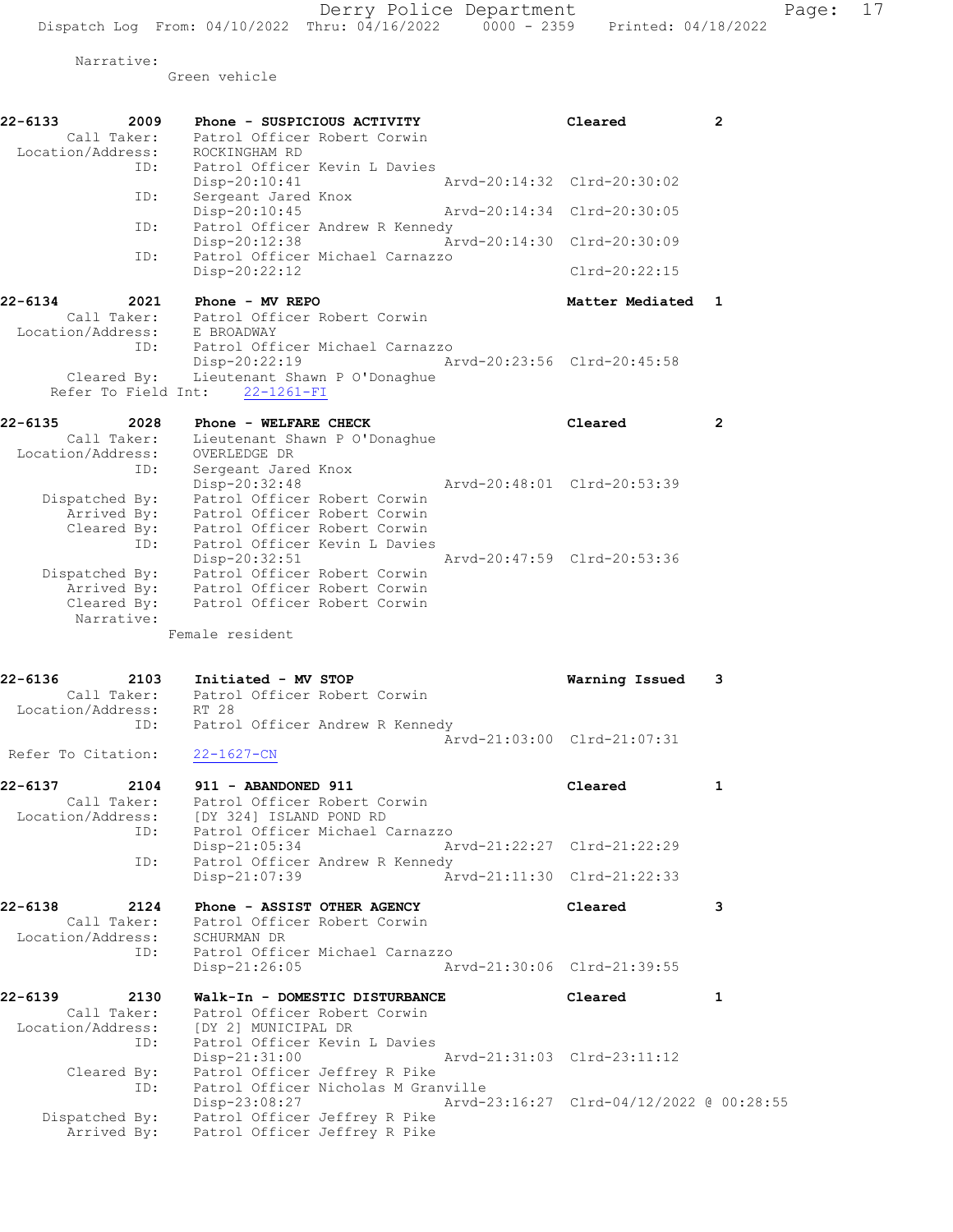Derry Police Department Fage: 18 Dispatch Log From: 04/10/2022 Thru: 04/16/2022 0000 - 2359 Printed: 04/18/2022 Cleared By: Patrol Officer Jeffrey R Pike ID: Patrol Officer Melissa M Houde Disp-23:08:31 Arvd-23:16:32 Clrd-23:40:32 Dispatched By: Patrol Officer Jeffrey R Pike Arrived By: Patrol Officer Jeffrey R Pike Cleared By: Patrol Officer Kevin L Davies ID: Sergeant Patrick H Dawson Disp-23:08:35 Arvd-23:16:40 Clrd-23:40:35 Dispatched By: Patrol Officer Jeffrey R Pike Arrived By: Patrol Officer Jeffrey R Pike Cleared By: Patrol Officer Kevin L Davies Refer To Incident: 22-624-OF Refer To Incident: 22-625-OF 22-6140 2322 Initiated - MV STOP Warning Issued 3 Call Taker: Patrol Officer Jeffrey R Pike Location/Address: E BROADWAY + CENTRAL ST ID: Patrol Officer Nikita Tomnyuk Arvd-23:22:00 Clrd-23:27:35

ID: Patrol Officer Casey J Noyes<br>Disp-23:24:44 Disp-23:24:44 Arvd-23:24:48 Clrd-23:26:23 Refer To Citation: 22-1628-CN

### For Date:  $04/12/2022 -$  Tuesday

| 22-6141<br>0014     | Radio - MV CHECK                                     | SENT ON THEIR WAY 1         |
|---------------------|------------------------------------------------------|-----------------------------|
| Call Taker:         | Patrol Officer Kevin L Davies                        |                             |
| Location/Address:   | [DY 146] ASHLEIGH DR                                 |                             |
|                     | ID:<br>Patrol Officer Melissa M Houde                |                             |
|                     | $Disp-00:15:17$                                      | Arvd-00:15:20 Clrd-00:18:40 |
| Cleared By:         | Patrol Officer Jeffrey R Pike                        |                             |
| 22-6142<br>0027     | Phone - UNWANTED SUBJECT                             | Arrest(s) Made<br>2         |
| Call Taker:         | Patrol Officer Jeffrey R Pike                        |                             |
| Location/Address:   | ANNA CIR                                             |                             |
| ID:                 | Patrol Officer Nikita Tomnyuk                        |                             |
|                     | Disp-00:28:41                                        | Arvd-00:41:51 Clrd-03:35:36 |
|                     | Patrol Officer Casey J Noyes<br>ID:                  |                             |
|                     | Disp-00:28:45                                        | Arvd-00:41:50 Clrd-01:00:14 |
| ID:                 | Sergeant Patrick H Dawson                            |                             |
|                     | Disp-00:29:29                                        | Arvd-00:41:49 Clrd-00:55:20 |
| Narrative:          |                                                      |                             |
|                     | 04/12/2022 0106<br>Arrestee: Ryan Mathews (01/01/87) |                             |
|                     | Homeless                                             |                             |
|                     | Charge: EBW - Receiving Stolen Property              |                             |
|                     |                                                      |                             |
| Narrative:          |                                                      |                             |
|                     | 04/12/2022 0100 ENROUTE TO DPDHQ SM: 76446.4         |                             |
|                     |                                                      |                             |
| Narrative:          |                                                      |                             |
|                     | 04/12/2022 0109 OFF AT DPDHQ: EM: 76453.6            |                             |
|                     |                                                      |                             |
| Narrative:          |                                                      |                             |
|                     | 04/12/2022 0148 BAIL COMMMISSIONER REQUESTED         |                             |
|                     |                                                      |                             |
| Narrative:          |                                                      |                             |
|                     | 04/12/2022 0150 BC MENIS CONTACTED AND RESPONDING    |                             |
| Narrative:          |                                                      |                             |
|                     | 04/12/2022 0211 PLACED IN CELL #3                    |                             |
|                     |                                                      |                             |
| Narrative:          |                                                      |                             |
|                     | 04/12/2022 0232 REMOVED FROM CELL                    |                             |
|                     |                                                      |                             |
| Narrative:          |                                                      |                             |
|                     | 04/12/2022 0242 PRISONER RELEASED ON PRESET BAIL OF  |                             |
|                     | \$229.32. GIVEN SALEM DISTRICT COURT DATE OF 5/23/22 |                             |
|                     |                                                      |                             |
| Refer To Field Int: | 22-1309-FI                                           |                             |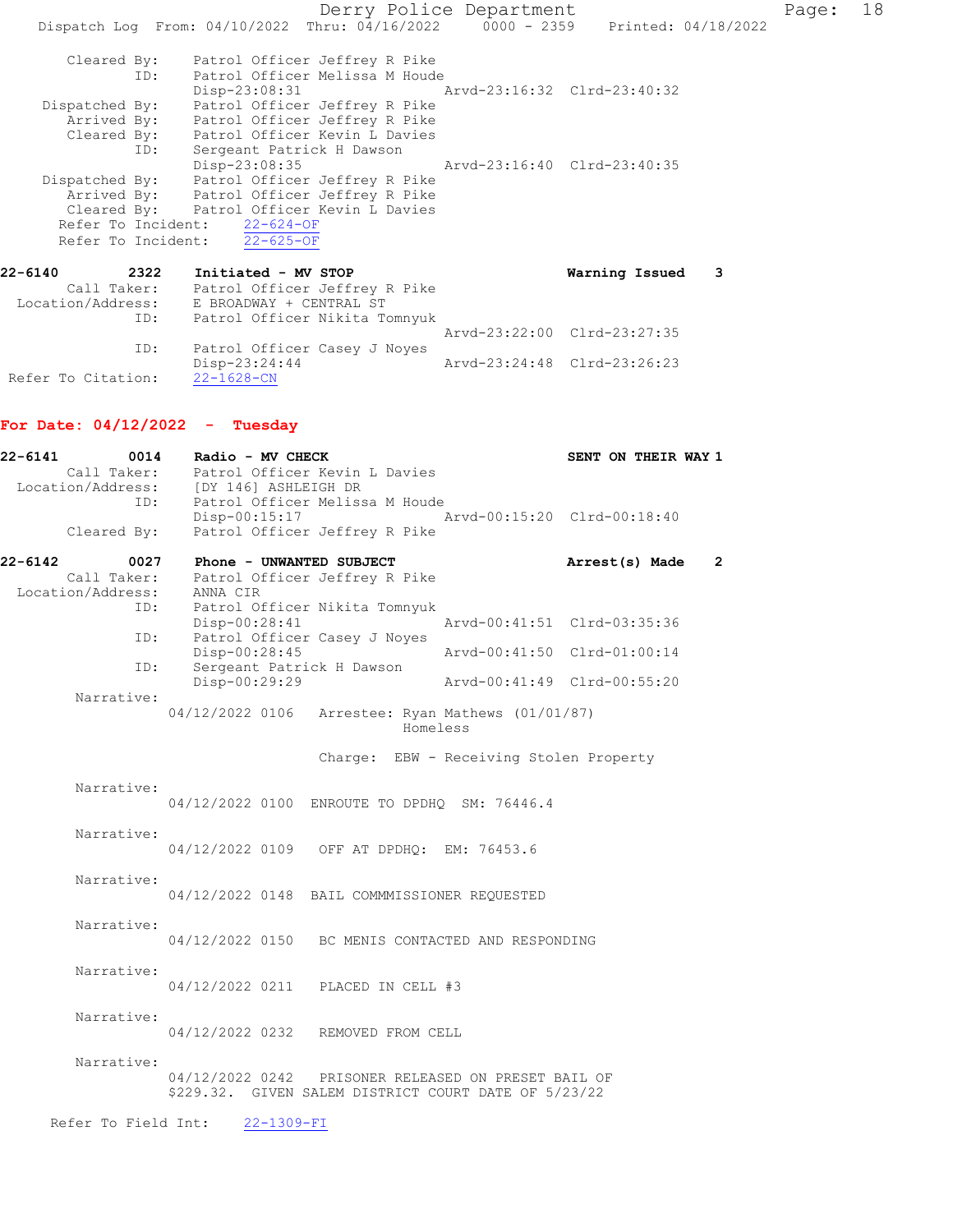|                    |                                                 | Dispatch Log From: 04/10/2022 Thru: 04/16/2022 0000 - 2359 Printed: 04/18/2022                                                        | Derry Police Department |                                                            |                | Page:          | 19 |
|--------------------|-------------------------------------------------|---------------------------------------------------------------------------------------------------------------------------------------|-------------------------|------------------------------------------------------------|----------------|----------------|----|
|                    | Refer To Arrest:<br>Refer To Summons:           | $22 - 339 - AR$<br>$22 - 340 - AR$                                                                                                    |                         |                                                            |                |                |    |
| 22-6143            | 0659                                            | Phone - ALARM, BURGLAR                                                                                                                |                         | Cancelled Prior to Arrival 1                               |                |                |    |
|                    | Call Taker:<br>Narrative:                       | Dispatcher Kaitlyn A Fitzgerald<br>Location/Address: [DY 3756] AMHERST DR<br>04/12/2022 0702 ALARM COMPANY CANCELLED PRIOR TO ARRIVAL |                         |                                                            |                |                |    |
|                    |                                                 |                                                                                                                                       |                         |                                                            |                |                |    |
| 22-6144            | 0707<br>Call Taker:<br>Location/Address:        | Initiated - PAPER SERVICE<br>Dispatcher Kaitlyn A Fitzgerald<br>WESTVIEW DR                                                           |                         | Not Served                                                 | 3              |                |    |
|                    | ID:                                             | Patrol Officer Nikita Tomnyuk                                                                                                         |                         | Arvd-07:07:00 Clrd-07:16:46                                |                |                |    |
| 22-6145            | 0806                                            | Walk-In - IDENTITY THEFT<br>Call Taker: Patrol Officer Casey J Noyes<br>Location/Address: PLEASANT ST                                 |                         | Report Taken                                               | $\overline{2}$ |                |    |
|                    | ID:<br>Refer To Incident:                       | Patrol Officer Casey J Noyes<br>Disp-08:07:20<br>$22 - 626 - 0F$                                                                      |                         | Arvd-08:07:23 Clrd-08:18:36                                |                |                |    |
| 22-6146            | 0809                                            | Initiated - FOLLOW-UP                                                                                                                 |                         | No Action Required                                         |                | $\overline{2}$ |    |
|                    | Call Taker:<br>Location/Address:<br>ID:         | Dispatcher Kaitlyn A Fitzgerald<br>PARKLAND DR<br>Patrol Officer Awess Abdulkadir                                                     |                         |                                                            |                |                |    |
|                    |                                                 |                                                                                                                                       |                         | Arvd-08:09:00 Clrd-08:56:10                                |                |                |    |
| 22-6147            | 0842<br>Call Taker:<br>Location/Address:<br>ID: | Initiated - MV STOP<br>Dispatcher Kaitlyn A Fitzgerald<br>HAMPSTEAD RD + OLD CHESTER RD<br>Patrol Officer Nikita Tomnyuk              |                         | Warning Issued                                             | 3              |                |    |
| Refer To Citation: |                                                 | $22 - 1629 - CN$                                                                                                                      |                         | Arvd-08:42:00 Clrd-08:47:27                                |                |                |    |
| 22-6148            | 0858<br>Call Taker:<br>Location/Address:        | Initiated - DISABLED MV<br>Dispatcher Kaitlyn A Fitzgerald<br>CRYSTAL AVE + FOLSOM RD                                                 |                         | <b>Vehicle Towed</b>                                       | 3              |                |    |
|                    | ID:<br>ID:                                      | Sergeant Seth Plumer<br>Patrol Officer Melissa M Houde<br>Disp-09:11:01                                                               |                         | Arvd-08:58:00 Clrd-09:12:14<br>Arvd-09:12:12 Clrd-09:50:39 |                |                |    |
|                    | Narrative:                                      | 04/12/2022 0901 AAA NOTIFIED                                                                                                          |                         |                                                            |                |                |    |
|                    | Narrative:                                      | 04/12/2022 0941 AAA ON SCENE                                                                                                          |                         |                                                            |                |                |    |
|                    | Refer To Field Int:                             | $22 - 1279 - FI$                                                                                                                      |                         |                                                            |                |                |    |
| 22-6149            | 0904<br>Call Taker:<br>ID:                      | Phone - ERRATIC OPERATION<br>Dispatcher Kaitlyn A Fitzgerald<br>Location/Address: MANCHESTER RD<br>Patrol Officer Melissa M Houde     |                         | Could Not Locate 2                                         |                |                |    |
|                    | Narrative:                                      | Disp-09:06:28<br>04/12/2022 0912 LOOKING FOR MA 1DRW41                                                                                |                         | Arvd-09:09:38 Clrd-09:10:52                                |                |                |    |
| 22-6150            | 0908                                            | Initiated - FOLLOW-UP                                                                                                                 |                         | No Action Required                                         |                | $\overline{2}$ |    |
|                    | Call Taker:<br>Location/Address:<br>ID:         | Dispatcher Kaitlyn A Fitzgerald<br>MUNICIPAL DR<br>Patrol Officer Awess Abdulkadir                                                    |                         | Arvd-09:08:00 Clrd-09:49:38                                |                |                |    |
| 22-6151            | 0916                                            | Phone - PAPER SERVICE                                                                                                                 |                         | Served                                                     | 3              |                |    |
|                    | Call Taker:                                     | Dispatcher Kaitlyn A Fitzgerald                                                                                                       |                         |                                                            |                |                |    |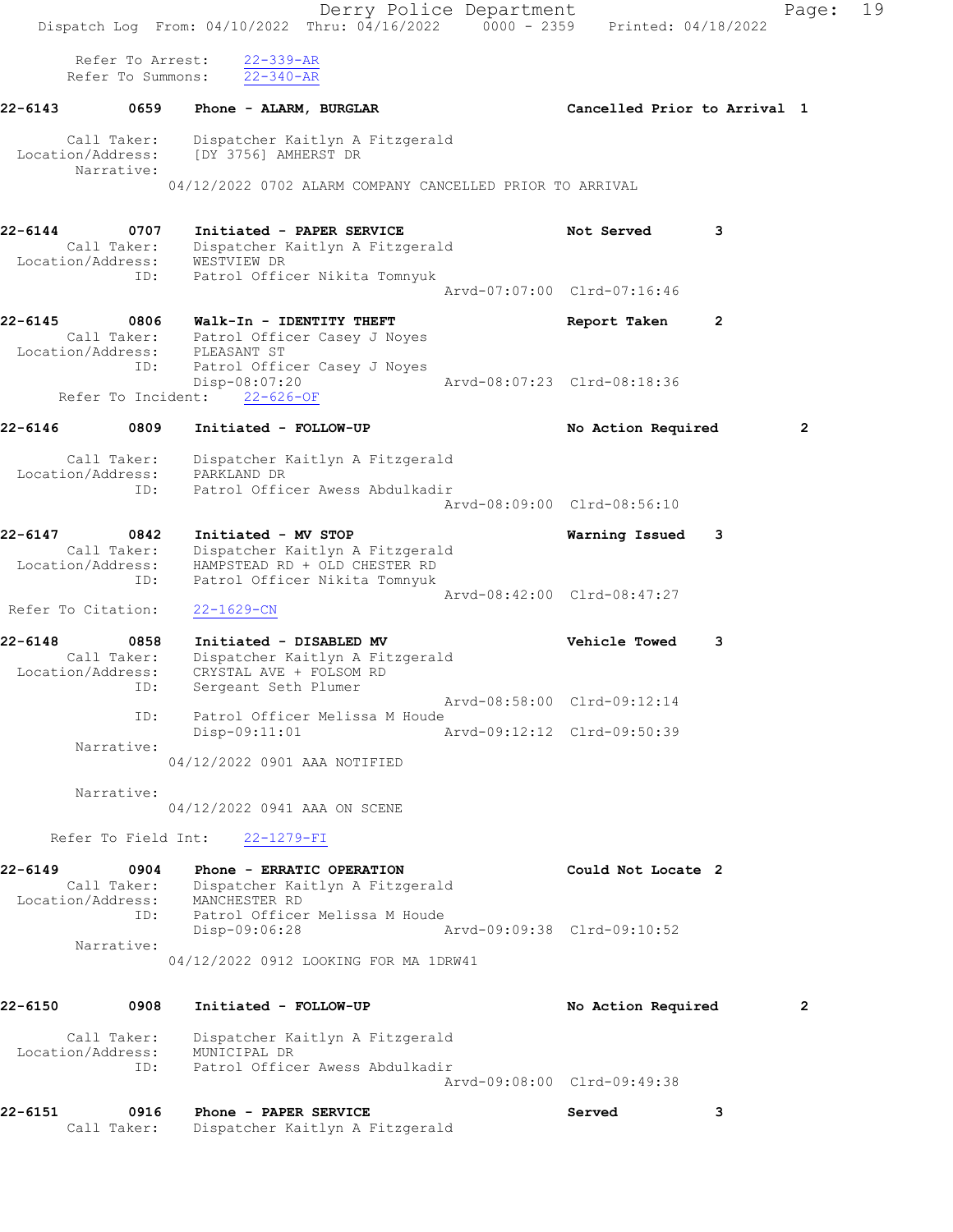Derry Police Department Page: 20 Dispatch Log From: 04/10/2022 Thru: 04/16/2022 0000 - 2359 Printed: 04/18/2022 Location/Address: MANNING ST<br>ID: Patrol Off: Patrol Officer Nicholas M Granville<br>Disp-09:16:42 Arvd-0 Disp-09:16:42 Arvd-09:18:56 Clrd-09:26:17 22-6152 0938 Phone - Criminal Contempt **Arrest(s)** Made 1 Call Taker: Dispatcher Kaitlyn A Fitzgerald Location/Address: WINDHAM DEPOT RD ID: Patrol Officer Nikita Tomnyuk Disp-09:39:16 Arvd-09:39:59 Clrd-12:00:21 ID: Patrol Officer Nicholas M Granville<br>Disp-09:39:18 Arvd- Disp-09:39:18 Arvd-09:44:04 Clrd-10:17:50 ID: Sergeant Seth Plumer<br>Disp-09:43:42 Disp-09:43:42 Arvd-09:44:17 Clrd-10:14:26 ID: Patrol Officer Casey J Noyes Disp-10:41:03 Arvd-10:41:04 Clrd-11:04:25 Narrative: 04/12/2022 1008 ONE IN CUSTODY Narrative: 04/12/2022 1014 232 TRANSPORTING ONE TO DPDHQ S/M 76516.7 Narrative: 04/12/2022 1023 232 OFF AT DPDHQ E/M 76521.2 Narrative: 04/12/2022 1029 BC MENCIS NOTIFIED AND RESPONDING Narrative: 04/12/2022 1049 SUBJECT PUT IN CELL 3 Narrative: 04/12/2022 1049 SUBJECT IDENTIFIED AS: THOMAS FUCCIONE 10 WINDHAM DEPOT ROAD DERRY, NH DOB: 03/27/1968 CHARGED WITH CRIMINAL CONTEMPT 2X Narrative: 04/12/2022 1118 627 CHECKED ON SUBJECT IN CELL Narrative: 04/12/2022 1137 BC MENCIS AT DPDHQ Narrative: 04/12/2022 1157 SUBJECT RELEASED ON PR BAIL PER BC MENCIS WITH A COURT DATE OF 5/26/22 Refer To Arrest: 22-341-AR 22-6153 0959 Phone - Lockdown Drill Services Rendered 2 Call Taker: Dispatcher Kaitlyn A Fitzgerald Location/Address: PINKERTON ST ID: Patrol Officer Brian J Landry<br>Disp-09:59:40 Disp-09:59:40 Arvd-09:59:42 Clrd-10:44:33 ID: Sergeant Seth Plumer<br>Disp-10:42:12 Disp-10:42:12 Arvd-10:42:13 Clrd-10:44:32 22-6154 1043 Phone - VANDALISM Report Taken 3 Call Taker: Dispatcher Kaitlyn A Fitzgerald<br>ion/Address: HAPPY AVE Location/Address:<br>ID: ID: Patrol Officer Awess Abdulkadir Disp-10:43:55 Arvd-10:43:58 Clrd-10:44:05 Narrative: 04/12/2022 1043 DAMAGE TO STREET SIGN Refer To Incident: 22-627-OF 22-6155 1131 Phone - KEEP THE PEACE No. 22-6155 Services Rendered 2 Call Taker: Dispatcher Kaitlyn A Fitzgerald Location/Address: BOYD RD

ID: Patrol Officer Melissa M Houde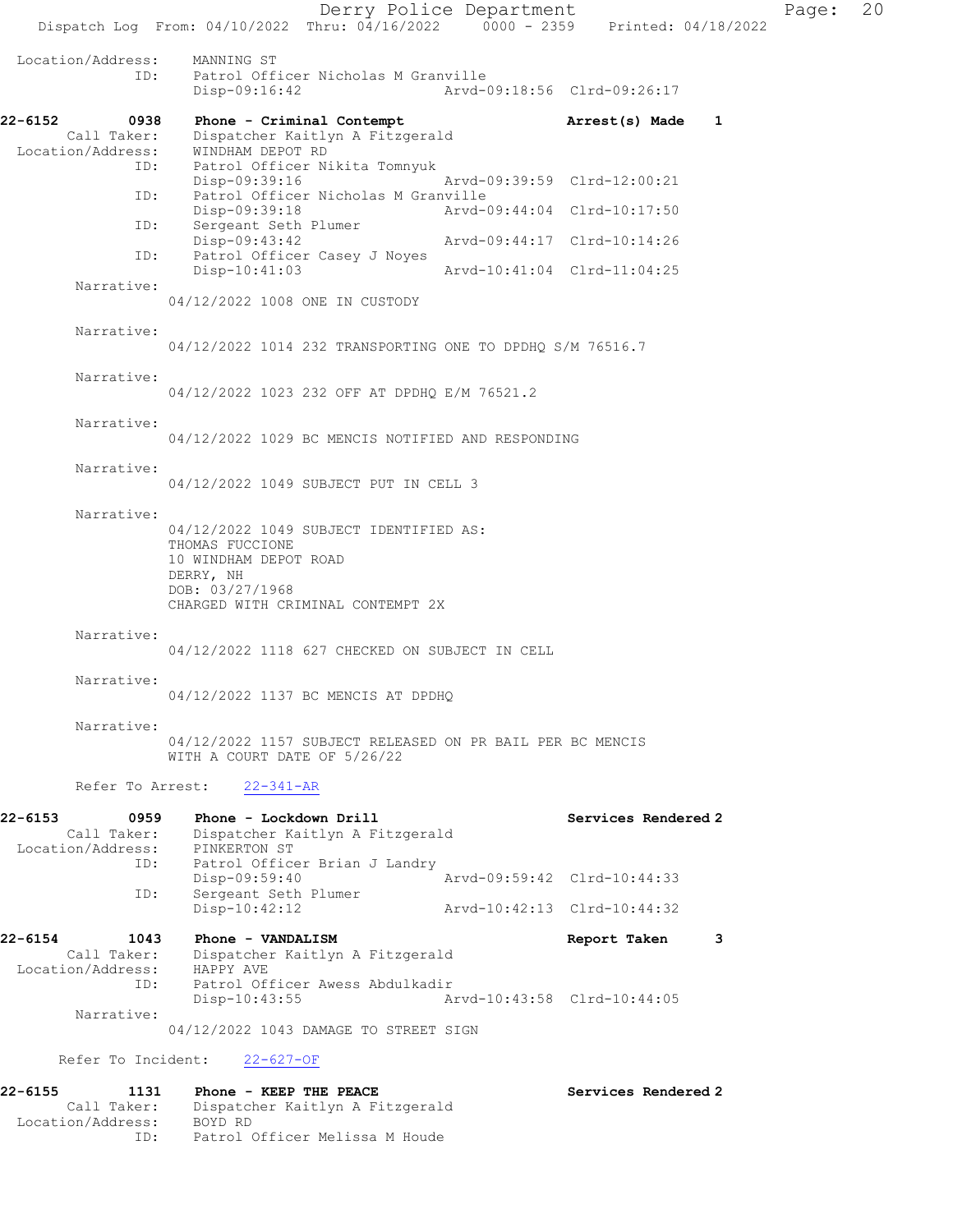Disp-11:32:27 Arvd-11:44:01 Clrd-12:10:20 Refer To Incident: 22-628-OF 22-6156 1212 Initiated - FOLLOW-UP Cleared 2 Call Taker: Dispatcher Kaitlyn A Fitzgerald Location/Address: [DY 2] MUNICIPAL DR ID: Patrol Officer Melissa M Houde Arvd-12:12:00 Clrd-12:37:26 22-6157 1234 Phone - VIN CHECK Services Rendered 3 Call Taker: Dispatcher Kaitlyn A Fitzgerald Location/Address: BYPASS 28 ID: Patrol Officer Awess Abdulkadir<br>Disp-12:35:46 Ar Disp-12:35:46 Arvd-12:46:57 Clrd-12:59:11 22-6158 1250 Phone - SUSPICIOUS ACTIVITY SENT ON THEIR WAY 2 Call Taker: Dispatcher Kaitlyn A Fitzgerald Location/Address: VISA AVE ID: Patrol Officer Awess Abdulkadir Disp-12:59:16 Arvd-13:02:31 Clrd-13:12:05 Narrative: 04/12/2022 1252 MAN GOING DOOR TO DOOR RIDING A BICYCLE Narrative: 04/12/2022 1309 OFF WITH SUBJECT Narrative: 04/12/2022 1312 SUBJECT HANDING OUT CHURCH PETITIONS 22-6159 1354 Phone - ASSIST OTHER AGENCY Assistance Rendered 3 Call Taker: Dispatcher Kaitlyn A Fitzgerald Location/Address: CRESCENT ST ID: Patrol Officer Melissa M Houde<br>Disp-13:55:06 7 Disp-13:55:06 <br>Captain Vernon L Thomas <br>Captain Vernon L Thomas

ID: Captain  $v =$ <br>Disp-13:58:22 L Thomas<br>Arvd-13:58:47 Clrd-14:15:24 D: Disp-15.00.22<br>ID: Sergeant Seth Plumer<br>Disp-13:58:35 Disp-13:58:35 Arvd-13:59:17 Clrd-14:15:30 Narrative:

04/12/2022 1357 DRYER ON FIRE. ASSISTING DFD

#### 22-6160 1443 Phone - SUSPICIOUS ACTIVITY Cone on Arrival 2 Call Taker: Dispatcher Kaitlyn A Fitzgerald Location/Address: HAMPSTEAD RD ID: Patrol Officer Nathan S Lavoie Disp-15:46:27 Arvd-15:46:29 Clrd-15:51:49 Dispatched By: Dispatcher Christina L Power Arrived By: Dispatcher Christina L Power Cleared By: Dispatcher Christina L Power Narrative: 04/12/2022 1445 MALE GOING UP TO RESIDENCE ASKING FOR HUNTING PERMISSION

22-6161 1504 Walk-In - WARRANT ARREST Arrest(s) Made 2 Call Taker: Dispatcher Christina L Power Location/Address: MUNICIPAL DR ID: Patrol Officer Brian J Landry Disp-15:06:47 Arvd-15:06:51 Clrd-15:48:03 Narrative: subject into hq's to turn himself in on an EBW for following to closely. Berube, Steve 22 Linlew Dr Derry, NH dob 011673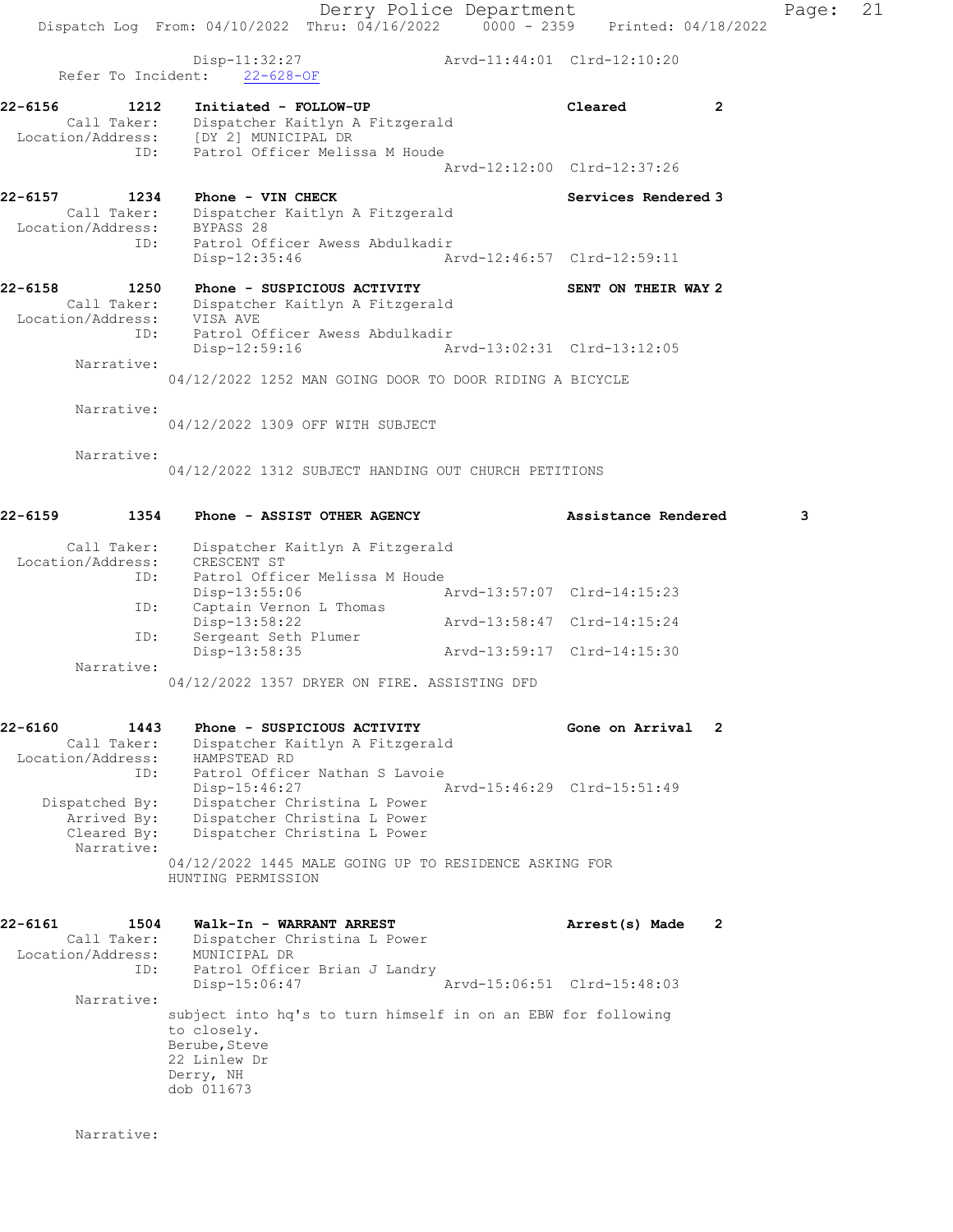Derry Police Department Page: 22 Dispatch Log From: 04/10/2022 Thru: 04/16/2022 0000 - 2359 Printed: 04/18/2022 04/12/2022 1634 prisoner checked Narrative: 04/12/2022 1711 released on PR bail with a court date of 5/26 Refer To Arrest: 22-342-AR 22-6162 1544 Phone - VIN CHECK Services Rendered 3 Call Taker: Dispatcher Christina L Power Location/Address: ROCKINGHAM RD ID: Patrol Officer Andrew R Kennedy Disp-15:45:40 Arvd-15:51:41 Clrd-16:08:41 22-6163 1558 Phone - LANDLORD/TENANT DISPUTE Services Rendered 2 Call Taker: Dispatcher Christina L Power Location/Address: FORDWAY EXT ID: Patrol Officer Michael P Accorto Disp-16:01:57 Arvd-16:03:48 Clrd-16:27:24 ID: Patrol Officer Collin Kennedy<br>Disp-16:02:00 Mrvd-16:03:48 Clrd-16:27:26 Disp-16:02:00 Refer To Field Int: 22-1274-FI 22-6164 1559 Phone - DISPERSE A GROUP SENT ON THEIR WAY 2 Call Taker: Dispatcher Christina L Power Location/Address: CRYSTAL AVE ID: Patrol Officer Nathan S Lavoie Disp-16:02:05 Arvd-16:03:08 Clrd-16:07:38 22-6165 1604 Phone - WELFARE CHECK Services Rendered 2 Call Taker: Dispatcher Christina L Power Location/Address: OLD CHESTER RD ID: Patrol Officer Nathan S Lavoie<br>Disp-16:08:21 Arvd-16:17:29 Clrd-16:38:45 Disp-16:08:21<br>ID: Patrol Officer Andrew R Kenn Patrol Officer Andrew R Kennedy<br>Disp-16:08:50 Ar Arvd-16:17:30 Clrd-16:38:17 Narrative: assisted CLM. no issues Refer To Field Int: 22-1253-FI 22-6166 1644 Phone - Loose Dog Complaint Cleared 2 Call Taker: Dispatcher Christina L Power Location/Address: WALNUT HILL RD ID: Patrol Officer Nathan S Lavoie Disp-16:44:49 Arvd-16:45:23 Clrd-16:52:43 Narrative: older german shepard Narrative: dog was returned to owner prior to police arrival 22-6167 1649 Initiated - SUBPOENA DELIVERY Not Served 1 Call Taker: Dispatcher Christina L Power Location/Address: ELM ST ID: Patrol Officer Michael P Accorto Arvd-16:49:00 Clrd-16:57:40 Cleared By: Sergeant Jared Knox 22-6168 1653 Initiated - SUBPOENA DELIVERY Not Served 1 Call Taker: Dispatcher Christina L Power Location/Address: SUNSET CIR ID: Patrol Officer Andrew R Kennedy Arvd-16:53:00 Clrd-16:56:37 Cleared By: Sergeant Jared Knox 22-6169 1655 Initiated - MV STOP Warning Issued 3 Call Taker: Dispatcher Christina L Power Location/Address: OLD CHESTER RD ID: Patrol Officer Nathan S Lavoie Arvd-16:55:00 Clrd-17:01:58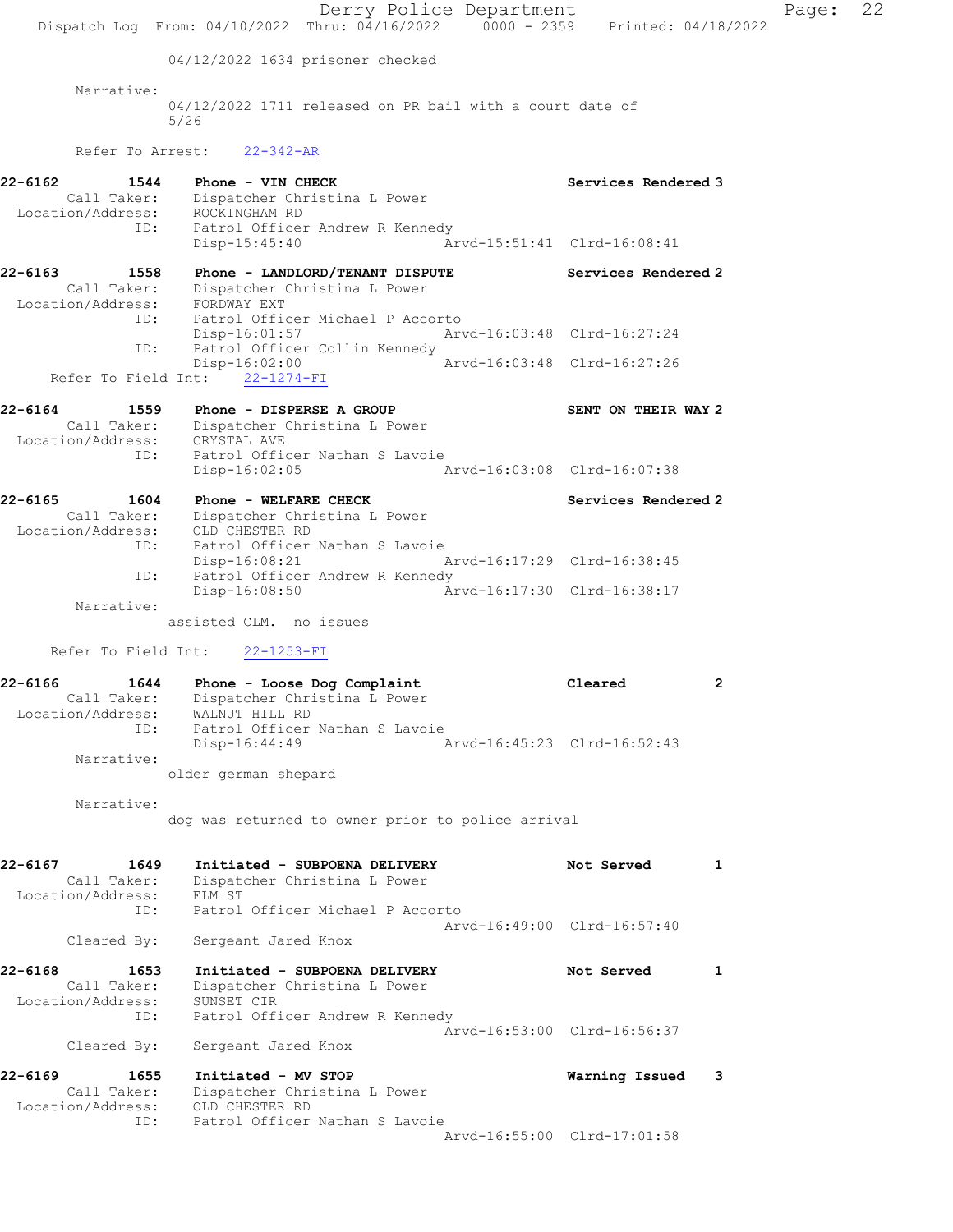Derry Police Department Fage: 23 Dispatch Log From: 04/10/2022 Thru: 04/16/2022 0000 - 2359 Printed: 04/18/2022 Cleared By: Sergeant Jared Knox Refer To Citation: 22-1630-CN 22-6170 1658 Phone - WELFARE CHECK Transported to Hospital 2 Call Taker: Dispatcher Christina L Power Location/Address: COVE DR ID: Patrol Officer Collin Kennedy Disp-17:01:54 Arvd-17:04:43 Clrd-18:06:37 Dispatched By: Sergeant Jared Knox Arrived By: Sergeant Jared Knox ID: Patrol Officer Nathan S Lavoie Disp-17:03:01 Arvd-17:05:19 Clrd-18:06:36 Narrative: 04/12/2022 1702 DFD requested Narrative: transported to PMC via DFD Narrative: 04/12/2022 1732 both units off PMC Refer To Field Int: 22-1254-FI 22-6171 1716 Initiated - SUBPOENA DELIVERY Cleared 1 Call Taker: Dispatcher Christina L Power Location/Address: E BROADWAY ID: Patrol Officer Michael P Accorto Arvd-17:16:00 Clrd-17:26:07 22-6172 1741 Phone - DOMESTIC DISTURBANCE Verbal in Nature 1 Call Taker: Dispatcher Christina L Power Location/Address: BRISTOL CT ID: Patrol Officer Andrew R Kennedy Disp-17:42:00 Arvd-17:48:15 Clrd-18:06:43 ID: Patrol Officer Michael P Accorto<br>Disp-17:42:03 Arv Disp-17:42:03 Arvd-17:47:48 Clrd-18:06:45 Refer To Field Int: 22-1255-FI 22-6173 1815 Phone - DOMESTIC DISTURBANCE Matter Mediated 1 Call Taker: Patrol Officer Robert Corwin Location/Address: PARK AVE ID: Patrol Officer Michael P Accorto Disp-18:16:02 Arvd-18:16:31 Clrd-18:16:37 ID: Patrol Officer Kevin L Davies Disp-18:16:04 Arvd-18:16:33 Clrd-18:16:42 ID: Patrol Officer Michael P Accorto Arvd-18:19:14 Clrd-18:42:37 Arrived By: Dispatcher Christina L Power Cleared By: Dispatcher Christina L Power ID: Patrol Officer Kevin L Davies Disp-18:16:44 Arvd-18:19:15 Clrd-18:42:35 Arrived By: Dispatcher Christina L Power Cleared By: Dispatcher Christina L Power Refer To Field Int: 22-1256-FI 22-6174 1847 Initiated - MV STOP Warning Issued 3 Call Taker: Dispatcher Christina L Power Location/Address: ISLAND POND RD ID: Patrol Officer Andrew R Kennedy Arvd-18:47:00 Clrd-18:54:51<br>22-1631-CN Refer To Citation: 22-6175 1902 Phone - DOMESTIC DISTURBANCE Verbal in Nature 1 Call Taker: Dispatcher Christina L Power Location/Address: BRISTOL CT ID: Patrol Officer Collin Kennedy<br>Disp-19:03:43 Arvd-19:17:06 Clrd-19:21:03 Disp-19:03:43 Arvd-19:17:06 Clrd-19:21:03 Cleared By: Patrol Officer Robert Corwin ID: Patrol Officer Michael P Accorto Disp-19:03:44 Arvd-19:07:06 Clrd-19:48:06 ID: Patrol Officer Collin Kennedy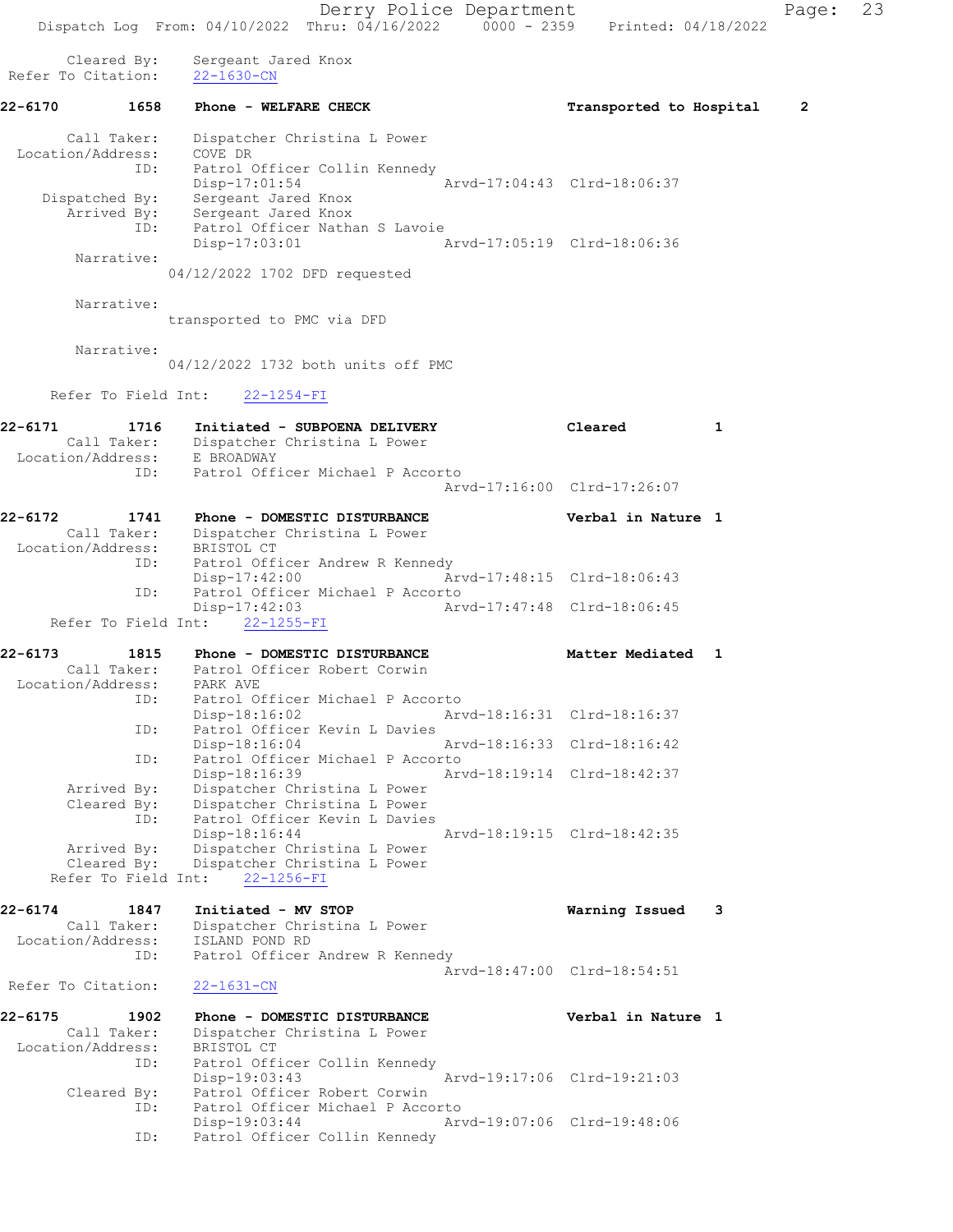Derry Police Department Fage: 24 Dispatch Log From: 04/10/2022 Thru: 04/16/2022 0000 - 2359 Printed: 04/18/2022 Disp-19:36:17 Arvd-19:36:18 Clrd-19:48:04 Refer To Field Int: 22-1257-FI 22-6176 1908 Walk-In - FOLLOW-UP Cleared 2 Call Taker: Patrol Officer Robert Corwin Location/Address: [DY 2] MUNICIPAL DR ID: Patrol Officer Kevin L Davies Disp-19:08:39 Arvd-19:08:42 Clrd-21:37:24 Cleared By: Dispatcher Christina L Power 22-6177 1912 Phone - DISPERSE A GROUP SENT ON THEIR WAY 2 Call Taker: Patrol Officer Robert Corwin Location/Address: [DY 20] CRYSTAL AVE ID: Patrol Officer Nathan S Lavoie Disp-19:13:32 Arvd-19:15:14 Clrd-19:18:04 Arrived By: Dispatcher Christina L Power Cleared By: Dispatcher Christina L Power Narrative: several vehicles in lot 22-6178 1925 Phone - VANDALISM Report Taken 3 Call Taker: Patrol Officer Robert Corwin Location/Address: LINLEW DR ID: Patrol Officer Nathan S Lavoie Disp-19:26:09 Arvd-19:32:37 Clrd-19:55:11 Arrived By: Dispatcher Christina L Power Cleared By: Dispatcher Christina L Power Refer To Incident: 22-630-OF 22-6179 1950 Initiated - FOLLOW-UP Services Rendered 2 Call Taker: Dispatcher Christina L Power Location/Address: MUNICIPAL DR ID: Patrol Officer Collin Kennedy Arvd-19:50:00 Clrd-21:37:20 22-6180 2013 Initiated - MV STOP Warning Issued 3 Call Taker: Dispatcher Christina L Power Location/Address: ROCKINGHAM RD ID: Patrol Officer Andrew R Kennedy Arvd-20:13:00 Clrd-20:21:00 Refer To Citation: 22-1632-CN 22-6181 2204 Initiated - MV STOP Warning Issued 3 Call Taker: Dispatcher Christina L Power Location/Address: CRYSTAL AVE ID: Patrol Officer Collin Kennedy Arvd-22:04:00 Clrd-22:13:04 Refer To Citation: 22-1633-CN 22-6182 2217 Initiated - MV CHECK Vehicle checked 1 Call Taker: Dispatcher Christina L Power Location/Address: ASHLEIGH DR ID: Patrol Officer Collin Kennedy Arvd-22:17:00 Clrd-22:37:51 22-6183 2334 Phone - ANIMAL COMPLAINT Services Rendered 1 Call Taker: Patrol Officer Robert Corwin Location/Address: OVERLEDGE DR ID: Patrol Officer Melissa M Houde Disp-23:36:10 Arvd-23:43:42 Clrd-04/13/2022 @ 00:00:16 Arrived By: Dispatcher Christine D Carlson Cleared By: Dispatcher Christine D Carlson ID: Patrol Officer Awess Abdulkadir Disp-23:36:12 Arvd-23:45:56 Clrd-04/13/2022 @ 00:00:18 Arrived By: Dispatcher Christine D Carlson Cleared By: Dispatcher Christine D Carlson Narrative: barking dog

Narrative:

04/13/2022 0000 Dogs taken in for the night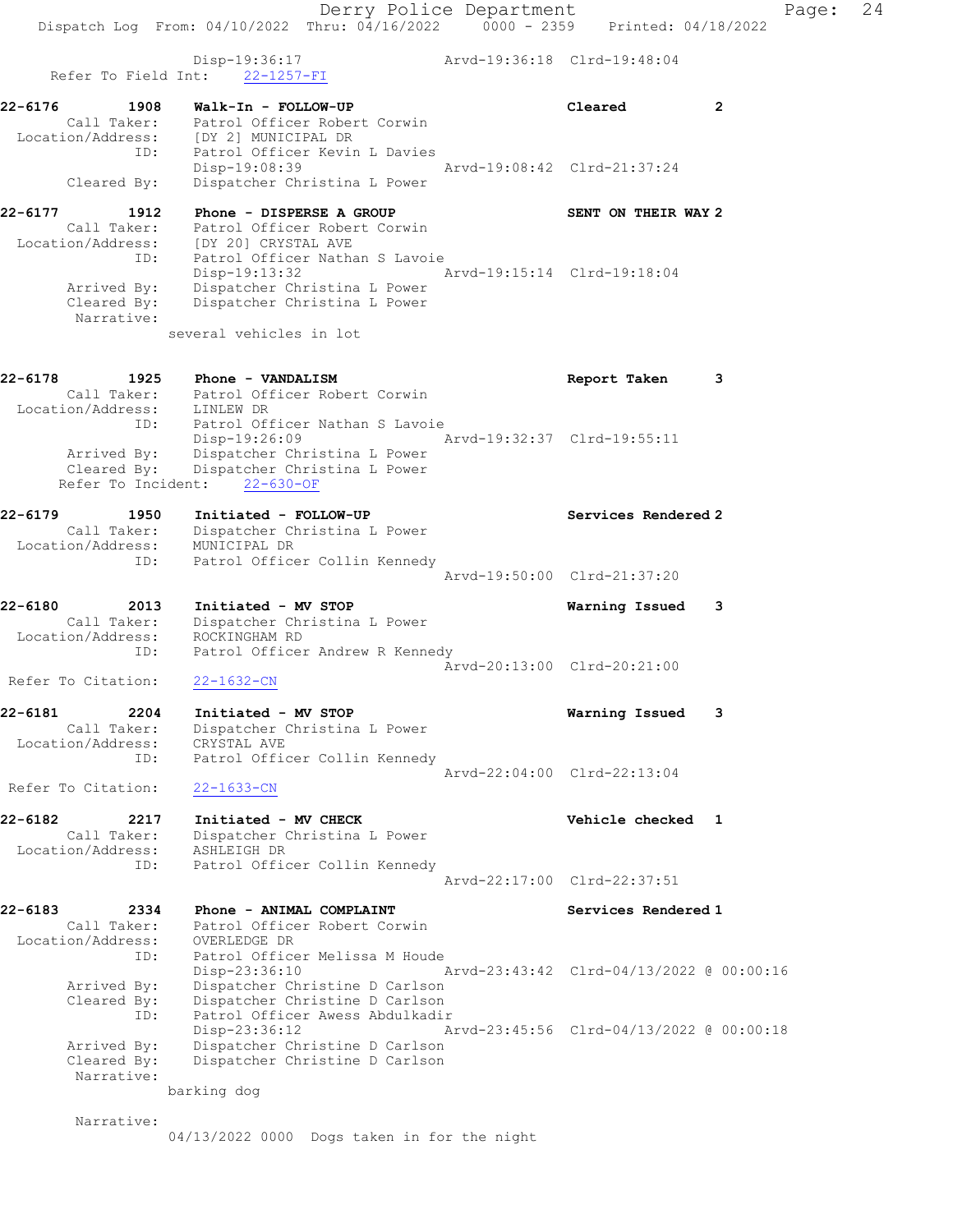Refer To Field Int: 22-1258-FI

| 22-6184           | 2355        | Initiated - PROPERTY CHECK     | Services Rendered 2         |
|-------------------|-------------|--------------------------------|-----------------------------|
|                   | Call Taker: | Dispatcher Christine D Carlson |                             |
| Location/Address: |             | HUMPHREY RD                    |                             |
|                   | ID:         | Patrol Officer Cody Johnson    |                             |
|                   |             |                                | Arvd-23:55:00 Clrd-23:55:53 |

# For Date: 04/13/2022 - Wednesday

| $22 - 6185$ | 0216<br>Initiated - MV CHECK<br>Dispatcher Christine D Carlson<br>Call Taker:<br>Location/Address:<br>[DY 1060] MANCHESTER RD |                                                                                                                    | Vehicle checked | 1                           |   |
|-------------|-------------------------------------------------------------------------------------------------------------------------------|--------------------------------------------------------------------------------------------------------------------|-----------------|-----------------------------|---|
|             | ID:                                                                                                                           | Patrol Officer Melissa M Houde                                                                                     |                 | Arvd-02:16:00 Clrd-02:18:45 |   |
| 22-6186     | 0255<br>Call Taker:<br>Location/Address:                                                                                      | Phone - DISABLED MV<br>Dispatcher Christine D Carlson<br>ROSE AVE                                                  |                 | <b>Vehicle Moved</b>        | 3 |
|             | ID:                                                                                                                           | Patrol Officer Casey J Noyes<br>$Disp-02:56:37$                                                                    |                 | Arvd-02:57:32 Clrd-03:06:55 |   |
|             | ID:<br>ID:                                                                                                                    | Patrol Officer Cody Johnson<br>Disp-02:56:38<br>Sergeant Patrick H Dawson                                          |                 | Aryd-02:59:48 Clrd-03:06:53 |   |
|             | Narrative:                                                                                                                    | Disp-03:00:30                                                                                                      |                 | Arvd-03:00:31 Clrd-03:06:51 |   |
|             |                                                                                                                               | $04/13/2022$ 0257 Large $p/u$ shining light at house and<br>appears to be pushing truck                            |                 |                             |   |
| $22 - 6187$ | 0719<br>Call Taker:<br>Location/Address:                                                                                      | Phone - JUVENILE OFFENSES<br>Dispatcher Kaitlyn A Fitzgerald<br>BEDARD AVE                                         |                 | Services Rendered 2         |   |
|             | ID:<br>ID:                                                                                                                    | Patrol Officer Casey J Noyes<br>Disp-07:21:18<br>Patrol Officer Nicholas M Granville                               |                 | Arvd-07:27:50 Clrd-07:43:30 |   |
|             | ID:                                                                                                                           | Disp-07:21:19<br>Sergeant Seth Plumer                                                                              |                 | Arvd-07:27:52 Clrd-07:43:29 |   |
|             | Narrative:                                                                                                                    | Disp-07:35:32                                                                                                      |                 | Arvd-07:35:34 Clrd-07:43:27 |   |
|             |                                                                                                                               | 04/13/2022 0743 JUVENILE REFUSED TO GO TO SCHOOL                                                                   |                 |                             |   |
| $22 - 6188$ | 0806<br>Call Taker:<br>Location/Address:                                                                                      | Initiated - ASSIST CITIZEN<br>Dispatcher Kaitlyn A Fitzgerald<br>KENDALL POND RD                                   |                 | <b>ADVICE GIVEN</b>         | 3 |
|             | ID:                                                                                                                           | Patrol Officer Nicholas M Granville                                                                                |                 | Arvd-08:06:00 Clrd-08:06:29 |   |
| 22-6189     | 0811<br>Call Taker:<br>Location/Address:<br>ID:                                                                               | Initiated - PROPERTY CHECK<br>Dispatcher Kaitlyn A Fitzgerald<br>FORDWAY ST<br>Patrol Officer Nicholas M Granville |                 | Services Rendered 2         |   |
|             | Narrative:                                                                                                                    | 04/13/2022 0821 NO DOGS                                                                                            |                 | Arvd-08:11:00 Clrd-08:20:55 |   |
| 22-6190     | 0817<br>Call Taker:<br>Location/Address:                                                                                      | Initiated - SUBPOENA DELIVERY<br>Dispatcher Kaitlyn A Fitzgerald<br>OVERLEDGE DR                                   |                 | Not Served                  | 1 |
|             | ID:                                                                                                                           | Patrol Officer Awess Abdulkadir                                                                                    |                 | Arvd-08:17:00 Clrd-08:22:47 |   |
| 22-6191     | 0836<br>Call Taker:<br>Location/Address:                                                                                      | Phone - ERRATIC OPERATION<br>Dispatcher Kaitlyn A Fitzgerald<br>TSIENNETO RD + BYPASS 28                           |                 | Could Not Locate 2          |   |
|             | ID:<br>ID:                                                                                                                    | Patrol Officer Casey J Noves<br>Disp-08:37:34<br>Patrol Officer Awess Abdulkadir                                   |                 | Arvd-08:38:03 Clrd-08:42:38 |   |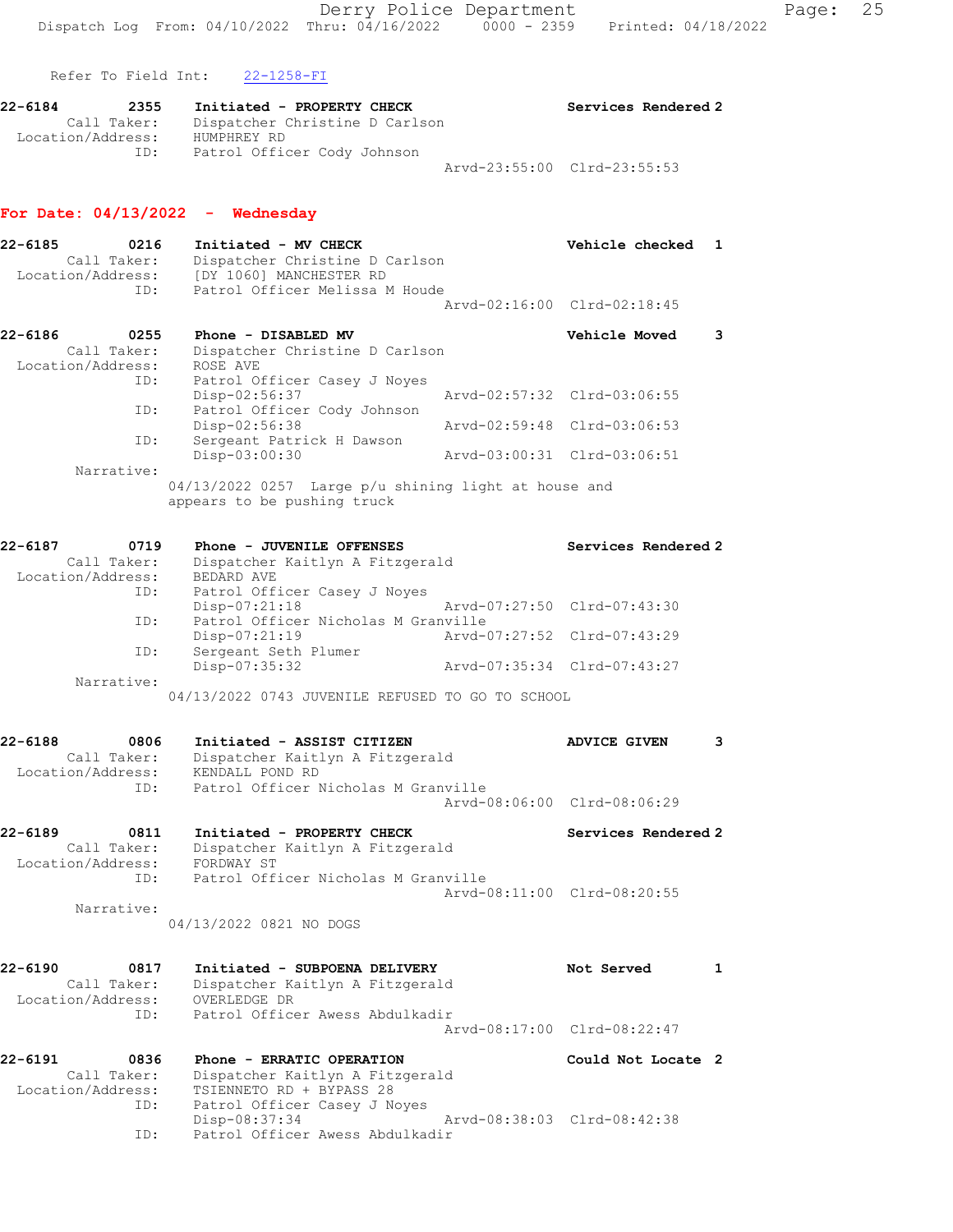|                                                     | Dispatch Log From: 04/10/2022 Thru: 04/16/2022 0000 - 2359 Printed: 04/18/2022                                           | Derry Police Department |                             |                | Page:          | 26 |
|-----------------------------------------------------|--------------------------------------------------------------------------------------------------------------------------|-------------------------|-----------------------------|----------------|----------------|----|
|                                                     | Disp-08:37:49 Arvd-08:38:04 Clrd-08:42:34                                                                                |                         |                             |                |                |    |
| Narrative:                                          | 04/13/2022 0838 VEHICLE GOING UNDER 20MPH AND CROSSING THE<br>DOUBLE YELLOW                                              |                         |                             |                |                |    |
| 22-6192<br>0908                                     | Phone - WELFARE CHECK<br>Call Taker: Dispatcher Kaitlyn A Fitzgerald<br>Location/Address: BROOK ST                       |                         | Report Taken                | $\overline{2}$ |                |    |
| ID:                                                 | ID: Patrol Officer Casey J Noyes<br>Disp-09:14:29<br>Patrol Officer Nicholas M Granville                                 |                         | Arvd-09:19:19 Clrd-09:33:26 |                |                |    |
| Narrative:                                          | Disp-09:14:31                                                                                                            |                         | Arvd-09:17:48 Clrd-09:33:25 |                |                |    |
|                                                     | 04/13/2022 0933 CONTACT NOT MADE                                                                                         |                         |                             |                |                |    |
|                                                     | Refer To Incident: 22-631-OF                                                                                             |                         |                             |                |                |    |
| 22-6193                                             | 0919 Phone - SUSPICIOUS ACTIVITY<br>Call Taker: Patrol Officer Kevin L Davies<br>Location/Address: [DY 1459] CRYSTAL AVE |                         | <b>ADVICE GIVEN</b>         | 2              |                |    |
| ID:<br>Refer To Field Int:                          | Patrol Officer Kevin L Davies<br>Disp-09:20:04<br>$22 - 1263 - FI$                                                       |                         | Arvd-09:20:07 Clrd-09:20:32 |                |                |    |
| 22-6195<br>0935                                     | Initiated - FOLLOW-UP                                                                                                    |                         | No Action Required          |                | $\overline{2}$ |    |
| Location/Address: BIRCH ST                          | Call Taker: Dispatcher Kaitlyn A Fitzgerald                                                                              |                         |                             |                |                |    |
| ID:                                                 | Patrol Officer Nicholas M Granville                                                                                      |                         | Arvd-09:35:00 Clrd-10:00:31 |                |                |    |
| 22-6196<br>0938<br>Location/Address: PINKERTON ST   | Radio - JUVENILE OFFENSES<br>Call Taker: Dispatcher Kaitlyn A Fitzgerald                                                 |                         | Services Rendered 2         |                |                |    |
|                                                     | Patrol Officer Charles L Doherty<br>ID:<br>Disp-09:39:17                                                                 |                         | Clrd-09:40:42               |                |                |    |
| ID:                                                 | Patrol Officer Brian J Landry<br>Disp-09:39:20                                                                           |                         | Arvd-09:39:22 Clrd-10:45:32 |                |                |    |
| ID:                                                 | Patrol Officer Charles L Doherty<br>$Disp-09:41:45$                                                                      |                         | Arvd-09:41:51 Clrd-09:53:47 |                |                |    |
| 22-6197<br>0959<br>Call Taker:<br>Location/Address: | Initiated - SUBPOENA DELIVERY<br>Dispatcher Kaitlyn A Fitzgerald<br>BIRCHWOOD DR                                         |                         | Not Served                  |                |                |    |
| ID:                                                 | Patrol Officer Awess Abdulkadir                                                                                          |                         | Arvd-09:59:00 Clrd-10:09:10 |                |                |    |
| 22-6198<br>1006<br>Call Taker:<br>Location/Address: | Phone - RUNAWAY JUVENILE<br>Dispatcher Kaitlyn A Fitzgerald<br>DUBEAU DR                                                 |                         | Services Rendered 2         |                |                |    |
| ID:                                                 | Patrol Officer Casey J Noyes<br>Disp-10:11:18                                                                            |                         | Arvd-10:13:25 Clrd-10:33:13 |                |                |    |
| ID:<br>Narrative:                                   | Sergeant Seth Plumer<br>$Disp-10:18:52$                                                                                  |                         | Arvd-10:19:26 Clrd-10:33:11 |                |                |    |
|                                                     | 04/13/2022 1020 JUVENILE FOUND                                                                                           |                         |                             |                |                |    |
| 22-6199<br>1009<br>Call Taker:<br>Location/Address: | Initiated - MV STOP<br>Dispatcher Kaitlyn A Fitzgerald<br>BYPASS 28 + TSIENNETO RD                                       |                         | Warning Issued              | -3             |                |    |
| ID:                                                 | Patrol Officer Awess Abdulkadir                                                                                          |                         | Arvd-10:09:00 Clrd-10:18:59 |                |                |    |
| Refer To Citation:                                  | $22 - 1634 - CN$                                                                                                         |                         |                             |                |                |    |
| 22-6200<br>1018<br>Call Taker:<br>Location/Address: | Phone - VIN CHECK<br>Dispatcher Kaitlyn A Fitzgerald<br>ROCKINGHAM RD                                                    |                         | Services Rendered 3         |                |                |    |
| ID:                                                 | Patrol Officer Casey J Noyes<br>Disp-10:35:23                                                                            |                         | Arvd-10:45:38 Clrd-11:07:30 |                |                |    |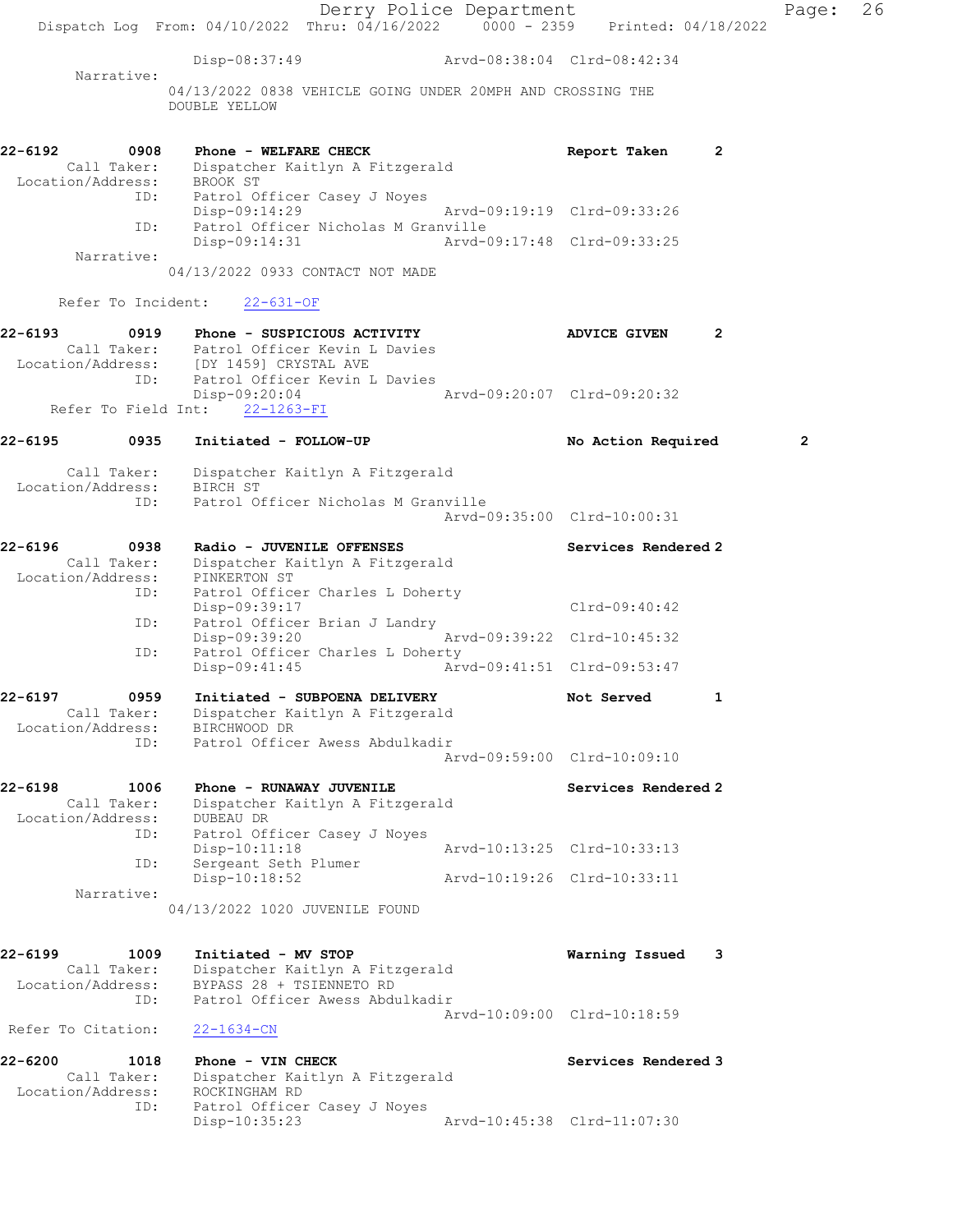Derry Police Department Fage: 27 Dispatch Log From:  $04/10/2022$  Thru:  $04/16/2022$  0000 - 2359 Printed: 04/18/2022 22-6201 1021 Initiated - MV STOP Warning Issued 3 Call Taker: Dispatcher Kaitlyn A Fitzgerald Location/Address: N MAIN ST ID: Patrol Officer Awess Abdulkadir Arvd-10:21:00 Clrd-10:28:27 Refer To Citation: 22-1635-CN 22-6202 1057 Phone - MV ACCIDENT Report Taken 1 Call Taker: Dispatcher Kaitlyn A Fitzgerald Location/Address: N MAIN ST + E DERRY RD ID: Patrol Officer Charles L Doherty Disp-10:58:07 Arvd-10:59:48 Clrd-11:36:01 Refer To Citation: 22-1636-CN Narrative: 04/13/2022 1104 OFF WITH NH 4418360 AND NH 4887626 Narrative: 04/13/2022 1137 MOYER VS GRAY. REPORTABLE. Refer To Accident: 22-189-AC 22-6203 1103 Phone - Loose Dog Complaint Services Rendered 2 Call Taker: Dispatcher Kaitlyn A Fitzgerald Location/Address: BIRCH ST ID: Patrol Officer Nicholas M Granville Disp-11:03:48 Arvd-11:08:31 Clrd-11:13:18 Narrative: 04/13/2022 1103 THREE DOGS, NO COLLARS Narrative: 04/13/2022 1110 OFF WITH NH 503 5530 Narrative: 04/13/2022 1110 OFF WITH OWNER, NH +ROOTS+ Narrative: 04/13/2022 1113 DOGS RETURNED TO OWNER 22-6204 1127 Phone - JUVENILE OFFENSES Services Rendered 2 Call Taker: Dispatcher Kaitlyn A Fitzgerald Location/Address: PINKERTON ST ID: Patrol Officer Brian J Landry Disp-11:27:27 Arvd-11:27:29 Clrd-11:43:51 22-6205 1143 Radio - ASSAULT Report Taken 1 Call Taker: Dispatcher Kaitlyn A Fitzgerald Location/Address: CRESCENT ST ID: Patrol Officer Charles L Doherty<br>Disp-11:43:40 Art Disp-11:43:40 Arvd-11:43:58 Clrd-11:57:58<br>ID: Patrol Officer Brian J Landry Patrol Officer Brian J Landry Disp-11:43:56 Arvd-11:47:58 Clrd-11:58:00 ID: Patrol Officer Awess Abdulkadir<br>Disp-11:44:41 A Arvd-11:44:43 Clrd-11:55:52 Narrative: 04/13/2022 1150 PARENT ON SCENE Refer To Incident: 22-632-OF 22-6206 1154 Phone - PARKING COMPLAINT Cancelled Prior to Arrival 1 Call Taker: Dispatcher Kaitlyn A Fitzgerald

 Location/Address: MANCHESTER RD ID: Patrol Officer Awess Abdulkadir Disp-11:55:56 Clrd-12:00:32 22-6207 1159 Phone - SUSPICIOUS ACTIVITY Services Rendered 2

 Call Taker: Dispatcher Kaitlyn A Fitzgerald Location/Address: LAWRENCE RD ID: Patrol Officer Casey J Noyes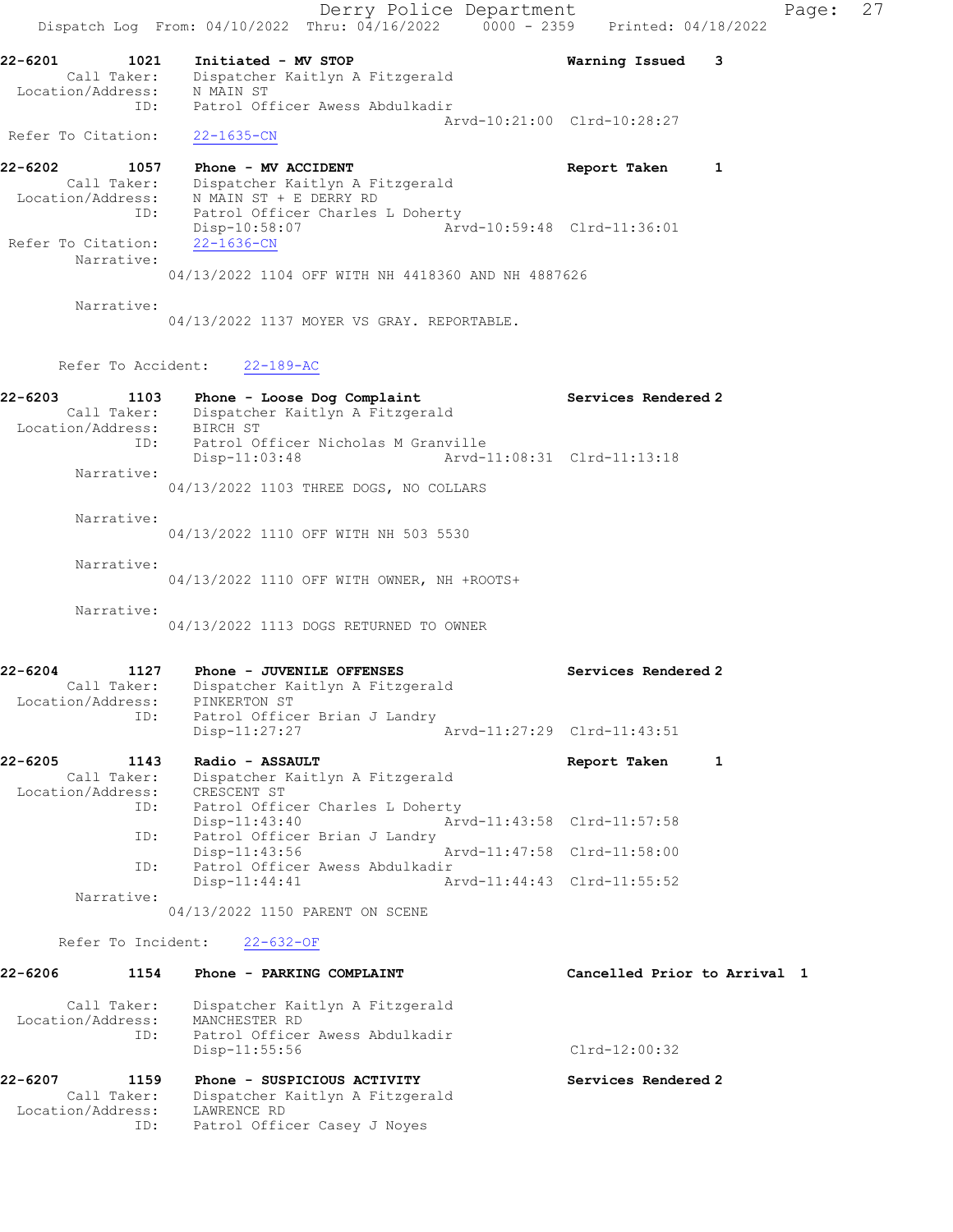Derry Police Department Fage: 28 Dispatch Log From: 04/10/2022 Thru: 04/16/2022 0000 - 2359 Printed: 04/18/2022 Disp-12:01:41 Arvd-12:06:40 Clrd-12:11:23 22-6208 1200 Phone - FOLLOW-UP **No Action Required** 2 Call Taker: Dispatcher Kaitlyn A Fitzgerald Location/Address: BROOK ST ID: Patrol Officer Nicholas M Granville Disp-12:02:02 Arvd-12:05:58 Clrd-12:18:14 ID: Sergeant Seth Plumer Disp-12:04:14 Arvd-12:06:00 Clrd-12:18:12 22-6209 1207 Phone - INTERNET OFFENSES Report Taken 2 Call Taker: Dispatcher Kaitlyn A Fitzgerald Location/Address: MUNICIPAL DR ID: Detective Scott A Tompkins Disp-12:08:58 Arvd-12:09:01 Clrd-12:09:07 Refer To Incident: 22-633-OF 22-6210 1209 Phone - ASSIST CITIZEN Services Rendered 3 Call Taker: Dispatcher Kaitlyn A Fitzgerald Location/Address: MANCHESTER RD ID: Patrol Officer Charles L Doherty Disp-12:14:32 Arvd-12:18:40 Clrd-12:28:38 Narrative: 04/13/2022 1220 VEHICLE VS HANDICAP SIGN Narrative: 04/13/2022 1227 DETERMINED THERE WAS NO DAMANGE TO THE SIGN. NO REPORT NEEDED. 22-6211 1218 Initiated - FOLLOW-UP No Action Required 2 Call Taker: Dispatcher Kaitlyn A Fitzgerald Location/Address: ASHLEIGH DR ID: Detective Scott A Tompkins Arvd-12:18:00 Clrd-12:23:56 22-6212 1218 Phone - VIN CHECK Services Rendered 3 Call Taker: Dispatcher Kaitlyn A Fitzgerald Location/Address: CHESTER RD ID: Patrol Officer Awess Abdulkadir Disp-12:42:48 Arvd-12:48:44 Clrd-12:58:12 Dispatched By: Dispatcher Jess W Arcand Arrived By: Dispatcher Jess W Arcand Cleared By: Dispatcher Jess W Arcand 22-6213 1226 Initiated - SUBPOENA DELIVERY Not Served 1 Call Taker: Dispatcher Kaitlyn A Fitzgerald Location/Address: PARKLAND DR ID: Patrol Officer Nicholas M Granville Arvd-12:26:00 Clrd-12:39:13 Cleared By: Dispatcher Jess W Arcand 22-6214 1324 Initiated - MV STOP Warning Issued 3 Call Taker: Dispatcher Kaitlyn A Fitzgerald Location/Address: HOWARD ST + FRANKLIN ST ID: Patrol Officer Awess Abdulkadir Arvd-13:24:00 Clrd-13:32:19 Refer To Citation: 22-1638-CN 22-6215 1413 Radio - JUVENILE OFFENSES Services Rendered 2 Call Taker: Dispatcher Kaitlyn A Fitzgerald Location/Address: MUNICIPAL DR ID: Detective Peter A Houlis Disp-14:13:37 Arvd-14:13:46 Clrd-14:13:48 Refer To Field Int: 22-1266-FI 22-6216 1438 911 - ASSIST CITIZEN ADVICE GIVEN 3 Call Taker: Dispatcher Jess W Arcand Location/Address: ROCKINGHAM RD

ID: Patrol Officer Jack Stafford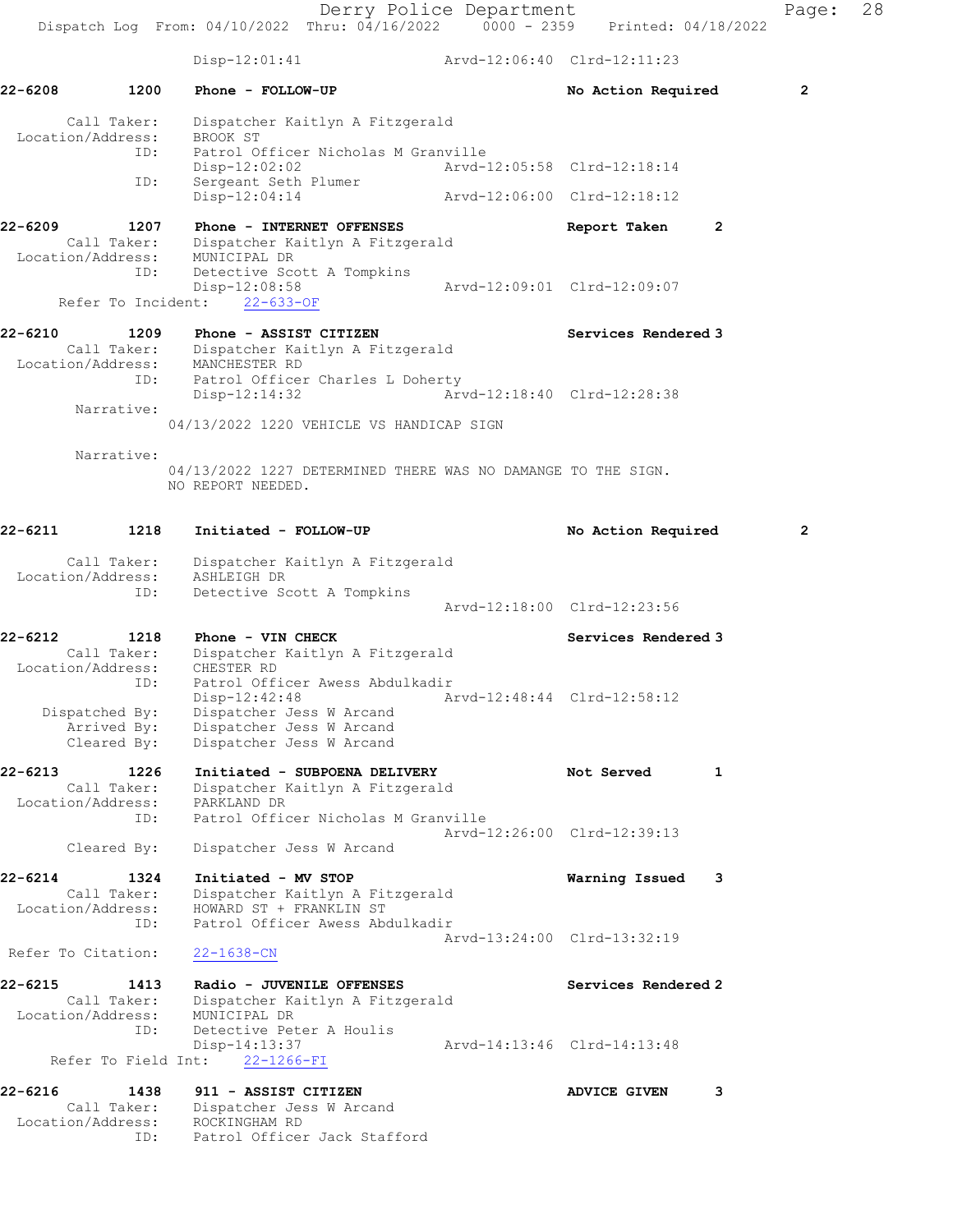Derry Police Department Fage: 29 Dispatch Log From: 04/10/2022 Thru: 04/16/2022 0000 - 2359 Printed: 04/18/2022 Disp-15:10:49 Arvd-15:21:48 Clrd-15:51:32 Dispatched By: Dispatcher Christina L Power Arrived By: Dispatcher Christina L Power Cleared By: Dispatcher Christina L Power ID: Sergeant Jared Knox Disp-15:29:00 Arvd-15:29:02 Clrd-15:51:04 Dispatched By: Dispatcher Christina L Power Arrived By: Dispatcher Christina L Power Cleared By: Dispatcher Christina L Power Narrative: 04/13/2022 1443 DAMAGE TO A VEHICLE Refer To Field Int: 22-1272-FI 22-6217 1523 Initiated - Community Relations Cleared 2 Call Taker: Dispatcher Christina L Power Location/Address: N MAIN ST ID: Patrol Officer Collin Kennedy Arvd-15:23:00 Clrd-15:47:00 22-6218 1524 Initiated - ATTEMPTED PAPER SERVICE Not Served 2 Call Taker: Dispatcher Christina L Power Location/Address: W BROADWAY ID: Patrol Officer Michael P Accorto Arvd-15:24:00 Clrd-15:30:10 22-6219 1541 Initiated - ATTEMPTED PAPER SERVICE Cleared 2 Call Taker: Dispatcher Christina L Power Location/Address: HILLSIDE AVE ID: Patrol Officer Nathan S Lavoie Arvd-15:41:00 Clrd-15:59:20 22-6220 1543 Initiated - MV STOP Warning Issued 3 Call Taker: Dispatcher Christina L Power Location/Address: E BROADWAY ID: Patrol Officer Michael P Accorto Arvd-15:43:00 Clrd-15:48:05 Refer To Citation: 22-1639-CN 22-6221 1558 Phone - DOMESTIC DISTURBANCE Verbal in Nature 1 Call Taker: Dispatcher Christina L Power Location/Address: SENTER COVE RD ID: Patrol Officer Nathan S Lavoie Disp-15:59:27 Arvd-16:12:00 Clrd-16:22:10 ID: Patrol Officer Collin Kennedy<br>Disp-15:59:37 Disp-15:59:37 Arvd-16:06:23 Clrd-16:22:12 ID: Sergeant Jared Knox Disp-16:03:38 Arvd-16:09:40 Clrd-16:22:17 Arrived By: Sergeant Michael W Hughes Narrative: mother/son Refer To Field Int: 22-1269-FI 22-6222 1558 911 - DOMESTIC DISTURBANCE Verbal in Nature 1 Call Taker: Sergeant Michael W Hughes Location/Address: DERRYFIELD RD ID: Patrol Officer Jack Stafford Disp-15:59:41 Arvd-16:05:19 Clrd-16:12:16 Dispatched By: Dispatcher Christina L Power Arrived By: Dispatcher Christina L Power Cleared By: Dispatcher Christina L Power ID: Patrol Officer Michael P Accorto Disp-15:59:44 Arvd-16:02:50 Clrd-16:12:15 Dispatched By: Dispatcher Christina L Power Arrived By: Dispatcher Christina L Power Cleared By: Dispatcher Christina L Power Refer To Field Int: 22-1267-FI 22-6223 1602 Phone - JUVENILE OFFENSES Services Rendered 2 Call Taker: Dispatcher Christina L Power Location/Address: PIERCE AVE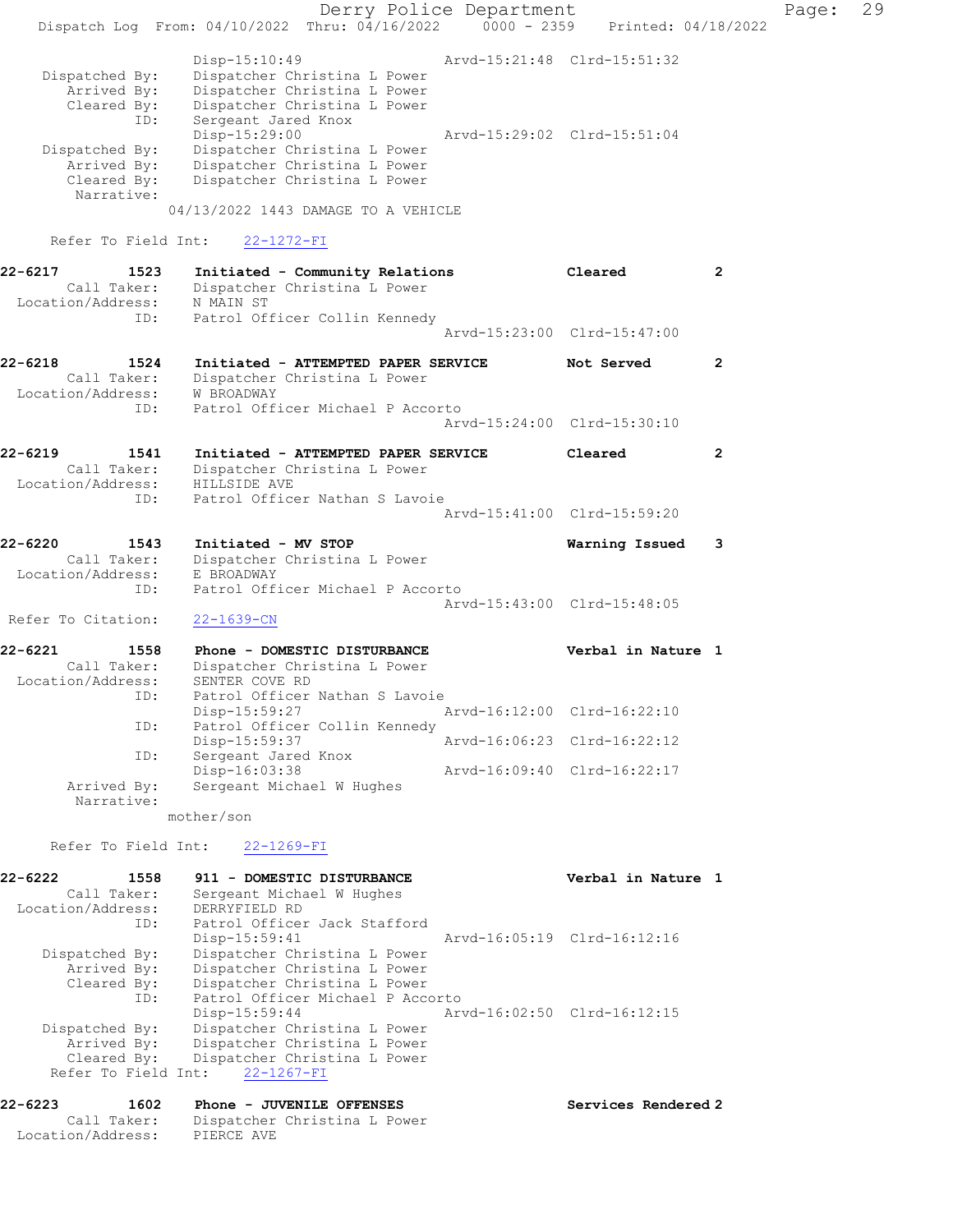|                                            |                                   | Derry Police Department                                      |                                 |                |
|--------------------------------------------|-----------------------------------|--------------------------------------------------------------|---------------------------------|----------------|
|                                            | Dispatch Log From: 04/10/2022     | Thru: 04/16/2022                                             | 0000 - 2359 Printed: 04/18/2022 |                |
| ID:                                        | Disp-16:15:44                     | Patrol Officer Michael P Accorto                             | Arvd-16:17:03 Clrd-16:20:57     |                |
| $22 - 6224$<br>1624                        |                                   | Walk-In - EMERGENCY RESTRAINING ORDER                        | <b>ADVICE GIVEN</b>             | $\overline{2}$ |
| Call Taker:<br>Location/Address:           | VILLAGE BROOK LN                  | Dispatcher Christina L Power                                 |                                 |                |
| ID:                                        |                                   | Patrol Officer Jack Stafford                                 |                                 |                |
| Refer To Field Int:                        | Disp-16:24:57<br>$22 - 1268 - FI$ |                                                              | Arvd-16:38:01 Clrd-16:41:52     |                |
| $22 - 6225$<br>1649                        | Phone - ALARM, BURGLAR            |                                                              | False Alarm                     | 1              |
| Call Taker:                                |                                   | Dispatcher Christina L Power                                 |                                 |                |
| Location/Address: [DY 285] BIRCH ST<br>ID: |                                   | Patrol Officer Michael P Accorto                             |                                 |                |
|                                            | Disp-16:50:15                     |                                                              | Arvd-16:51:14 Clrd-16:55:13     |                |
| ID:                                        | Disp-16:50:16                     | Patrol Officer Collin Kennedy                                | $Clrd-16:55:11$                 |                |
| Narrative:                                 | checked and secured.              |                                                              |                                 |                |
| Refer To Field Int:                        | $22 - 1273 - FI$                  |                                                              |                                 |                |
| $22 - 6226$<br>1701                        |                                   | Initiated - ATTEMPTED PAPER SERVICE                          | Served                          | $\overline{2}$ |
| Call Taker:                                |                                   | Dispatcher Christina L Power                                 |                                 |                |
| Location/Address:<br>ID:                   | MUNICIPAL DR                      | Patrol Officer Michael P Accorto                             |                                 |                |
|                                            |                                   |                                                              | Arvd-17:01:00 Clrd-17:05:23     |                |
| 22-6227<br>1709                            |                                   | Phone - RESTRAINING ORDER VIOLATION                          | <b>ADVICE GIVEN</b>             | $\overline{2}$ |
| Call Taker:<br>Location/Address:           | WESTVIEW DR                       | Dispatcher Christina L Power                                 |                                 |                |
| ID:                                        |                                   | Patrol Officer Kevin L Davies                                |                                 |                |
|                                            | Disp-17:10:47                     |                                                              | Arvd-17:10:49 Clrd-17:31:53     |                |
| $22 - 6228$<br>1720<br>Call Taker:         | Phone - PARKING COMPLAINT         | Dispatcher Christina L Power                                 | Vehicle Moved                   | 1              |
| Location/Address:                          | HUMMINGBIRD LN                    |                                                              |                                 |                |
| ID:                                        | Disp-17:21:25                     | Patrol Officer Nathan S Lavoie                               | Arvd-17:35:46 Clrd-17:44:44     |                |
| Narrative:                                 | white sedan                       |                                                              |                                 |                |
|                                            |                                   |                                                              |                                 |                |
| 22-6229<br>1742                            |                                   | Radio - Community Relations                                  | Cleared                         | $\overline{2}$ |
| Call Taker:<br>Location/Address:           | W RUNNING BROOK LN                | Dispatcher Christina L Power                                 |                                 |                |
| ID:                                        |                                   | Patrol Officer Jack Stafford                                 | Arvd-17:43:04 Clrd-17:58:44     |                |
| ID:                                        | $Disp-17:42:53$                   | Patrol Officer Collin Kennedy                                |                                 |                |
|                                            | Disp-17:43:02                     |                                                              | Arvd-17:43:05 Clrd-17:58:45     |                |
| 22-6230<br>1744<br>Call Taker:             | Phone - SUBPOENA DELIVERY         | Dispatcher Christina L Power                                 | Served                          | 1              |
| Location/Address:                          | ELM ST                            |                                                              |                                 |                |
| ID:                                        | $Disp-17:44:28$                   | Patrol Officer Michael P Accorto                             | Arvd-17:54:43 Clrd-17:54:45     |                |
| 22-6231<br>1751                            |                                   | Initiated - SUBPOENA DELIVERY                                | Served                          | 1              |
| Call Taker:                                |                                   | Dispatcher Christina L Power                                 |                                 |                |
| Location/Address:<br>ID:                   | OVERLEDGE DRIVE EXT               | Patrol Officer Nathan S Lavoie                               |                                 |                |
|                                            |                                   |                                                              | Arvd-17:51:00 Clrd-17:58:36     |                |
| 22-6232<br>1752                            | Phone - WARRANT ARREST            |                                                              | Arrest(s) Made                  | 2              |
| Call Taker:<br>Location/Address:           | MUNICIPAL DR                      | Dispatcher Christina L Power                                 |                                 |                |
| ID:                                        |                                   | Patrol Officer Robert Corwin                                 |                                 |                |
| Narrative:                                 | $Disp-17:54:05$                   |                                                              | Arvd-17:55:12 Clrd-18:14:27     |                |
|                                            | assault.                          | subject into hq's to turn herself in on a warrant for simple |                                 |                |
|                                            | Peavey, Erica                     |                                                              |                                 |                |

Page:  $30$ <br> $22$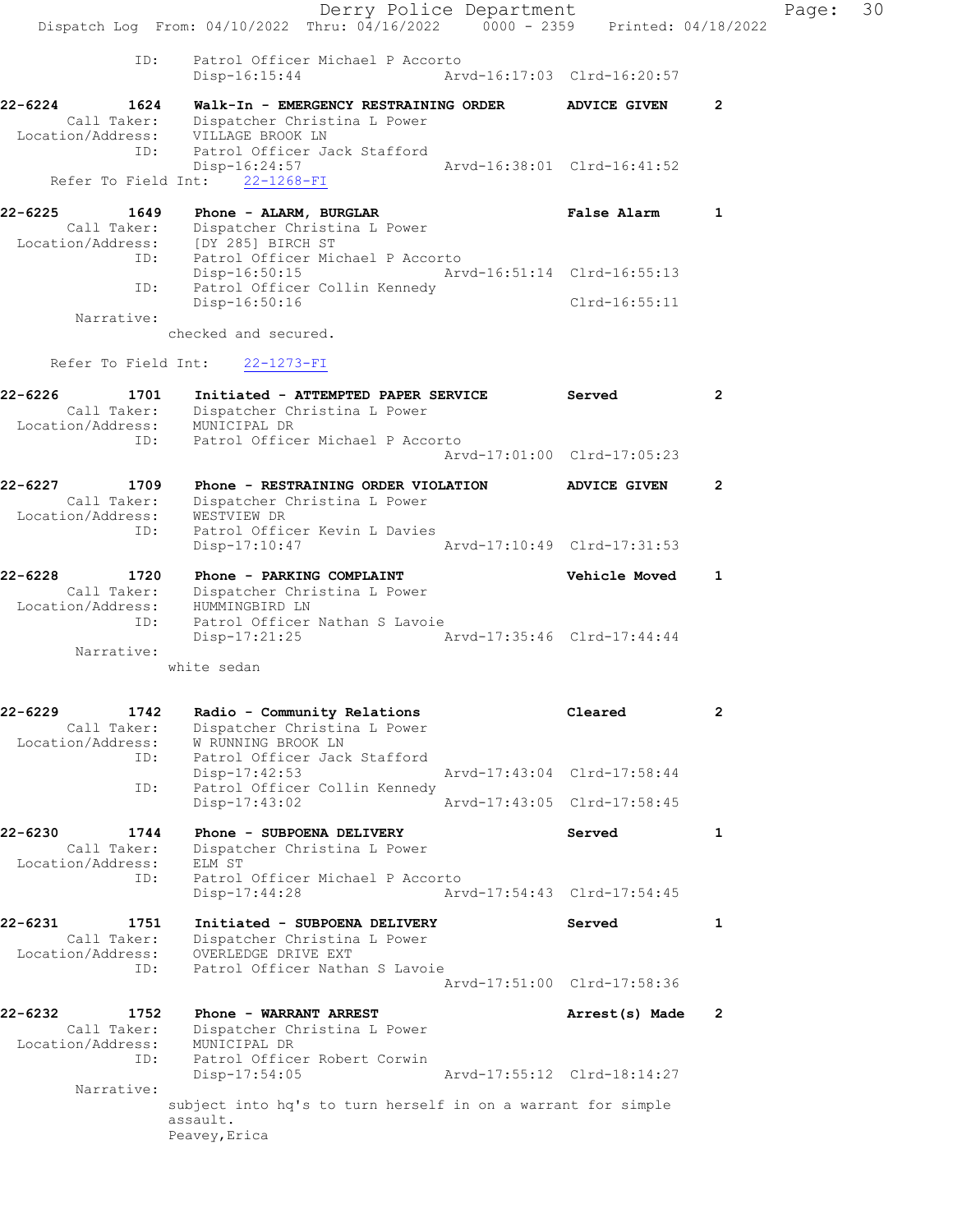Derry Police Department Fage: 31 Dispatch Log From:  $04/10/2022$  Thru:  $04/16/2022$  0000 - 2359 Printed: 04/18/2022 6b Pebble Ln Derry, NH dob 111680 Refer To Arrest: 22-343-AR 22-6233 1805 Initiated - FOLLOW-UP Cleared 2 Call Taker: Dispatcher Christina L Power Location/Address: [DY 2] MUNICIPAL DR ID: Patrol Officer Kevin L Davies Arvd-18:05:00 Clrd-18:30:01 22-6234 1805 Initiated - THEFT Report Taken 2 Call Taker: Dispatcher Christina L Power Location/Address: MUNICIPAL DR ID: Patrol Officer Michael P Accorto Arvd-18:05:00 Clrd-18:30:21 Refer To Incident: 22-634-OF 22-6235 1813 Initiated - SUBPOENA DELIVERY Cleared 1 Call Taker: Dispatcher Christina L Power Location/Address: OLESEN RD ID: Patrol Officer Nathan S Lavoie Arvd-18:13:00 Clrd-18:30:37 22-6236 1821 Initiated - MV CHECK SENT ON THEIR WAY 1 Call Taker: Dispatcher Christina L Power Location/Address: ASHLEIGH DR ID: Patrol Officer Collin Kennedy Arvd-18:21:00 Clrd-18:30:29 22-6237 1841 Initiated - FOLLOW-UP Cleared 2 Call Taker: Dispatcher Christina L Power Location/Address: CRYSTAL AVE ID: Patrol Officer Collin Kennedy Arvd-18:41:00 Clrd-18:43:19 22-6238 1845 Initiated - FOLLOW-UP Cleared 2 Call Taker: Dispatcher Christina L Power Location/Address: MUNICIPAL DR ID: Patrol Officer Collin Kennedy Arvd-18:45:00 Clrd-19:49:23 22-6239 1901 Initiated - MV STOP Warning Issued 3 Call Taker: Dispatcher Christina L Power Location/Address: TSIENNETO RD ID: Patrol Officer Kevin L Davies Arvd-19:01:00 Clrd-19:09:50 Refer To Citation: 22-1640-CN 22-6240 1919 Phone - MEDICAL EMERGENCY Transported to Hospital 1 Call Taker: Dispatcher Christina L Power Location/Address: BYPASS 28 ID: Patrol Officer Nathan S Lavoie Disp-19:19:42 Arvd-19:23:21 Clrd-19:54:13 ID: Patrol Officer Kevin L Davies Disp-19:19:45 Arvd-19:23:07 Clrd-19:49:10 ID: Sergeant Jared Knox Disp-19:24:04 Arvd-19:24:07 Clrd-19:36:02 Narrative: 04/13/2022 1924 DFD on scene Narrative: 04/13/2022 1940 transported to PMC via DFD Refer To Incident: 22-635-OF 22-6241 1926 Phone - ANIMAL COMPLAINT Report Taken 1 Call Taker: Dispatcher Christina L Power Location/Address: DAMREN RD ID: Patrol Officer Kevin L Davies

Disp-19:49:15 Arvd-20:01:45 Clrd-20:32:04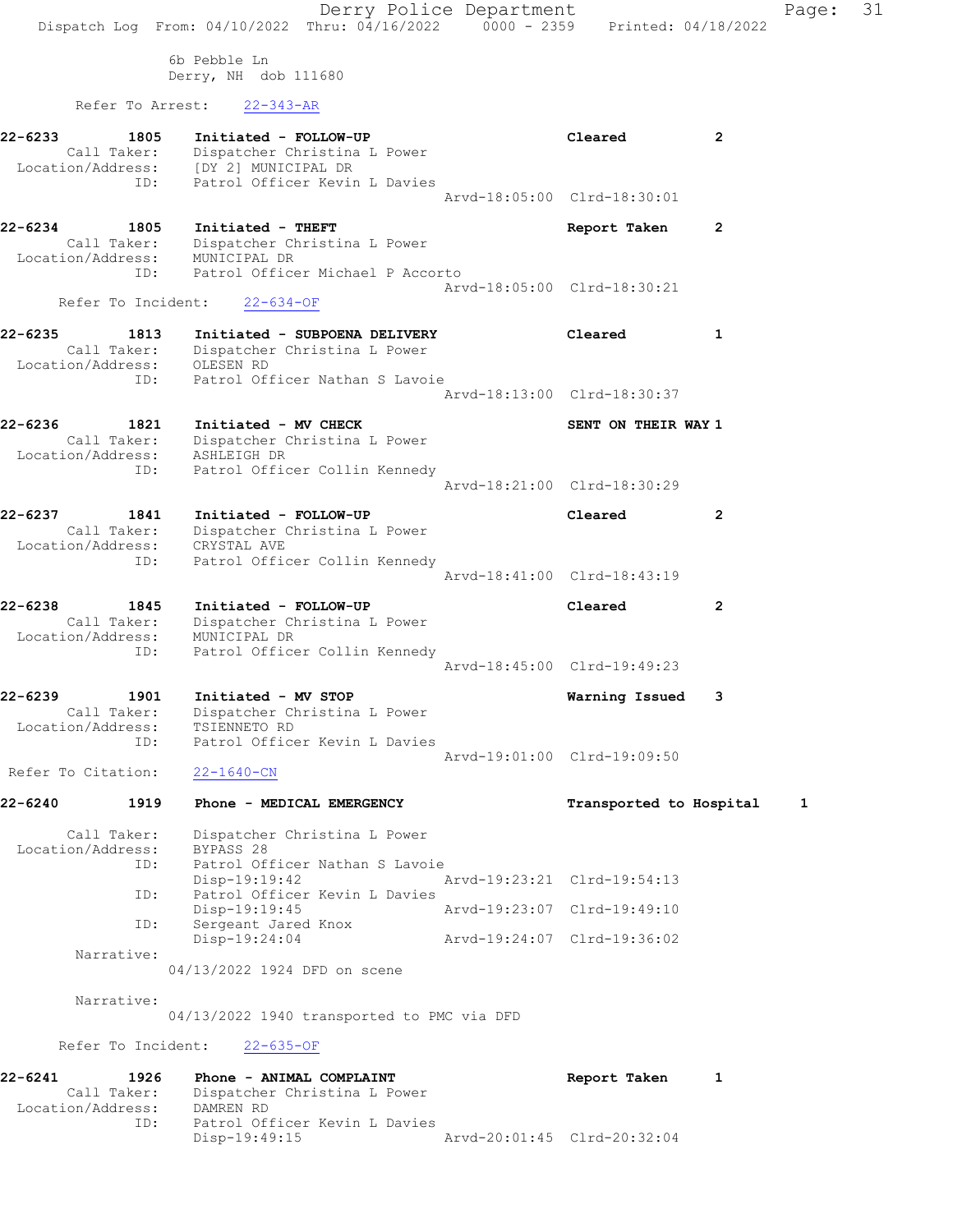Derry Police Department Fage: 32 Dispatch Log From: 04/10/2022 Thru: 04/16/2022 0000 - 2359 Printed: 04/18/2022 Narrative: 04/13/2022 2013 off on # 47 Refer To Incident: 22-636-OF 22-6242 1934 Phone - SUSPICIOUS ACTIVITY Report Taken 2 Call Taker: Dispatcher Christina L Power Location/Address: CRYSTAL AVE ID: Patrol Officer Collin Kennedy Disp-19:49:34 Arvd-20:27:07 Clrd-20:32:26 Refer To Incident: 22-637-OF 22-6243 1954 Initiated - FOLLOW-UP Cleared 2 Call Taker: Dispatcher Christina L Power Location/Address: PARKLAND DR ID: Patrol Officer Nathan S Lavoie Arvd-19:54:00 Clrd-20:09:57 22-6244 1959 Phone - ANIMAL COMPLAINT Number of Services Rendered 1 Call Taker: Patrol Officer Robert Corwin Location/Address: SOUTH AVE ID: Patrol Officer Michael P Accorto Disp-19:59:47 Arvd-20:01:43 Clrd-20:12:52 Arrived By: Dispatcher Christina L Power Cleared By: Dispatcher Christina L Power Narrative: found dog Narrative: owner retrieved the dogs. 22-6245 2013 Initiated - FOLLOW-UP Cleared 2 Call Taker: Dispatcher Christina L Power Location/Address: MUNICIPAL DR ID: Patrol Officer Jack Stafford Arvd-20:13:00 Clrd-20:56:03 22-6246 2026 Phone - DISTURBANCE Cleared 1 Call Taker: Patrol Officer Robert Corwin Location/Address: W BROADWAY ID: Patrol Officer Michael P Accorto Disp-20:27:06 Arvd-20:28:47 Clrd-20:30:40 ID: Patrol Officer Nathan S Lavoie Disp-20:27:29 Clrd-20:30:38 22-6247 2043 Phone - ASSIST CITIZEN Assistance Rendered 3 Call Taker: Patrol Officer Robert Corwin Location/Address: [DY 2] MUNICIPAL DR ID: Patrol Officer Robert Corwin Disp-20:45:45 Arvd-20:45:47 Clrd-20:45:56 Refer To Field Int: 22-1270-FI 22-6248 2141 Phone - ASSAULT Report Taken 1 Call Taker: Dispatcher Christina L Power Location/Address: E BROADWAY ID: Patrol Officer Michael P Accorto Disp-21:42:14 Arvd-21:44:10 Clrd-22:16:04 ID: Sergeant Jared Knox Disp-21:54:12 Arvd-21:54:13 Clrd-22:14:30 Narrative: 04/13/2022 2207 follow up on Fordway Ext Refer To Incident: 22-638-OF 22-6249 2148 Initiated - ATTEMPTED PAPER SERVICE Served 2 Call Taker: Dispatcher Christina L Power Location/Address: HILLSIDE AVE ID: Patrol Officer Nathan S Lavoie Arvd-21:48:00 Clrd-22:01:34 Cleared By: Patrol Officer Kevin L Davies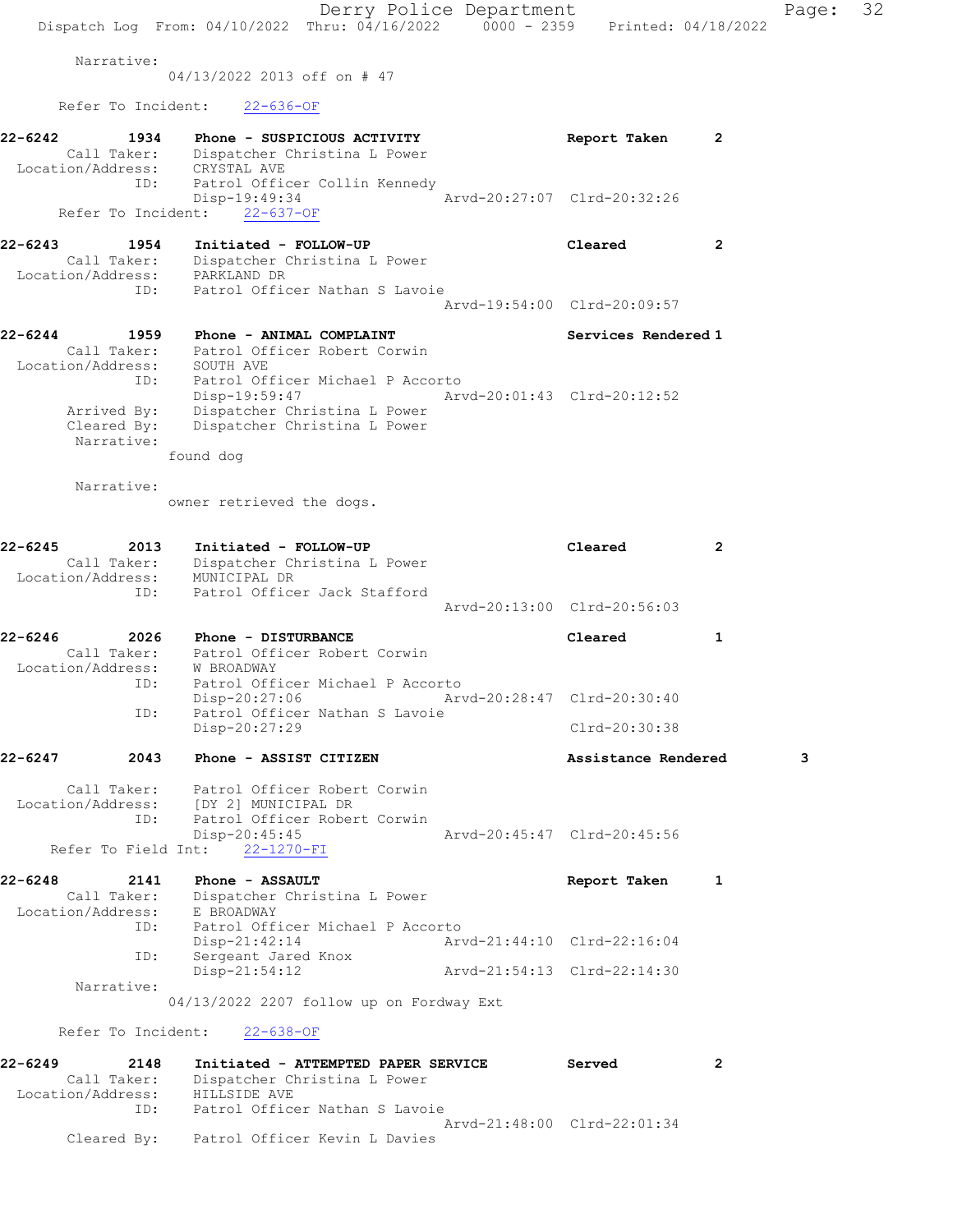22-6250 2214 Phone - ERRATIC OPERATION Gone on Arrival 2 Call Taker: Patrol Officer Kevin L Davies Location/Address: W BROADWAY ID: Patrol Officer Michael P Accorto Disp-22:16:12 Arvd-22:18:17 Clrd-22:35:03 Dispatched By: Dispatcher Christina L Power Arrived By: Dispatcher Christina L Power Cleared By: Dispatcher Christina L Power Narrative: NH 428 5887 lane control issues

22-6251 2244 Phone - SUSPICIOUS ACTIVITY SENT ON THEIR WAY 2 Call Taker: Patrol Officer Kevin L Davies Location/Address: E BROADWAY ID: Patrol Officer Jack Stafford Disp-22:45:10 Arvd-22:46:14 Clrd-22:48:31 Cleared By: Dispatcher Christina L Power Narrative: off with two at the library

Narrative:

no issues.

| 22-6252           | 2318        | Initiated - PED CHECK           | Services Rendered 2         |
|-------------------|-------------|---------------------------------|-----------------------------|
|                   | Call Taker: | Dispatcher Jonathon S Pickering |                             |
| Location/Address: |             | MANCHESTER RD + FOLSOM RD       |                             |
|                   | ID:         | Patrol Officer Collin Kennedy   |                             |
|                   |             |                                 | Arvd-23:18:00 Clrd-23:19:49 |
|                   | Narrative:  |                                 |                             |

04/13/2022 2319 subject removing Xmas lights, no issues

| 22-6253<br>2349<br>Call Taker:<br>Location/Address: CRYSTAL AVE | Initiated - PED CHECK<br>Dispatcher Jonathon S Pickering                     | Summons Issued                           | $\overline{2}$ |
|-----------------------------------------------------------------|------------------------------------------------------------------------------|------------------------------------------|----------------|
|                                                                 | Patrol Officer Collin Kennedy<br>ID:                                         | Arvd-23:49:00 Clrd-04/14/2022 @ 00:44:36 |                |
| ID:                                                             | Patrol Officer Jack Stafford<br>Disp-23:51:05                                | Arvd-23:51:05 Clrd-04/14/2022 @ 00:16:19 |                |
| ID:                                                             | Sergeant Jared Knox                                                          |                                          |                |
|                                                                 | Disp-23:56:09                                                                | Arvd-23:56:10 Clrd-23:57:46              |                |
| Narrative:                                                      | $04/13/2022$ 2354 431 has one in custody as a status offender                |                                          |                |
| Narrative:                                                      | $04/13/2022$ 2357 431 transporting to DPDHQ s/m: 57704.6                     |                                          |                |
| Narrative:                                                      | 04/14/2022 0001 off at DPDHO e/m: 57705.1                                    |                                          |                |
| Narrative:                                                      | 04/14/2022 0006 placed in room #217                                          |                                          |                |
| Narrative:                                                      | $04/14/2022$ 0043 released to a parent on a summons for<br>tobacco violation |                                          |                |
|                                                                 | Refer To Arrest: 22-344-AR                                                   |                                          |                |

### For Date: 04/14/2022 - Thursday

| 22-6254            | 0026        | Initiated - MV STOP             |                             | Warning Issued 3 |  |
|--------------------|-------------|---------------------------------|-----------------------------|------------------|--|
|                    | Call Taker: | Dispatcher Jonathon S Pickering |                             |                  |  |
| Location/Address:  |             | CHESTER RD                      |                             |                  |  |
|                    | ID:         | Patrol Officer Casey J Noyes    |                             |                  |  |
|                    |             |                                 | Arvd-00:26:00 Clrd-00:33:02 |                  |  |
| Refer To Citation: |             | 22-1641-CN                      |                             |                  |  |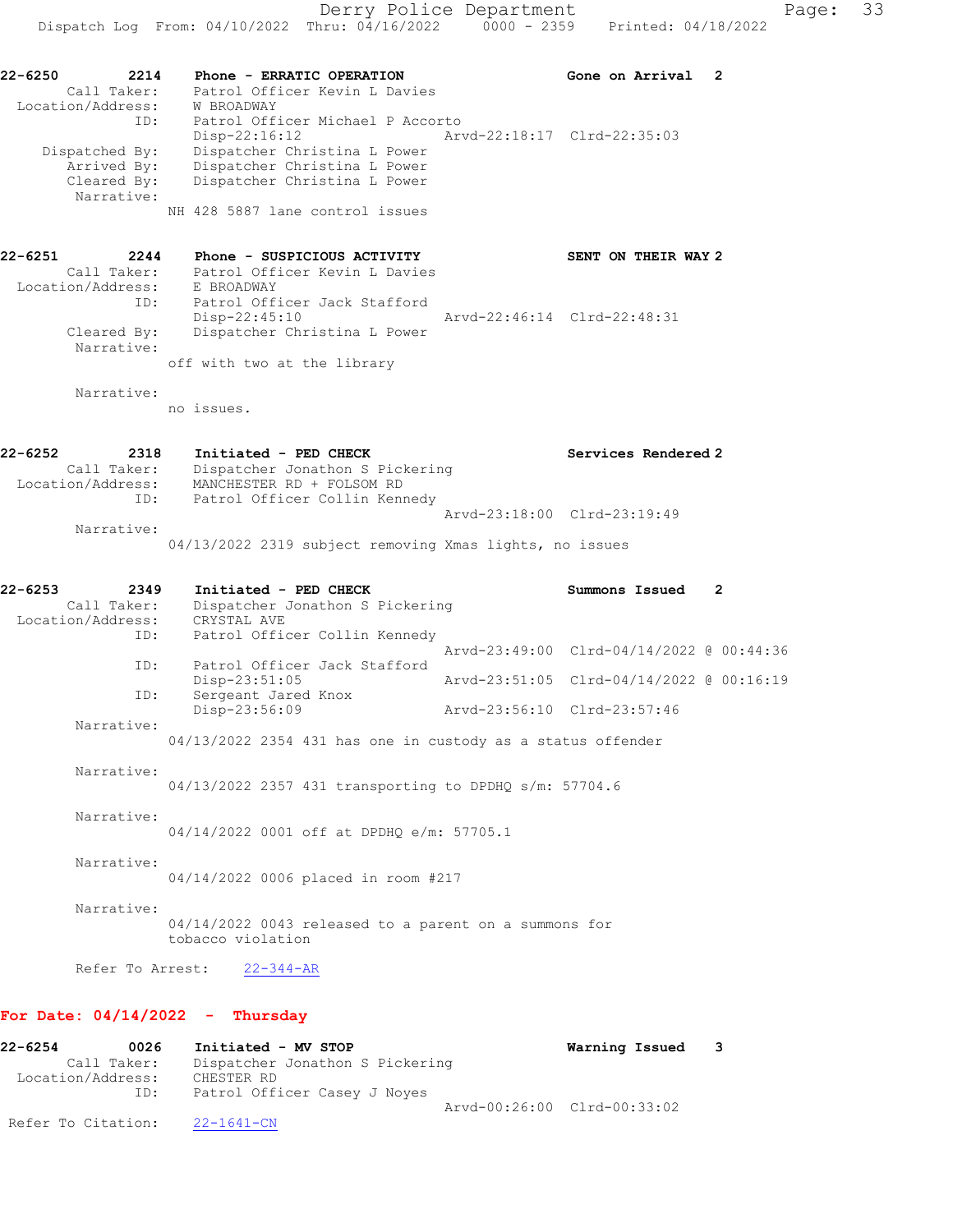Derry Police Department Controller Page: 34 Dispatch Log From:  $04/10/2022$  Thru:  $04/16/2022$  0000 - 2359 Printed: 04/18/2022 22-6255 0700 Phone - MV ACCIDENT Report Taken 1 Call Taker: Dispatcher Kaitlyn A Fitzgerald Location/Address: N MAIN ST ID: Patrol Officer Awess Abdulkadir Disp-07:01:06 Arvd-07:02:16 Clrd-07:26:21 Refer To Citation:  $\frac{22-1642-CN}{22}$  Narrative: 04/14/2022 0703 OFF WITH NH 4958613 AND NH 3602865 Narrative: 04/14/2022 0749 BORGES VS HARRINGTON. REPORTABLE. Refer To Accident: 22-190-AC 22-6256 0727 Initiated - PROPERTY CHECK Services Rendered 2 Call Taker: Dispatcher Kaitlyn A Fitzgerald Location/Address: FORDWAY ST ID: Patrol Officer Nicholas M Granville Arvd-07:27:00 Clrd-07:30:46 Narrative: 04/14/2022 0731 NO DOGS 22-6257 0733 Initiated - ROAD HAZARD Removed Hazard 2 Call Taker: Dispatcher Kaitlyn A Fitzgerald Location/Address: BIRCH ST + SOUTH AVE ID: Patrol Officer Nicholas M Granville Arvd-07:33:00 Clrd-07:37:27 Narrative: 04/14/2022 1159 STRUCK ANIMAL 22-6258 0749 Initiated - MV STOP Warning Issued 3 Call Taker: Dispatcher Kaitlyn A Fitzgerald Location/Address: WINDHAM RD + TYLER RD ID: Patrol Officer Ryan M Panaro Arvd-07:49:00 Clrd-07:52:56 Refer To Citation: 22-1643-CN 22-6259 0800 Initiated - MV STOP Warning Issued 3 Call Taker: Dispatcher Kaitlyn A Fitzgerald Location/Address: HAMPSTEAD RD + MORRISON RD ID: Patrol Officer Joshua W Morse Arvd-08:00:00 Clrd-08:06:27 Refer To Citation: 22-1644-CN 22-6260 0804 Initiated - MV STOP Warning Issued 3 Call Taker: Dispatcher Kaitlyn A Fitzgerald Location/Address: ASHLEIGH DR ID: Patrol Officer Awess Abdulkadir Arvd-08:04:00 Clrd-08:16:17 Refer To Citation: 22-1645-CN 22-6261 0815 Initiated - MV CHECK Vehicle checked 1 Call Taker: Dispatcher Kaitlyn A Fitzgerald Location/Address: [DY 250] PINKERTON ST ID: Patrol Officer James M McClafferty Arvd-08:15:00 Clrd-08:29:29 22-6262 0821 Initiated - MV STOP Warning Issued 3 Call Taker: Dispatcher Kaitlyn A Fitzgerald Location/Address: N HIGH ST + ASH ST ID: Patrol Officer Nicholas M Granville Arvd-08:21:00 Clrd-08:26:28 Refer To Citation: 22-1646-CN 22-6263 0832 Initiated - MV STOP Warning Issued 3 Call Taker: Dispatcher Kaitlyn A Fitzgerald Location/Address: WARNER HILL RD + HAMPSTEAD RD ID: Patrol Officer Joshua W Morse Arvd-08:32:00 Clrd-08:41:18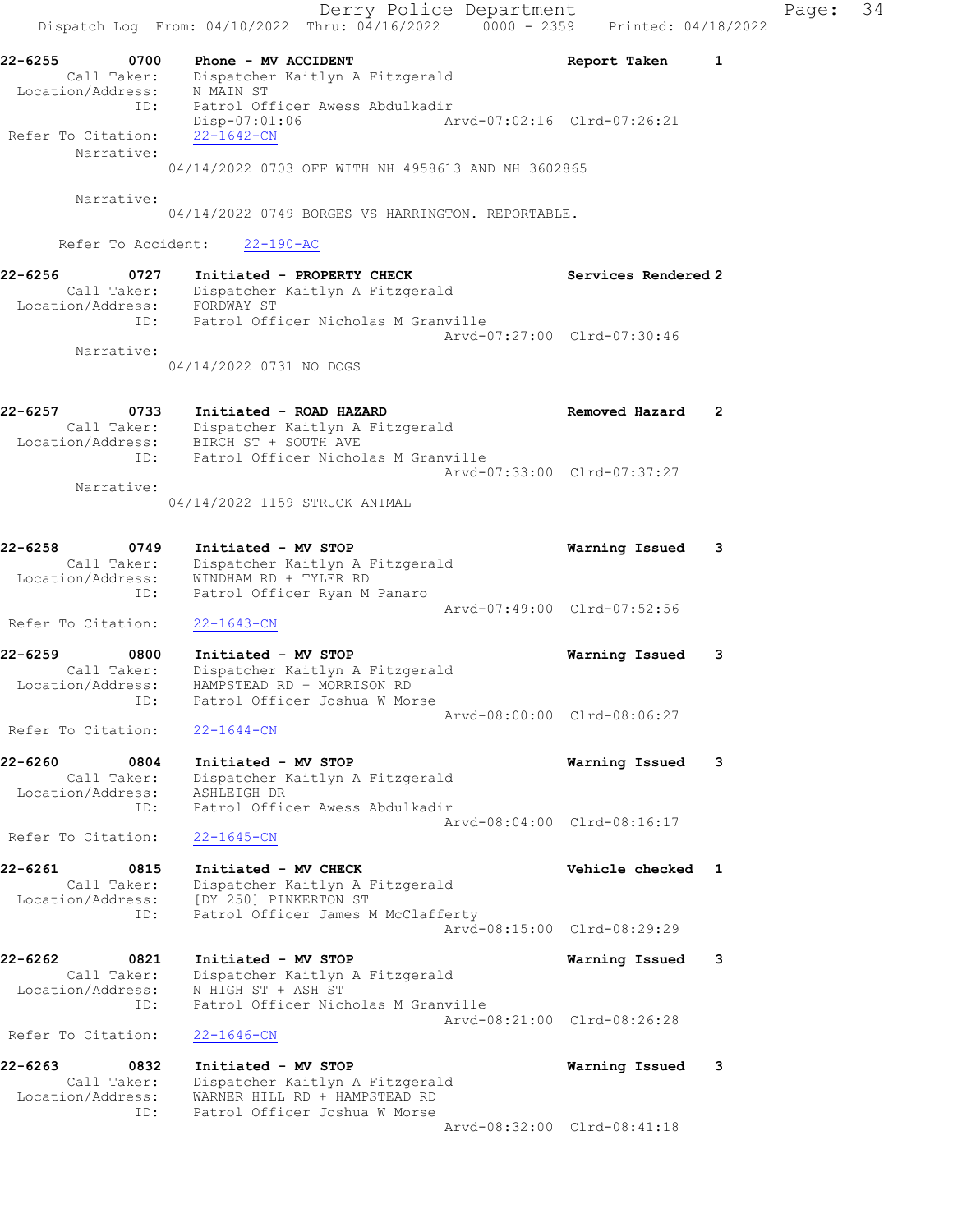Derry Police Department Fage: 35 Dispatch Log From: 04/10/2022 Thru: 04/16/2022 0000 - 2359 Printed: 04/18/2022 Refer To Citation: 22-1647-CN 22-6264 0859 Initiated - MV STOP Warning Issued 3 Call Taker: Dispatcher Kaitlyn A Fitzgerald Location/Address: E BROADWAY + MOUNT WASHINGTON ST ID: Patrol Officer Nicholas M Granville Arvd-08:59:00 Clrd-09:01:55 Refer To Citation: 22-1649-CN 22-6265 0911 Initiated - MV STOP Warning Issued 3 Call Taker: Dispatcher Kaitlyn A Fitzgerald Location/Address: CRYSTAL AVE ID: Patrol Officer Awess Abdulkadir Arvd-09:11:00 Clrd-09:20:03 Refer To Citation: 22-1648-CN 22-6266 0926 Phone - WARRANT ARREST **Arrest(s)** Made 2 Call Taker: Dispatcher Kaitlyn A Fitzgerald Location/Address: MUNICIPAL DR ID: Patrol Officer Scott M Beegan Disp-09:28:59 Arvd-09:29:01 Clrd-10:03:36 Narrative: 04/14/2022 0940 SUBJECT IN THE LOBBY TURNING HERSELF IN ON A DERRY WARRANT FOR ENDANGERING THE WELFARE OF A CHILD Narrative: 04/14/2022 0948 SUBJECT IDENTIFIED AS: KYLIE WALTERS 713 ROUTE 121 DERRY, NH 03038 DOB: 08/24/1996 Narrative: 04/14/2022 1003 SUBJECT RELEASED ON A SUMMONS WITH A COURT DATE OF 5/26/22. Refer To Arrest: 22-345-AR 22-6267 0931 Radio - PAPER SERVICE Not Served 3 Call Taker: Dispatcher Kaitlyn A Fitzgerald Location/Address: UNION ST ID: Patrol Officer Joshua W Morse Disp-09:33:06 Arvd-09:39:12 Clrd-09:44:02 ID: Patrol Officer Nicholas M Granville Disp-09:33:09 Arvd-09:39:11 Clrd-09:43:59 22-6268 0953 Initiated - FOLLOW-UP No Action Required 2 Call Taker: Dispatcher Kaitlyn A Fitzgerald Location/Address: MUNICIPAL DR ID: Patrol Officer Awess Abdulkadir Arvd-09:53:00 Clrd-10:45:49 22-6269 1009 Initiated - MV STOP Warning Issued 3 Call Taker: Dispatcher Kaitlyn A Fitzgerald Location/Address: E BROADWAY ID: Patrol Officer Ryan M Panaro Arvd-10:09:00 Clrd-10:15:12 Refer To Citation: 22-1650-CN 22-6270 1012 Initiated - MV STOP Warning Issued 3 Call Taker: Dispatcher Kaitlyn A Fitzgerald Location/Address: TSIENNETO RD ID: Patrol Officer Joshua W Morse Arvd-10:12:00 Clrd-10:17:25 Refer To Citation: 22-1651-CN 22-6271 1041 Initiated - MV STOP Summons Issued 3 Call Taker: Dispatcher Kaitlyn A Fitzgerald Location/Address: HAMPSTEAD RD ID: Patrol Officer Joshua W Morse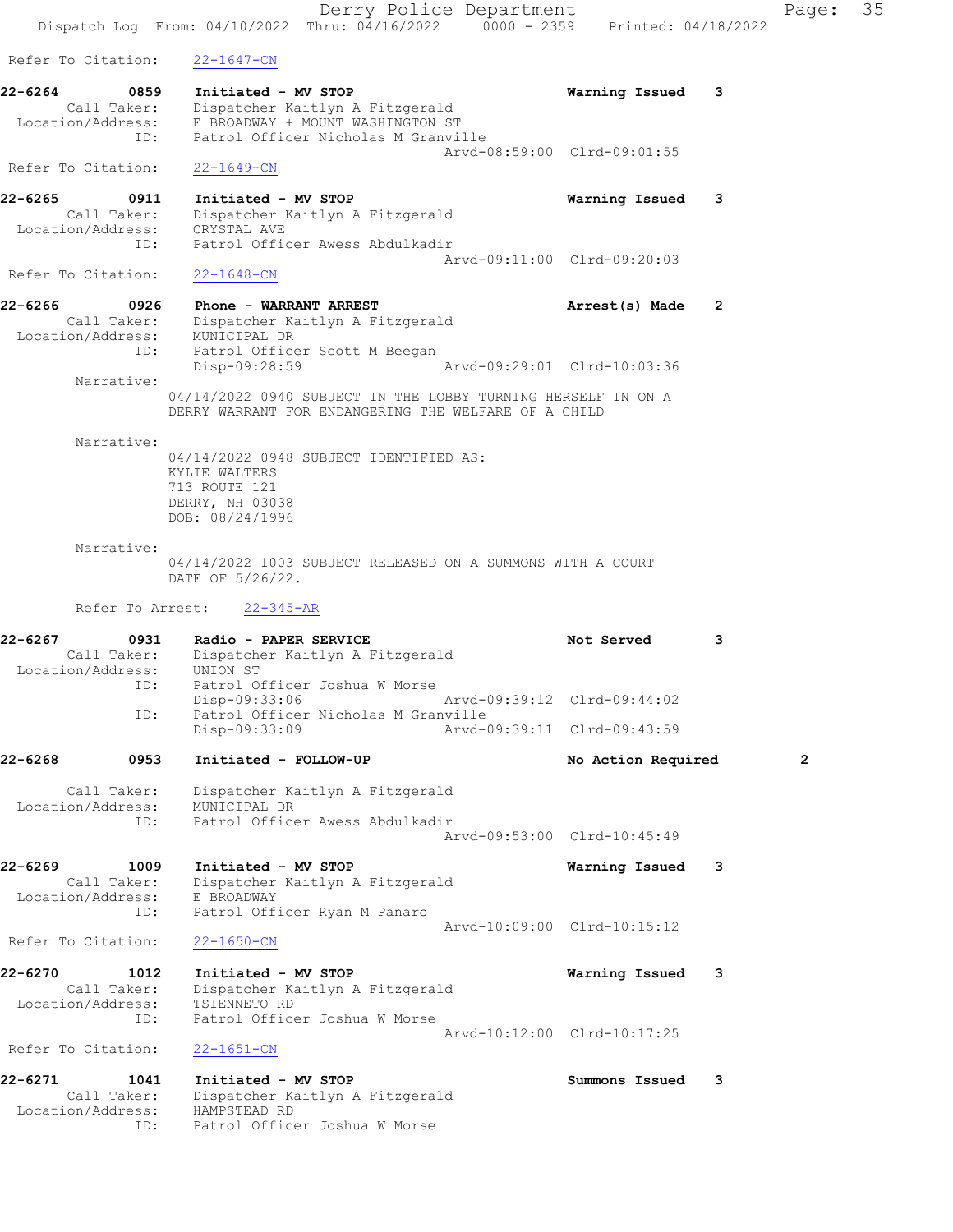|                                                                | Dispatch Log From: 04/10/2022 Thru: 04/16/2022 0000 - 2359                                              | Printed: 04/18/2022         |                |
|----------------------------------------------------------------|---------------------------------------------------------------------------------------------------------|-----------------------------|----------------|
|                                                                |                                                                                                         | Arvd-10:41:00 Clrd-10:49:41 |                |
| Refer To Citation:                                             | $22 - 816 - 000018$                                                                                     |                             |                |
| 22-6272<br>1055<br>Call Taker:                                 | Initiated - MV STOP<br>Dispatcher Kaitlyn A Fitzgerald                                                  | Warning Issued              | 3              |
| Location/Address: S MAIN ST<br>ID:                             | Patrol Officer Awess Abdulkadir                                                                         |                             |                |
| Refer To Citation:                                             | $22 - 1652 - CN$                                                                                        | Arvd-10:55:00 Clrd-11:02:40 |                |
|                                                                |                                                                                                         |                             |                |
| $22 - 6273$<br>1101<br>Call Taker:<br>Location/Address:<br>ID: | Phone - CRIMINAL THREAT<br>Dispatcher Kaitlyn A Fitzgerald<br>HUNTER DR<br>Patrol Officer Ryan M Panaro | Report Taken                | 2              |
| Narrative:                                                     | $Disp-11:04:46$                                                                                         | Arvd-11:10:53 Clrd-11:29:39 |                |
|                                                                | 04/14/2022 1158 OVER FACEBOOK MESSANGER                                                                 |                             |                |
|                                                                | Refer To Incident: 22-639-OF                                                                            |                             |                |
| 22-6274<br>1103                                                | Initiated - MV STOP                                                                                     | Warning Issued              | 3              |
| Location/Address: E DERRY RD                                   | Call Taker: Dispatcher Kaitlyn A Fitzgerald                                                             |                             |                |
|                                                                | ID: Patrol Officer Awess Abdulkadir                                                                     | Arvd-11:03:00 Clrd-11:12:35 |                |
| Refer To Citation:                                             | $22 - 1653 - CN$                                                                                        |                             |                |
| 22-6275<br>1132<br>Call Taker:<br>Location/Address:            | Initiated - WELFARE CHECK<br>Dispatcher Kaitlyn A Fitzgerald<br>DUBEAU DR                               | Report Taken                | $\overline{2}$ |
| ID:                                                            | Detective Peter A Houlis                                                                                | Arvd-11:32:00 Clrd-11:32:48 |                |
| Refer To Incident:                                             | 22-640-OF                                                                                               |                             |                |
| $22 - 6276$<br>1212<br>Call Taker:<br>Location/Address:        | Phone - SEX OFFENSES<br>Dispatcher Kaitlyn A Fitzgerald<br>MUNICIPAL DR                                 | Report Taken                | 1              |
| ID:<br>Refer To Incident:                                      | Detective Kimberly M Bouse<br>Disp-12:12:26<br>$22 - 641 - OF$                                          | Aryd-12:12:28 Clrd-12:12:59 |                |
| 22-6277<br>1218                                                | Initiated - SERVE RESTRAINING ORDER                                                                     | Not Served                  | $\mathbf{2}$   |
| Call Taker:<br>Location/Address:                               | Dispatcher Kaitlyn A Fitzgerald<br>SUMMIT AVE                                                           |                             |                |
| ID:                                                            | Patrol Officer Nicholas M Granville                                                                     | Arvd-12:18:00 Clrd-12:26:14 |                |
| 22-6278<br>1237                                                | Initiated - MV STOP                                                                                     | Warning Issued              | 3              |
| Call Taker:<br>Location/Address:                               | Dispatcher Kaitlyn A Fitzgerald<br>HAMPSTEAD RD                                                         |                             |                |
| ID:                                                            | Patrol Officer Joshua W Morse                                                                           | Aryd-12:37:00 Clrd-12:42:39 |                |
| Refer To Citation:                                             | $22 - 1654 - CN$                                                                                        |                             |                |
| 22-6279<br>1246<br>Call Taker:<br>Location/Address:            | Phone - SERVE RESTRAINING ORDER<br>Dispatcher Kaitlyn A Fitzgerald<br>[DY 2] MUNICIPAL DR               | Served                      | $\overline{2}$ |
| ID:                                                            | Patrol Officer Awess Abdulkadir<br>Disp-12:46:46                                                        | Arvd-12:46:49 Clrd-13:00:51 |                |
| $22 - 6280$<br>1352                                            | Initiated - MV STOP                                                                                     | Summons Issued              | 3              |
| Call Taker:<br>Location/Address:<br>ID:                        | Dispatcher Kaitlyn A Fitzgerald<br>HAMPSTEAD RD<br>Patrol Officer Joshua W Morse                        |                             |                |
| Refer To Citation:                                             | $22 - 816 - 000019$                                                                                     | Arvd-13:52:00 Clrd-14:00:24 |                |
|                                                                |                                                                                                         |                             |                |

# 22-6281 1353 Phone - FOUND/LOST PROPERTY Collected for Disposal 3

 Call Taker: Dispatcher Kaitlyn A Fitzgerald Location/Address: STARK RD

Derry Police Department Fage: 36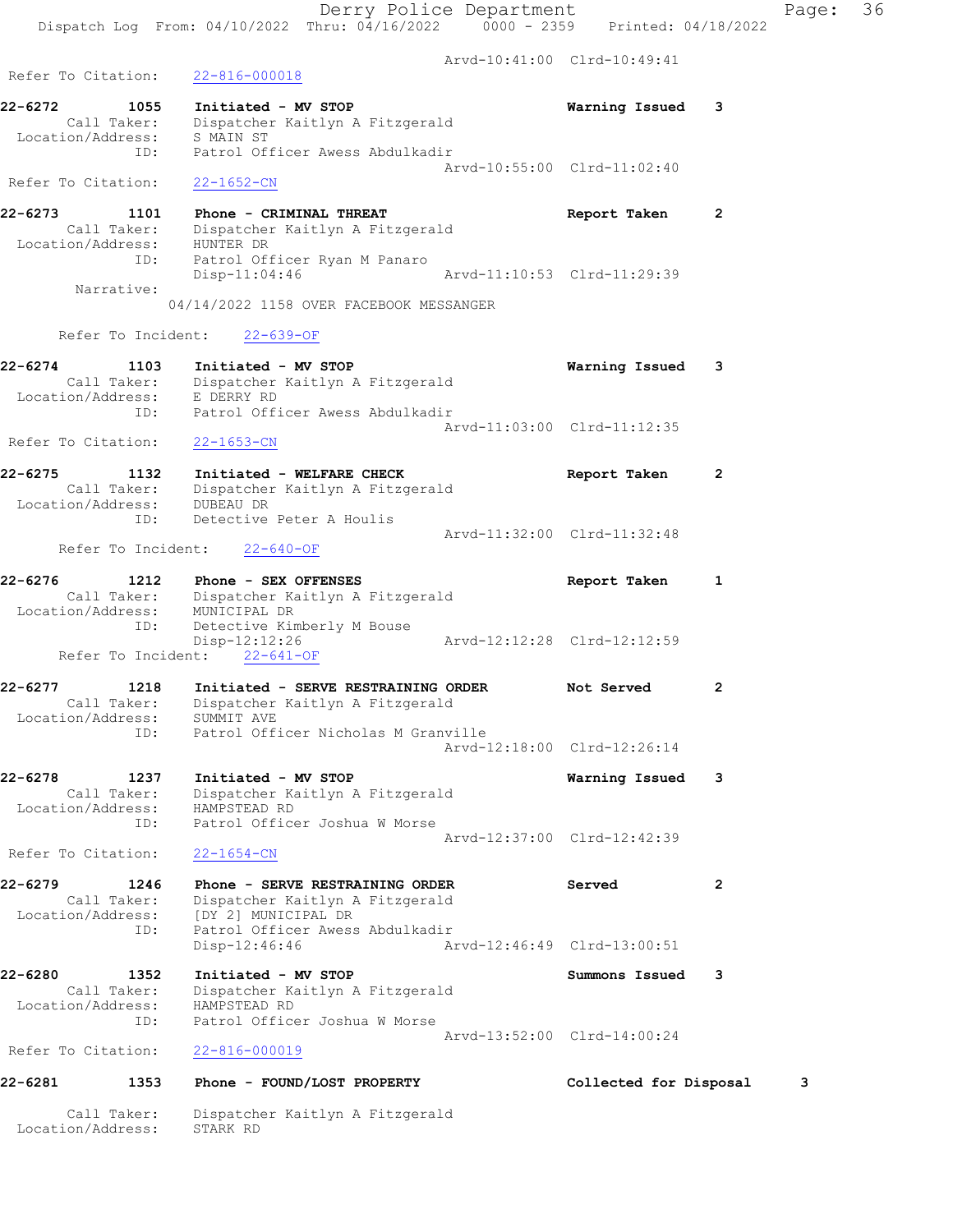|                                                     | Dispatch Log From: $04/10/2022$ Thru: $04/16/2022$ 0000 - 2359 Printed: 04/18/2022                                                                      | Derry Police Department     |                                                            | Page: | 37 |
|-----------------------------------------------------|---------------------------------------------------------------------------------------------------------------------------------------------------------|-----------------------------|------------------------------------------------------------|-------|----|
| ID:<br>Narrative:                                   | Patrol Officer Ryan M Panaro<br>$Disp-14:03:05$<br>04/14/2022 1354 HYPERDERMIC NEEDLE                                                                   |                             | Arvd-14:18:16 Clrd-14:49:28                                |       |    |
| 22-6282<br>1402<br>Call Taker:<br>Location/Address: | Phone - TRAFFIC CONTROL<br>Dispatcher Kaitlyn A Fitzgerald<br>W BROADWAY                                                                                |                             | Services Rendered 3                                        |       |    |
| ID:<br>Narrative:                                   | Patrol Officer Nicholas M Granville<br>$Disp-14:02:57$<br>04/14/2022 1407 ASSIST DFD                                                                    | Arvd-14:07:15 Clrd-14:13:06 |                                                            |       |    |
| 22-6283<br>1406                                     | Phone - ABANDONED 911<br>Call Taker: Dispatcher Kaitlyn A Fitzgerald<br>Location/Address: KENDALL POND RD                                               |                             | Services Rendered 1                                        |       |    |
| ID:<br>ID:                                          | Patrol Officer Awess Abdulkadir<br>Disp-14:06:56<br>Patrol Officer Nicholas M Granville                                                                 |                             | Arvd-14:19:17 Clrd-14:21:16                                |       |    |
| Narrative:                                          | Disp-14:13:47<br>04/14/2022 1424 ACCIDENTAL                                                                                                             |                             | Arvd-14:19:47 Clrd-14:23:35                                |       |    |
| 22-6284<br>1420<br>ID:                              | Initiated - MV ACCIDENT<br>Call Taker: Dispatcher Kaitlyn A Fitzgerald<br>Location/Address: TSIENNETO RD + BARKLAND DR<br>Patrol Officer Joshua W Morse |                             | Report Taken                                               | 1     |    |
| ID:                                                 | Patrol Officer Awess Abdulkadir<br>$Disp-14:21:21$                                                                                                      |                             | Arvd-14:20:00 Clrd-14:53:39<br>Arvd-14:27:13 Clrd-14:53:37 |       |    |
| Narrative:                                          | 04/14/2022 1422 DFD NOTIFIED AND RESPONDING                                                                                                             |                             |                                                            |       |    |
| Narrative:                                          | 04/14/2022 1423 OFF WITH NH 4636193 AND NH 4297705                                                                                                      |                             |                                                            |       |    |
| Narrative:<br>Narrative:                            | 04/14/2022 1427 TSIENNETO DOWN TO ONE LANE                                                                                                              |                             |                                                            |       |    |
|                                                     | 04/14/2022 1428 NEXT ON THE LIST NOTIFIED. SPACETOWN<br>NOTIFIED FOR NH 4636193 AND NH 4297705                                                          |                             |                                                            |       |    |
| Narrative:                                          | 04/14/2022 1431 DFD ON SCENE                                                                                                                            |                             |                                                            |       |    |
| Narrative:                                          | 04/14/2022 1435 RECOVERY ON SCENE FOR NH 4297705                                                                                                        |                             |                                                            |       |    |
| Narrative:<br>Narrative:                            | 04/14/2022 1443 SPACETOWN ON SCENE FOR NH 4636193                                                                                                       |                             |                                                            |       |    |
|                                                     | 04/14/2022 1447 KNAUFF VS FURXHIU. REPORTABLE.                                                                                                          |                             |                                                            |       |    |
| $22-6295$                                           | Refer To Accident: 22-191-AC<br>$1420$ $\mu$ -1 $\mu$ -to - WADDANT ADDECT                                                                              |                             |                                                            |       |    |

| 22-6285<br>1420   | Walk-In - WARRANT ARREST                                     | Arrest(s) Made              | $\overline{\phantom{0}}$ 2 |
|-------------------|--------------------------------------------------------------|-----------------------------|----------------------------|
| Call Taker:       | Patrol Officer Scott M Beegan                                |                             |                            |
| Location/Address: | [DY 2] MUNICIPAL DR                                          |                             |                            |
| ID:               | Patrol Officer Scott M Beegan                                |                             |                            |
|                   | $Disp-14:21:44$                                              | Arvd-14:21:46 Clrd-14:52:53 |                            |
| Cleared By:       | Dispatcher Kaitlyn A Fitzgerald                              |                             |                            |
| Narrative:        |                                                              |                             |                            |
|                   | 04/14/2022 1424 SUBJECT IN THE LOBBY TURNING HIMSELF IN ON A |                             |                            |
|                   | DERRY WARRANT FOR SIMPLE ASSAULT                             |                             |                            |

Narrative: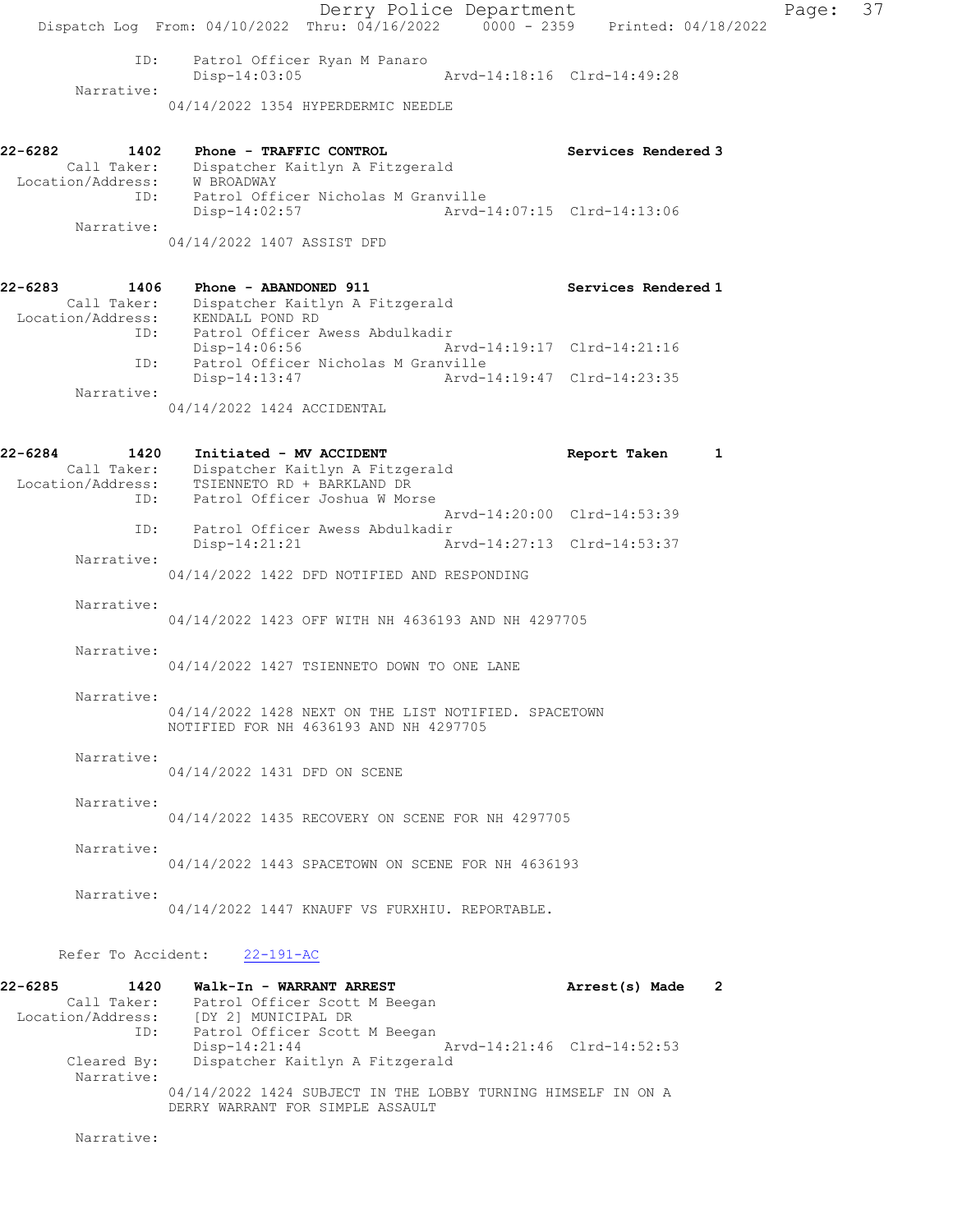Derry Police Department Page: 38 Dispatch Log From: 04/10/2022 Thru: 04/16/2022 0000 - 2359 Printed: 04/18/2022 04/14/2022 1451 SUBJECT IDENTIFIED AS: TRACY KOPACZ 6B PEBBLE LANE DERRY, NH DOB: 01/24/1970 Narrative: 04/14/2022 1452 SUBJECT RELEASED ON A SUMMONS WITH A COURT DATE OF 5/26/22. Refer To Arrest: 22-347-AR 22-6286 1505 Phone - RESTRAINING ORDER VIOLATION Report Taken 2 Call Taker: Dispatcher Christina L Power Location/Address: ELM ST ID: Patrol Officer Michael P Accorto<br>Disp-15:20:44 Arv Disp-15:20:44 Arvd-15:24:47 Clrd-15:39:25 Refer To Incident: 22-642-OF 22-6287 1516 Initiated - MV STOP Warning Issued 3 Call Taker: Dispatcher Christina L Power Location/Address: MANCHESTER RD ID: Patrol Officer Nathan S Lavoie Arvd-15:16:00 Clrd-15:20:37 Refer To Citation: 22-1655-CN 22-6288 1523 Initiated - SUBPOENA DELIVERY Served 1 Call Taker: Dispatcher Christina L Power Location/Address: ROCKINGHAM RD ID: Patrol Officer Jack Stafford Arvd-15:23:00 Clrd-15:31:12 22-6289 1526 Initiated - FOLLOW-UP Cleared 2 Call Taker: Dispatcher Christina L Power Location/Address: BYPASS 28 ID: Patrol Officer Nathan S Lavoie Arvd-15:26:00 Clrd-15:34:10 22-6290 1526 Initiated - SUBPOENA DELIVERY Cleared 1 Call Taker: Dispatcher Christina L Power Location/Address: LINLEW DR ID: Patrol Officer Michael Carnazzo Arvd-15:26:00 Clrd-15:35:33 22-6291 1529 Phone - SUSPICIOUS ACTIVITY Cone on Arrival 2 Call Taker: Dispatcher Christina L Power Location/Address: FAIRWAY DR ID: Patrol Officer Jack Stafford<br>Disp-15:31:24 Disp-15:31:24 Arvd-15:39:23 Clrd-15:43:36<br>ID: Patrol Officer Nathan S Lavoie ID: Patrol Officer Nathan S Lavoie Disp-15:34:30 Narrative: 04/14/2022 1537 ped checking a group of juveniles by # 15 22-6292 1534 Initiated - FOLLOW-UP Cleared 2 Call Taker: Dispatcher Christina L Power Location/Address: KENDALL POND RD ID: Detective Scott A Tompkins Arvd-15:34:00 Clrd-16:06:45 22-6293 1534 Phone - WELFARE CHECK Services Rendered 2 Call Taker: Sergeant Michael W Hughes Location/Address: N SHORE (BL) RD ID: Patrol Officer Michael Carnazzo Disp-15:45:32 Arvd-15:54:56 Clrd-16:21:56 Dispatched By: Dispatcher Christina L Power Arrived By: Dispatcher Christina L Power Cleared By: Dispatcher Christina L Power ID: Patrol Officer Nathan S Lavoie Disp-15:45:37 Arvd-15:54:57 Clrd-16:21:54 Dispatched By: Dispatcher Christina L Power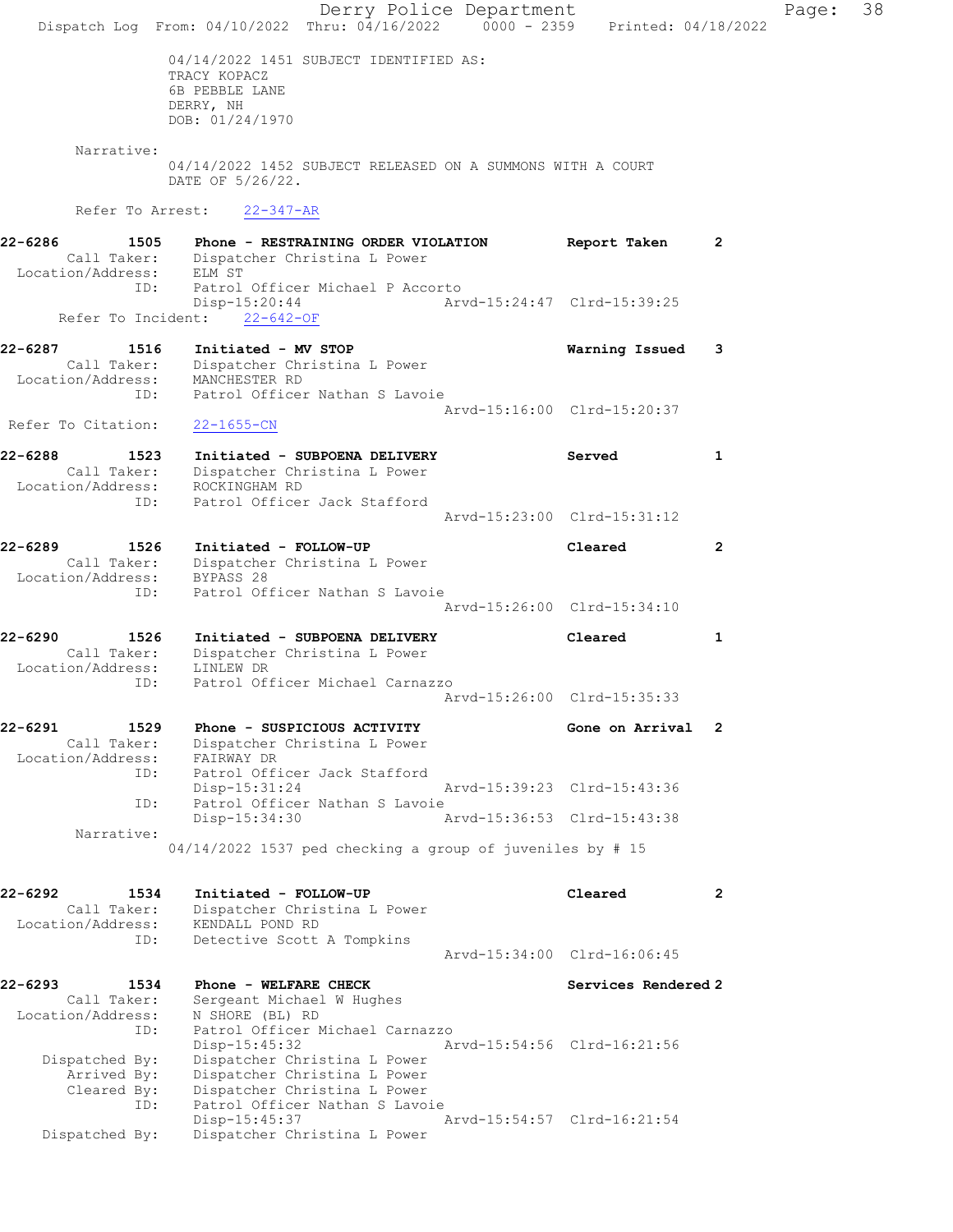|                                                      | Derry Police Department<br>Dispatch Log From: 04/10/2022 Thru: 04/16/2022 0000 - 2359 Printed: 04/18/2022  |                             |                         | Page: | 39 |
|------------------------------------------------------|------------------------------------------------------------------------------------------------------------|-----------------------------|-------------------------|-------|----|
| Arrived By:                                          | Dispatcher Christina L Power<br>Cleared By: Dispatcher Christina L Power<br>Refer To Field Int: 22-1281-FI |                             |                         |       |    |
| 22-6294<br>1535                                      | Phone - SUBPOENA DELIVERY                                                                                  | Not Served                  | $\overline{\mathbf{1}}$ |       |    |
| Location/Address: LINLEW DR                          | Call Taker: Dispatcher Christina L Power                                                                   |                             |                         |       |    |
| ID:                                                  | Patrol Officer Michael Carnazzo<br>Disp-15:39:12                                                           | Arvd-15:39:13 Clrd-15:41:39 |                         |       |    |
| 22-6295<br>1558                                      | Initiated - MV STOP                                                                                        | Warning Issued              | 3                       |       |    |
| Call Taker:<br>Location/Address:                     | Dispatcher Christina L Power<br>N MAIN ST                                                                  |                             |                         |       |    |
| ID:                                                  | Patrol Officer Jack Stafford                                                                               | Arvd-15:58:00 Clrd-16:03:38 |                         |       |    |
| Refer To Citation:                                   | $22 - 1656 - CN$                                                                                           |                             |                         |       |    |
| 22-6296<br>1606                                      | Phone - SUSPICIOUS ACTIVITY                                                                                | Report Taken                | 2                       |       |    |
| Call Taker:<br>Location/Address: PINE ISLE DR<br>ID: | Dispatcher Christina L Power<br>Patrol Officer Nathan S Lavoie                                             |                             |                         |       |    |
| ID:                                                  | Disp-16:22:49<br>Patrol Officer Michael Carnazzo                                                           | Arvd-16:27:26 Clrd-17:28:31 |                         |       |    |
| Narrative:                                           | Disp-16:55:29                                                                                              | Arvd-17:02:34 Clrd-17:28:20 |                         |       |    |
|                                                      | 04/14/2022 1702 follow up on Rain Pond Pl                                                                  |                             |                         |       |    |
| Refer To Incident:                                   | $22 - 643 - OF$                                                                                            |                             |                         |       |    |
| 22-6297<br>1621                                      | Phone - KEEP THE PEACE                                                                                     | Services Rendered 2         |                         |       |    |
| Call Taker:<br>Location/Address:                     | Dispatcher Christina L Power<br>FAIRWAY DR                                                                 |                             |                         |       |    |
| ID:                                                  | Patrol Officer Jack Stafford<br>Disp-16:22:53                                                              | Arvd-16:28:58 Clrd-16:52:50 |                         |       |    |
| 22-6298<br>1700                                      | Initiated - SERVE RESTRAINING ORDER                                                                        | Not Served                  | $\mathbf{2}$            |       |    |
| Call Taker:<br>Location/Address:                     | Dispatcher Christina L Power<br>WARNER HILL RD                                                             |                             |                         |       |    |
| ID:                                                  | Patrol Officer Jack Stafford                                                                               |                             |                         |       |    |
|                                                      |                                                                                                            | Arvd-17:00:00 Clrd-17:06:15 |                         |       |    |
| 22-6299<br>1719                                      | Phone - DISABLED MV<br>Call Taker: Dispatcher Christina L Power                                            | <b>Vehicle Moved</b>        | 3                       |       |    |
| Location/Address:                                    | TSIENNETO RD                                                                                               |                             |                         |       |    |
| ID:                                                  | Patrol Officer Michael P Accorto<br>$Disp-17:19:41$                                                        | Arvd-17:23:34 Clrd-17:28:05 |                         |       |    |
| 22-6300<br>1736                                      | Initiated - FOLLOW-UP                                                                                      | Cleared                     | $\overline{2}$          |       |    |
| Call Taker:<br>Location/Address:                     | Dispatcher Christina L Power<br>BYPASS 28                                                                  |                             |                         |       |    |
| ID:                                                  | Patrol Officer Nathan S Lavoie                                                                             | Arvd-17:36:00 Clrd-18:09:04 |                         |       |    |
|                                                      |                                                                                                            |                             |                         |       |    |
| 22-6301<br>1751<br>Call Taker:                       | Phone - KEEP THE PEACE<br>Sergeant Michael W Hughes                                                        | Cleared                     | $\mathbf{2}$            |       |    |
| Location/Address:<br>ID:                             | W BROADWAY<br>Patrol Officer Michael P Accorto                                                             |                             |                         |       |    |
|                                                      | Disp-17:53:18                                                                                              | Arvd-18:00:04 Clrd-18:38:26 |                         |       |    |
| Arrived By:<br>Cleared By:                           | Dispatcher Christina L Power<br>Dispatcher Christina L Power                                               |                             |                         |       |    |
|                                                      | Refer To Field Int: 22-1283-FI                                                                             |                             |                         |       |    |
| 22-6302<br>1802                                      | Initiated - SUBPOENA DELIVERY                                                                              | Not Served                  | 1                       |       |    |
| Call Taker:<br>Location/Address:                     | Dispatcher Christina L Power<br>SUNSET CIR                                                                 |                             |                         |       |    |
| ID:                                                  | Patrol Officer Jack Stafford                                                                               |                             |                         |       |    |
|                                                      |                                                                                                            | Arvd-18:02:00 Clrd-18:07:42 |                         |       |    |
| 22-6303<br>1815<br>Call Taker:                       | Initiated - FOLLOW-UP<br>Dispatcher Christina L Power                                                      | Cleared                     | $\mathbf{2}$            |       |    |
| Location/Address:                                    | MUNICIPAL DR                                                                                               |                             |                         |       |    |
| ID:                                                  | Patrol Officer Nathan S Lavoie                                                                             |                             |                         |       |    |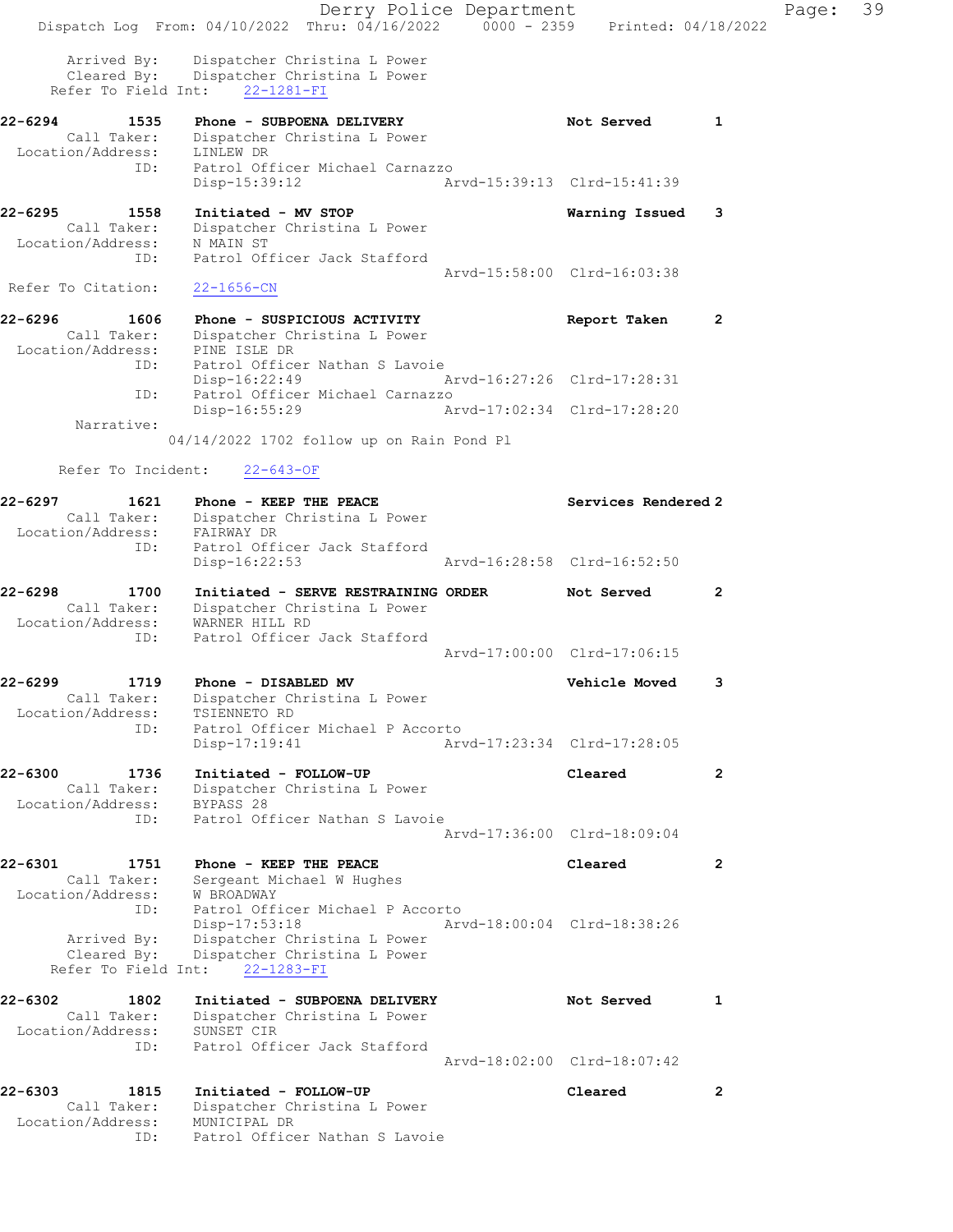Derry Police Department Fage: 40

Dispatch Log From: 04/10/2022 Thru: 04/16/2022 0000 - 2359 Printed: 04/18/2022

Arvd-18:15:00 Clrd-18:39:47

| 22-6304<br>1816<br>Call Taker:                      | Phone - LANDLORD/TENANT DISPUTE<br>Dispatcher Christina L Power         | $\overline{2}$<br><b>ADVICE GIVEN</b> |
|-----------------------------------------------------|-------------------------------------------------------------------------|---------------------------------------|
| Location/Address:<br>ID:                            | FORDWAY EXT<br>Patrol Officer Jack Stafford                             |                                       |
| ID:                                                 | Disp-18:26:37<br>Patrol Officer Tyler S Daniel                          | Arvd-18:32:14 Clrd-18:49:53           |
| ID:                                                 | Disp-18:26:41<br>Patrol Officer Michael Carnazzo                        | Arvd-18:38:17 Clrd-18:49:51           |
|                                                     | Disp-18:33:00                                                           | Arvd-18:38:16<br>Clrd-18:39:39        |
| ID:                                                 | Lieutenant Shawn P O'Donaghue<br>Disp-18:38:21                          | Arvd-18:38:22<br>Clrd-18:49:50        |
| ID:                                                 | Patrol Officer Michael P Accorto<br>Disp-18:38:34                       | Arvd-18:49:55 Clrd-18:51:31           |
|                                                     |                                                                         |                                       |
| 22-6305<br>1821<br>Call Taker:<br>Location/Address: | Initiated - PAPER SERVICE<br>Patrol Officer Robert Corwin<br>CHESTER RD | Not Served<br>3                       |
| ID:                                                 | Patrol Officer Michael Carnazzo                                         |                                       |
| Cleared By:                                         | Dispatcher Christina L Power                                            | Arvd-18:21:16 Clrd-18:23:52           |
| 22-6306<br>1839                                     | Phone - ALARM (OTHER)                                                   | Services Rendered 2                   |
| Call Taker:                                         | Dispatcher Christina L Power                                            |                                       |
| Location/Address:<br>ID:                            | MAXWELL DR<br>Patrol Officer Michael Carnazzo                           |                                       |
|                                                     | Disp-18:39:43<br>Patrol Officer Nathan S Lavoie                         | Arvd-18:51:40 Clrd-19:10:04           |
| ID:                                                 | Disp-18:39:57                                                           | $Clrd-18:48:48$                       |
| Narrative:                                          | checked and no issues.                                                  |                                       |
| Refer To Field Int:                                 | $22 - 1295 - FI$                                                        |                                       |
| 22-6307<br>1847                                     | Phone - MV ACCIDENT                                                     | Arrest(s) Made<br>1                   |
| Call Taker:                                         | Dispatcher Christina L Power                                            |                                       |
| Location/Address:<br>ID:                            | LOUISE WAY<br>Patrol Officer Nathan S Lavoie<br>Disp-18:48:53           | Arvd-18:52:23 Clrd-20:18:20           |
| ID:                                                 | Patrol Officer Tyler S Daniel                                           |                                       |
| ID:                                                 | Disp-18:50:06<br>Lieutenant Shawn P O'Donaghue                          | Arvd-19:09:56 Clrd-21:23:56           |
| Narrative:                                          | Disp-19:10:01                                                           | Arvd-19:15:57 Clrd-19:30:30           |
|                                                     | 04/14/2022 1919 next on the list requested, LBP assigned                |                                       |
| Narrative:                                          |                                                                         |                                       |
|                                                     | 04/14/2022 1931 721 off at PMC                                          |                                       |
| Narrative:                                          |                                                                         |                                       |
|                                                     | 04/14/2022 2001 one in custody for DUI.<br>Nevins, Denise               |                                       |
|                                                     | 50 Louise Way                                                           |                                       |
|                                                     | Derry, NH dob 081452                                                    |                                       |
| Narrative:                                          |                                                                         |                                       |
|                                                     | 04/14/2022 2110 released on a summons with a court date of<br>5/26      |                                       |
| Refer To Accident:                                  | $22 - 192 - AC$                                                         |                                       |
| Refer To Arrest:                                    | $22 - 348 - AR$                                                         |                                       |
| 22-6308<br>1908                                     | 911 - ATTEMPTED SUICIDE                                                 | Report Taken<br>$\mathbf{2}$          |
| Call Taker:                                         | Sergeant Michael W Hughes                                               |                                       |
| Location/Address:<br>ID:                            | BERRY RD<br>Patrol Officer Jack Stafford                                |                                       |
|                                                     | Disp-19:09:45                                                           | Arvd-19:16:45 Clrd-20:00:20           |
| Dispatched By:                                      | Dispatcher Christina L Power                                            |                                       |
| Arrived By:<br>ID:                                  | Dispatcher Christina L Power<br>Patrol Officer Michael P Accorto        |                                       |
|                                                     | Disp-19:16:06                                                           | Arvd-19:19:02 Clrd-19:49:19           |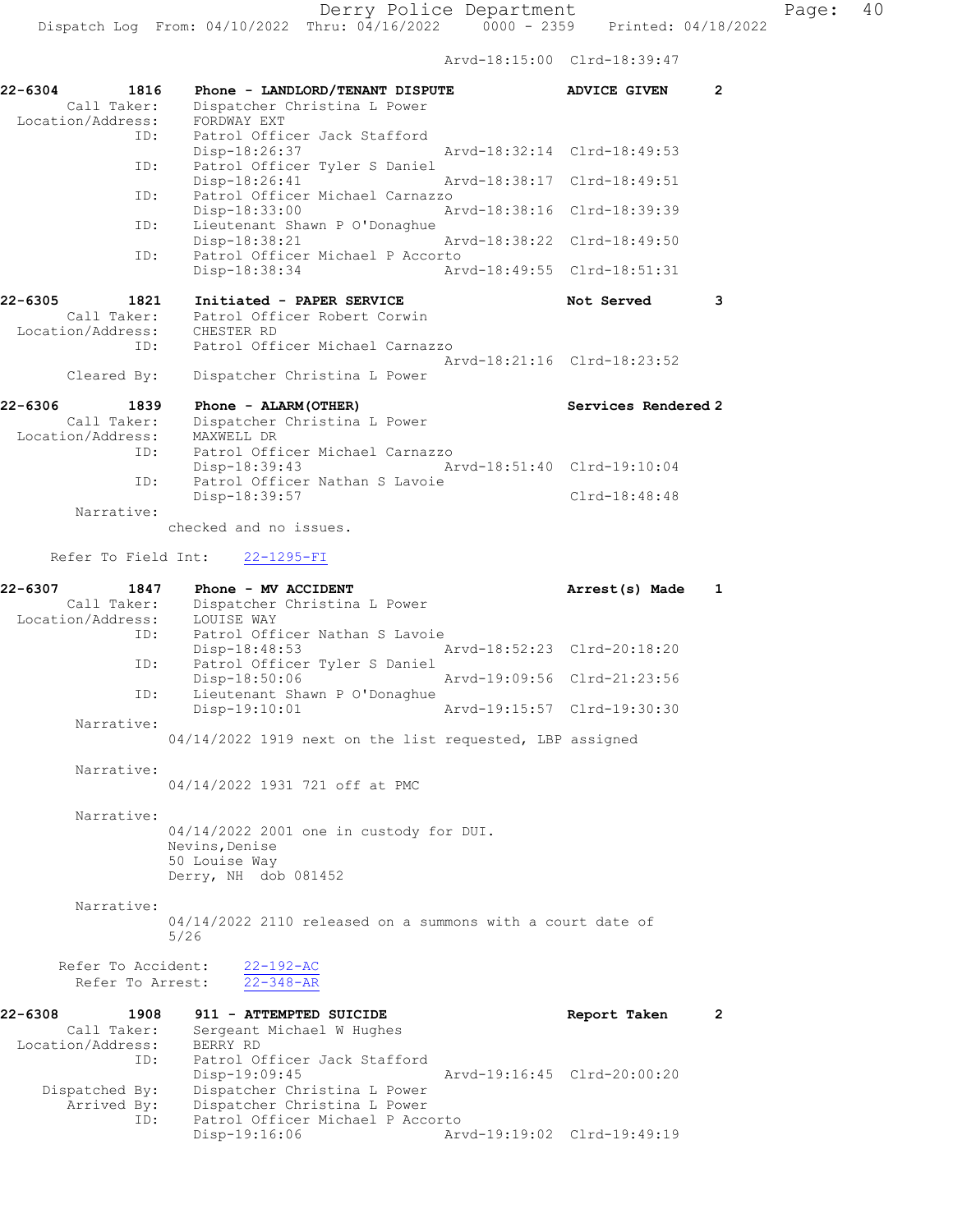Derry Police Department Page: 41 Dispatch Log From: 04/10/2022 Thru: 04/16/2022 0000 - 2359 Printed: 04/18/2022 Dispatched By: Patrol Officer Robert Corwin Arrived By: Patrol Officer Robert Corwin Cleared By: Dispatcher Christina L Power Narrative: 04/14/2022 1931 transported to PMC via DFD Refer To Incident: 22-644-OF 22-6309 1934 Phone - ASSIST CITIZEN 1999 ADVICE GIVEN 3 Call Taker: Dispatcher Christina L Power Location/Address: MUNICIPAL DR ID: Patrol Officer Robert Corwin Disp-19:34:34 Arvd-19:34:38 Clrd-20:05:30 Cleared By: Patrol Officer Robert Corwin Refer To Field Int: 22-1282-FI 22-6310 1942 Phone - MV ACCIDENT Cancelled Prior to Arrival 1 Call Taker: Dispatcher Christina L Power Location/Address: MAPLE ST Narrative: 88 no longer requested police services. 22-6311 1943 Initiated - FOLLOW-UP Cleared 2 Call Taker: Dispatcher Christina L Power Location/Address: PARKLAND DR ID: Lieutenant Shawn P O'Donaghue Arvd-19:43:00 Clrd-20:27:26 22-6312 2005 Walk-In - PAPER SERVICE Served 3 Call Taker: Patrol Officer Robert Corwin Location/Address: [DY 2] MUNICIPAL DR ID: Patrol Officer Robert Corwin<br>Disp-20:07:50 Disp-20:07:50 Arvd-20:08:06 Clrd-20:08:32 22-6313 2022 Phone - KEEP THE PEACE Network Services Rendered 2 Call Taker: Dispatcher Christina L Power Location/Address: PLEASANT ST ID: Patrol Officer Jack Stafford Disp-20:22:56 Arvd-20:36:29 Clrd-20:41:47 22-6314 2122 Phone - ROAD HAZARD Cleared 2 Call Taker: Patrol Officer Robert Corwin Location/Address: PEABODY RD ANX ID: Patrol Officer Nathan S Lavoie Disp-21:24:07 Arvd-21:24:14 Clrd-21:24:36 Dispatched By: Dispatcher Christina L Power Narrative: Large Pot hole 22-6315 2203 Phone - DISTURBANCE Services Rendered 1 Call Taker: Dispatcher Christina L Power Location/Address: WHITNEYS GROVE RD ID: Patrol Officer Jack Stafford Disp-22:04:34 Arvd-22:35:09 Clrd-23:40:55 Cleared By: Dispatcher Jonathon S Pickering ID: Patrol Officer Tyler S Daniel Disp-22:04:57 Clrd-22:05:49<br>ID: Lieutenant Shawn P O'Donaghue Lieutenant Shawn P O'Donaghue<br>Disp-22:05:16 Disp-22:05:16 Arvd-22:35:10 Clrd-23:29:35 Cleared By: Dispatcher Jonathon S Pickering ID: Patrol Officer Michael Carnazzo Disp-22:05:45 Arvd-22:35:08 Clrd-23:40:57 Cleared By: Dispatcher Jonathon S Pickering ID: Sergeant Seth Plumer Disp-23:29:39 Arvd-23:29:40 Clrd-23:40:54 Dispatched By: Dispatcher Jonathon S Pickering Arrived By: Dispatcher Jonathon S Pickering Cleared By: Dispatcher Jonathon S Pickering Narrative: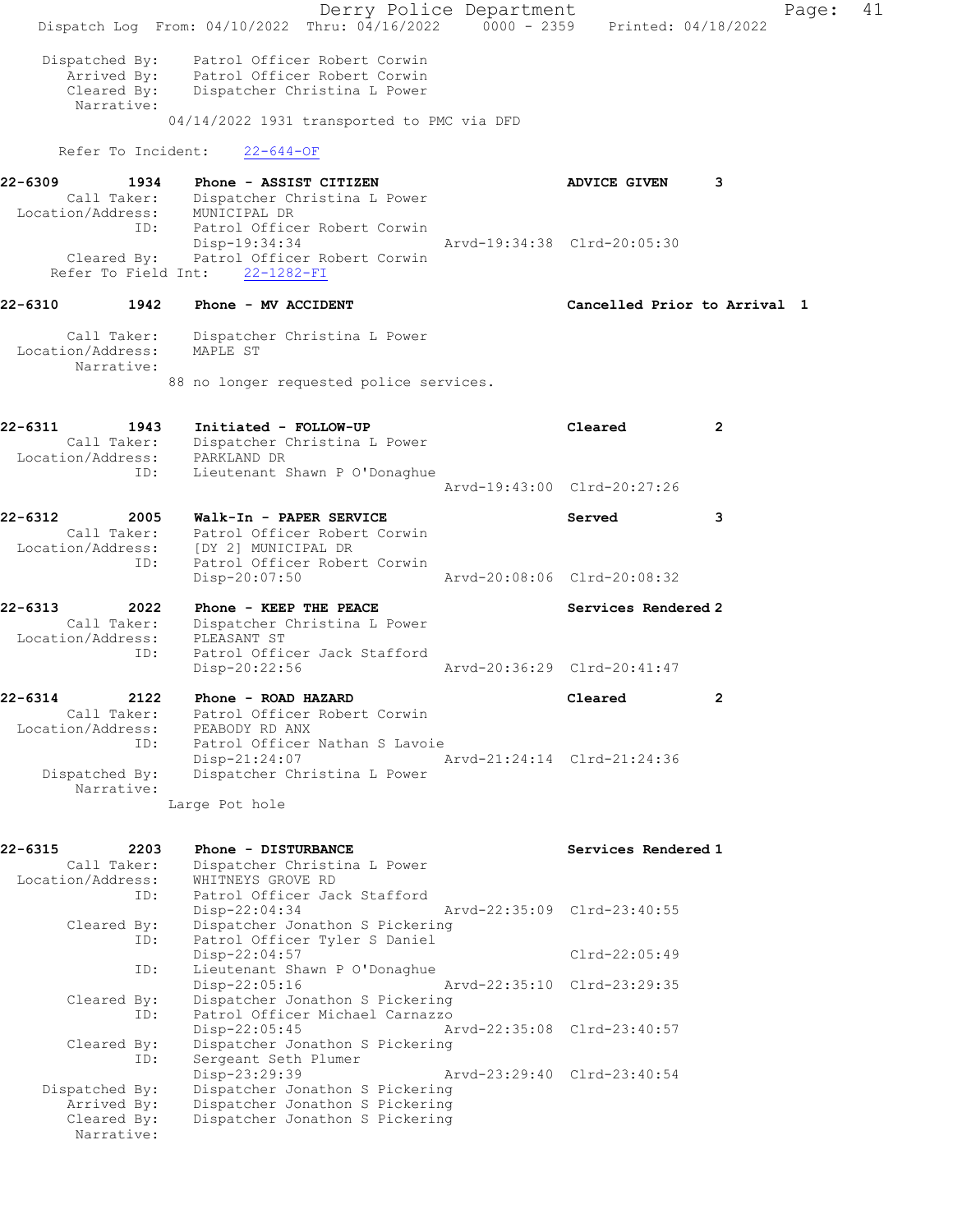Derry Police Department Fage: 42 Dispatch Log From: 04/10/2022 Thru: 04/16/2022 0000 - 2359 Printed: 04/18/2022 04/14/2022 2243 transporting male to PMC s/m 75415.8 Narrative: 04/14/2022 2257 134 off at PMC e/m: 75422.9 Refer To P/C: 22-349-AR 22-6316 2323 Initiated - MV STOP No Action Required 3 Call Taker: Dispatcher Jonathon S Pickering Location/Address: [DY 2258] E BROADWAY ID: Patrol Officer Cody Johnson Arvd-23:23:00 Clrd-23:29:25 22-6317 2326 Phone - Wildlife Complaint Number 2017 Services Rendered 2 Call Taker: Dispatcher Jonathon S Pickering Location/Address: CONCORD AVE ID: Patrol Officer Awess Abdulkadir Disp-23:27:00 Arvd-23:29:24 Clrd-23:41:04 Narrative: 04/14/2022 2341 skunk with a cup on it's head, removed Refer To Field Int: 22-1290-FI 22-6318 2357 Initiated - MV STOP Warning Issued 3 Call Taker: Dispatcher Jonathon S Pickering Location/Address: RT 28

 Arvd-23:57:00 Clrd-04/15/2022 @ 00:04:35 Refer To Citation: 22-1657-CN

ID: Patrol Officer Nikita Tomnyuk

#### For Date: 04/15/2022 - Friday

| 22-6319           | 0014        | Phone - WELFARE CHECK                                                           |                             | Transported to Hospital     | $\overline{2}$ |
|-------------------|-------------|---------------------------------------------------------------------------------|-----------------------------|-----------------------------|----------------|
| Location/Address: | Call Taker: | Dispatcher Jonathon S Pickering<br>WINTER HILL RD                               |                             |                             |                |
|                   | ID:<br>ID:  | Patrol Officer Nikita Tomnyuk<br>Disp-00:17:34<br>Patrol Officer Tyler S Daniel |                             | Arvd-00:22:01 Clrd-02:03:41 |                |
|                   |             | Disp-00:17:35                                                                   |                             | Arvd-00:22:31 Clrd-01:17:55 |                |
|                   | ID:         | Sergeant Seth Plumer<br>Disp-00:21:02                                           |                             | Arvd-00:22:02 Clrd-02:00:27 |                |
|                   | ID:         | Patrol Officer Cody Johnson<br>Disp-00:54:06                                    | Arvd-00:56:43 Clrd-02:03:40 |                             |                |
|                   | Narrative:  | 04/15/2022 0029 contact made with resident                                      |                             |                             |                |
|                   | Narrative:  | 04/15/2022 0050 one in custody for IEA                                          |                             |                             |                |
|                   | Narrative:  | 04/15/2022 0053 232 transporting to PMC s/m: 14996.6                            |                             |                             |                |
|                   | Narrative:  | 04/15/2022 0056 232 off at PMC e/m: 14997.5                                     |                             |                             |                |
| 22-6320           | 0523        | Phone - DOMESTIC DISTURBANCE                                                    |                             | Transported to Hospital     | $\mathbf{1}$   |
| Location/Address: | Call Taker: | Dispatcher Jonathon S Pickering<br>DERRY WAY                                    |                             |                             |                |
|                   | ID:         | Patrol Officer Cody Johnson<br>Disp-05:24:17                                    |                             | Arvd-05:26:45 Clrd-06:13:55 |                |
|                   | ID:         | Patrol Officer Nikita Tomnyuk                                                   |                             |                             |                |
|                   | ID:         | Disp-05:24:17<br>Sergeant Seth Plumer                                           |                             | Arvd-05:24:21 Clrd-06:13:56 |                |
|                   |             | Disp-05:26:46                                                                   |                             | Arvd-05:26:46 Clrd-05:55:13 |                |
|                   | Narrative:  | 04/15/2022 0548 one in custody as an IEA                                        |                             |                             |                |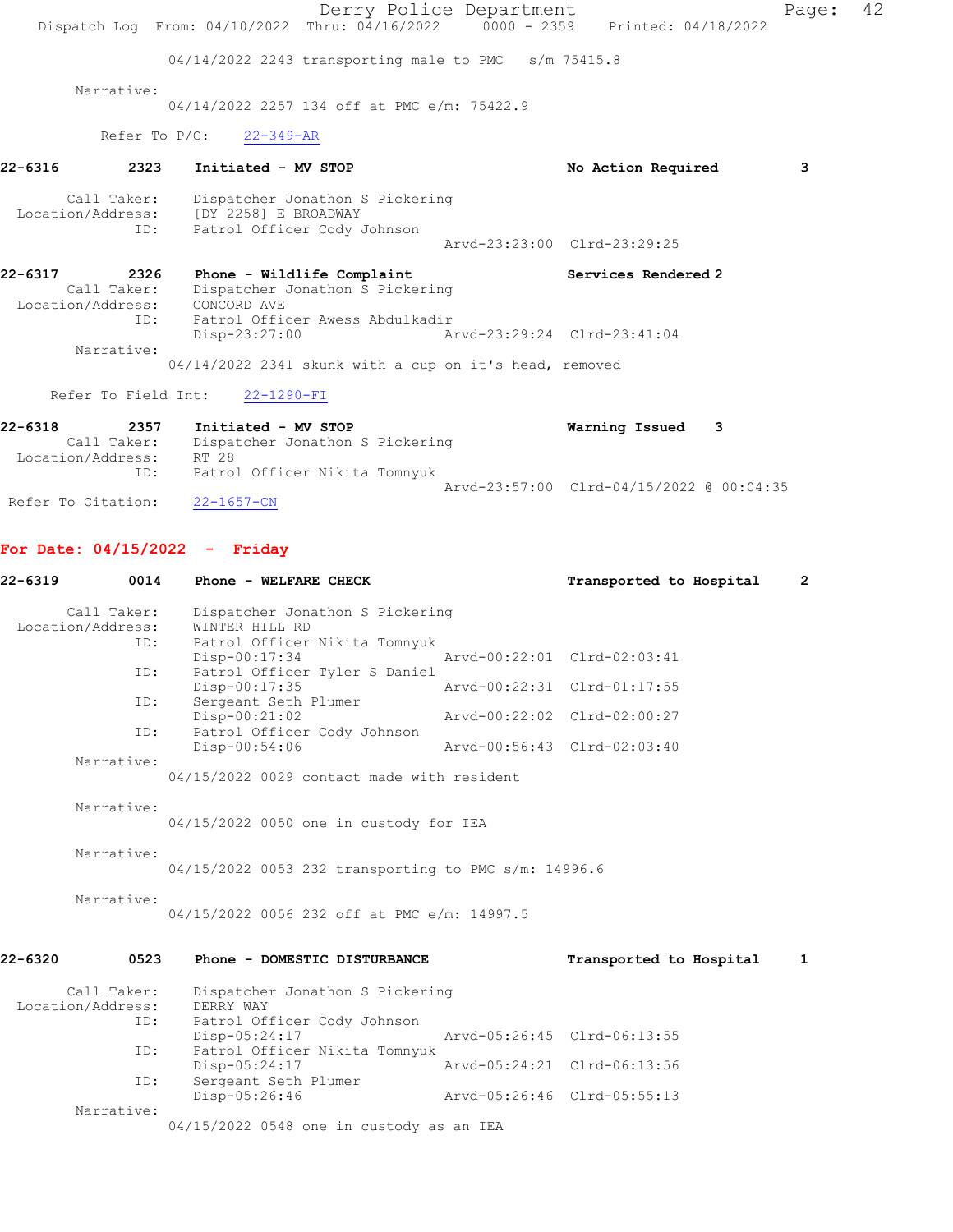Derry Police Department Page: 43 Dispatch Log From: 04/10/2022 Thru: 04/16/2022 0000 - 2359 Printed: 04/18/2022 Narrative: 04/15/2022 0549 232 transporting to PMC s/m: 15001.2 Narrative: 04/15/2022 0554 232 off at PMC e/m: 15003.1 22-6321 0658 Phone - ALARM, BURGLAR False Alarm 1 Call Taker: Dispatcher Jess W Arcand Location/Address: [DY 147] TSIENNETO RD ID: Patrol Officer Nikita Tomnyuk Disp-06:59:16 Arvd-07:05:40 Clrd-07:14:46 Refer To Field Int: 22-1289-FI 22-6322 0736 Phone - ANIMAL COMPLAINT Report Taken 1 Call Taker: Dispatcher Jess W Arcand Location/Address: ANNA CIR ID: Patrol Officer Samuel J Troy Disp-07:36:46 Arvd-07:45:35 Clrd-08:18:07 ID: Sergeant Seth Plumer Disp-07:55:32 Arvd-07:55:34 Clrd-08:18:08 Narrative: 04/15/2022 0736 POSSIBLE SICK RACCOON Narrative: 04/15/2022 0835 ANIMAL DISPATCHED AND DISPOSED AT TRANSFER STATION Refer To Incident: 22-646-OF 22-6323 0756 Initiated - Community Relations Services Rendered 2 Call Taker: Dispatcher Jess W Arcand Location/Address: TSIENNETO RD ID: Patrol Officer Erin E Sullivan Arvd-07:56:00 Clrd-08:33:26 22-6324 0804 Initiated - VANDALISM Report Taken 3 Call Taker: Dispatcher Jess W Arcand Location/Address: PINKERTON ST ID: Patrol Officer James M McClafferty Arvd-08:04:00 Clrd-08:05:09 Refer To Incident: 22-645-OF 22-6325 0809 911 - MV ACCIDENT Report Taken 1 Call Taker: Dispatcher Jess W Arcand Location/Address: BYPASS 28 + OLDE COACH RD ID: Patrol Officer Nikita Tomnyuk Disp-08:09:34 Narrative: 04/15/2022 0814 OFF WITH NH 4510101 AND NH 4908434 Narrative: 04/15/2022 0821 NEXT ON LIST BIRCH ST COLLISION NOTIFIED AND RESPONDING FOR NH 4908434 Narrative: 04/15/2022 0834 WRECKER ON SCENE Narrative: 04/15/2022 0846 REPORTABLE. FUMAROLA VS BOISSEAU Refer To Accident: 22-193-AC 22-6326 0816 Phone - ROAD HAZARD Services Rendered 2 Call Taker: Dispatcher Jess W Arcand Location/Address: PEABODY RD ANX ID: Patrol Officer Joshua W Morse Disp-08:17:06 Arvd-08:22:45 Clrd-08:26:38 Narrative: 04/15/2022 0816 POTHOLES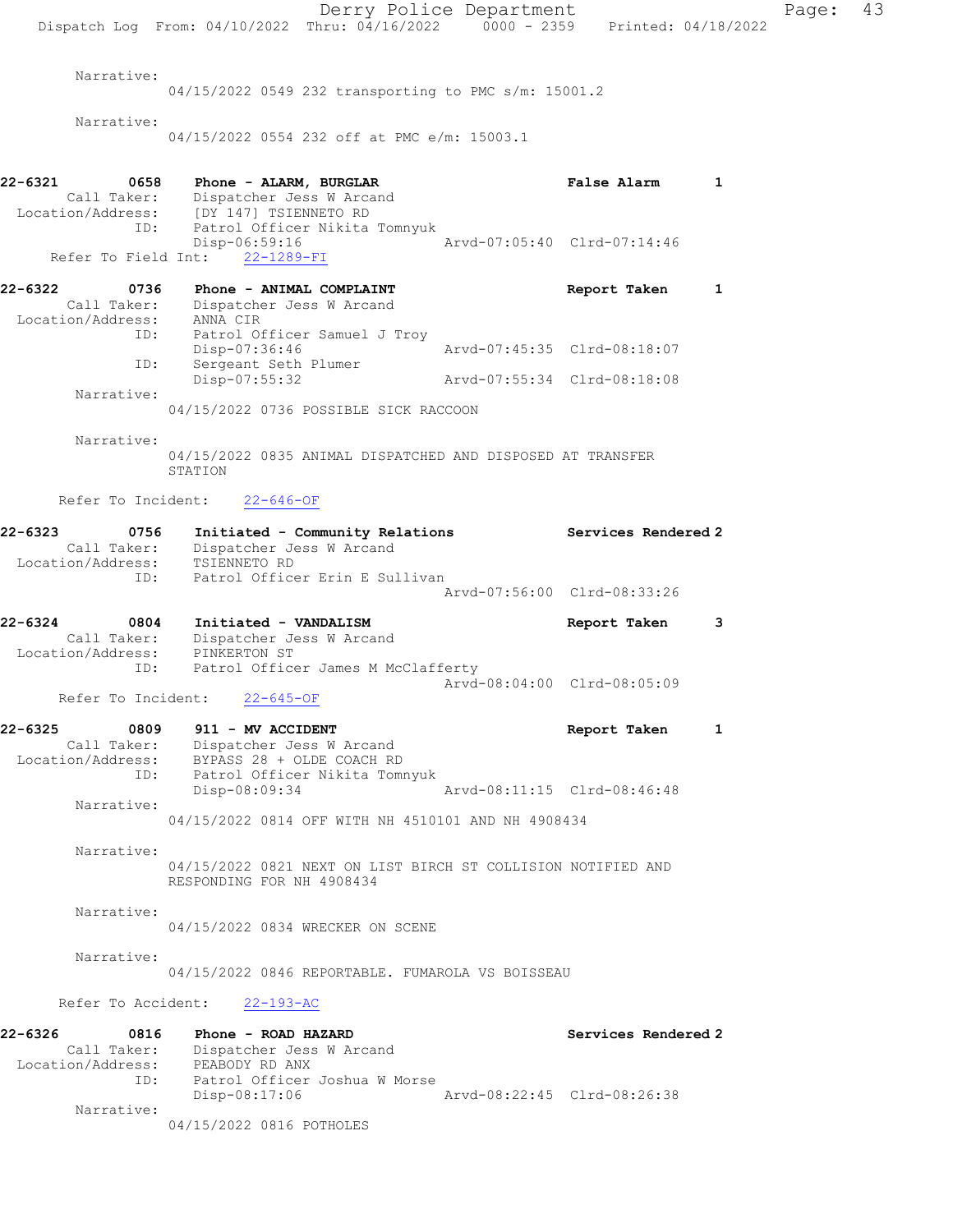22-6327 0819 Initiated - PROPERTY CHECK Services Rendered 2 Call Taker: Dispatcher Jess W Arcand Location/Address: FORDWAY ST ID: Patrol Officer Ryan M Panaro Arvd-08:19:00 Clrd-08:43:13 22-6328 0841 Initiated - JUVENILE OFFENSES Services Rendered 2 Call Taker: Dispatcher Jess W Arcand Location/Address: PINKERTON ST ID: Patrol Officer James M McClafferty Arvd-08:41:00 Clrd-08:59:59 Refer To Field Int: 22-1285-FI 22-6329 0843 Initiated - MV STOP Warning Issued 3 Call Taker: Dispatcher Jess W Arcand Location/Address: E BROADWAY ID: Patrol Officer Ryan M Panaro Arvd-08:43:00 Clrd-08:47:40 Refer To Citation: 22-1658-CN 22-6330 0913 Initiated - MV STOP Warning Issued 3 Call Taker: Dispatcher Jess W Arcand Location/Address: S MAIN ST ID: Patrol Officer Joshua W Morse Arvd-09:13:00 Clrd-09:19:37 Refer To Citation: 22-1659-CN 22-6331 0920 Walk-In - JUVENILE OFFENSES Services Rendered 2 Call Taker: Dispatcher Jess W Arcand Location/Address: MUNICIPAL DR ID: Detective Peter A Houlis Disp-09:20:48 Arvd-09:20:49 Clrd-09:20:58 Refer To Field Int: 22-1284-FI 22-6332 0928 Other - ASSAULT Report Taken 1 Call Taker: Dispatcher Jess W Arcand Location/Address: MAXWELL DR ID: Detective Peter A Houlis Disp-09:28:37 Arvd-09:28:39 Clrd-09:28:51 Refer To Incident: 22-647-OF 22-6333 0940 Walk-In - FINGERPRINTS Services Rendered 3 Call Taker: Patrol Officer Robert Corwin Location/Address: [DY 2] MUNICIPAL DR ID: Patrol Officer Robert Corwin Disp-09:41:35 Enrt-09:41:38 Arvd-09:41:41 Clrd-09:58:55 22-6334 0958 Initiated - PAPER SERVICE Not Served 3 Call Taker: Dispatcher Jess W Arcand Location/Address: FAIRWAY DR ID: Patrol Officer Joshua W Morse Arvd-09:58:00 Clrd-10:06:01 22-6335 1010 Initiated - FOLLOW-UP No Action Required 2 Call Taker: Dispatcher Jess W Arcand Location/Address: MUNICIPAL DR ID: Patrol Officer Samuel J Troy Arvd-10:10:00 Clrd-10:38:24 22-6336 1010 Walk-In - FINGERPRINTS Services Rendered 3 Call Taker: Patrol Officer Robert Corwin Location/Address: [DY 2] MUNICIPAL DR ID: Patrol Officer Robert Corwin Disp-10:12:59 Arvd-10:20:04 Clrd-10:20:17 Arrived By: Dispatcher Jess W Arcand Cleared By: Dispatcher Jess W Arcand 22-6337 1021 Phone - ALARM, BURGLAR Cancelled Prior to Arrival 1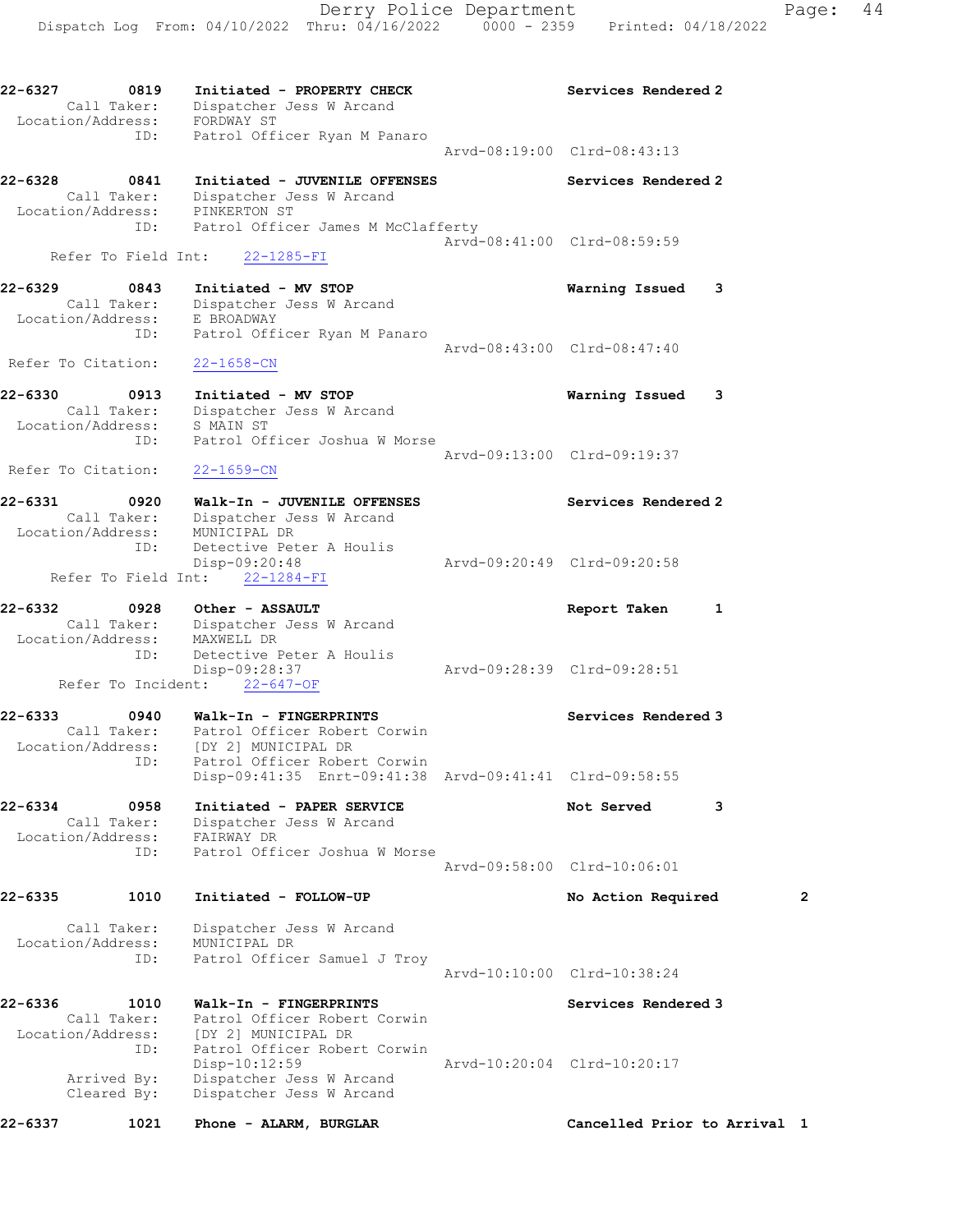Derry Police Department Page: 45 Dispatch Log From: 04/10/2022 Thru: 04/16/2022 0000 - 2359 Printed: 04/18/2022 Call Taker: Dispatcher Jess W Arcand Location/Address: [DY 324] ISLAND POND RD ID: Patrol Officer Ryan M Panaro Disp-10:22:25 Clrd-10:26:09 ID: Patrol Officer Scott M Beegan Disp-10:22:51 Clrd-10:26:06 22-6338 1040 Initiated - MV STOP Warning Issued 3 Call Taker: Dispatcher Jess W Arcand Location/Address: N HIGH ST ID: Patrol Officer Joshua W Morse Arvd-10:40:00 Clrd-10:47:17 Refer To Citation: 22-1660-CN 22-6339 1047 Phone - ASSIST CITIZEN 1988 Services Rendered 3 Call Taker: Dispatcher Jess W Arcand Location/Address: LINLEW DR ID: Patrol Officer Joshua W Morse Disp-10:50:29 ID: Patrol Officer Scott M Beegan<br>Disp-10:54:10 Arvd-10:57:16 Clrd-11:21:40 Disp-10:54:10 Arvd-10:57:16 Clrd-11:21:40 ID: Sergeant Seth Plumer Arvd-11:01:52 Clrd-11:12:28 Refer To Field Int: 22-1315-FI 22-6340 1049 Phone - ALARM, BURGLAR False Alarm 1 Call Taker: Dispatcher Jess W Arcand Location/Address: [DY 3605] UPSTONE LN ID: Patrol Officer Samuel J Troy Disp-10:50:18 <br>D: Patrol Officer Ryan M Panaro<br>D: Patrol Officer Ryan M Panaro Patrol Officer Ryan M Panaro<br>Disp-10:50:21 Disp-10:50:21 Arvd-10:57:14 Clrd-11:03:32 Refer To Field Int: 22-1314-FI 22-6341 1126 Initiated - MV STOP Warning Issued 3 Call Taker: Dispatcher Jess W Arcand Location/Address: ISLAND POND RD ID: Patrol Officer Samuel J Troy Arvd-11:26:00 Clrd-11:32:22 Refer To Citation: 22-1661-CN 22-6342 1131 Phone - SUSPICIOUS ACTIVITY Transported to Hospital 2 Call Taker: Dispatcher Jess W Arcand Location/Address: PARKLAND DR ID: Patrol Officer Samuel J Troy Disp-11:32:55 Arvd-11:36:39 Clrd-11:52:03 ID: Patrol Officer Scott M Beegan<br>Disp-11:32:56 Disp-11:32:56 Arvd-11:39:21 Clrd-11:42:39 ID: Patrol Officer Ryan M Panaro<br>Disp-11:34:50 Disp-11:34:50 Arvd-11:40:53 Clrd-11:52:16 Narrative: 04/15/2022 1131 WALKAWAY PATIENT Narrative: 04/15/2022 1137 223 ON A PED CHECK ON ROCKINGHAM ROAD Narrative: 04/15/2022 1141 223 TRANSPORTING ONE TO PMC SM 76928.3 Narrative: 04/15/2022 1143 OFF AT PMC EM 76928.8 Refer To Field Int: 22-1286-FI 22-6343 1148 Phone - JUVENILE OFFENSES Report Taken 2 Call Taker: Dispatcher Jess W Arcand Location/Address: HOOD RD ID: Patrol Officer Scott M Beegan Disp-11:49:05 Arvd-11:52:46 Clrd-12:16:38

ID: Patrol Officer Joshua W Morse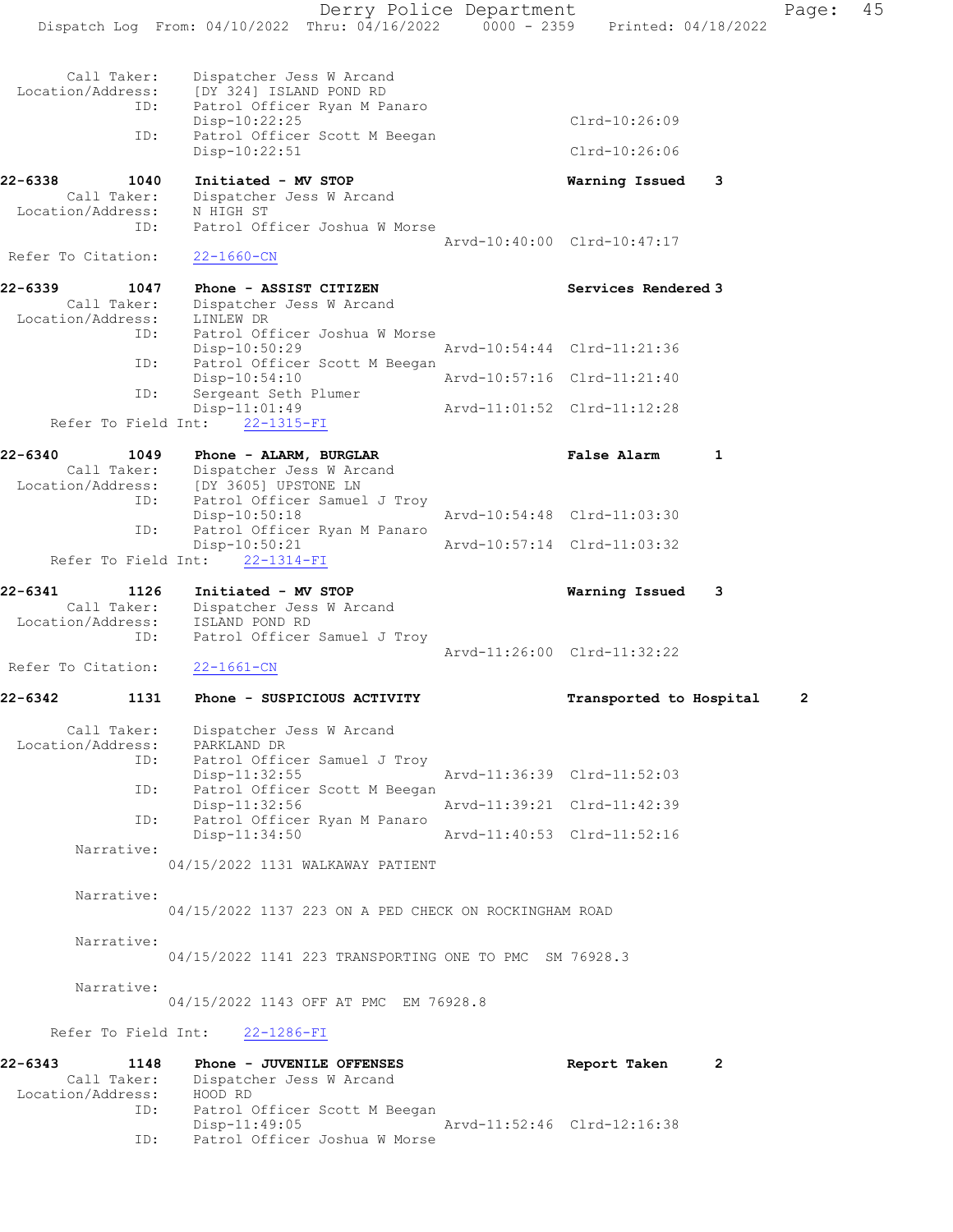Derry Police Department Controller Page: 46 Dispatch Log From: 04/10/2022 Thru: 04/16/2022 0000 - 2359 Printed: 04/18/2022 Disp-11:49:18 Arvd-11:52:45 Clrd-13:22:37 ID: Patrol Officer Ryan M Panaro Arvd-11:57:36 Clrd-12:07:12 ID: Patrol Officer Scott M Beegan Disp-12:38:25 Arvd-12:49:13 Clrd-13:22:41 Refer To Incident: 22-649-OF 22-6344 1149 Initiated - CRIMINAL THREAT Report Taken 2 Call Taker: Dispatcher Jess W Arcand Location/Address: PINKERTON ST ID: Patrol Officer James M McClafferty Arvd-11:49:00 Clrd-12:04:22 Refer To Incident: 22-650-OF 22-6345 1206 Phone - SUSPICIOUS ACTIVITY Services Rendered 2 Call Taker: Dispatcher Jess W Arcand Location/Address: PARKLAND DR ID: Patrol Officer Samuel J Troy Disp-12:07:11 Arvd-12:11:25 Clrd-12:38:44 ID: Patrol Officer Ryan M Panaro Disp-12:07:15 Arvd-12:11:27 Clrd-12:38:41 ID: Sergeant Seth Plumer Disp-12:16:28 Arvd-12:16:30 Clrd-12:17:23 Narrative: 04/15/2022 1213 223 ON A PED CHECK Narrative: 04/15/2022 1218 316 TRANSPORTING ONE TO PMC SM 25006.5 Narrative: 04/15/2022 1219 316 OFF AT PMC EM 25007.1 22-6346 1216 911 - MEDICAL EMERGENCY Services Rendered 1 Call Taker: Dispatcher Jess W Arcand Location/Address: E BROADWAY ID: Patrol Officer Scott M Beegan Disp-12:17:10 Arvd-12:19:19 Clrd-12:38:08 ID: Sergeant Seth Plumer Disp-12:17:36 Arvd-12:19:17 Clrd-12:38:28 Refer To Field Int: 22-1287-FI 22-6347 1226 Initiated - MV STOP Warning Issued 3 Call Taker: Dispatcher Jess W Arcand Location/Address: E BROADWAY ID: Captain Vernon L Thomas Arvd-12:26:00 Clrd-12:38:35 22-6348 1242 Phone - ASSIST CITIZEN Cleared 3 Call Taker: Dispatcher Jess W Arcand Location/Address: W BROADWAY ID: Patrol Officer Ryan M Panaro Disp-12:42:34 Arvd-12:44:33 Clrd-12:58:13 Disp-12:42:34<br>Refer To Field Int: 22-1288-FI 22-6349 1251 Initiated - FOLLOW-UP Cleared 2 Call Taker: Dispatcher Jess W Arcand Location/Address: ASHLEIGH DR ID: Patrol Officer Samuel J Troy Arvd-12:51:00 Clrd-12:58:22 22-6350 1311 Phone - SUSPICIOUS ACTIVITY Services Rendered 2 Call Taker: Dispatcher Jess W Arcand Location/Address: DERRYFIELD RD ID: Patrol Officer Samuel J Troy Disp-13:15:20 Arvd-13:24:19 Clrd-13:34:24 Narrative: WOMAN OUTSIDE MAKING NOISES Refer To Field Int: 22-1302-FI 22-6351 1321 911 - ERRATIC OPERATION Gone on Arrival 2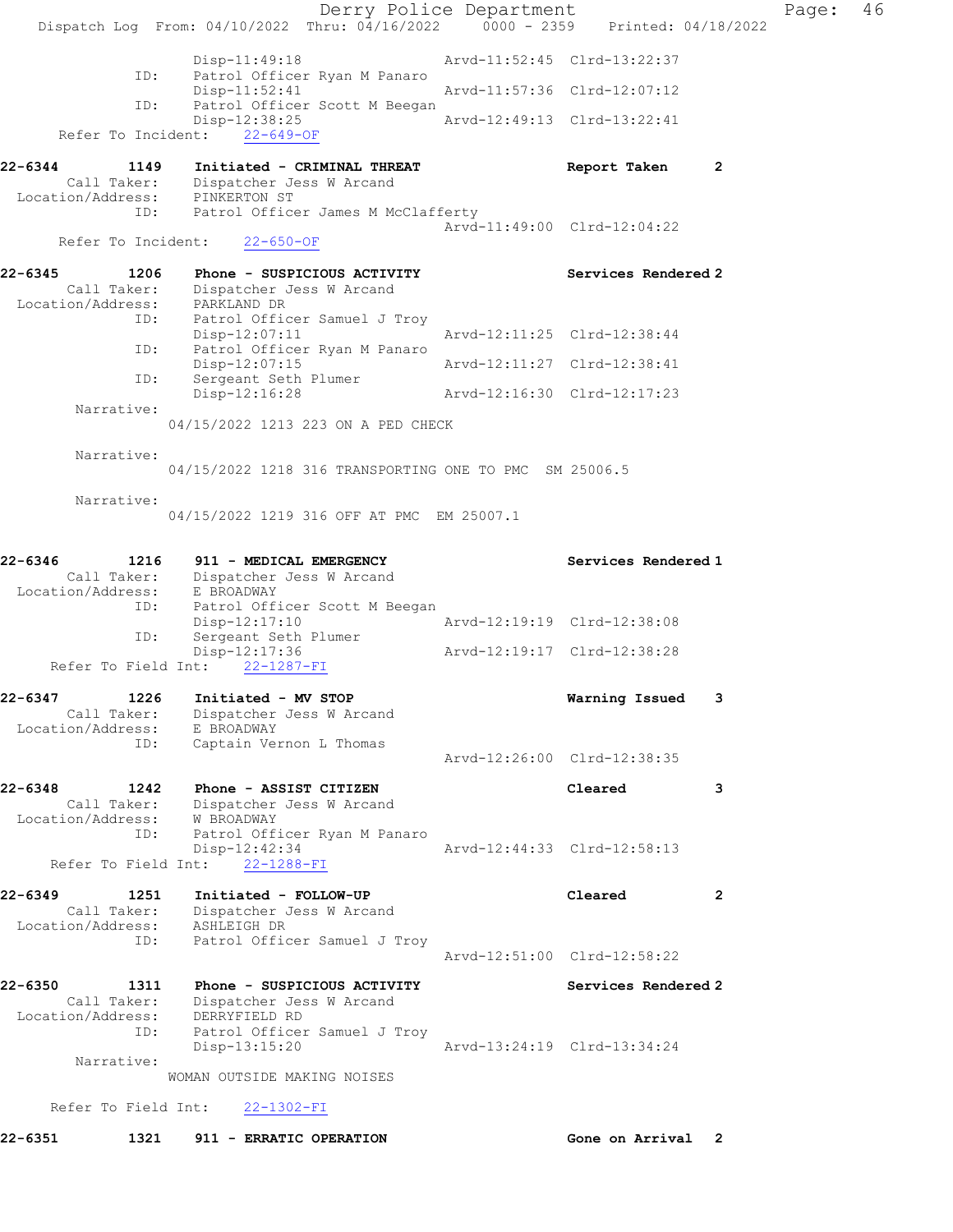Derry Police Department Page: 47 Dispatch Log From: 04/10/2022 Thru: 04/16/2022 0000 - 2359 Printed: 04/18/2022 Call Taker: Dispatcher Jess W Arcand Location/Address: MANCHESTER RD<br>ID: Patrol Officer Patrol Officer Scott M Beegan<br>Disp-13:22:51 Disp-13:22:51 Arvd-13:26:31 Clrd-13:31:25<br>ID: Patrol Officer Joshua W Morse Patrol Officer Joshua W Morse Disp-13:22:57 Arvd-13:24:16 Clrd-13:30:41 Narrative: NH #SHIHTZO WHITE BMW 22-6352 1323 Phone - VIN CHECK Services Rendered 3 Call Taker: Dispatcher Jess W Arcand Location/Address: PINGREE HILL RD ID: Patrol Officer Scott M Beegan<br>Disp-13:37:53 Disp-13:37:53 Arvd-13:45:56 Clrd-14:18:37 Refer To Field Int: 22-1300-FI 22-6353 1331 Phone - FOLLOW-UP **Services Rendered 2**  Call Taker: Dispatcher Jess W Arcand Location/Address: CRYSTAL AVE<br>ID: Patrol Offic Patrol Officer Joshua W Morse Disp-13:31:22 Arvd-13:33:43 Clrd-13:37:39 22-6354 1429 Other - Drop Box Maintenance **Report Taken** 3 Call Taker: Dispatcher Jess W Arcand Refer To Incident: 22-651-OF 22-6355 1527 Phone - UNATTENDED DEATH **Report Taken** 2 Call Taker: Patrol Officer Jeffrey R Pike Location/Address: PLEASANT ST ID: Patrol Officer Jack Stafford Disp-15:29:40 Arvd-15:31:56 Clrd-18:35:47<br>ID: Lieutenant Shawn P O'Donaghue Lieutenant Shawn P O'Donaghue Disp-15:30:52 Arvd-15:46:22 Clrd-17:20:18<br>ID: Patrol Officer Nathan S Lavoie Patrol Officer Nathan S Lavoie<br>Disp-15:39:19 Disp-15:39:19 Arvd-15:45:41 Clrd-16:44:49<br>ID: Detective Sergeant Ryan O'Rourke Detective Sergeant Ryan O'Rourke<br>Disp-16:35:36 Ar Disp-16:35:36 Arvd-16:35:47 Clrd-18:47:10 Cleared By: Patrol Officer Robert Corwin ID: Detective Peter A Houlis<br>Disp-16:35:44 Disp-16:35:44 Arvd-16:35:46 Clrd-18:47:20<br>Cleared By: Patrol Officer Robert Corwin Patrol Officer Robert Corwin ID: Detective Mark Borgatti<br>Disp-16:44:46 Disp-16:44:46 Arvd-16:44:47 Clrd-18:47:17<br>Cleared By: Patrol Officer Robert Corwin Patrol Officer Robert Corwin Narrative: 04/15/2022 1539 RESIDENCE SECURE. REQUESTING DFD Narrative: 04/15/2022 1557 DFD ON SCENE Narrative: 04/15/2022 1600 ENTRY GAINED. CHECKING RESIDENCE Narrative: 04/15/2022 1614 A2 AND A3 NOTIFIED Narrative: 04/15/2022 1629 ROCKINGHAM COUNTY DISPATCH CONTACTED TO PAGE COUNTY ATTORNEY AND MEDICAL EXAMINER Narrative: 04/15/2022 1643 ME LAURA FOLEY CONTACTED Narrative: 04/15/2022 1644 SETH DOBIESKI COUNTY ATTORNEYS OFFICE CONTACTED Narrative: 04/15/2022 1658 AME FOLEY DECLINING TO RESPOND TO SCENE Narrative: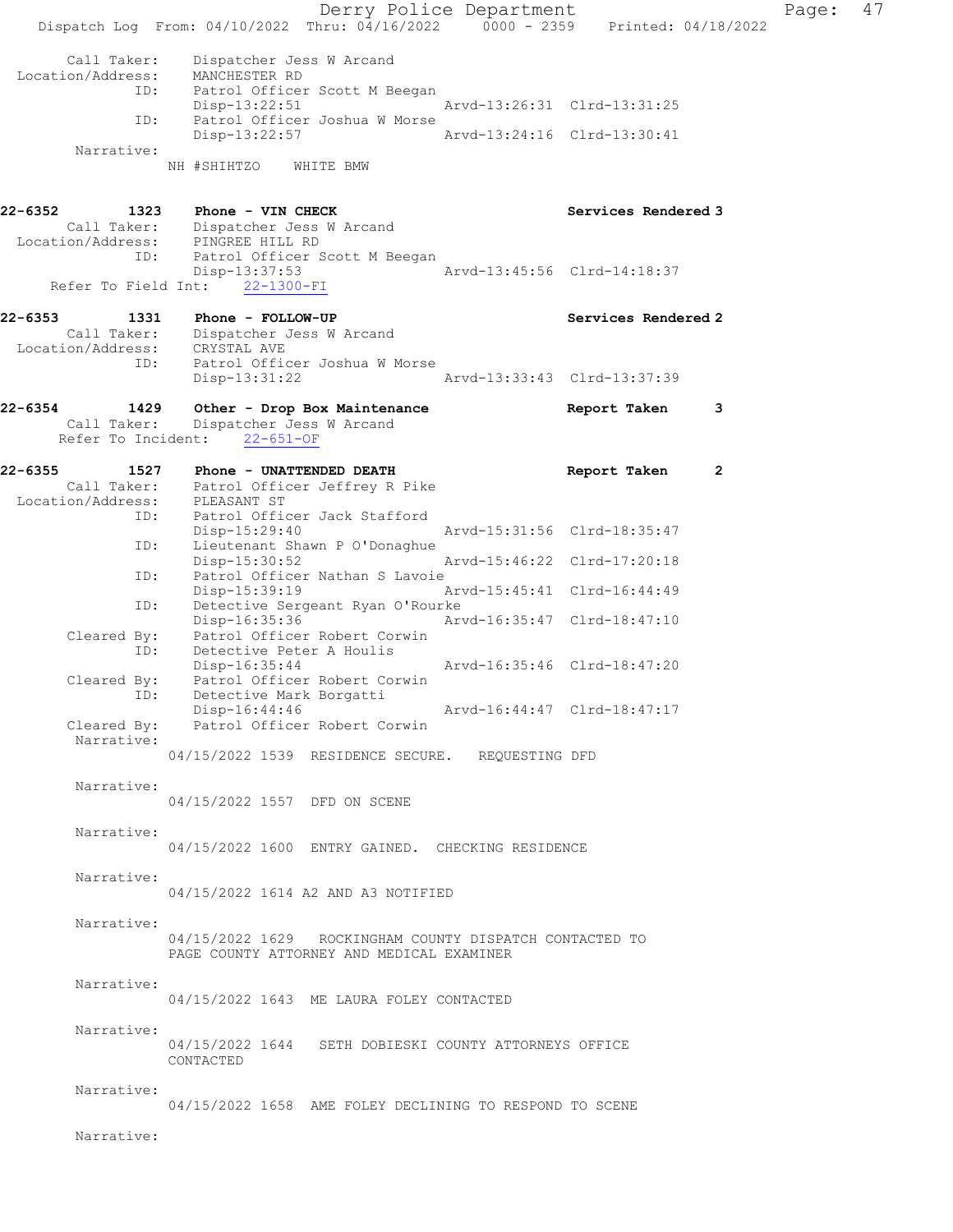|                                                 | Dispatch Log From: 04/10/2022 Thru: 04/16/2022 0000 - 2359 Printed: 04/18/2022                                                                        | Derry Police Department |                             |                | Page: | 48 |
|-------------------------------------------------|-------------------------------------------------------------------------------------------------------------------------------------------------------|-------------------------|-----------------------------|----------------|-------|----|
|                                                 | 04/15/2022 1716 S5 REOUESTING PEABODY FUNERAL HOME                                                                                                    |                         |                             |                |       |    |
| Narrative:                                      | 04/15/2022 1717 PEABODY FUNERAL HOME ANSWERING SERVICE<br>CONTACTED                                                                                   |                         |                             |                |       |    |
| Narrative:                                      | 04/15/2022 1728 ALLISON FROM PEABODYS CALLED WITH A 1 HR<br>ETA                                                                                       |                         |                             |                |       |    |
| Narrative:                                      | 04/15/2022 1818 PEABODY FUNERAL HOME ON SCENE                                                                                                         |                         |                             |                |       |    |
|                                                 | Refer To Incident: 22-652-OF                                                                                                                          |                         |                             |                |       |    |
| 22-6356                                         | 1541 Radio - FOLLOW-UP<br>Call Taker: Patrol Officer Jeffrey R Pike<br>Location/Address: LINWOOD AVE<br>ID: Detective Mark Borgatti                   |                         | Investigated                | $\overline{2}$ |       |    |
|                                                 | Disp-15:42:18                                                                                                                                         |                         | Arvd-15:42:20 Clrd-16:02:29 |                |       |    |
| ID:                                             | Detective Peter A Houlis<br>Disp-15:42:24                                                                                                             |                         | Arvd-15:42:25 Clrd-16:02:32 |                |       |    |
| 22-6357                                         | 1543 Initiated - DISABLED MV<br>Call Taker: Patrol Officer Jeffrey R Pike<br>Location/Address: E DERRY RD<br>ID: Patrol Officer Cody Johnson          |                         | Vehicle Towed               | 3              |       |    |
|                                                 |                                                                                                                                                       |                         | Arvd-15:43:00 Clrd-16:03:48 |                |       |    |
| ID:                                             | Patrol Officer Andrew R Kennedy<br>Disp-15:49:50                                                                                                      |                         | Arvd-15:53:37 Clrd-16:03:45 |                |       |    |
| Narrative:                                      | 04/15/2022 1544 REQUESTING NEXT ON THE LIST                                                                                                           |                         |                             |                |       |    |
| Narrative:                                      | 04/15/2022 1546 SPACETOWN AUTOBODY CONTACTED AND RESPONDING                                                                                           |                         |                             |                |       |    |
| Narrative:                                      | 04/15/2022 1557 SPACETOWN ON SCENE                                                                                                                    |                         |                             |                |       |    |
| 22-6358<br>ID:                                  | 1547 Initiated - MV STOP<br>Call Taker: Patrol Officer Jeffrey R Pike<br>Location/Address: S MAIN ST + HUMPHREY RD<br>Patrol Officer Andrew R Kennedy |                         | Warning Issued              | 3              |       |    |
|                                                 |                                                                                                                                                       |                         | Arvd-15:47:00 Clrd-15:49:41 |                |       |    |
| 22-6359<br>Location/Address: TSIENNETO RD       | 1610 Phone - HIT AND RUN<br>Call Taker: Patrol Officer Jeffrey R Pike                                                                                 |                         | Investigated                | $\overline{2}$ |       |    |
| ID:<br>Refer To Field Int:                      | Patrol Officer Cody Johnson<br>Disp-16:12:09<br>$22 - 1294 - FI$                                                                                      |                         | Arvd-16:40:36 Clrd-17:05:39 |                |       |    |
| 22-6360<br>1626                                 | Initiated - MV STOP<br>Call Taker: Patrol Officer Jeffrey R Pike<br>Location/Address: BIRCH ST                                                        |                         | Warning Issued 3            |                |       |    |
| ID:                                             | Patrol Officer Scott M Beegan                                                                                                                         |                         | Arvd-16:26:00 Clrd-16:34:58 |                |       |    |
| Refer To Citation:                              | $22 - 1664 - CN$                                                                                                                                      |                         |                             |                |       |    |
| 22-6361<br>1707<br>Location/Address: CHESTER RD | Initiated - MV STOP<br>Call Taker: Patrol Officer Jeffrey R Pike                                                                                      |                         | Warning Issued 3            |                |       |    |
| ID:                                             | Captain Vernon L Thomas                                                                                                                               |                         | Arvd-17:07:00 Clrd-17:12:03 |                |       |    |
| 22-6362<br>1713<br>Location/Address:<br>ID:     | Initiated - MV STOP<br>Call Taker: Patrol Officer Jeffrey R Pike<br>CHESTER RD + TSIENNETO RD<br>Captain Vernon L Thomas                              |                         | Summons Issued              | 3              |       |    |
| ID:                                             | Patrol Officer Cody Johnson                                                                                                                           |                         | Arvd-17:13:00 Clrd-17:23:22 |                |       |    |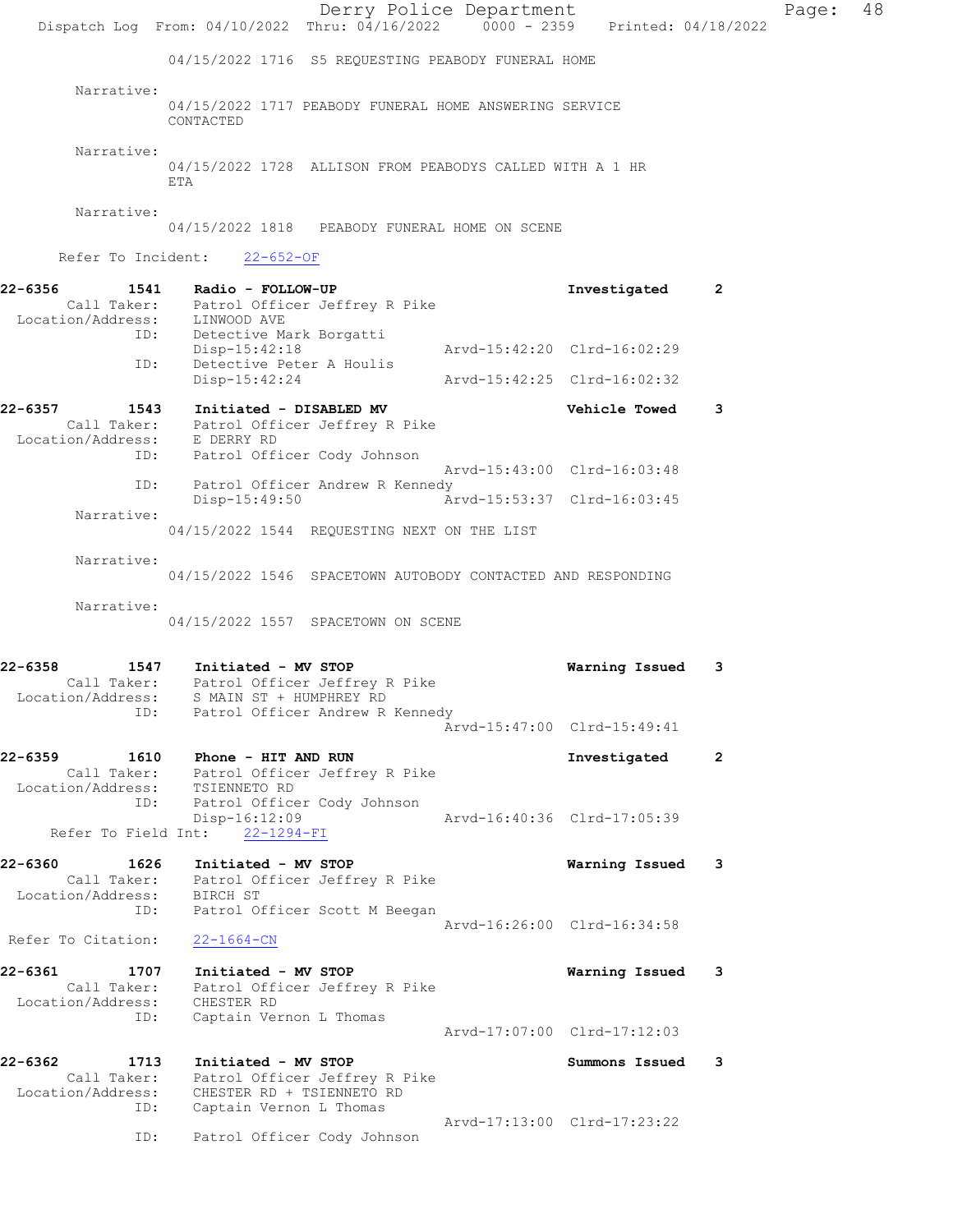|                                                                                               |                                                                                                                                                         | Derry Police Department                                                                         |                             |   | Page: | 49 |
|-----------------------------------------------------------------------------------------------|---------------------------------------------------------------------------------------------------------------------------------------------------------|-------------------------------------------------------------------------------------------------|-----------------------------|---|-------|----|
|                                                                                               | Dispatch Log From: 04/10/2022 Thru: 04/16/2022 0000 - 2359 Printed: 04/18/2022                                                                          |                                                                                                 |                             |   |       |    |
| ID:                                                                                           | $Disp-17:14:06$<br>Captain Vernon L Thomas                                                                                                              |                                                                                                 | Arvd-17:14:08 Clrd-17:27:42 |   |       |    |
|                                                                                               | Disp-17:23:29                                                                                                                                           |                                                                                                 | Arvd-17:23:31 Clrd-17:27:39 |   |       |    |
| 22-6363<br>1722                                                                               | Initiated - MV STOP<br>Call Taker: Patrol Officer Jeffrey R Pike<br>Location/Address: MANCHESTER RD + ASHLEIGH DR<br>ID: Patrol Officer Nathan S Lavoie |                                                                                                 | Warning Issued 3            |   |       |    |
| Refer To Citation:                                                                            | $22 - 1665 - CN$                                                                                                                                        |                                                                                                 | Arvd-17:22:00 Clrd-17:31:29 |   |       |    |
| 22-6364 1726<br>Call Taker: Patrol Officer Jeffrey R Pike<br>Location/Address: WALNUT HILL RD | Initiated - PAPER SERVICE                                                                                                                               |                                                                                                 | Served                      | 3 |       |    |
| ID:                                                                                           |                                                                                                                                                         | Patrol Officer Andrew R Kennedy                                                                 | Arvd-17:26:00 Clrd-17:36:44 |   |       |    |
| 22-6365<br>1748<br>Location/Address: CHESTER RD                                               | Phone - KEEP THE PEACE<br>Call Taker: Patrol Officer Robert Corwin<br>ID: Patrol Officer Scott M Beegan                                                 |                                                                                                 | Services Rendered 2         |   |       |    |
| ID:                                                                                           | Disp-17:50:13<br>Patrol Officer Cody Johnson                                                                                                            |                                                                                                 | Clrd-17:53:37               |   |       |    |
|                                                                                               | Disp-17:54:01<br>Arrived By: Patrol Officer Jeffrey R Pike<br>Cleared By: Patrol Officer Jeffrey R Pike                                                 |                                                                                                 | Arvd-18:08:49 Clrd-18:30:58 |   |       |    |
| 22-6366<br>Location/Address: PEMBROKE DR                                                      | 1751 Initiated - PAPER SERVICE<br>Call Taker: Patrol Officer Jeffrey R Pike                                                                             |                                                                                                 | Served                      | 3 |       |    |
| ID:                                                                                           | Patrol Officer Cody Johnson<br>Cleared By: Patrol Officer Robert Corwin                                                                                 |                                                                                                 | Arvd-17:51:00 Clrd-17:53:50 |   |       |    |
| ID:                                                                                           | Patrol Officer Scott M Beegan<br>Disp-17:53:44<br>Dispatched By: Patrol Officer Robert Corwin<br>Arrived By: Patrol Officer Robert Corwin               |                                                                                                 | Arvd-17:53:46 Clrd-18:02:23 |   |       |    |
|                                                                                               | Refer To Incident: 22-653-OF                                                                                                                            |                                                                                                 |                             |   |       |    |
| 22-6367                                                                                       | 1758 Phone - LARCENY / FORGERY / FRAUD<br>Call Taker: Patrol Officer Robert Corwin<br>Location/Address: [DY 2087] MANCHESTER RD                         |                                                                                                 | Arrest(s) Made              | 2 |       |    |
| Cleared By:<br>ID:                                                                            | ID: Patrol Officer Nathan S Lavoie<br>Disp-17:59:04                                                                                                     | Patrol Officer Jeffrey R Pike<br>Patrol Officer Andrew R Kennedy                                | Arvd-17:59:08 Clrd-21:22:57 |   |       |    |
| Arrived By:<br>Cleared By:                                                                    | Disp-17:59:12                                                                                                                                           | Patrol Officer Jeffrey R Pike<br>Patrol Officer Jeffrey R Pike                                  | Arvd-18:01:45 Clrd-19:19:58 |   |       |    |
| ID:<br>Dispatched By:<br>Arrived By:                                                          | Disp-18:00:25                                                                                                                                           | Lieutenant Shawn P O'Donaghue<br>Patrol Officer Jeffrey R Pike<br>Patrol Officer Jeffrey R Pike | Arvd-18:03:20 Clrd-19:20:00 |   |       |    |
| Cleared By:<br>ID:                                                                            | Disp-18:02:34                                                                                                                                           | Patrol Officer Jeffrey R Pike<br>Patrol Officer Scott M Beegan                                  | Arvd-18:06:33 Clrd-19:11:24 |   |       |    |
| Dispatched By:<br>Arrived By:<br>Cleared By:<br>ID:                                           | Patrol Officer Cody Johnson                                                                                                                             | Patrol Officer Jeffrey R Pike<br>Patrol Officer Jeffrey R Pike<br>Patrol Officer Jeffrey R Pike |                             |   |       |    |
| Dispatched By:<br>Arrived By:<br>Cleared By:<br>ID:                                           | Disp-18:31:09<br>Patrol Officer Robert Corwin                                                                                                           | Patrol Officer Jeffrey R Pike<br>Patrol Officer Jeffrey R Pike<br>Patrol Officer Jeffrey R Pike | Arvd-18:33:38 Clrd-18:36:42 |   |       |    |
| Dispatched By:<br>Arrived By:<br>Cleared By:<br>Narrative:                                    | Disp-21:22:54                                                                                                                                           | Patrol Officer Jeffrey R Pike<br>Patrol Officer Jeffrey R Pike<br>Patrol Officer Jeffrey R Pike | Arvd-21:22:55 Clrd-21:43:25 |   |       |    |
|                                                                                               | 04/15/2022 1759                                                                                                                                         | 417 STOPPING MA# 1RHA91 N.HIGH ST                                                               |                             |   |       |    |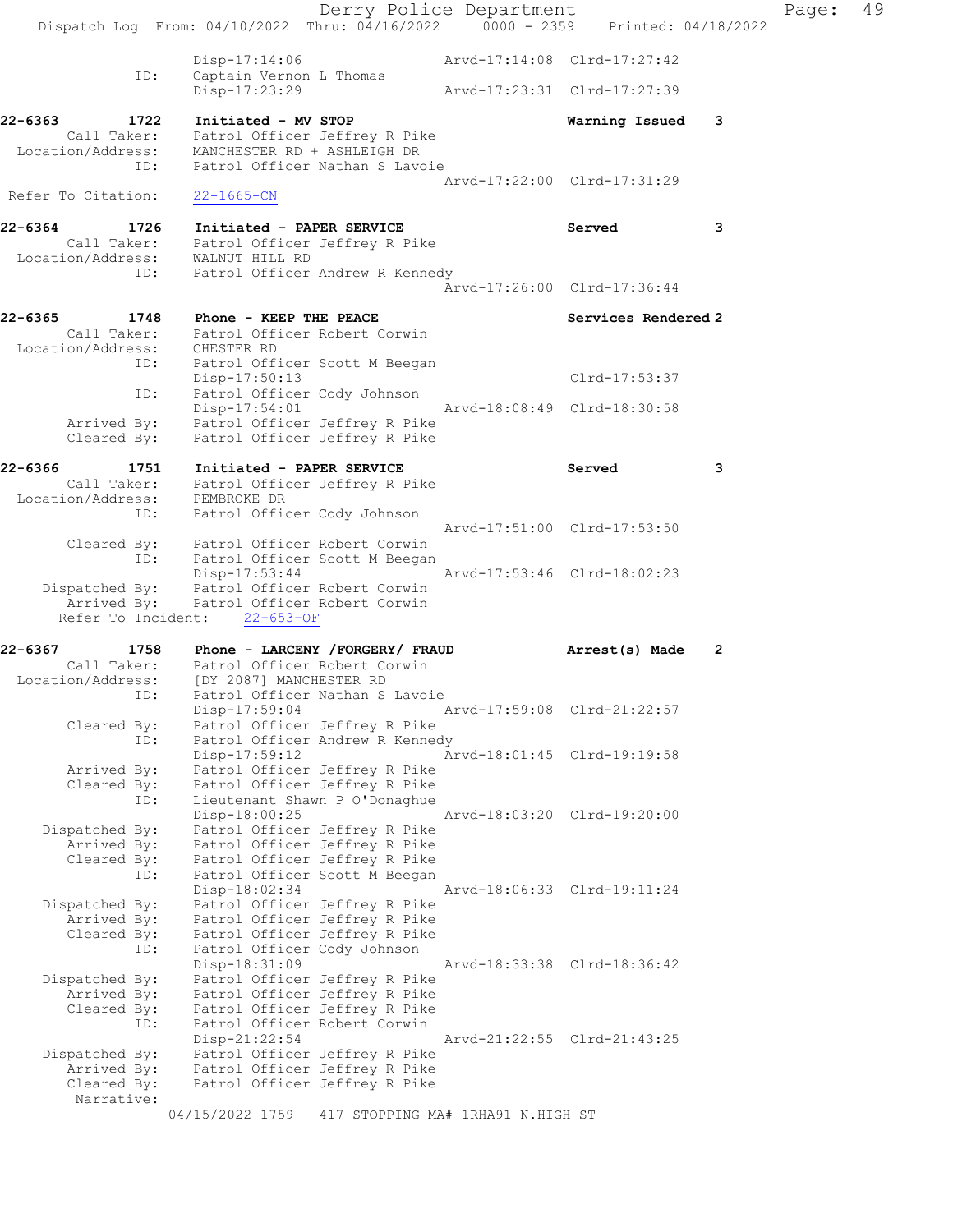Derry Police Department Page: 50 Dispatch Log From: 04/10/2022 Thru: 04/16/2022 0000 - 2359 Printed: 04/18/2022 Narrative: 04/15/2022 1833 consent search begun Narrative: 04/15/2022 1845 L4 ADVISES ONE IN CUSTODY Narrative: 04/15/2022 1849 L4 ADVISES 2ND SUBJECT IN CUSTODY Narrative: 04/15/2022 1850 L4 REQUESTING NEXT ON THE LIST Narrative: 04/15/2022 1854 417 TRANSPORTING ONE SM: 57924.1 Narrative: 04/15/2022 1855 719 TRANSPORTING ONE SM: 43137.9 Narrative: 04/15/2022 1855 LBP CONTACTED AND RESPONDING Narrative: 04/15/2022 1857 417 OFF AT DPDHQ EM: 57925.2 Narrative: 04/15/2022 1858 719 OFF AT DPDHQ EM: 43139.3 Narrative: 04/15/2022 1914 LBP ON SCENE Narrative: 04/15/2022 2007 BAIL COMMISSIONER MENCIS REQUESTED AND RESPONDING Narrative: 04/15/2022 202O PRISONER CHECK Narrative: 04/15/2022 2021 ANDY KALALA (9/3/99) CELL 3 238 WATER ST LAWRENCE, MA CHARGES: POSS. OF MJ GREATER THAN 3/4 POSS. MJ INFUSED PRODUCT TRANSPORTING CONTROLLED DRUG MUTEBA KAMBA (4-29-99) CELL 4 39 LOUISE AVE METHUEN, MA CHARGES: FORGERY, FALSIFYING PSYICAL EVID Narrative: 04/15/2022 2050 prisoners checked Narrative: 04/15/2022 2112 MENCIS AT DPDHQ Narrative: 04/15/2022 2119 KAMBA REMOVED FROM CELL Narrative: 04/15/2022 2120 CELL #3 PRISONER CHECKED Narrative: 04/15/2022 2142 KALALA RELEASED \$500 PR (C/D: 5/26/22) KAMBA RELEASED \$1,000 PR (C/D: 5/26/22) Refer To Arrest:  $\frac{22-353-AR}{22-354-AR}$ Refer To Arrest: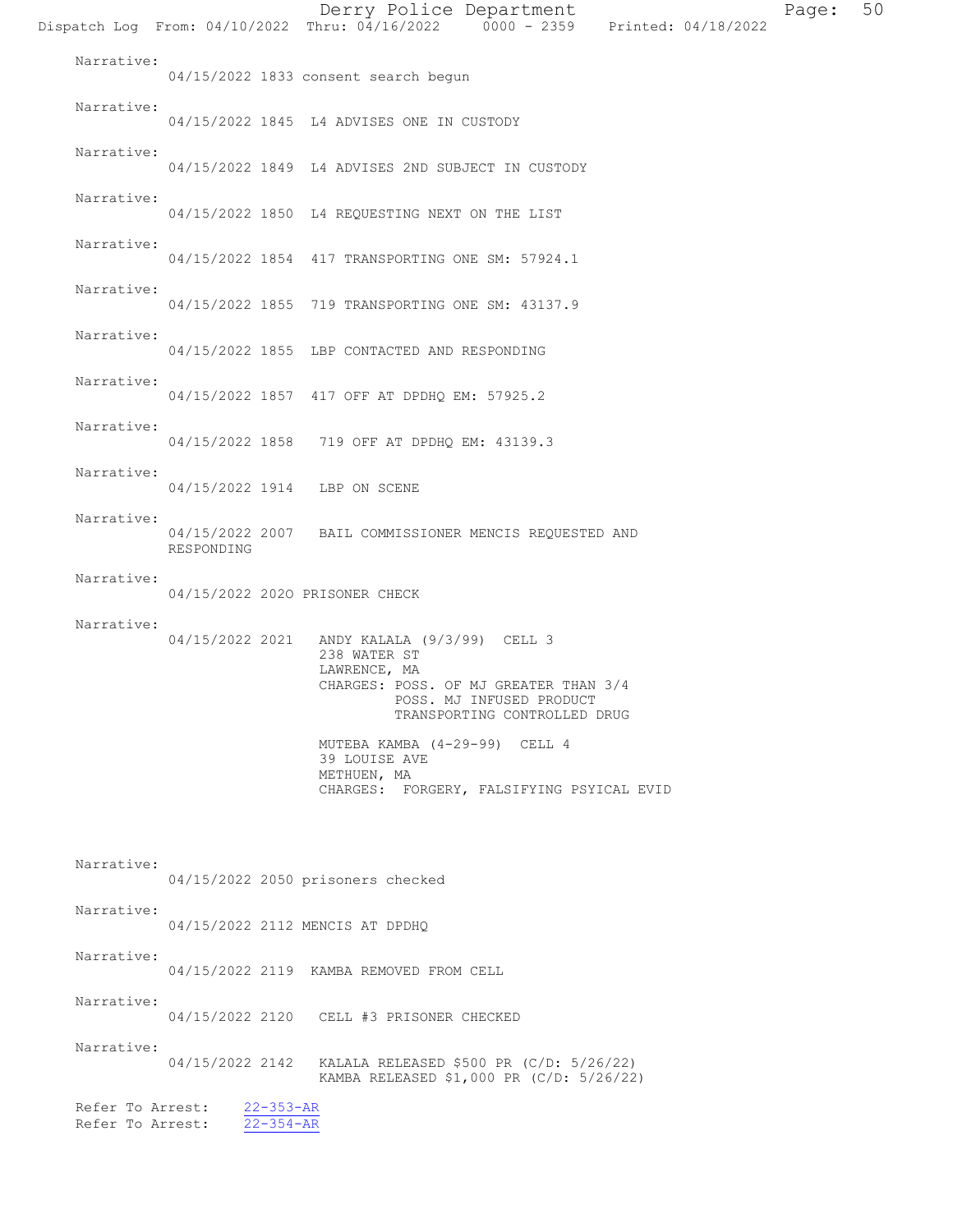Derry Police Department Fage: 51 Dispatch Log From: 04/10/2022 Thru: 04/16/2022 0000 - 2359 Printed: 04/18/2022 Refer To Incident: 22-654-OF 22-6368 1833 911 - DOMESTIC DISTURBANCE Verbal in Nature 1 Call Taker: Patrol Officer Jeffrey R Pike Location/Address: FRIAR TUCK AVE ID: Patrol Officer Jack Stafford Disp-18:35:55 Arvd-18:40:34 Clrd-18:52:00 ID: Patrol Officer Cody Johnson Disp-18:36:47 Arvd-18:45:23 Clrd-18:51:59 Refer To Field Int: 22-1291-FI 22-6369 1910 911 - DISABLED MV Vehicle Towed 3 Call Taker: Patrol Officer Jeffrey R Pike Location/Address: FOLSOM RD ID: Patrol Officer Cody Johnson Arvd-19:14:58 Clrd-19:57:02 ID: Patrol Officer Scott M Beegan Disp-19:11:35 Arvd-19:12:46 Clrd-19:31:31 ID: Patrol Officer Jack Stafford<br>Disp-19:41:57 Arvd-19:41:59 Clrd-19:57:03 Narrative: 04/15/2022 1915 DFD ON SCENE Narrative: 04/15/2022 1926 NEXT ON THE LIST NOTIFIED, BIRCH ST COLLISION Narrative: 04/15/2022 1941 BIRCH ON SCENE 22-6370 1954 Initiated - MV STOP Warning Issued 3 Call Taker: Patrol Officer Jeffrey R Pike Location/Address: ISLAND POND RD ID: Patrol Officer Andrew R Kennedy Arvd-19:54:00 Clrd-20:01:21 Refer To Citation: 22-1666-CN 22-6371 2010 Phone - SUSPICIOUS ACTIVITY Report Taken 2 Call Taker: Patrol Officer Jeffrey R Pike Location/Address: DAMREN RD ID: Patrol Officer Andrew R Kennedy Disp-20:12:37 Arvd-20:23:55 Clrd-20:53:32 Refer To Incident: 22-655-OF 22-6372 2026 Phone - DOMESTIC DISTURBANCE Report Taken 1 Call Taker: Patrol Officer Jeffrey R Pike Location/Address: FRIAR TUCK AVE ID: Patrol Officer Jack Stafford<br>Disp-20:26:50 Disp-20:26:50 Arvd-20:29:05 Clrd-21:05:11<br>D: Patrol Officer Scott M Beegan<br>Disp-20:26:55 Arvd-20:30:45 Clrd-21:04:42 Patrol Officer Scott M Beegan Disp-20:26:55 Arvd-20:30:45 Clrd-21:04:42 ID: Patrol Officer Cody Johnson Disp-20:27:36 Arvd-20:32:19 Clrd-21:05:08 ID: Lieutenant Shawn P O'Donaghue<br>Disp-20:35:44 Disp-20:35:44 Arvd-20:35:46 Clrd-21:04:39 Refer To Incident: 22-656-OF 22-6373 2111 Initiated - ASSIST CITIZEN ADVICE GIVEN 3 Call Taker: Patrol Officer Jeffrey R Pike Location/Address: BIRCH ST ID: Patrol Officer Scott M Beegan Arvd-21:11:00 Clrd-21:16:14 22-6374 2145 Initiated - MV STOP Warning Issued 3 Call Taker: Patrol Officer Jeffrey R Pike Location/Address: SCOBIE POND RD ID: Patrol Officer Nathan S Lavoie Arvd-21:45:00 Clrd-21:53:48 Refer To Citation: 22-1667-CN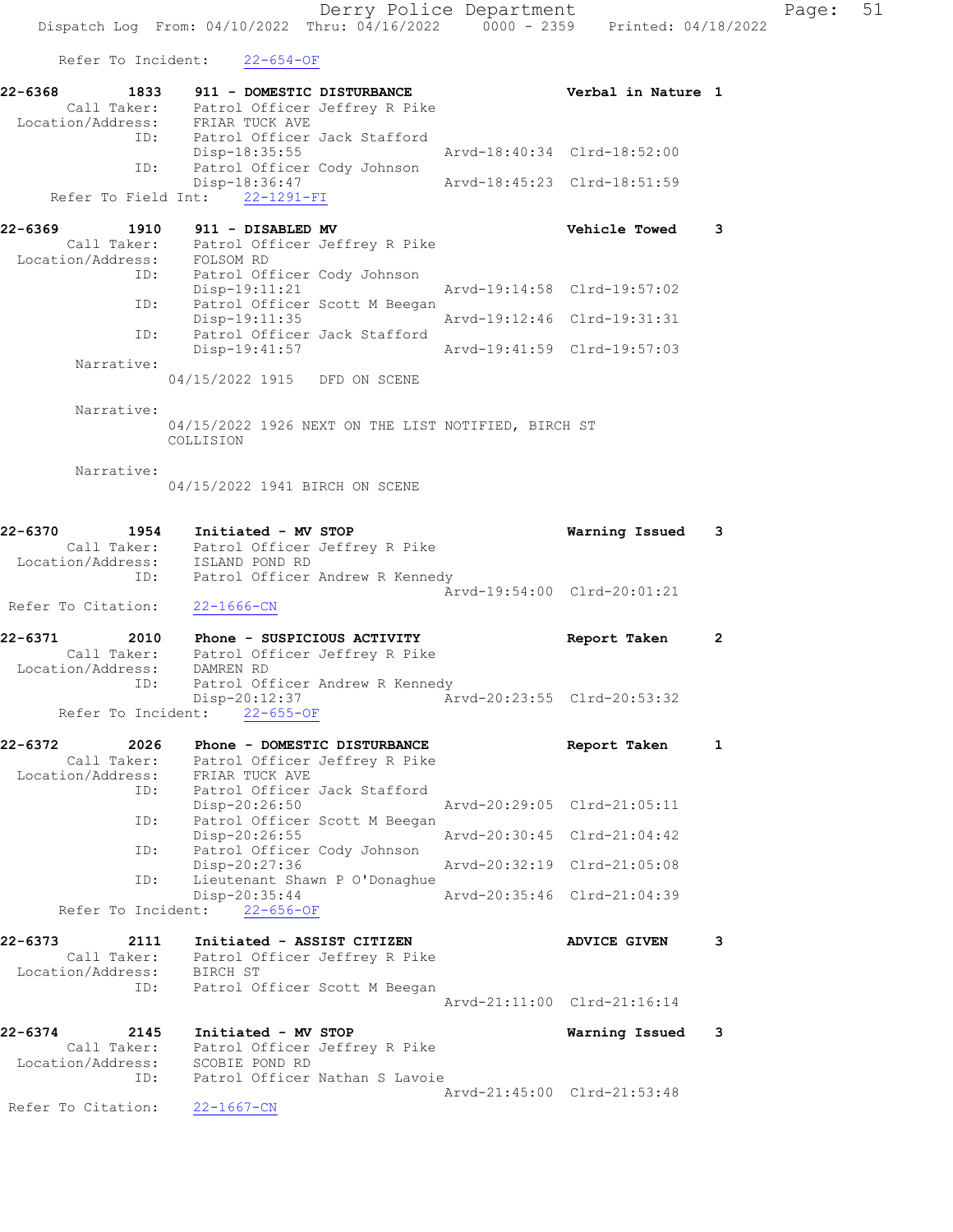Derry Police Department Form Page: 52 Dispatch Log From: 04/10/2022 Thru: 04/16/2022 0000 - 2359 Printed: 04/18/2022 22-6375 2200 Initiated - MV STOP Summons Issued 3 Call Taker: Patrol Officer Jeffrey R Pike Location/Address: RT 28 ID: Patrol Officer Andrew R Kennedy Arvd-22:00:00 Clrd-22:12:06 Refer To Citation: 22-816-001018 22-6376 2205 Initiated - MV CHECK SENT ON THEIR WAY 1 Call Taker: Patrol Officer Jeffrey R Pike Location/Address: ROLLINS ST ID: Patrol Officer Nathan S Lavoie Arvd-22:05:00 Clrd-22:08:20 22-6377 2213 Initiated - MV STOP Warning Issued 3 Call Taker: Patrol Officer Jeffrey R Pike Location/Address: N HIGH ST ID: Patrol Officer Nathan S Lavoie Arvd-22:13:00 Clrd-22:20:30 Refer To Citation: 22-1668-CN 22-6378 2240 Phone - ASSIST OTHER AGENCY Services Rendered 3 Call Taker: Patrol Officer Robert Corwin Location/Address: [DY 3713] E BROADWAY ID: Patrol Officer Cody Johnson Disp-22:41:08 Arvd-22:44:46 Clrd-22:51:00 Arrived By: Dispatcher Christine D Carlson Cleared By: Dispatcher Christine D Carlson 2020 220 225 PM ACCIDENT Report Taken 1<br>Dispatcher Christine D Carlson<br>E BROADWAY Call Taker: Dispatcher Christine D Carlson Location/Address: E BROADWAY ID: Patrol Officer Cody Johnson Arvd-22:55:00 Clrd-23:31:40 Narrative: 04/15/2022 2331 Non reportable Refer To Accident: 22-194-AC 22-6380 2256 Phone - DISABLED MV Services Rendered 3 Call Taker: Dispatcher Christine D Carlson Location/Address: BYPASS 28 ID: Patrol Officer Charles L Doherty Disp-22:57:15 Arvd-23:07:23 Clrd-23:19:21 Narrative: 04/15/2022 2305 Black Toyota Camry Narrative: 04/15/2022 2307 Found to be in Auburn - Auburn PD notified Narrative: 04/15/2022 2319 Auburn PD off on scene 22-6381 2300 Initiated - PED CHECK 2 Arrest(s) Made 2 Call Taker: Dispatcher Christine D Carlson Location/Address: ROLLINS ST ID: Patrol Officer Melissa M Houde Arvd-23:00:00 Clrd-23:25:00 Narrative: 04/15/2022 2325 Both status offenders released at this time to parents on scene Refer To Arrest: 22-355-AR Refer To Arrest: 22-356-AR 22-6382 2333 Initiated - PROPERTY CHECK Services Rendered 2 Call Taker: Dispatcher Christine D Carlson Location/Address: HUMPHREY RD ID: Patrol Officer Nikita Tomnyuk Arvd-23:33:00 Clrd-23:34:00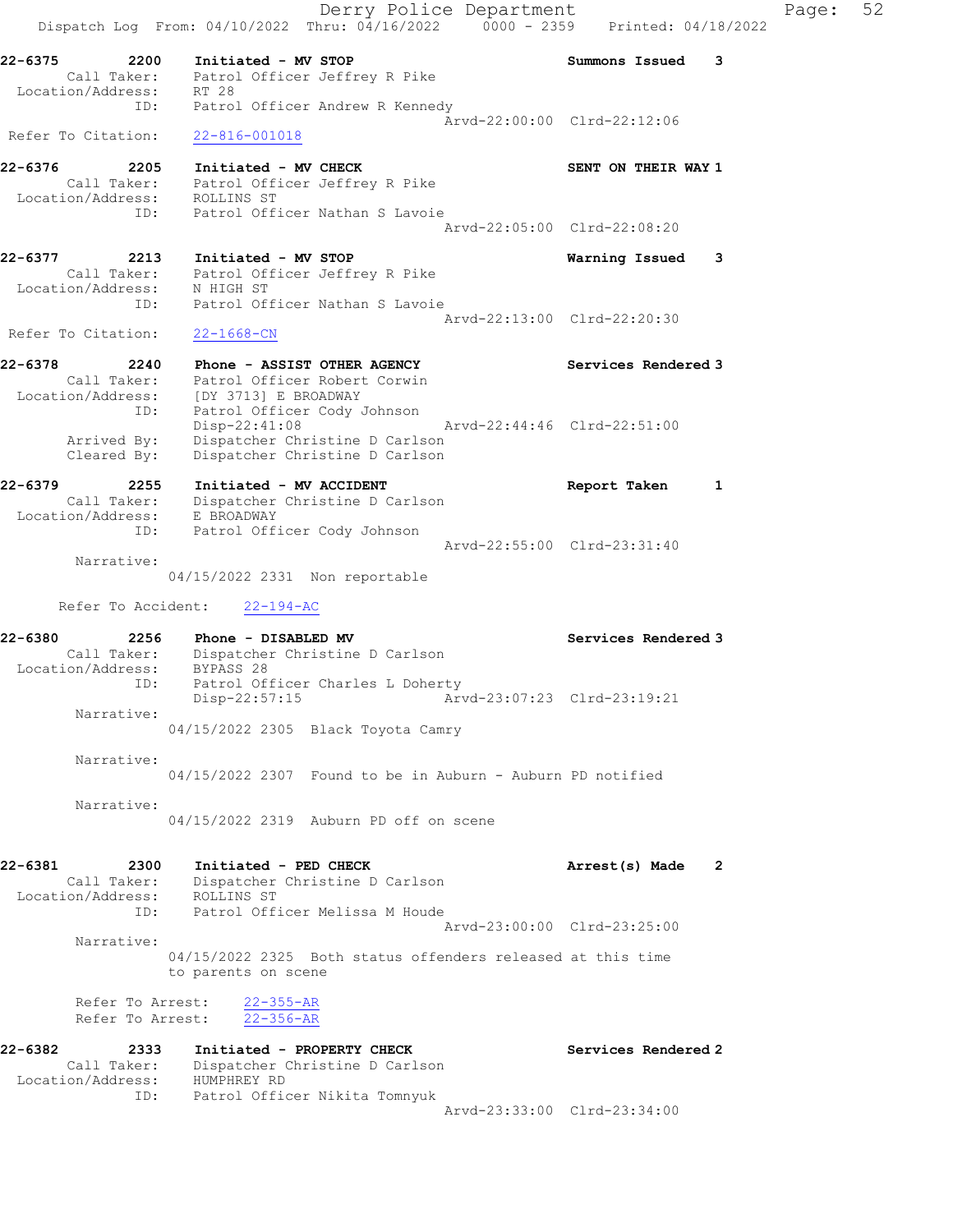Derry Police Department Fage: 53 Dispatch Log From:  $04/10/2022$  Thru:  $04/16/2022$  0000 - 2359 Printed: 04/18/2022 22-6383 2352 Initiated - MV STOP Warning Issued 3 Call Taker: Dispatcher Christine D Carlson Location/Address: E BROADWAY + HOODKROFT DR ID: Patrol Officer Melissa M Houde Arvd-23:52:00 Clrd-23:56:25 Refer To Citation: 22-1669-CN For Date: 04/16/2022 - Saturday 22-6384 0024 Phone - SUSPICIOUS ACTIVITY Services Rendered 2 Call Taker: Dispatcher Christine D Carlson Location/Address: SUMMIT AVE ID: Patrol Officer Cody Johnson Disp-00:24:49 Arvd-00:26:24 Clrd-00:36:32 Narrative: 04/16/2022 0025 Caller reports 2 "weird" people walking around, no further description Narrative: 04/16/2022 0036 Unable to locate any issues 22-6385 0025 Initiated - MV STOP Warning Issued 3 Call Taker: Dispatcher Christine D Carlson Location/Address: E DERRY RD ID: Patrol Officer Melissa M Houde Arvd-00:25:00 Clrd-00:28:58 Refer To Citation: 22-1670-CN 22-6386 0029 Initiated - MV STOP Warning Issued 3 Call Taker: Dispatcher Christine D Carlson Location/Address: S MAIN ST ID: Patrol Officer Scott M Beegan Arvd-00:29:00 Clrd-00:34:59 Refer To Citation: 22-1671-CN 22-6387 0035 Phone - SUSPICIOUS ACTIVITY Arrest(s) Made 2 Call Taker: Dispatcher Christine D Carlson Location/Address: PINKERTON ST ID: Patrol Officer Melissa M Houde Disp-00:36:27 Arvd-00:37:12 Clrd-00:55:56 ID: Patrol Officer Scott M Beegan Disp-00:38:40 Arvd-00:38:42 Clrd-00:45:05 ID: Patrol Officer Scott M Beegan Disp-00:51:24 Arvd-00:51:25 Clrd-00:55:42 Narrative: 04/16/2022 0036 Female stumbling in roadway Narrative: 04/16/2022 0044 426 transporting subject to 4 Jewell Ln, s/m: 57,971.1 Narrative: 04/16/2022 0051 426 off on Jewell, e/m: 57,975.4 Narrative: 04/16/2022 0055 Subject released to sober party at this time Refer To Field Int: 22-1297-FI Refer To Arrest: 22-357-AR 22-6388 0045 Initiated - PED CHECK SENT ON THEIR WAY 2 Call Taker: Dispatcher Christine D Carlson Location/Address: CRYSTAL AVE ID: Patrol Officer Cody Johnson Arvd-00:45:00 Clrd-00:50:51 ID: Patrol Officer Nikita Tomnyuk Disp-00:46:09 Arvd-00:46:11 Clrd-00:50:49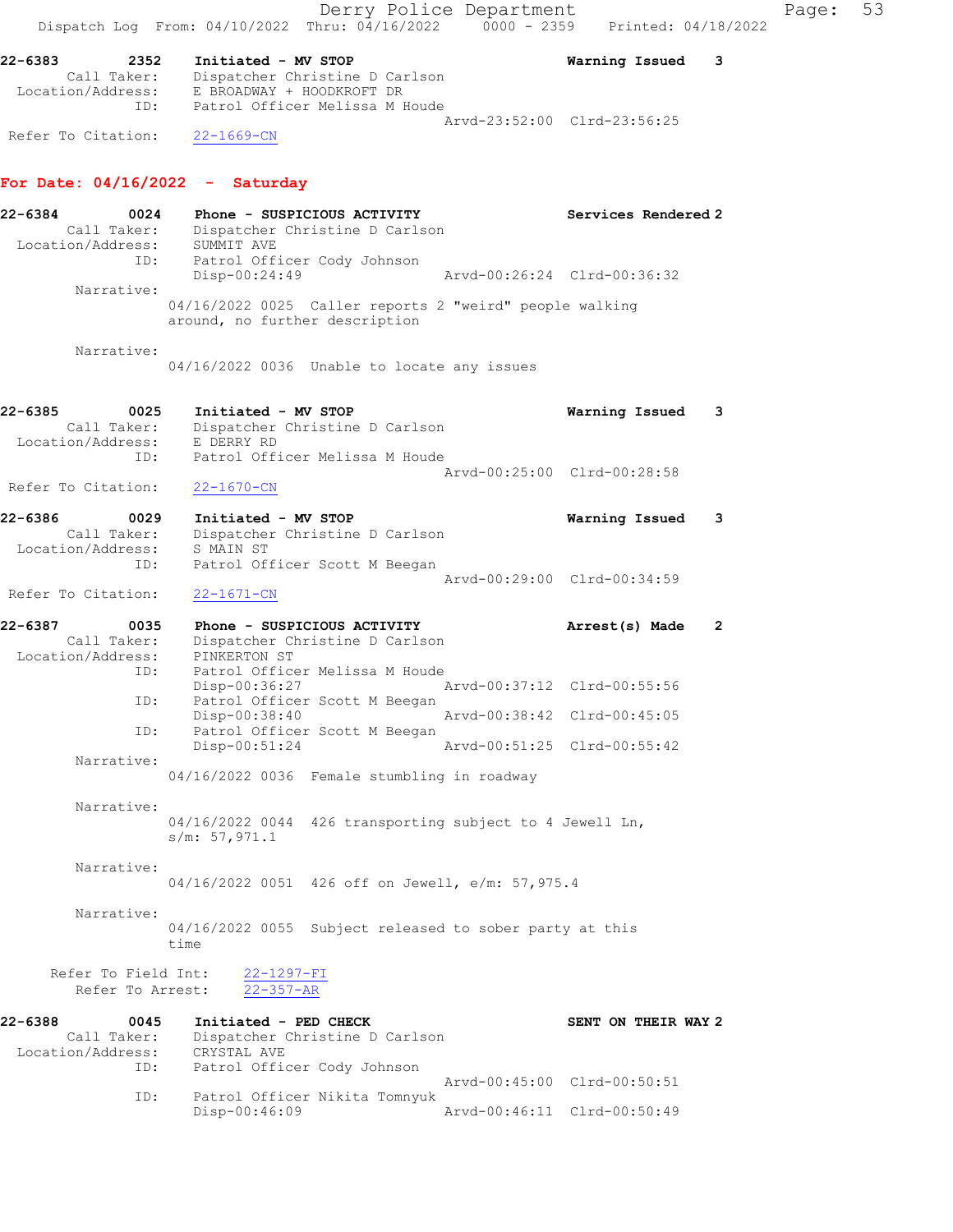| 22-6397<br>0827                                     | Initiated - MV STOP                                                                                             |                             | Warning Issued<br>3         |       |    |
|-----------------------------------------------------|-----------------------------------------------------------------------------------------------------------------|-----------------------------|-----------------------------|-------|----|
| Narrative:                                          | 04/16/2022 0831 off with the subject, uncooperative, no<br>crimes found, sent on way                            |                             |                             |       |    |
|                                                     | 04/16/2022 0827 subject carrying a baseball bat, walking in<br>the street                                       |                             |                             |       |    |
| Narrative:                                          | Disp-08:27:01                                                                                                   |                             | Arvd-08:30:01 Clrd-08:31:39 |       |    |
| ID:                                                 | Disp-08:26:58<br>Patrol Officer Ryan M Panaro                                                                   |                             | Arvd-08:30:00 Clrd-08:31:39 |       |    |
| Call Taker:<br>Location/Address:<br>ID:             | Dispatcher Jonathon S Pickering<br>ASH ST<br>Patrol Officer Charles L Doherty                                   |                             |                             |       |    |
| 22-6396<br>0826                                     | Phone - SUSPICIOUS ACTIVITY                                                                                     |                             | Services Rendered 2         |       |    |
| Refer To Citation:                                  | $22 - 1673 - CN$                                                                                                |                             | Arvd-08:25:00 Clrd-08:29:56 |       |    |
| Call Taker:<br>Location/Address:<br>ID:             | Dispatcher Jonathon S Pickering<br>[DY 15] HAMPSTEAD RD<br>Patrol Officer Joshua W Morse                        |                             |                             |       |    |
| 22-6395<br>0825                                     | Initiated - MV STOP                                                                                             |                             | Warning Issued 3            |       |    |
| Narrative:                                          | 04/16/2022 0748 subject reporting a vehicle break-in<br>overnight, declined to file a report, advice given      |                             |                             |       |    |
|                                                     |                                                                                                                 |                             | Arvd-07:48:00 Clrd-07:49:17 |       |    |
| Call Taker:<br>Location/Address:<br>ID:             | Dispatcher Jonathon S Pickering<br>CRESCENT ST<br>Dispatcher Jonathon S Pickering                               |                             |                             |       |    |
| 22-6394                                             | Initiated - ASSIST CITIZEN<br>0748                                                                              |                             | 3<br><b>ADVICE GIVEN</b>    |       |    |
| Call Taker:<br>Location/Address: FORDWAY EXT<br>ID: | Dispatcher Christine D Carlson<br>Patrol Officer Cody Johnson<br>Disp-02:38:23                                  |                             | Arvd-03:02:32 Clrd-03:02:34 |       |    |
| 22-6393                                             | 0237<br>Phone - FOLLOW-UP                                                                                       |                             | Services Rendered 2         |       |    |
| ID:                                                 | Patrol Officer Melissa M Houde<br>Disp-02:25:06                                                                 | Arvd-02:26:21 Clrd-02:31:15 |                             |       |    |
| ID:                                                 | Patrol Officer Charles L Doherty<br>$Disp-02:24:12$                                                             |                             | $Clrd-02:25:04$             |       |    |
| ID:                                                 | Patrol Officer Nikita Tomnyuk<br>$Disp-02:24:11$                                                                |                             | Arvd-02:26:30 Clrd-02:31:16 |       |    |
| Call Taker:                                         | Dispatcher Christine D Carlson<br>Location/Address: [DY 1530] BIRCH ST                                          |                             |                             |       |    |
| 22-6392                                             | 0223<br>Phone - SUSPICIOUS ACTIVITY                                                                             |                             | SENT ON THEIR WAY 2         |       |    |
| ID:<br>Refer To Citation:                           | $22 - 1672 - CN$                                                                                                |                             | Arvd-01:43:00 Clrd-01:47:05 |       |    |
|                                                     | Call Taker: Dispatcher Christine D Carlson<br>Location/Address: MERCHANTS ROW<br>Patrol Officer Melissa M Houde |                             |                             |       |    |
| 22-6391<br>0143                                     | Initiated - MV STOP                                                                                             |                             | Warning Issued 3            |       |    |
| Refer To Incident:                                  | $Disp-01:35:49$<br>$22 - 657 - OF$                                                                              |                             | Arvd-01:41:32 Clrd-02:03:27 |       |    |
| ID:                                                 | Location/Address: FORDWAY EXT<br>Patrol Officer Cody Johnson                                                    |                             |                             |       |    |
| 22-6390                                             | 0135 Phone - RUNAWAY JUVENILE<br>Call Taker: Dispatcher Christine D Carlson                                     |                             | Report Taken<br>2           |       |    |
| Refer To Field Int:                                 | 22-1298-FI                                                                                                      |                             |                             |       |    |
|                                                     | ID: Patrol Officer Melissa M Houde                                                                              |                             | Arvd-01:12:00 Clrd-01:16:06 |       |    |
| 22-6389                                             | Initiated - PED CHECK<br>Call Taker: Dispatcher Christine D Carlson<br>Location/Address: MANCHESTER RD          |                             | SENT ON THEIR WAY 2         |       |    |
|                                                     | 0112                                                                                                            |                             |                             |       |    |
|                                                     | Dispatch Log From: 04/10/2022 Thru: 04/16/2022 0000 - 2359 Printed: 04/18/2022                                  | Derry Police Department     |                             | Page: | 54 |

Call Taker: Dispatcher Jonathon S Pickering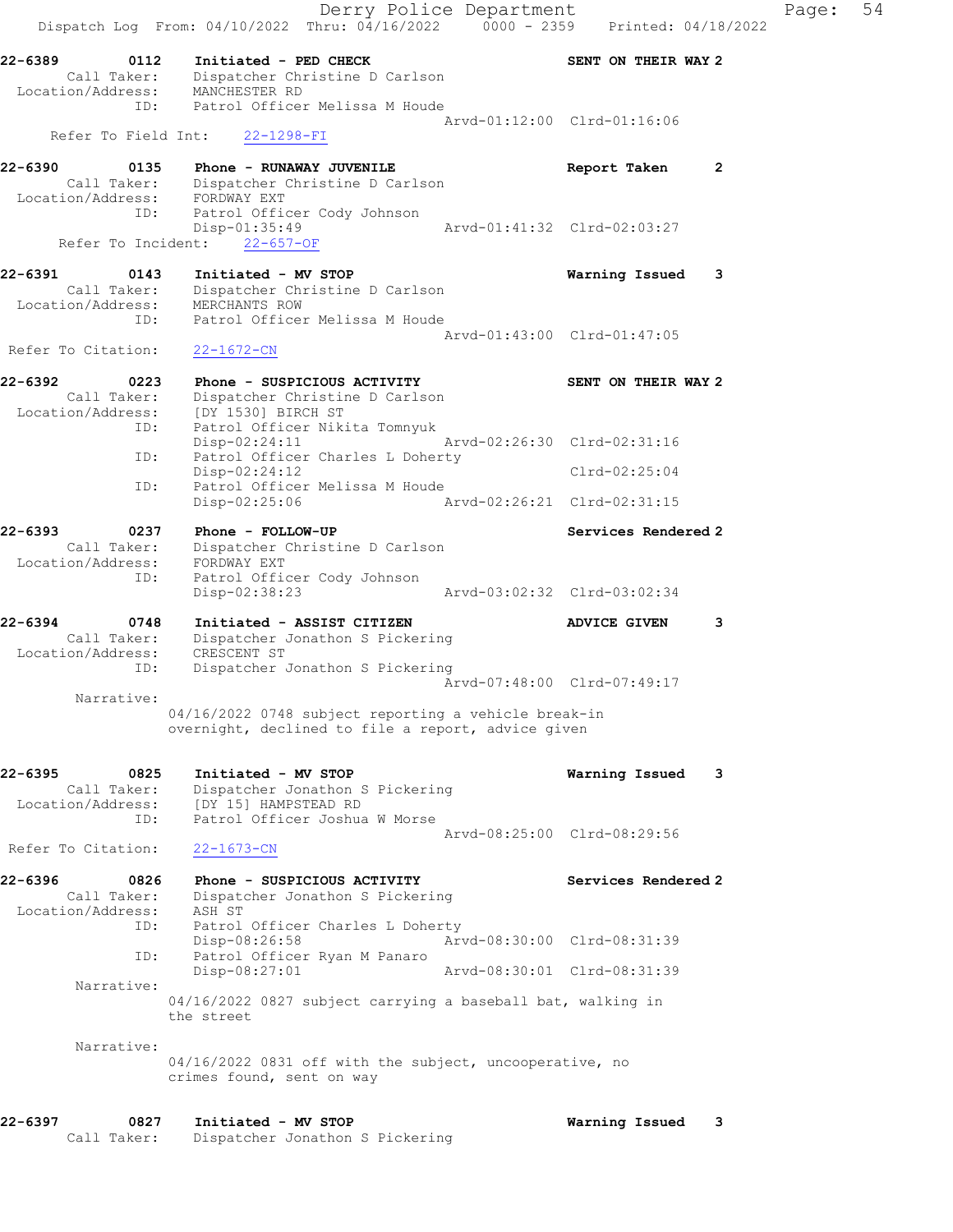Derry Police Department Controller Page: 55 Dispatch Log From: 04/10/2022 Thru: 04/16/2022 0000 - 2359 Printed: 04/18/2022 Location/Address: E BROADWAY ID: Patrol Officer Jeffrey R Pike Arvd-08:27:00 Clrd-08:27:53 22-6398 0857 Initiated - MV STOP Warning Issued 3 Call Taker: Dispatcher Jonathon S Pickering Location/Address: OLD CHESTER RD ID: Patrol Officer Samuel J Troy Arvd-08:57:00 Clrd-09:04:49 Cleared By: Patrol Officer Kevin L Davies Refer To Citation: 22-1674-CN 22-6399 0903 Initiated - SUBPOENA DELIVERY Served 1 Call Taker: Dispatcher Jonathon S Pickering Location/Address: OLD AUBURN RD ID: Patrol Officer Joshua W Morse Arvd-09:03:00 Clrd-09:08:55 Cleared By: Patrol Officer Kevin L Davies 22-6400 0903 Phone - SUSPICIOUS ACTIVITY 6one on Arrival 2 Call Taker: Patrol Officer Kevin L Davies Location/Address: WINDHAM RD + BOWERS RD ID: Patrol Officer Ryan M Panaro Disp-09:05:02 Arvd-09:09:46 Clrd-09:23:49 Dispatched By: Dispatcher Jonathon S Pickering ID: Patrol Officer Samuel J Troy Disp-09:05:05 Arvd-09:15:41 Clrd-09:23:53 Dispatched By: Dispatcher Jonathon S Pickering Arrived By: Dispatcher Jonathon S Pickering 22-6401 0909 Phone - THEFT **Report Taken** 2 Call Taker: Patrol Officer Kevin L Davies Location/Address: SUNSET AVE ID: Patrol Officer Samuel J Troy Disp-09:24:00 Arvd-09:24:48 Clrd-09:47:11 Arrived By: Dispatcher Jonathon S Pickering Narrative: theft from mv overnight Refer To Incident: 22-658-OF 22-6402 0910 Phone - NEIGHBORHOOD DISPUTE ADVICE GIVEN 2 Call Taker: Dispatcher Jonathon S Pickering Location/Address: SCENIC DR ID: Patrol Officer Joshua W Morse Disp-09:10:53 Narrative: 04/16/2022 0931 advice given over loud MC 22-6403 0938 Initiated - SUBPOENA DELIVERY Not Served 1 Call Taker: Dispatcher Jonathon S Pickering Location/Address: [DY 1010] CHANCELLOR DR ID: Patrol Officer Joshua W Morse Arvd-09:38:00 Clrd-09:44:37 22-6404 0959 Initiated - MV STOP Warning Issued 3 Call Taker: Dispatcher Jonathon S Pickering Location/Address: HAMPSTEAD RD + HARVEST DR ID: Patrol Officer Joshua W Morse Arvd-09:59:00 Clrd-10:06:49 Refer To Citation: 22-1675-CN 22-6405 1031 Phone - PARKING COMPLAINT Vehicle Moved 1 Call Taker: Dispatcher Jonathon S Pickering Location/Address: RAILROAD AVE ID: Patrol Officer Ryan M Panaro Disp-10:32:04 Arvd-10:34:38 Clrd-10:36:28 22-6406 1043 Initiated - FOLLOW-UP Services Rendered 2 Call Taker: Dispatcher Jonathon S Pickering Location/Address: [DY 1801] SUNSET AVE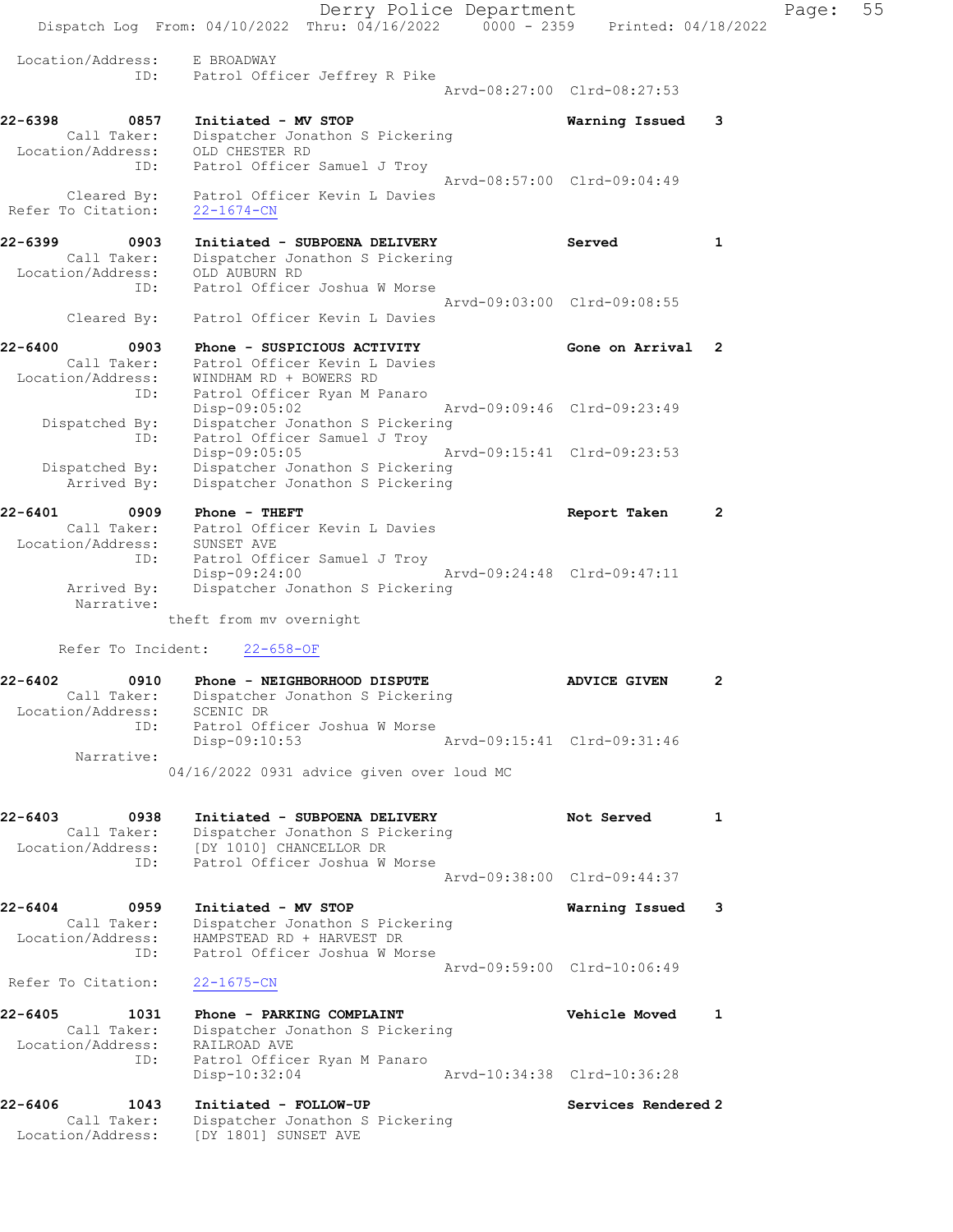Derry Police Department Fage: 56 Dispatch Log From: 04/10/2022 Thru: 04/16/2022 0000 - 2359 Printed: 04/18/2022 ID: Patrol Officer Samuel J Troy Arvd-10:43:00 Clrd-11:02:03 22-6407 1052 Initiated - PROPERTY CHECK Services Rendered 2 Call Taker: Dispatcher Jonathon S Pickering Location/Address: FORDWAY ST ID: Patrol Officer Ryan M Panaro Arvd-10:52:00 Clrd-10:52:40 Narrative: 04/16/2022 1052 checked and found empty 22-6408 1100 Phone - ASSAULT 1 22-6408 Report Taken 1 Call Taker: Dispatcher Jonathon S Pickering Location/Address: FAIRWAY DR ID: Patrol Officer Charles L Doherty Disp-11:01:56 Arvd-11:04:19 Clrd-11:33:43 ID: Patrol Officer Brendan S Holden Disp-11:02:00 Arvd-11:03:58 Clrd-11:33:42 Refer To Incident: 22-659-OF 22-6409 1102 Initiated - FOLLOW-UP No Action Required 2 Call Taker: Dispatcher Jonathon S Pickering Location/Address: SUNSET AVE ID: Patrol Officer Samuel J Troy Arvd-11:02:00 Clrd-11:39:55 22-6410 1137 Phone - MV CHECK 2008 22-6410 Vehicle checked 1 Call Taker: Dispatcher Jonathon S Pickering Location/Address: CRESCENT ST ID: Patrol Officer Charles L Doherty Disp-11:38:37 Arvd-11:39:53 Clrd-11:52:39 22-6411 1140 Initiated - ATTEMPTED PAPER SERVICE Not Served 2 Call Taker: Dispatcher Jonathon S Pickering Location/Address: [DY 1697] TWILIGHT PATH ID: Patrol Officer Joshua W Morse Arvd-11:40:00 Clrd-11:44:17 22-6412 1201 Initiated - FOLLOW-UP No Action Required 2 Call Taker: Dispatcher Jonathon S Pickering Location/Address: E BROADWAY ID: Patrol Officer Charles L Doherty Arvd-12:01:00 Clrd-12:10:20 Cleared By: Patrol Officer Kevin L Davies 22-6413 1210 Phone - DISABLED MV No Action Required 3 Call Taker: Patrol Officer Kevin L Davies Location/Address: [DY 151] E BROADWAY ID: Patrol Officer Brendan S Holden Disp-12:11:40 Arvd-12:20:03 Clrd-12:26:13 Arrived By: Dispatcher Jonathon S Pickering Narrative: maroon grand marquis 22-6414 1230 Initiated - SUBPOENA DELIVERY Not Served 1 Call Taker: Dispatcher Jonathon S Pickering Location/Address: [DY 1883] BACK CHESTER RD ID: Patrol Officer Joshua W Morse Arvd-12:30:00 Clrd-13:00:39 22-6415 1254 Phone - VIN CHECK Services Rendered 3 Call Taker: Patrol Officer Kevin L Davies Location/Address: S RANGE RD ID: Patrol Officer Brendan S Holden Disp-12:54:58 Arvd-13:04:20 Clrd-13:35:59 Arrived By: Dispatcher Jonathon S Pickering Cleared By: Dispatcher Jonathon S Pickering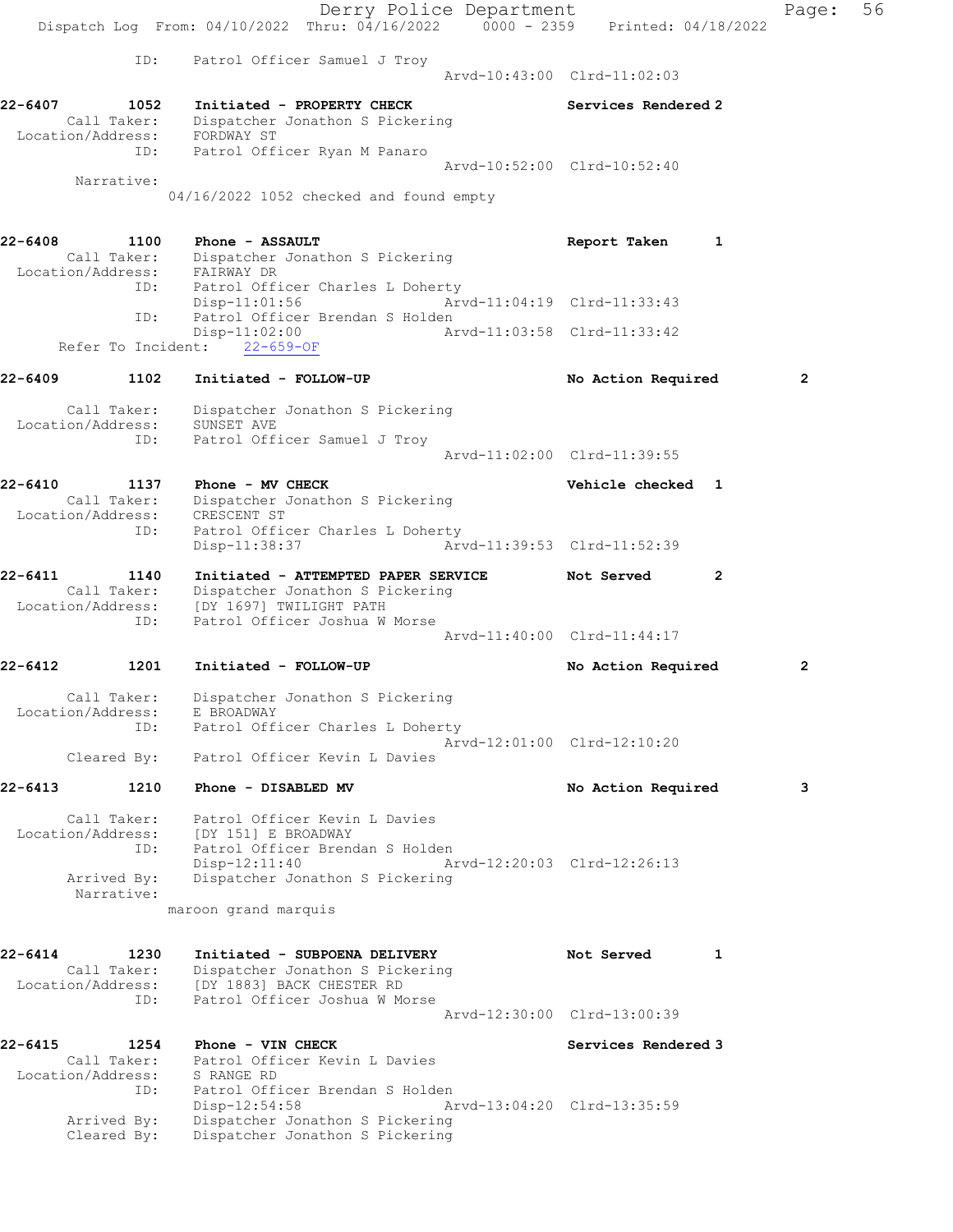Narrative:

boat trailer

| 22-6416 | 1414<br>Call Taker:                                        | Phone - SUSPICIOUS ACTIVITY<br>Dispatcher Jonathon S Pickering                                                                               | Report Taken                           | $\overline{2}$ |
|---------|------------------------------------------------------------|----------------------------------------------------------------------------------------------------------------------------------------------|----------------------------------------|----------------|
|         | Location/Address:                                          | [DY 2258] E BROADWAY                                                                                                                         |                                        |                |
|         | ID:                                                        | Patrol Officer Ryan M Panaro<br>Disp-14:15:43                                                                                                | Arvd-14:15:43 Clrd-14:52:22            |                |
|         | ID:                                                        | Patrol Officer Brendan S Holden<br>Disp-14:15:44                                                                                             | Arvd-14:15:45 Clrd-14:33:05            |                |
|         | ID:                                                        | Detective Sergeant Ryan O'Rourke<br>$Disp-14:24:22$                                                                                          | Arvd-14:24:24 Clrd-14:33:06            |                |
|         | ID:                                                        | Patrol Officer Brendan S Holden<br>Disp-15:23:01                                                                                             | Arvd-15:23:02 Clrd-15:59:20            |                |
|         | Dispatched By:<br>Arrived By:<br>Cleared By:<br>Narrative: | Patrol Officer Tyler S Daniel<br>Patrol Officer Tyler S Daniel<br>Patrol Officer Tyler S Daniel                                              |                                        |                |
|         |                                                            | 04/16/2022 1415 female attempting to sell drugs to a<br>passerby                                                                             |                                        |                |
|         | Narrative:                                                 | 04/16/2022 1425 one in custody                                                                                                               |                                        |                |
|         | Narrative:                                                 | 04/16/2022 1431 316 transporting subject to DPDHQ s/m:<br>58075.6                                                                            |                                        |                |
|         | Narrative:                                                 | 04/16/2022 1434 316 off at DPDHQ e/m: 58076.6                                                                                                |                                        |                |
|         | Narrative:                                                 | 04/16/2022 1451 Subject Info:<br>Michelle Marone<br>Homeless<br>DOB: 1/14/1969<br>Arrested on a US Probation warrant for Fraud               |                                        |                |
|         | Narrative:                                                 |                                                                                                                                              |                                        |                |
|         |                                                            | 04/16/2022 1523 728- Transporting subject to PMC S/M:<br>43237.6                                                                             |                                        |                |
|         | Narrative:                                                 | 04/16/2022 1529 Off at PMC E/M: 43239.2                                                                                                      |                                        |                |
|         | Narrative:                                                 | 04/16/2022 1546 Clear PMC enroute to DPD S/M: 43239.2                                                                                        |                                        |                |
|         | Narrative:                                                 | 04/16/2022 1553 Off at DPD, E/M: 43240.7                                                                                                     |                                        |                |
|         | Narrative:                                                 | 04/16/2022 1559 US Marshals contacted and responding to DPD                                                                                  |                                        |                |
|         | Narrative:                                                 | 04/16/2022 1600 Placed in cell 3                                                                                                             |                                        |                |
|         | Narrative:                                                 | 04/16/2022 1719 Released to Strafford County Sheriff                                                                                         |                                        |                |
|         | Refer To Arrest:                                           | $22 - 358 - AR$                                                                                                                              |                                        |                |
| 22-6417 | 1515<br>Call Taker:<br>Location/Address:<br>ID:            | Phone - SHOOTING COMPLAINT<br>Lieutenant Shawn P O'Donaghue<br>[DY 2767] SQUAMSCOTT AVE<br>Patrol Officer Melissa M Houde<br>$Disp-15:17:03$ | Cleared<br>Arvd-15:24:20 Clrd-15:29:06 | $\mathbf{2}$   |
|         | Arrived By:<br>Cleared By:<br>ID:                          | Patrol Officer Tyler S Daniel<br>Patrol Officer Tyler S Daniel<br>Patrol Officer Melissa M Houde                                             |                                        |                |

Disp-15:29:12 Arvd-15:29:13 Clrd-15:32:03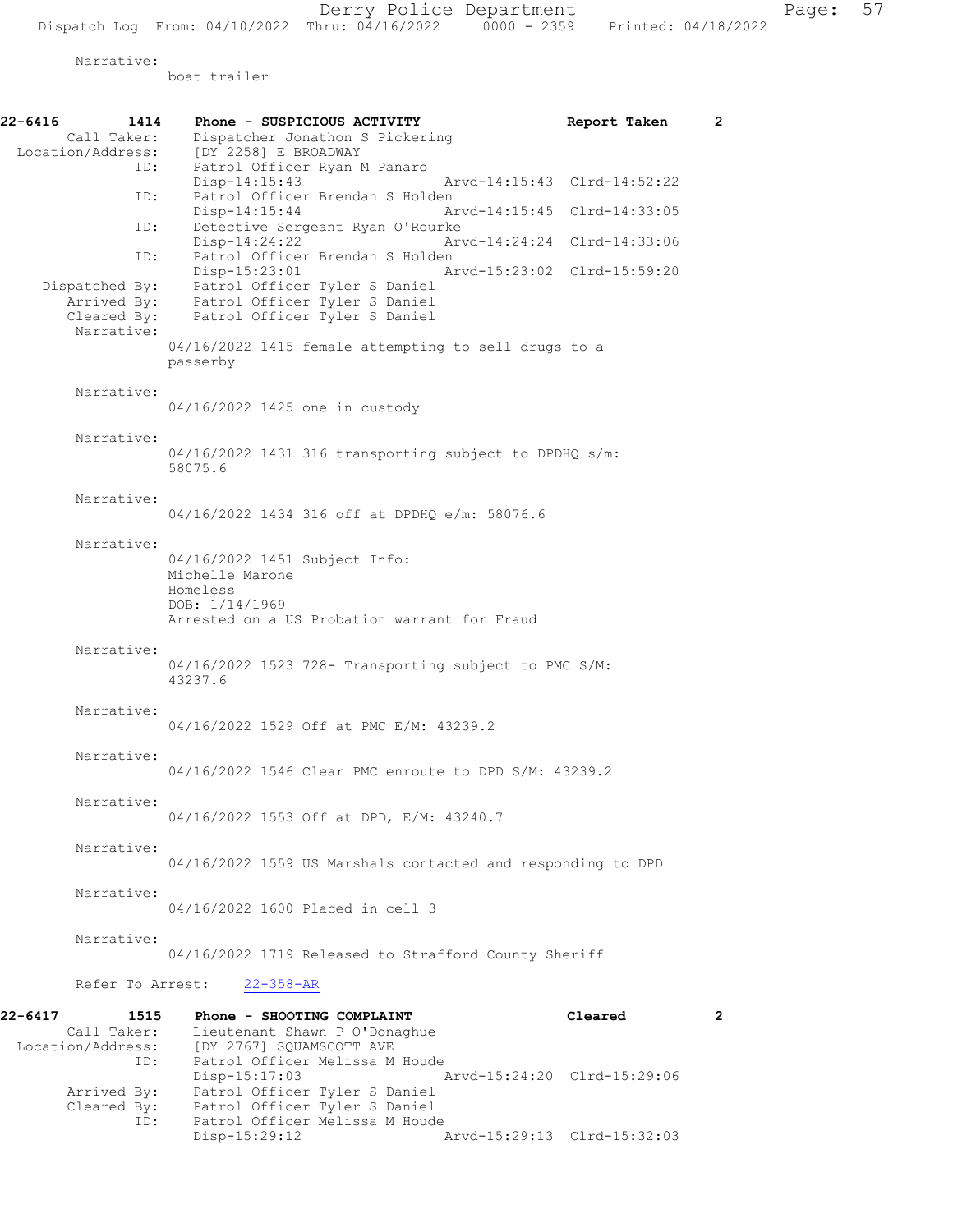Derry Police Department Fage: 58 Dispatch Log From: 04/10/2022 Thru: 04/16/2022 0000 - 2359 Printed: 04/18/2022 Dispatched By: Patrol Officer Tyler S Daniel Arrived By: Patrol Officer Tyler S Daniel Cleared By: Patrol Officer Tyler S Daniel 22-6418 1522 Radio - MV STOP Warning Issued 3 Call Taker: Patrol Officer Tyler S Daniel Location/Address: BYPASS 28 + LINLEW DR ID: Patrol Officer Michael Carnazzo Disp-15:22:55 Arvd-15:22:56 Clrd-15:26:55 Refer To Citation: 22-1678-CN 22-6419 1538 Phone - OHRV COMPLAINT Gone on Arrival 1 Call Taker: Patrol Officer Kevin L Davies Location/Address: KILREA RD ID: Patrol Officer Melissa M Houde Disp-15:38:51 Arvd-15:43:57 Clrd-15:50:41 Arrived By: Patrol Officer Tyler S Daniel Cleared By: Patrol Officer Tyler S Daniel Narrative: juveniles on dirt bikes 22-6420 1544 Radio - MV STOP Warning Issued 3 Call Taker: Patrol Officer Tyler S Daniel Location/Address: SCOBIE POND RD ID: Patrol Officer Michael Carnazzo Disp-15:44:38 Arvd-15:44:40 Clrd-15:53:11 Refer To Citation: 22-1679-CN 22-6421 1611 Radio - SUBPOENA DELIVERY Not Served 1 Call Taker: Patrol Officer Tyler S Daniel Location/Address: [DY 1697] TWILIGHT PATH ID: Patrol Officer Michael Carnazzo Disp-16:12:45 Arvd-16:12:47 Clrd-16:15:17 22-6422 1626 911 - ASSIST OTHER AGENCY Assistance Rendered 3 Call Taker: Patrol Officer Tyler S Daniel Location/Address: WINDHAM DEPOT RD ID: Patrol Officer Melissa M Houde Disp-16:27:37 Arvd-16:33:36 Clrd-16:44:52 Arrived By: Patrol Officer Kevin L Davies Cleared By: Patrol Officer Kevin L Davies ID: Patrol Officer Brendan S Holden Disp-16:27:40 Clrd-16:36:49 Cleared By: Patrol Officer Kevin L Davies Narrative: DFD on scene 22-6423 1627 Phone - SUSPICIOUS ACTIVITY Arrest(s) Made 2 Call Taker: Patrol Officer Tyler S Daniel Location/Address: [DY 146] ASHLEIGH DR ID: Patrol Officer Collin Kennedy Disp-16:28:59 Arvd-16:31:29 Clrd-18:00:24 ID: Patrol Officer Michael Carnazzo<br>Disp-16:29:02 Ar Arvd-16:31:28 Clrd-17:26:57 ID: Patrol Officer Brendan S Holden<br>Disp-16:54:31 A Disp-16:54:31 Arvd-16:54:48 Clrd-17:14:29<br>ID: Patrol Officer Melissa M Houde Patrol Officer Melissa M Houde<br>Disp-17:14:35 Disp-17:14:35 Arvd-17:14:36 Clrd-17:42:27<br>ID: Patrol Officer Kevin L Davies Patrol Officer Kevin L Davies<br>Disp-17:42:29 Disp-17:42:29 Arvd-17:42:31 Clrd-17:53:22 ID: Patrol Officer Kevin L Davies<br>Disp-17:53:24 Disp-17:53:24 Arvd-17:53:25 Clrd-18:45:30<br>ID: Patrol Officer Collin Kennedy Patrol Officer Collin Kennedy<br>Disp-18:00:28 Arvd-18:00:29 Clrd-19:06:26 Disp-18:00:28 ID: Patrol Officer Scott M Beegan<br>Disp-18:45:37 Arvd-18:45:39 Clrd-20:38:49 Disp-18:45:37 Narrative:

04/16/2022 1659 Two in custody at this time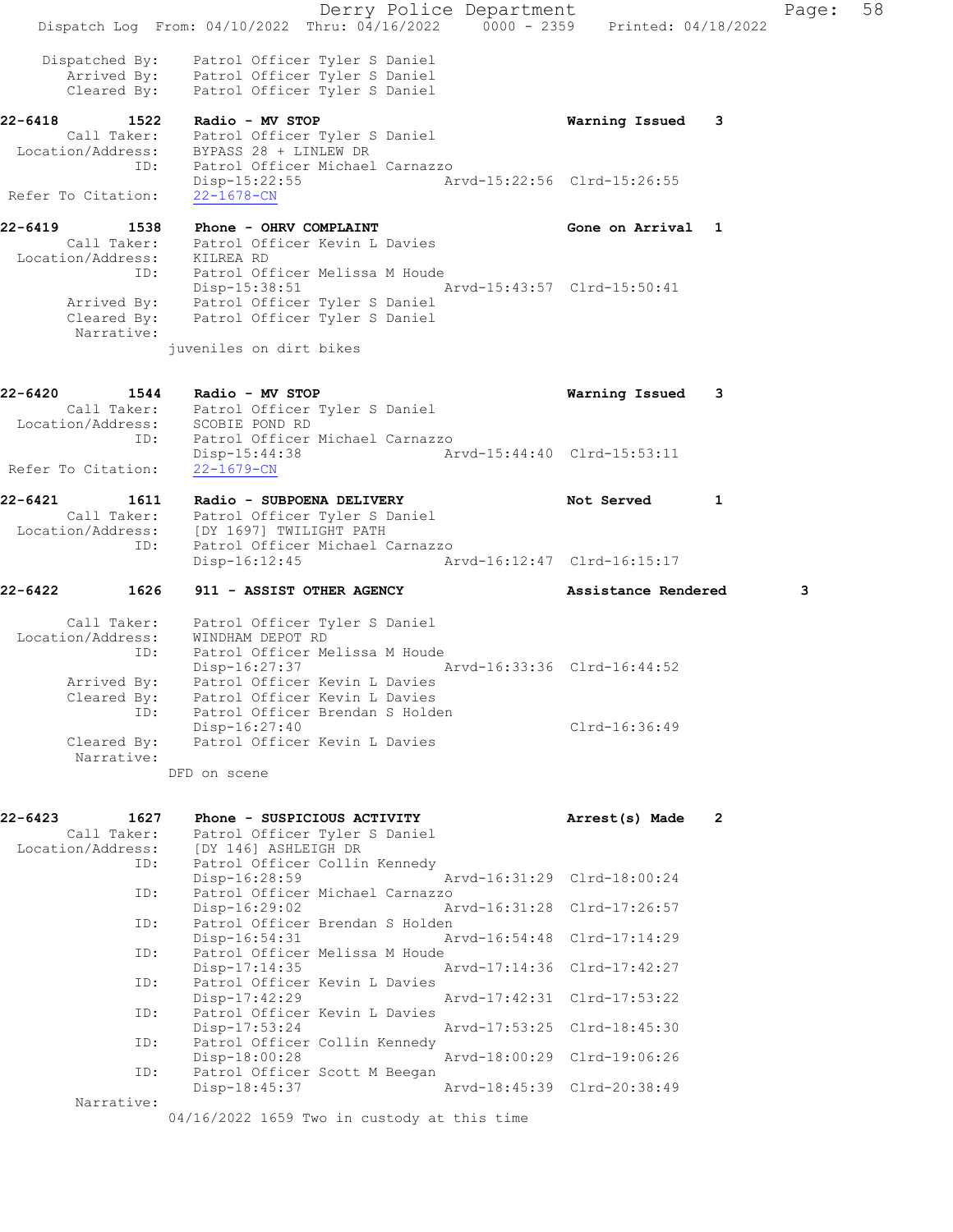Dispatch Log From: 04/10/2022 Thru: 04/16/2022 0000 - 2359 Printed: 04/18/2022 Stephen Bakish 04/24/1963 1 Main St Everett, MA 02149 Charges: Wilful Concealment Joanna Balonis 02/11/1971 83 Pearl St Apt 2 Everett, MA 02149 Charges: Wilful Concealment Violation of protection order X2 134 S/M: 75610.5 E/M: 75611.5 431 S/M: 58078.6 E/M: 58080.4 Narrative: 04/16/2022 1705 Male placed in cell 3 Narrative: 04/16/2022 1730 Female placed in cell 1 Narrative: 04/16/2022 1840 Male subject released PR bail, Court date of May 26 0815, Derry District Court Narrative: 04/16/2022 1956 Off at the jail E/M 43285.4 Female released to the jail with no bail Refer To Arrest: 22-359-AR Refer To Arrest: 22-360-AR 22-6424 1727 Radio - MV STOP Warning Issued 3 Call Taker: Patrol Officer Tyler S Daniel Location/Address: BYPASS 28 ID: Patrol Officer Michael Carnazzo<br>Disp-17:27:37 Ar Disp-17:27:37 Arvd-17:27:38 Clrd-17:31:30 Refer To Citation: 22-1680-CN 22-6425 1756 Walk-In - FINGERPRINTS Services Rendered 3 Call Taker: Patrol Officer Tyler S Daniel Location/Address: [DY 2] MUNICIPAL DR ID: Patrol Officer Jack Stafford<br>Disp-17:56:25 Disp-17:56:25 Arvd-17:56:27 Clrd-18:14:16 Refer To Field Int: 22-1299-FI 22-6426 1810 Phone - Loose Dog Complaint Could Not Locate 2 Call Taker: Patrol Officer Tyler S Daniel Location/Address: BERRY RD ID: Patrol Officer Melissa M Houde Arvd-18:17:44 Clrd-18:28:35 22-6427 1825 Phone - ASSIST OTHER AGENCY Services Rendered 3 Call Taker: Patrol Officer Tyler S Daniel Location/Address: [DY 146] ASHLEIGH DR ID: Patrol Officer Scott M Beegan Disp-18:26:01 Arvd-18:31:48 Clrd-18:44:51 Narrative: 04/16/2022 1833 Juvenile locked in the vehicle Narrative: 04/16/2022 1834 DFD on scene 22-6428 1842 Radio - MV STOP Warning Issued 3 Call Taker: Patrol Officer Kevin L Davies Location/Address: OLD CHESTER RD ID: Patrol Officer Michael Carnazzo Disp-18:42:35 Arvd-18:42:37 Clrd-18:44:06